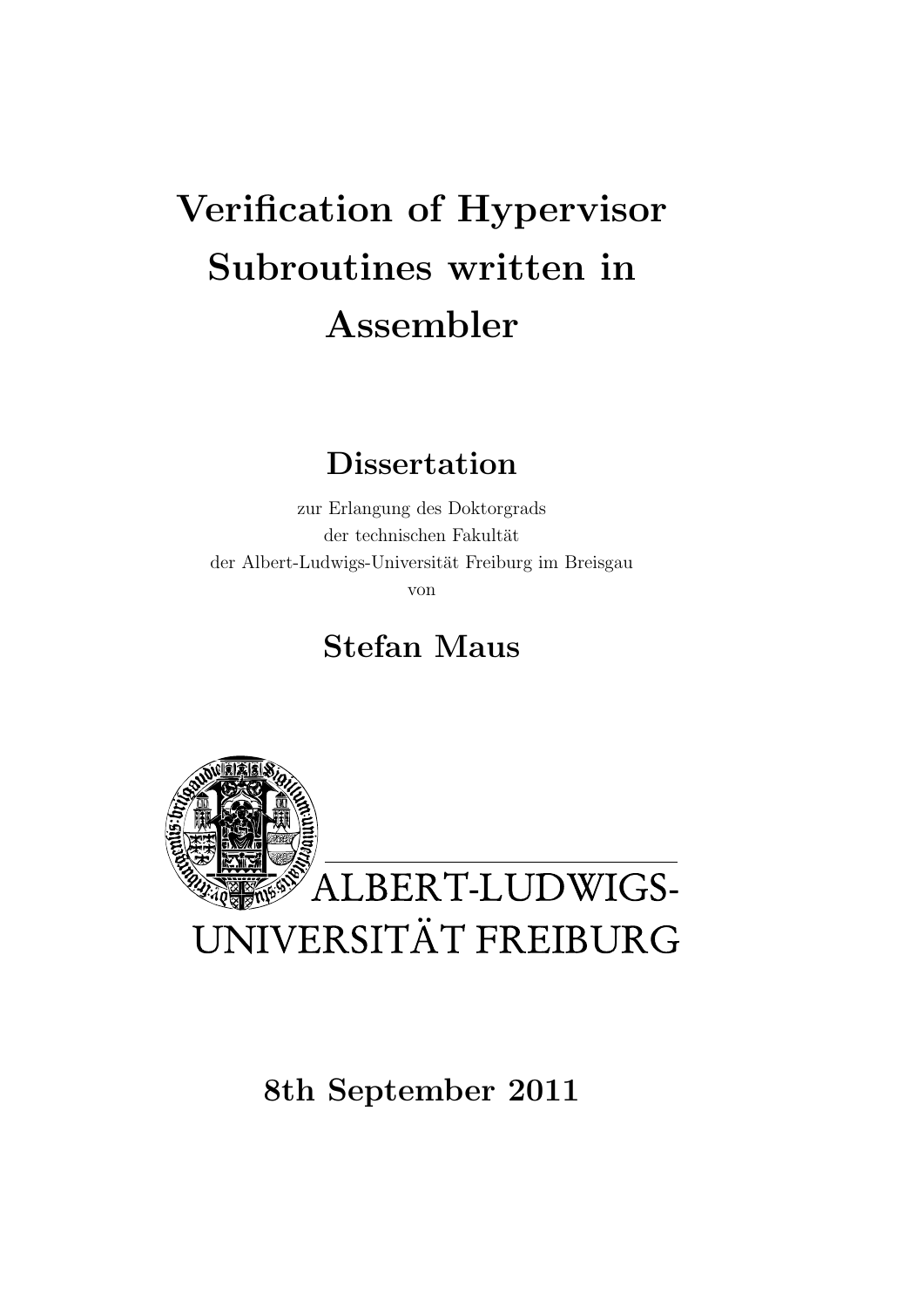Dekan Prof. Dr. Hans Zappe

Gutachter Prof. Dr. Andreas Podelski Prof. Dr. Wolfgang J. Paul

29th August 2011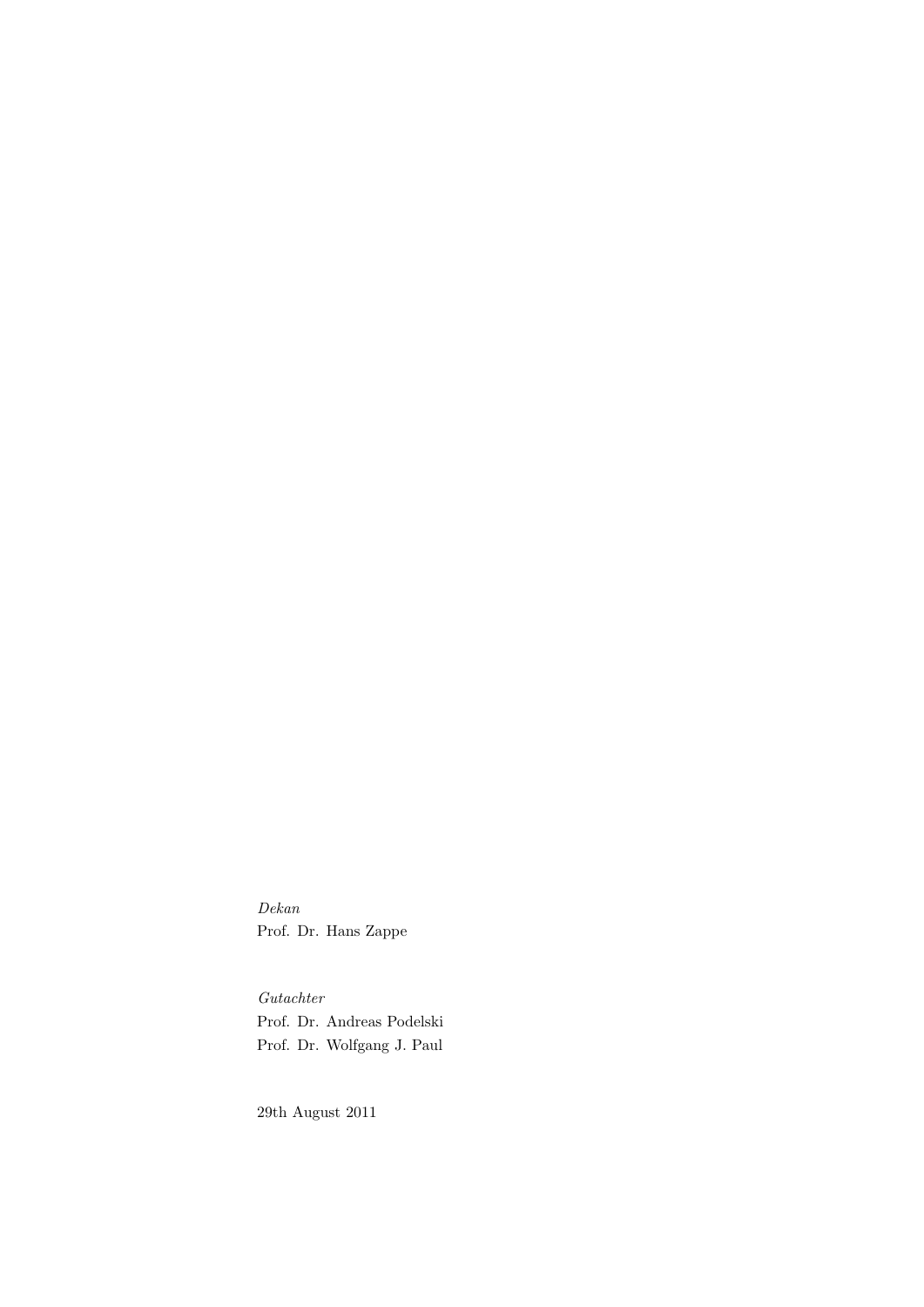#### Abstract

We present a methodology for the specification and verification of functional specifications of programs written in Assembler. We have evaluated the methodology in an industrial setting, the verification of the Microsoft Hypervisor.

Many industrial software projects are written in a high-level language like C. For performance reasons or for direct hardware access, some of the routines are implemented in Assembler. Our goal is the automatic modular verification of functional specifications for C programs with subroutines in Assembler. This goal entails the need for checking an Assembler procedure against its functional specification. The specification of the Assembler program is used also in the specification of the C code that calls the Assembler program as a subroutine. Therefore, we need to translate back and forth between specifications for C code and specifications for Assembler code.

The particular context of our work is the verification of the Microsoft Hypervisor where the static checker VCC is used to verify the part of the code written in C. VCC uses modular reasoning and comes with its own annotation language for functional specifications for C programs. The functional specifications for the Assembler routines in the Microsoft Hypervisor are given in the form of specifications for the C routines that call them.

In this thesis, we introduce the tool Vx86 and the corresponding methodology to verify Assembler code against functional specifications of the form described above. In our approach, we use Vx86 to translate the Assembler code into C code. We give the translation of each Assembler instruction into a short piece of C code. Some instructions of x86 are complex in that their behavior depends on the internal processor state such as flag or control registers. The high-level semantics of C does not, however, foresee such low-level featuers. In order to account for the processor state in the high-level semantics, we introduce a C structure that contains the complete processor state. The modification of this C structure during the execution of the C code simulates the modification of the internal processor state during the execution of the Assembler instructions. Since we can refer to this C structure in the annotation language, we can specify the functional correctness of Assembler routines also if the functional correctness refers to the hardware directly.

Our tool Vx86, integrated with VCC, leads to a methodology for the verification of functional specifications of programs written in Assembler and, thus, the pervasive verification of mixed programs such as the Microsoft Hypervisor which are written in C and Assembler. In this methodology, the program has to be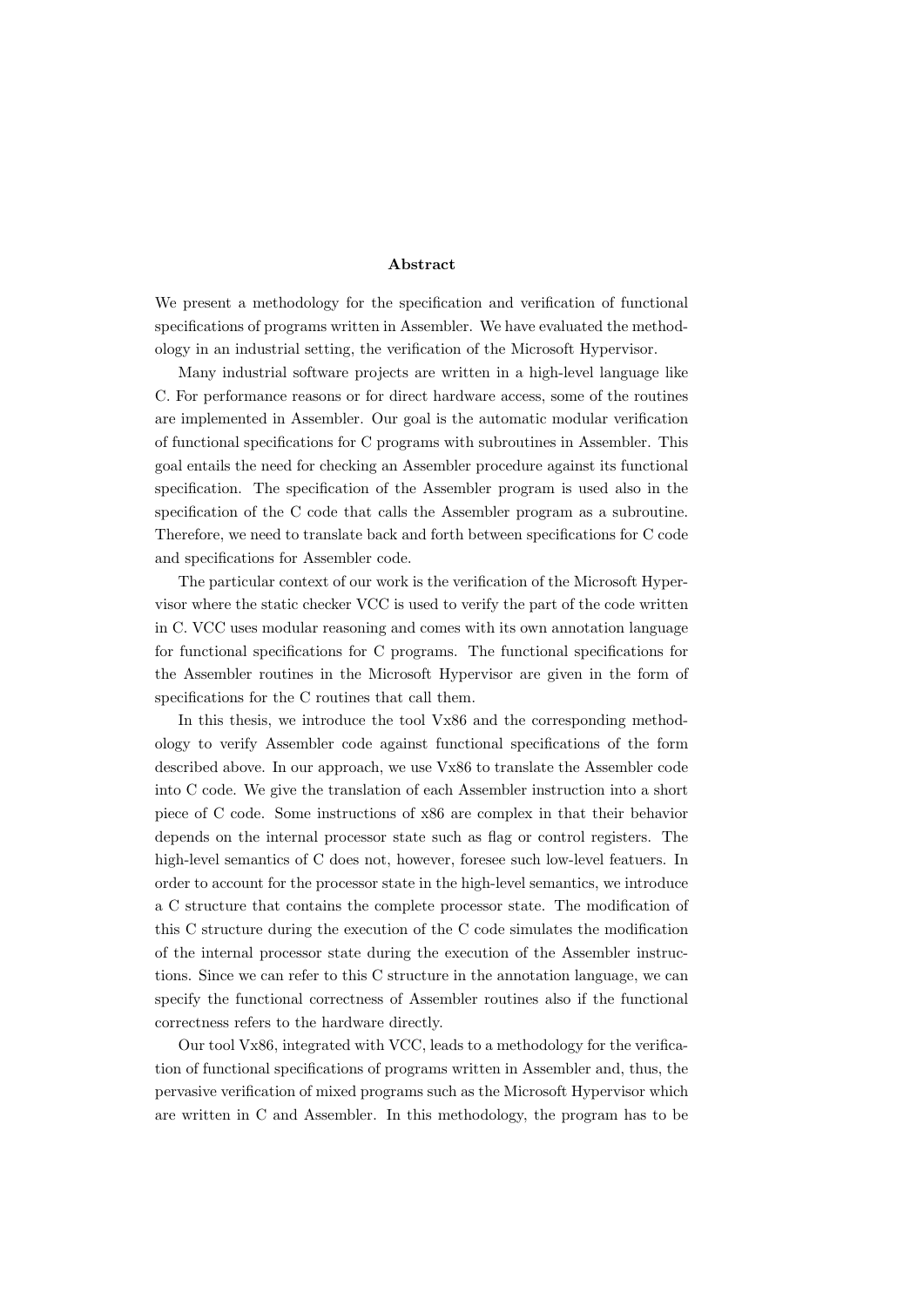annotated manually with modular specifications, e.g., pre- and postconditions and loop invariants. The verification of the code against these specifications is then fully automatic. We have used the methodology and the tool Vx86 in order to verify all subroutines of the Microsoft Hypervisor which are written in Assembler.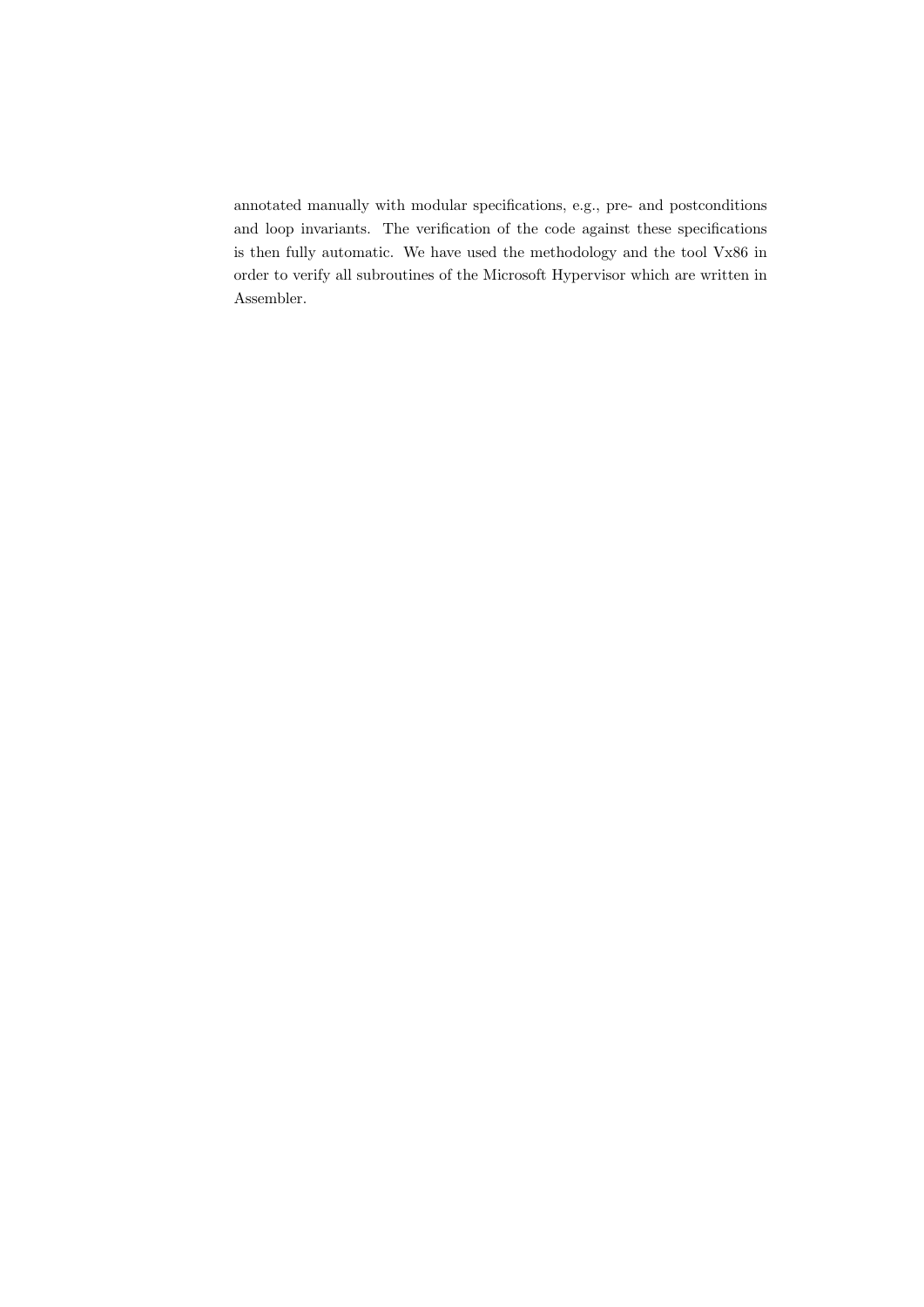#### Zusammenfassung

Wir stellen eine neue Methode zur Spezifikation und Verifikation von funktionalen Spezifikationen von Assembler-Programmen vor. Wir haben diese Methode in einem industriellen Kontext evaluiert, nämlich der Verifikation des Microsoft Hypervisor.

Viele industrielle Softwareprojekte sind in Hochsprachen wie C geschrieben. Aus Geschwindigkeitsgründen oder für direkten Hardwarezugriff werden einige Routinen in Assembler implementiert. Unser Ziel ist eine automatische, modulare Verifikation funktionaler Spezifikationen für C-Programme mit Unterroutinen in Assembler. Dies erfordert das Überprüfen einer Assembler-Prozedur gegen ihre funktionale Spezifikation. Die Spezifikation der Assembler-Prozedur wird auch benutzt für der Spezifikation des C-Codes, der die Assembler-Prozedur als Unterroutine aufruft. Dazu müssen C-Code Spezifikationen und Assembler-Code Spezifikationen in beiden Richtungen ineinander übersetzt werden.

Der besondere Kontext unserer Arbeit ist die Verifikation des Microsoft Hypervisor, wobei der Static Checker VCC für die Verifikation der Code Teile benutzt wird, die in C geschrieben sind. VCC ermöglicht modulare Beweise und führt eine eigene Annotationssprache für die funktionale Spezifikation von C-Programmen ein. Die funktionale Spezifikation von Assembler-Routinen im Microsoft Hypervisor werden in Form von Spezifikationen für deren Aufrufe im C-Programm bereit gestellt.

In dieser Arbeit führen wir das Werkzeug Vx86 und eine darauf beruhende Methode ein, um Assembler-Code gegen funktionale Spezifikationen der oben beschrieben Form zu verifizieren. In unserer Methode benutzen wir Vx86 um Assembler-Code in C-Code zu übersetzen. Wir präsentieren die Übersetzung jeder einzelnen Assembler-Instruktion in ein kurzes C-Code Fragment. Einige Instruktionen des x86 sind komplex in dem Sinne, dass ihr Verhalten von dem internen Prozessorzustand abhängt, wie den Flag- oder Kontrollregistern. Die Hochsprachen-Semantik von C sieht allerdings keine solchen systemnahen Features vor. Um in der Hochsprachen-Semantik auf den Prozessorzustand Bezug nehmen zu können, führen wir eine C-Struktur ein, die den kompletten Prozessorzustand abbildet. Die Veränderungen an dieser C-Struktur während der Ausführung des C-Codes simuliert die Veränderungen des internen Prozessorzustandes bei der Ausführung der Assembler-Befehle. Da wir in der Annotationssprache Bezug auf diese C-Struktur nehmen können, können wir auch die funktionale Korrektheit von Assembler-Routinen spezifizieren, wenn sich die funktionale Korrektheit direkt auf die Hardware bezieht.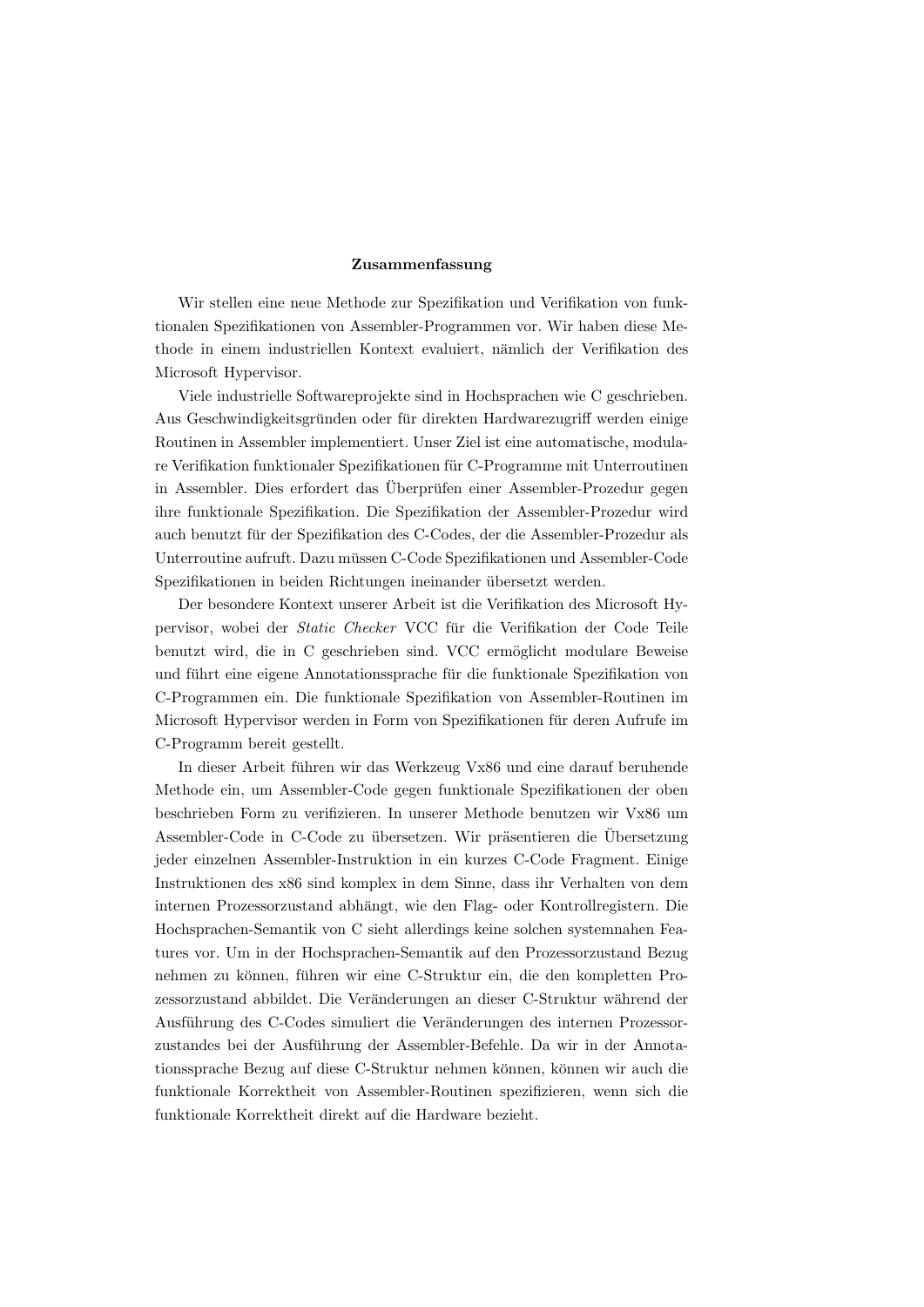Unser Werkzeug Vx86 fuhrt, zusammen mit VCC, zu einer Methode der ¨ Verifikation von funktionalen Spezifikationen von Prozeduren, die in Assembler geschrieben sind, und führt damit zur durchgängigen Verifikation von gemischten Programmen wie dem Microsoft Hypervisor, die in C und Assembler geschrieben sind. Für diese Methode muss das Programm manuell mit modularen Spezifikationen annotiert werden, z.B. mit Vor- und Nachbedingungen oder Schleifeninvarianten. Die Verifikation des Codes gegen diese Spezifikationen erfolgt dann vollautomatisch. Wir haben die Methode und das Werkzeug Vx86 benutzt, um alle Unterroutinen des Microsoft Hypervisor, die in Assembler geschrieben sind, zu verifizieren.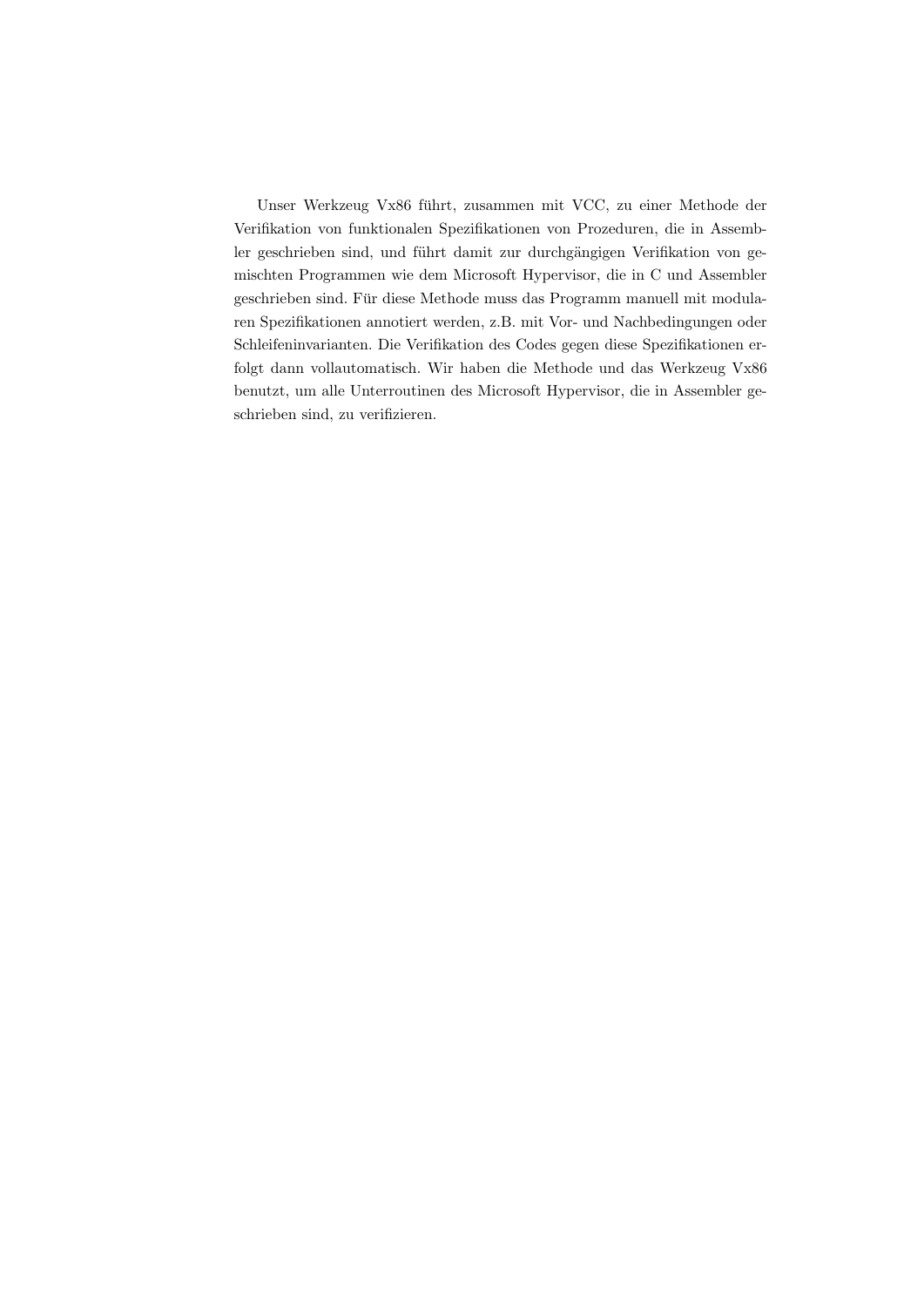# **Contents**

| 1        |                                         | Introduction                                                                      |    |  |  |  |
|----------|-----------------------------------------|-----------------------------------------------------------------------------------|----|--|--|--|
|          | 1.1                                     |                                                                                   | 6  |  |  |  |
|          | 1.2                                     |                                                                                   |    |  |  |  |
|          | 1.3                                     |                                                                                   | 9  |  |  |  |
|          |                                         | 1.3.1<br>Specification and Annotation with VCC $\ldots \ldots \ldots$             | 11 |  |  |  |
|          | 1.4                                     |                                                                                   | 13 |  |  |  |
|          | 1.5                                     | Limitations of the Approach $\dots \dots \dots \dots \dots \dots \dots \dots$     | 14 |  |  |  |
|          | 1.6                                     |                                                                                   | 15 |  |  |  |
|          |                                         | 1.6.1                                                                             | 15 |  |  |  |
|          |                                         | Hypervisor and Micro Kernel Verification<br>1.6.2                                 | 17 |  |  |  |
|          | 1.7                                     | Structure of the Thesis                                                           | 18 |  |  |  |
| $\bf{2}$ |                                         | Translation of Assembler into C Programs                                          |    |  |  |  |
|          | 2.1                                     | Microsoft Macro Assembler Notation                                                | 21 |  |  |  |
|          | 2.2                                     |                                                                                   | 21 |  |  |  |
|          | 2.3                                     | Syntax Tree Transformer                                                           | 23 |  |  |  |
|          |                                         | 2.3.1                                                                             | 24 |  |  |  |
|          |                                         | 2.3.2                                                                             | 25 |  |  |  |
|          | 2.4                                     | Pretty Printer                                                                    | 26 |  |  |  |
| 3        | <b>Abstract State for x86 Processor</b> |                                                                                   | 28 |  |  |  |
|          | 3.1                                     |                                                                                   | 28 |  |  |  |
|          | 3.2                                     |                                                                                   | 29 |  |  |  |
|          |                                         | 3.2.1                                                                             | 33 |  |  |  |
|          | 3.3                                     |                                                                                   | 35 |  |  |  |
|          | 3.4                                     |                                                                                   | 37 |  |  |  |
|          |                                         | 3.4.1                                                                             | 39 |  |  |  |
|          |                                         | 3.4.2                                                                             | 40 |  |  |  |
|          |                                         | 3.4.3                                                                             | 42 |  |  |  |
|          |                                         | 3.4.4<br>Stack operations $\dots \dots \dots \dots \dots \dots \dots \dots \dots$ | 44 |  |  |  |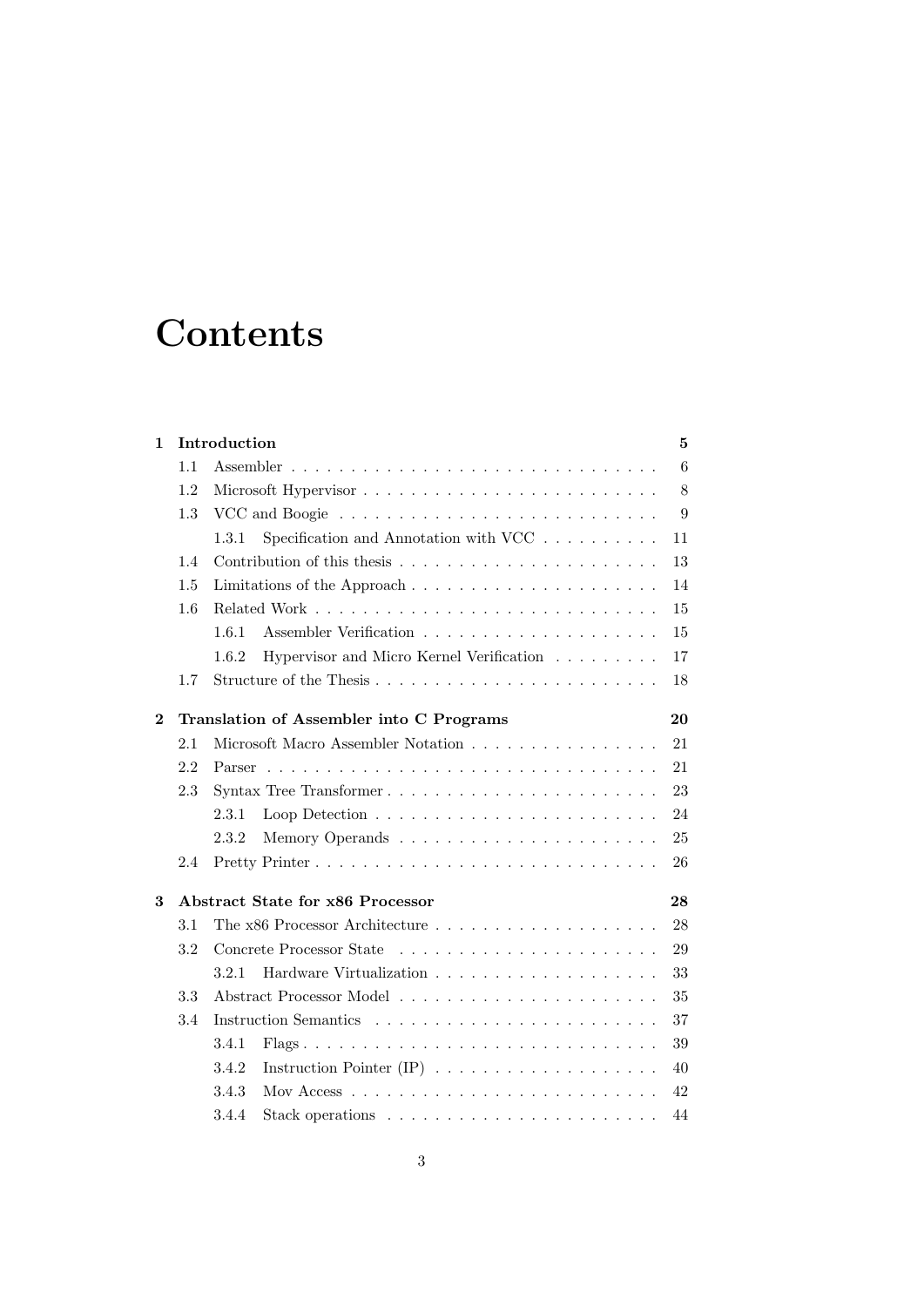#### 4 CONTENTS

|   |                      | 3.4.5<br>45                                                                       |    |  |  |  |  |
|---|----------------------|-----------------------------------------------------------------------------------|----|--|--|--|--|
|   |                      | 3.4.6<br>47                                                                       |    |  |  |  |  |
|   |                      | 3.4.7<br>Labels, Jumps and Invariants $\dots \dots \dots \dots \dots \dots$<br>48 |    |  |  |  |  |
|   |                      |                                                                                   |    |  |  |  |  |
| 4 | Pitfalls             | 50                                                                                |    |  |  |  |  |
|   | 4.1                  | Mixing Assembler and C Functions<br>50                                            |    |  |  |  |  |
|   | 4.2                  | 52<br>Calling Conventions for C Compilers                                         |    |  |  |  |  |
|   |                      | 53<br>4.2.1                                                                       |    |  |  |  |  |
|   |                      | 55<br>4.2.2                                                                       |    |  |  |  |  |
|   | 4.3                  | Verification of Multi-threaded Software<br>56                                     |    |  |  |  |  |
|   | 4.4                  |                                                                                   | 57 |  |  |  |  |
|   |                      | 57<br>4.4.1                                                                       |    |  |  |  |  |
|   |                      | 57<br>4.4.2                                                                       |    |  |  |  |  |
|   |                      | 4.4.3<br>57                                                                       |    |  |  |  |  |
|   |                      | 4.4.4<br>58                                                                       |    |  |  |  |  |
| 5 |                      | Case Study<br>59                                                                  |    |  |  |  |  |
|   | $5.1\,$              | Verifying Optimized Assembler Code<br>59                                          |    |  |  |  |  |
|   | 5.2                  | 65                                                                                |    |  |  |  |  |
|   | 5.3                  | Statistics for the Hypervisor Verification<br>66                                  |    |  |  |  |  |
|   |                      |                                                                                   |    |  |  |  |  |
| 6 |                      | <b>Conclusion and Future Work</b><br>69                                           |    |  |  |  |  |
|   |                      | A x86 Processors<br>79                                                            |    |  |  |  |  |
|   | A.1                  | 79                                                                                |    |  |  |  |  |
|   | A.2                  | 81                                                                                |    |  |  |  |  |
|   | A.3                  | 82                                                                                |    |  |  |  |  |
|   | A.4<br>$1486 (1989)$ |                                                                                   | 83 |  |  |  |  |
|   | A.5                  | 84                                                                                |    |  |  |  |  |
|   | A.6                  | 85                                                                                |    |  |  |  |  |
|   |                      | 85                                                                                |    |  |  |  |  |
|   |                      | A.6.2<br>Pentium II<br>86                                                         |    |  |  |  |  |
|   |                      | A.6.3<br>87                                                                       |    |  |  |  |  |
|   |                      | A.6.4<br>87                                                                       |    |  |  |  |  |
|   |                      | A.6.5<br>87                                                                       |    |  |  |  |  |
|   |                      | A.6.6<br>87                                                                       |    |  |  |  |  |
|   |                      | 88                                                                                |    |  |  |  |  |
|   | A.7                  | Pentium IV (2000-2006) $\ldots \ldots \ldots \ldots \ldots \ldots \ldots \ldots$  |    |  |  |  |  |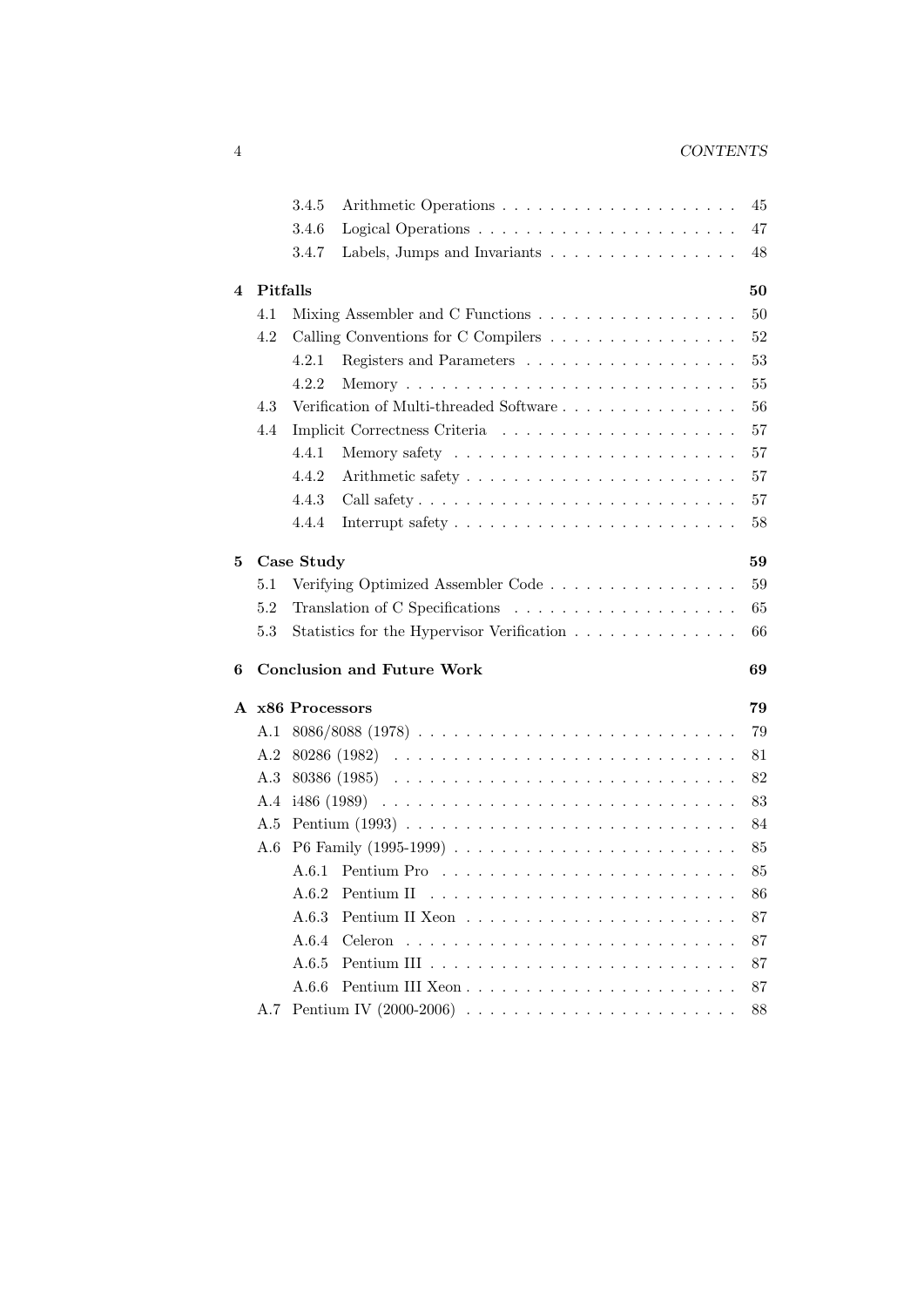# <span id="page-8-0"></span>Chapter 1

# Introduction

In the normal software development cycle, testing is an integral part. Although people are trying to write correct programs, introducing errors in complex software is unavoidable. Finding these errors by testing is not always easy. Moreover, when errors are found and the program is changed, the testing cycle has to be performed again. Obviously, testing can only show the presence of errors, never their absence, unless all input variations are tested. The latter is only possible for very small input domains. For some projects testing is not enough, e.g., for security reasons, or it is difficult to perform, e.g., in embedded systems that have no diagnostic hardware. One possibility to prove the absence of errors is formal software verification, which involves a formal specification of the system and a mathematical proof that the implementation meets this specification.

Software projects are usually written in high-level languages like  $C_{++}$ , Java, or C. One of the goals of these languages is the abstraction from the processor or other hardware. However, some program parts are written in Assembler to increase the performance or to directly access the hardware. The Assembler language provides only a minimal abstraction from the hardware. In our special case, we are looking at the source code of Microsoft Hypervisor, called Hyper-V, which is part of the Microsoft Server 2008. It contains about 50k lines of code, where 5k lines are Assembler code. The ultimate goal is to verify the complete system. Therefore, we require a method to describe and verify both the C code and the Assembler parts. Additionally, we need to verify the "language crossing". While a verification tool for C existed at the beginning of the project, no attention was paid to the Assembler part or "language crossing".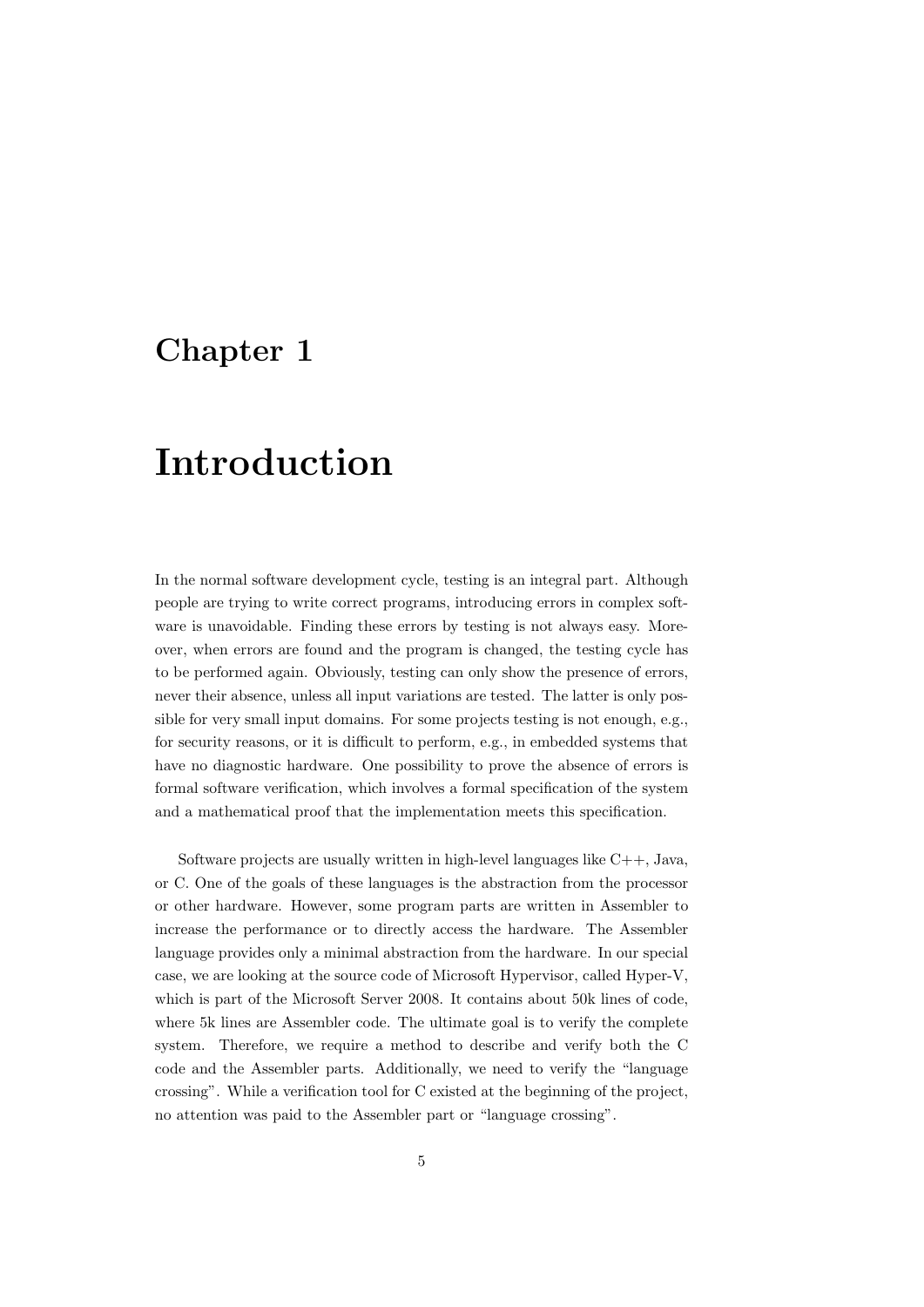$1 \text{ result} = \text{foo}(a, b, c, d)$ 

<span id="page-9-1"></span>Figure 1.1: Example C code for a call to a function

|                | push      | $\operatorname{rax}$ |
|----------------|-----------|----------------------|
|                | push      | $\operatorname{rcx}$ |
|                | push      | rdx                  |
| $\overline{4}$ | push      | r8                   |
|                | push      | r9                   |
|                | push      | r10                  |
|                | push      | r11                  |
|                | mov       | rcx, a               |
| 9              | mov       | rdx, b               |
|                | mov       | r8, c                |
|                | mov       | r9, d                |
|                | call      | $f_{OO}$             |
|                | mov       | result, rax          |
| 14             | pop       | r11                  |
|                | pop       | r10                  |
|                | pop       | $\rm r9$             |
|                | $\bf pop$ | $^{\rm r8}$          |
|                | pop       | rdx                  |
| 19             | pop       | $\operatorname{rcx}$ |
|                | pop       | $\operatorname{tax}$ |

<span id="page-9-2"></span>Figure 1.2: Example Assembler implementation

# <span id="page-9-0"></span>1.1 Assembler

Programs are normally written in high-level languages like C. To execute these programs on a computer, they have to be compiled to Assembler for the specific platform to get an executable binary. This compilation process is complex: it has to translate the high-level statements to a number of low-level instructions; the functions need a stack; a heap has to be located somewhere in the memory, etc. The executable has much more instructions than its source code because all implicit knowledge has to be made explicit. All the abstraction of the programming language is gone at the end.

As an example, consider a simple function call. In high-level languages, subroutines are moved into functions to improve their readability and reusability. Those subroutines can then be called by a chosen name and a number of parameters, as shown in Figure [1.1.](#page-9-1) Results of such subroutines can be changes on a global state or returned values.

In Assembler, calling a function is much more complex. The Assembler developer has to

• save some registers on the stack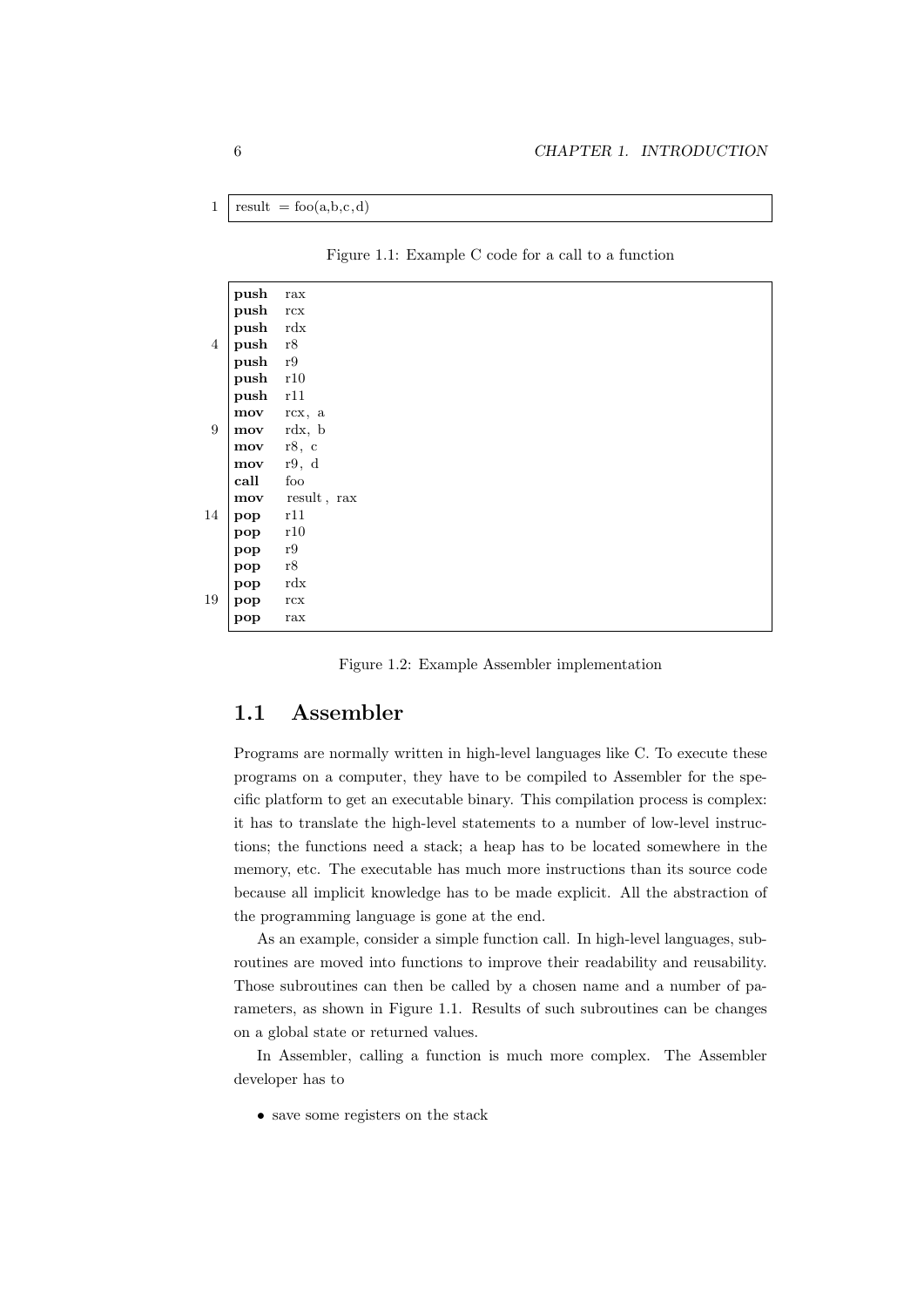#### 1.1. ASSEMBLER 7

- put all parameter values in registers
- call the function
- read out the return value from a register
- restore registers from the stack

The complexity of the function call depends on the complexity of the parameters used. Creating subfunctions doubtlessly helps preventing to rewrite the same code over and over again, but it does not improve readability as the calls are so complicated (as shown in Figure [1.2 on the preceding page](#page-9-2) for a call to a function with 4 simple parameters). In high-level languages, those facts are abstracted away, the compiler automatically introduces additional allocations in heap or stack (this is implicit use of heap or stack), the complete stack handling, function calls, etc. High-level languages were introduced to get rid of that low-level burden.

Despite these disadvantages, there are reasons to use Assembler. The presented work is part of a verification project by Microsoft. Microsoft wishes for the verification of the Microsoft Hypervisor that is part of Windows Server 2008. This software has to use low-level instructions that are not available in C. For example the virtualization instructions of the x86 architecture are not included in C compilers, because they should never be accessed from a normal program. Besides such special instructions, the C compiler may also produce sub-optimal executable code. In Assembler, the programmer has direct influence on the instructions used and can make optimizations for cache lines, pipelining of the processor, etc. Some high performance optimizations are only possible thanks to special background knowledge. For example a copy routine could be more optimized if it is known that the amount of bytes is always 4096 and it is always page aligned. An arbitrary copy routine (for example by a library) has to care about unaligned access, arbitrary size and so on. Therefore, the Assembler versions can be a lot faster. This is useful for code sitting in a critical path. The usual way to combine Assembler with high-level languages, is to implement functions in Assembler code and call those Assembler functions from ordinary C code. To execute the program, everything is translated to machine code separetly.

For the verification it may seem benificial to use the compiler to translate the high-level code in Assembler and do the verification on the Assembler code only. However, most of the existing verification tools are written for high-level languages, at least C language, see [\[32,](#page-78-0) [46,](#page-79-0) [55\]](#page-80-0). These high-level languages abstract from the hardware, e.g., the memory layout, which is also useful for verification tools. In Assembler there are only processor registers and memory.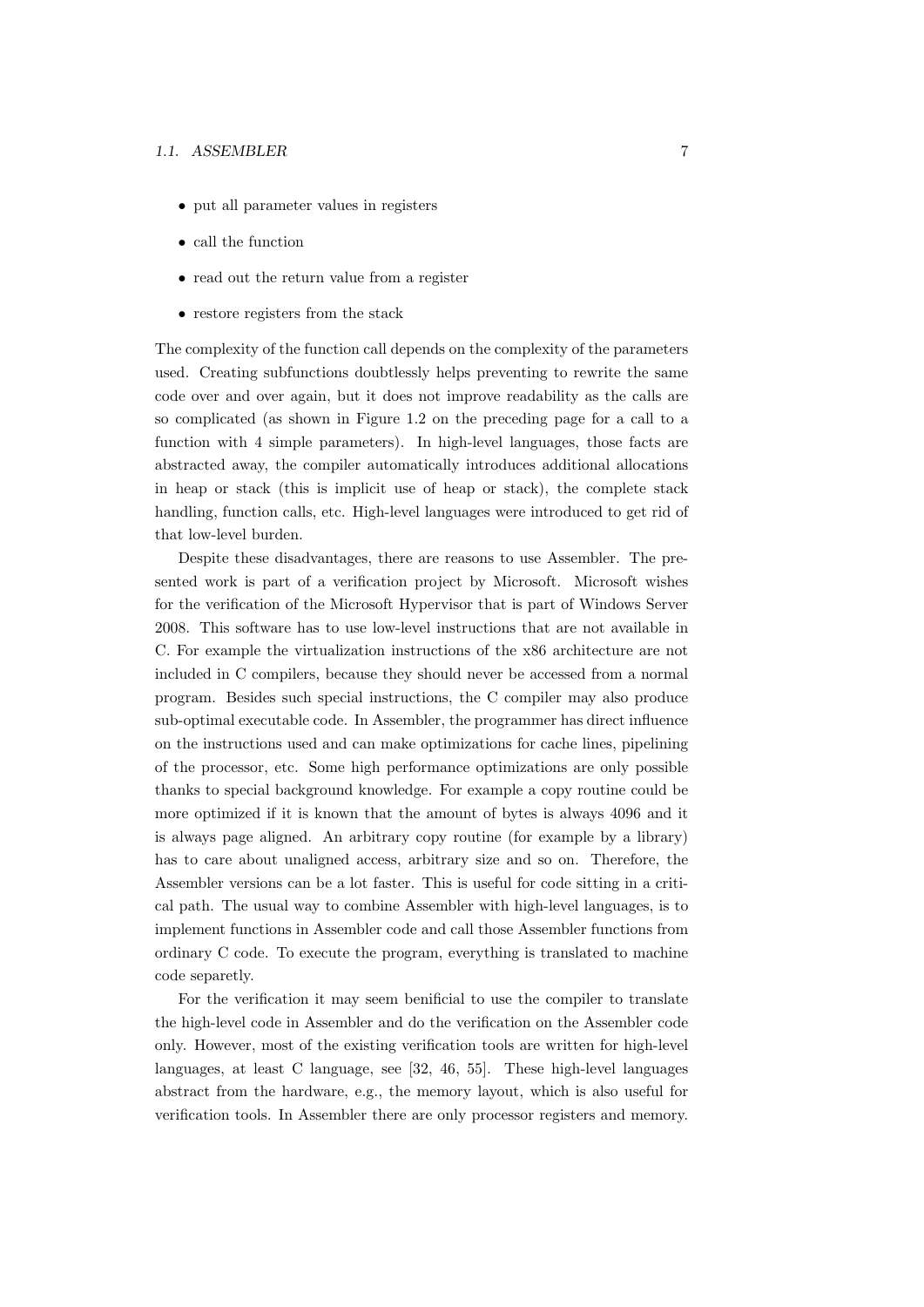The programmer or the compiler has to explicitly allocate memory on the stack and compute the address. This can introduce bugs that are not possible in highlevel languages, e.g., stack frame corruption. A verification tool for Assembler needs to check that the accessed memory is writeable and that the stack pointer is restored after the execution of the method. Moreover, verifiers for high-level languages can make assumptions like type safety. These assumptions are no longer valid for programs in Assembler code, since Assembler does not support data types and accesses pointers and integers in a polymorphic way. Verification tools usually assume that this compilation process is correct and only verify the high-level program code against the programming language semantics. With the translation approach the verifier would have to check these assumptions explicitly.

## <span id="page-11-0"></span>1.2 Microsoft Hypervisor

The Microsoft Hypervisor is a thin layer of software written in C and Assembler that sits directly on x64 hardware, turning a real multi-processor (MP) x64 machine into a number of MP x64 virtual machines (VMs). These VMs provide additional machine instructions (hypercalls) to create and manage VMs, hardware resources, and inter-VM communication. VMs are viewed as a key enabling technology for a variety of services, such as server consolidation, sandboxing of device drivers, testing, running multiple OSs on a hardware machine, live VM migration, snapshotting/recovery, and high availability. Moreover, it provides such functionality in an OS-neutral way, with a trusted computing base 2-3 orders of magnitude smaller than that of a typical commercial operating system.

Intel and AMD have developed hardware support for hypervisor systems. For example, they can switch to the hypervisor if hardware interrupts occur and provide multi-stage page tables. Operating systems (OS) usually run on highest privilege level and can use direct access to the hardware. Additional hardware support allows to run the OS on the original privilege level by running a hypervisor in an even higher level. For example, they can switch to the hypervisor if hardware interrupts occur and provide multi-stage page tables so that the operating systems do not see that they are working in translated mode. Unfortunately, both Intel and AMD have their own virtualization instructions. Since the AMD instruction set is older and the implementation in the hypervisor thus (hopefully) has less errors in it, we decided to first support AMD. In future work, there could also be an implementation of the Intel virtualization hardware. Both hardware types can be supported at the same time because they have different instruction names and different processor states. Compared to standard Assembler instructions, the virtualization instructions are very com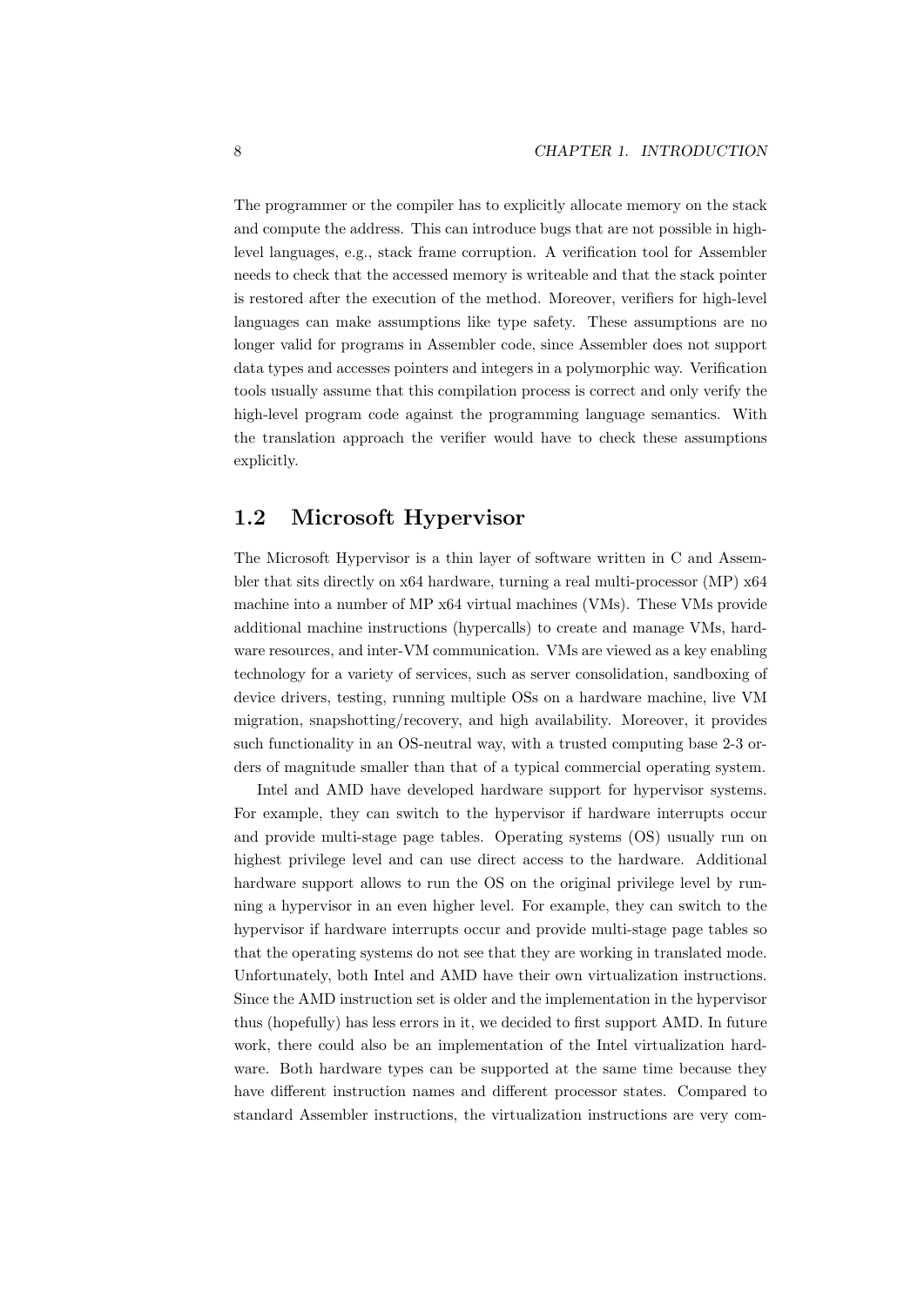plex. They are used for context switches between the hypervisor (host system) and the operating systems (guest systems). A typical scenario for a context switch consists of the following sequence of operations:

- 1. save the host state
- 2. load the guest state
- 3. run the guest
- 4. save the guest state
- 5. load the host state.

Properties about those virtualization instructions include facts like "the state of the host after the restoring process is the same as it was at the point of the saving". Such a property does not only include the values of all registers (visible and invisible), but also the stack that is administrated by the processor. If the stack has changed (either the place or the content) then the host will have a completely different state. Properties involving virtualization typically range over many registers and memory locations. Additionally, the processor state is usually available twice: once for the host system and once for the guest system. The verification tool then has to scale well to handle such complex functions and specifications, and we have seen verification times for virtualization function degrade (see below).

On the other hand, several functions in the Microsoft Hypervisor are only used for optimization reasons. The specifications for those functions are not too complicated. However, looking at an optimized implementation is often scary; algorithms are optimized for filling the pipeline most efficiently, to exploit branch prediction and caching. Verifiers however are good at keeping track of detail and so these algorithms are a great target for modern verification technology.

# <span id="page-12-0"></span>1.3 VCC and Boogie

VCC[\[16,](#page-76-0) [20,](#page-77-0) [18,](#page-77-1) [15,](#page-76-1) [17\]](#page-77-2) (the verifying C compiler from Microsoft) is one from a series of verification tools. The first in the row was  $Spec\#[9, 8, 47, 48, 50, 1]$  $Spec\#[9, 8, 47, 48, 50, 1]$  $Spec\#[9, 8, 47, 48, 50, 1]$  $Spec\#[9, 8, 47, 48, 50, 1]$  $Spec\#[9, 8, 47, 48, 50, 1]$  $Spec\#[9, 8, 47, 48, 50, 1]$  $Spec\#[9, 8, 47, 48, 50, 1]$ . Spec $#$  was an extension of  $C#$  to enable specification and verification. It is integrated into Visual Studio, so that the verification can be made from the integrated development environment (IDE). This makes the specification process a lot easier, because the verification can be made on the fly.

Spec $\#$  consists of three parts (see also Figure [1.3 on the following page\)](#page-13-0):

1. compiler, which compiles  $C#$  with specification to BoogiePL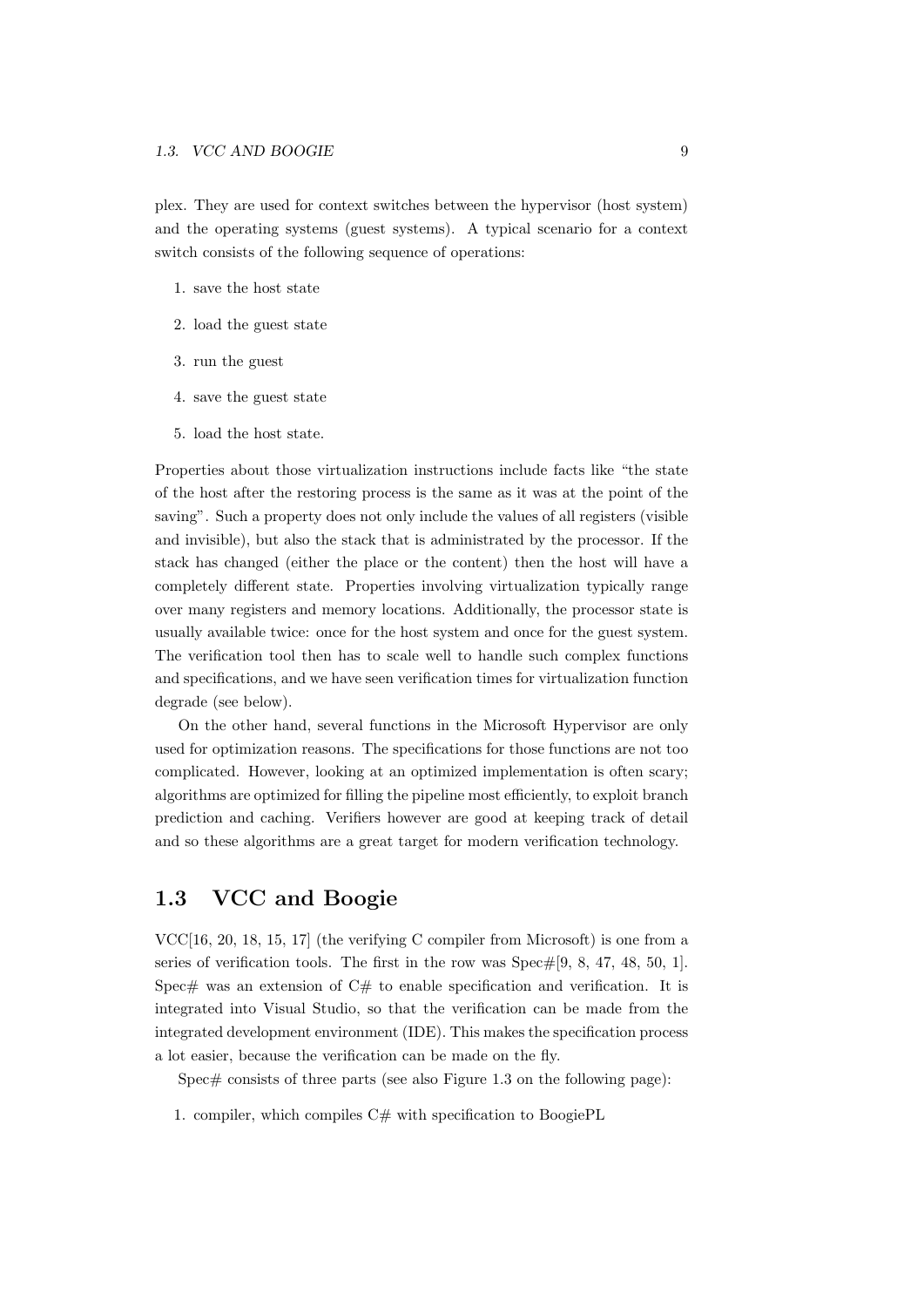

<span id="page-13-0"></span>Figure 1.3: Workflow of the  $Spec\#$  verification process

- 2. Boogie, which tries to verify the BoogiePL code by generating a verification condition and calling an SMT solver
- 3. Z3, which is used as automatic first-order SMT solver to handle requests from Boogie

VCC is developed to replace the  $C#$  translation to Boogie to enable a similar verification for C programs. It translates C programs augmented with specification into a BoogiePL program.

The C annotations are mostly similar to  $\text{ESC/Java}[33, 60, 65, 13]$  $\text{ESC/Java}[33, 60, 65, 13]$  $\text{ESC/Java}[33, 60, 65, 13]$  $\text{ESC/Java}[33, 60, 65, 13]$  $\text{ESC/Java}[33, 60, 65, 13]$  and  $\text{Spec}\#$ . Modular reasoning is used for verification, which means a function by function verification. Function calls are exchanged by using their specification. Thus, only a small part of the code base has to be verified at a time. In contrast to ESC/Java and Spec#, VCC uses sound verification methods of low-level concurrent C code.

Annotations are implemented as Macros. This means that the annotations can be placed directly into the C code. For compiling of the program with a normal compiler, there exists a header file that allows the preprocessor to throw the annotations away, while the verification tool can make use of them.

It is very important that there is no data flow from the annotations into the normal code. In the annotations, only special variables can be written, they are placed in so called ghost memory. This memory is disjoint with normal C memory, thus normal C instructions cannot access it and read values out of it. VCC introduces also additional proof obligations to the manually inserted ones from the source file. Those will be checked for correctness, for example if writes clauses were given correctly.

BoogiePL is an intermediate language with just 10 statements, and it can be extended by a rich type system. The 10 statements are: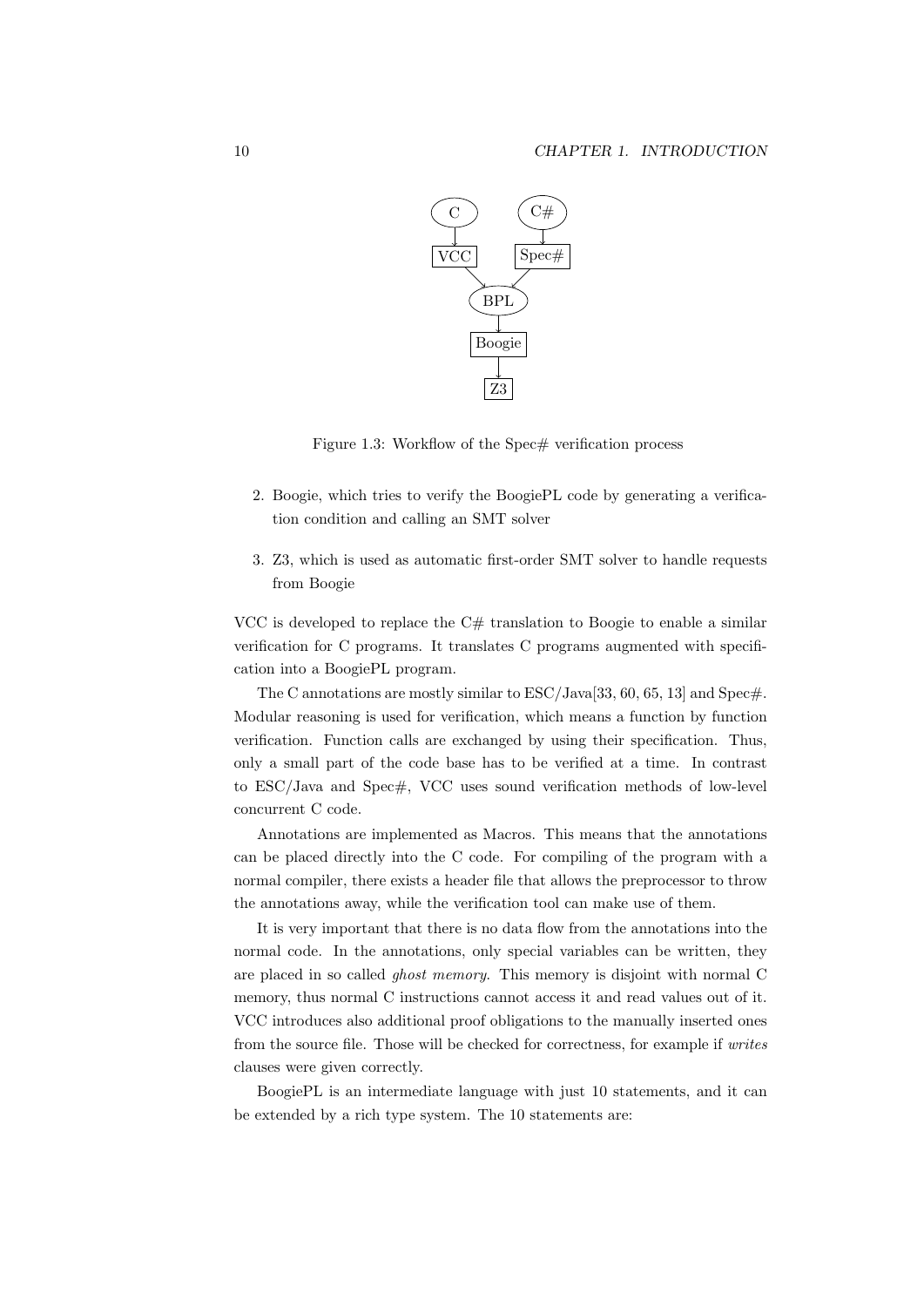#### 1.3. VCC AND BOOGIE 11

- assert, which means a proof obligation to the verifier
- assume, representing an assumption the verifier can make
- havoc, which means a non-deterministic choice for sets of variables
- assignment, which assigns a value to a variable
- call, which represents a function call to another Boogie function.
- if, which allows a conditional execution, depending on a boolean expresssion or non-deterministic choice
- while, which represents a loop where the execution is either depending on a boolean expression or non-deterministic choice
- break, which stops the execution of the closest enclosing loop
- return, which terminates any execution reaching this statement
- goto, which is a non-deterministic jump to one of the given labels

Note that labels are no normal statements in BoogiePL. BoogiePL programs are divided in so called basic blocks. Basic blocks start always with a label, followed by statements and are ending either with return or goto. For a complete description see also [\[7,](#page-75-1) [45,](#page-79-1) [49\]](#page-80-4).

BoogiePL is not intended as a new programming language for execution, but only for verification purposes. This intermediate step has the advantage that the verification tool Boogie can be used for different languages. Otherwise, the functionality of this tool would have to be rebuilt for every verification tool from scratch. The tool Boogie is a verification condition generator. It produces one or more (SMT-) formulae. These formulae are then checked by a theorem prover such as Simplify or Z3, see [\[26,](#page-78-2) [27,](#page-78-3) [28\]](#page-78-4). Z3 can handle more complicated formulae than Simplify and is much faster.

#### <span id="page-14-0"></span>1.3.1 Specification and Annotation with VCC

The source code needs to be annotated for the verification with VCC. There are implicit verification tasks for VCC (such as arithmetic overflows). But most of the verification tasks are given as explicit annotations.

Specification Variable The developer of the specification can introduce new variables. They can, for example, hold knowledge that is implicit in the source code. The specification variables are located in a different memory space in the VCC memory model. Besides the 64-Bit address space for normal variables,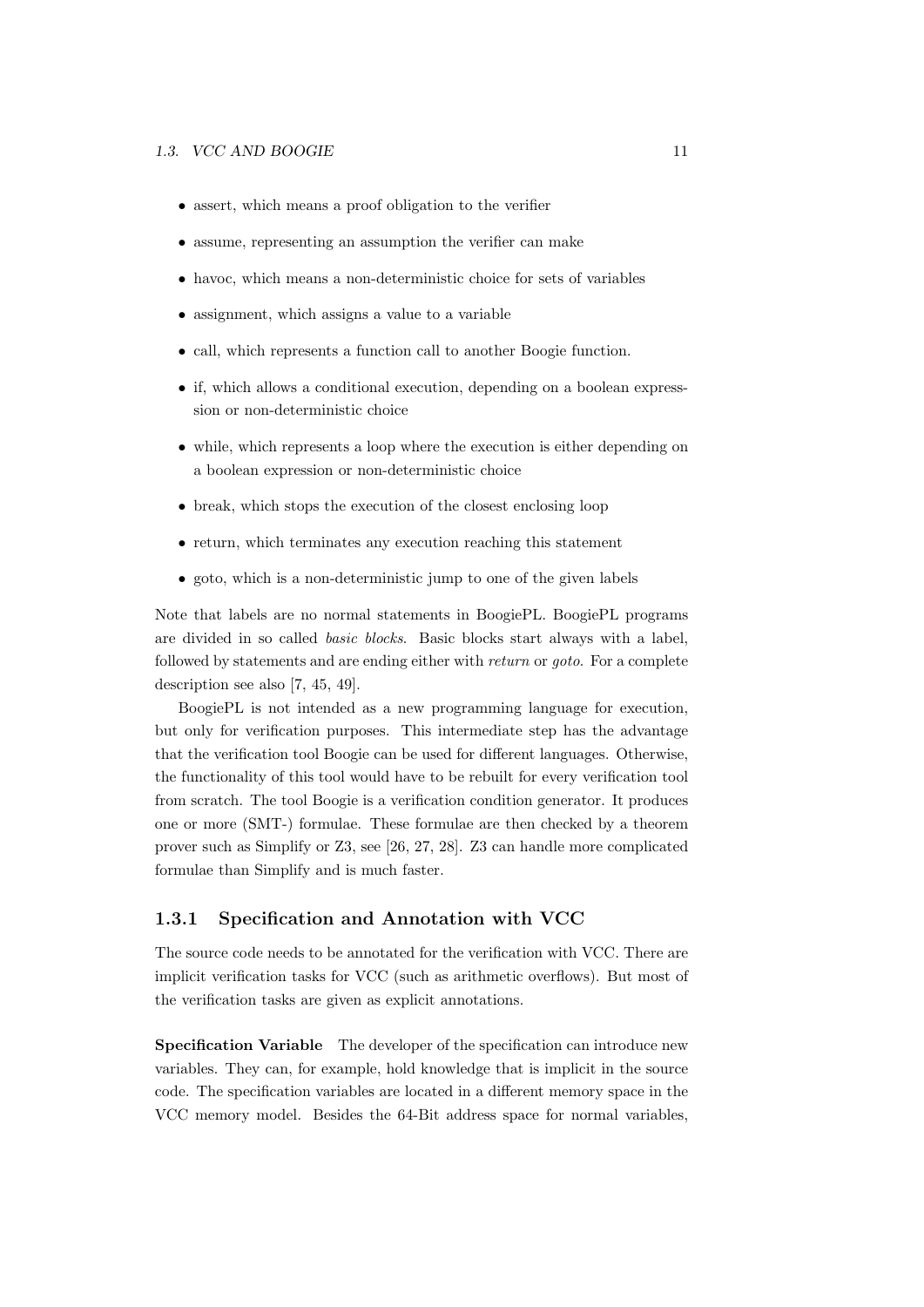there exists an extra 64-Bit address space for the specification variables. This means the specification variables cannot alias with normal variables. VCC also checks that there is no data flow from specification variables back to normal variables, since this would change the semantics of the program when compiled with an ordinary compiler. If VCC detects such data flow, it stops with an error message.

Expression Expressions are used in the different annotations. Expressions consist of boolean C expressions (first order logic). They can refer to source code variables as well as specification variables. Besides normal C arithmetic and logic, there exist some specification functions. They introduce, for example, all quantifiers, shortcuts for memory regions and rights for memory regions.

Writes Clause Writes Clauses specify all memory regions a function can write to. For every memory access, VCC checks whether the affected memory region is writable, i.e. it was included in the Writes Clause. If it was not included, VCC stops with an error message. All memory regions specified in the Writes Clause are set non-deterministicaly to an arbitrary value. This makes sure that underspecification can be used in a sound way.

**Precondition** A precondition limits the possible inputs for a function. If no precondition is given, all input parameters of a function can be chosen nondeterministically. To allow for example verification of arithmetic expressions, the possible input has to be limited. When a function is called, VCC verifies that the precondition is met by the calling function.

Postcondition A postcondition limits the possible outputs of a function. They can refer to the return value of a function but also to memory included in the Writes Clause. If no postcondition is given, the return value and all memory included in the Writes Caluse are set to arbitrary values. When a function is called, VCC uses the postcondition and the Writes Clause of the called function to verify the calling function.

Assertion VCC checks that expressions given by Assertions evaluate to true at the given point. If there is a possible valuation for the input paramters of function that cause the assertion expression to be evaluated to false, VCC gives an error message. Assertions can have different purposes. They can help the developer to verify values of variables at a given point in the source code. They can also help the verifier to link given information that is not given explicit but is implicit knowledge of the developer. Assertions (although they evaluate to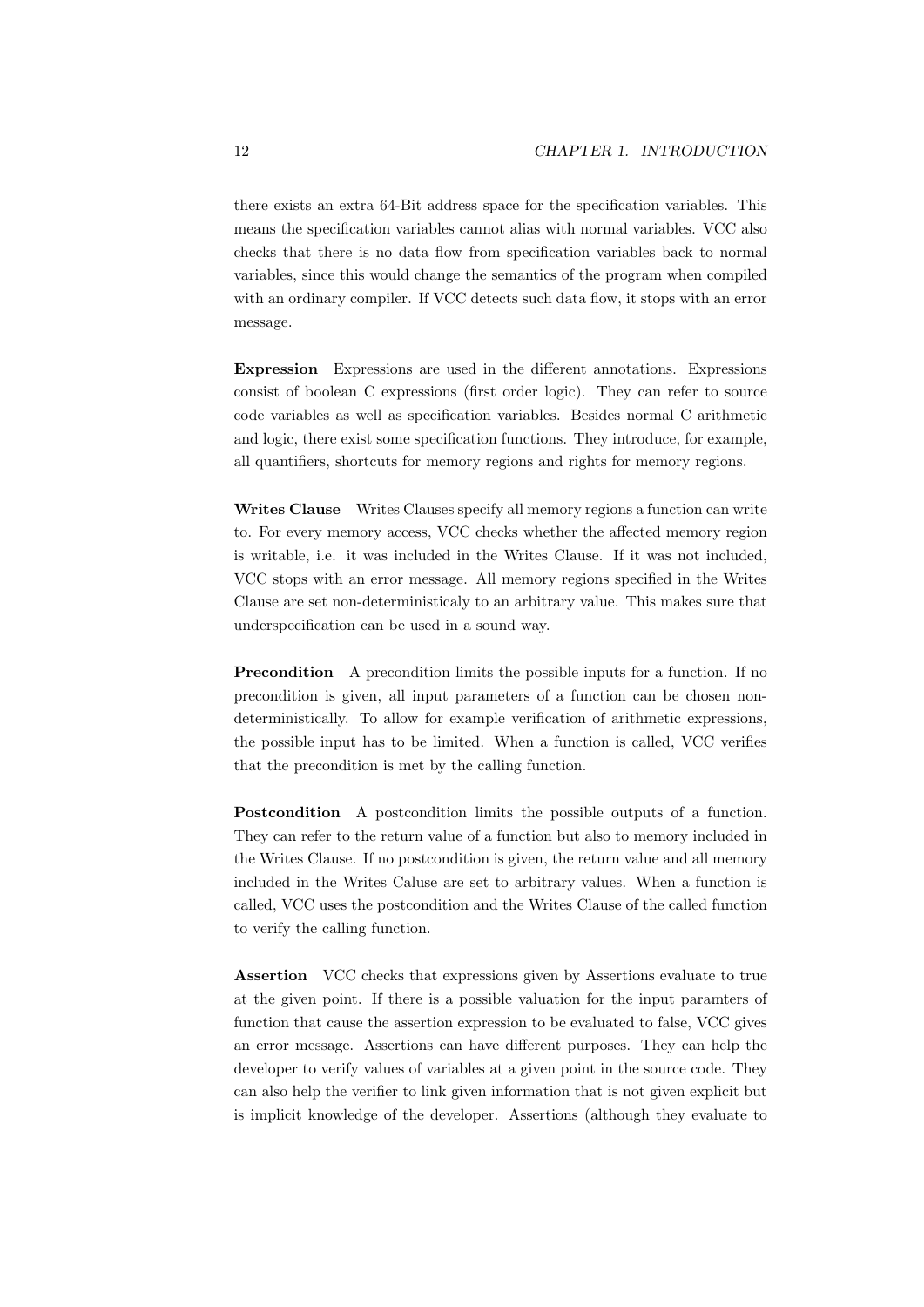true if not given explicitly) can also speed up verification, because they can help verification tools to find the important information of a verification task.

Assumption These clauses specify conditions that are assumed to hold at a given point. The assumptions are added to the collection fo facts that the verifier uses to analyze the code. They should be used with care because they can easily destroy soundness of the verification. They can be used for debugging purpose or to give information explicitly that can not be inferred by VCC.

Data Structure Invariant Data Structure Invariants limit the possible values of the fields of data structures. VCC augments data structures with special fields. The fields are used for the ownership and virtual locking mechanisms. The locking is virtual because it is not given in source code. The locking mechanism is described in Section [4.3.](#page-59-0)

Specification Function Specification functions can be used like normal C functions. They are not given by a function body but by pre- and postcondition pairs. This means they are given as annotation expressions. Annotations cannot write into source code variables but only to specification variables. This means specification functions can only change the specification status. Calling source code functions out of specification annotations would lead to a change of the program status that would make the semantics of the verified program and the compiled program incoherent. This means that only calls to specification functions are allowed in annotations.

# <span id="page-16-0"></span>1.4 Contribution of this thesis

Recently, the verification of systems C code made much progress, see [\[66,](#page-81-2) [51,](#page-80-5) [21,](#page-77-3) [58\]](#page-80-6). Industrial systems code often consists of C code combined with subroutines implemented in Assembler. For existing verification tools, such a combination of languages is not manageable. We present an approach that allows verification of such so called mixed programs. For the presented verification task, we are interested in correctness of function specifications.

We want to verify memory safety and functional properties for mixed programs from an industrial setting. Thus, we need a machine readable semantics for Assembler. Existing Hoare logics for Assembler are complete, but they are too unwieldy and thus not feasible for our purpose. The level of abstraction must be precise enough to reason about the program correctness. On the other hand, it must be abstract enough to allow reasoning in realistic time. Our solution is a semantics for a low-level programming language (Assembler) in a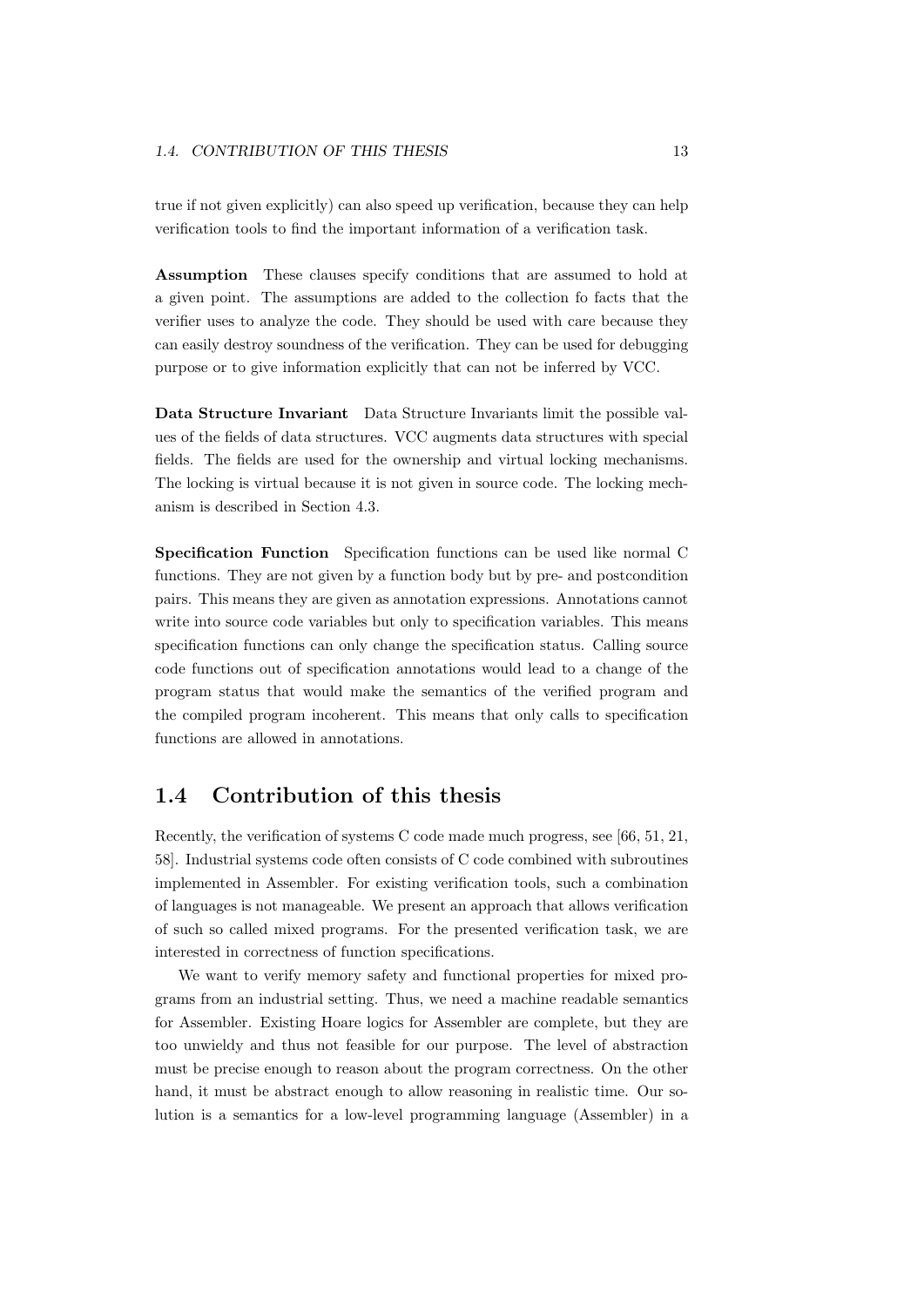high-level language (C) (presented in Section [3.4\)](#page-40-0), together with a processor model (presented in Section [3.3\)](#page-38-0). Thus we can reuse verification tools for the high-level programming language (described in Section [1.3\)](#page-12-0).

Like in all mixed language problems, the different type and variable systems prevent a common annotation language. Our approach uses two kinds of assertions. The first one is for the call of Assembler functions from C programs. These assertions are expressed in terms of C variables and serve as function contracts. From C point of view, the function can be seen as  ${p}{f(e)}{q}$ , where p represents the precondition, q represents the postcondition and  $f(e)$  is the call to the function implemented in Assembler.  $p$  and  $q$  can be used for modular reasoning in the high-level program. The second one is for Assembler programs implementing the function. In fact, our assertions are expressions that refer to C variables for a new program,  $\{p'\}\simulated\text{-}body\{q'\}\text{, where }p'$ and  $q'$  represent the corresponding pre- and postconditions of the C description and simulated body simulates the original Assembler program.  $p'$  and  $q'$  are evaluated in a C state (called abstract processor state), which corresponds to the processor state in a simulation. The translation of the pre- and postcondi-tions is completely automated (described in Chapter [4\)](#page-53-0). The simulated body is expressed with the help of the introduced semantics and is a translation of the original Assembler implementation (shown in Chapter [2\)](#page-23-0). With the same method, we can also handle the call of C functions out of Assembler programs. The assertion pairs are then translated in the other direction, where modular reasoning is used in the Assembler program. The C code verification is used to show that the C implementation meets the specification.

As case study we use the Microsoft Hypervisor that is already shipped. We have developed specifications of the Assembler functions. Our approach was used to verify that the specifications are met by the implementations and also to verify C programs calling them. This shows the usability in a real scenario with mixed programs, not only small examples. Because of copyrights, we only present a function that does not fall under the non-disclosure agreement and a simple example similar to a function in the Hypervisor in Chapter [5.](#page-62-0)

## <span id="page-17-0"></span>1.5 Limitations of the Approach

Our focus is on handwritten Assembler code. This means on one side more special instructions that are not used in translated code resulting from compilers. On the other side there are no optimizations that introduce difficult control flow. Assembler code written by developers usually has a reducible control flow because they are thinking in structures like loops. Assembler allows irreducible control flow but this is only used by compilers for optimizations.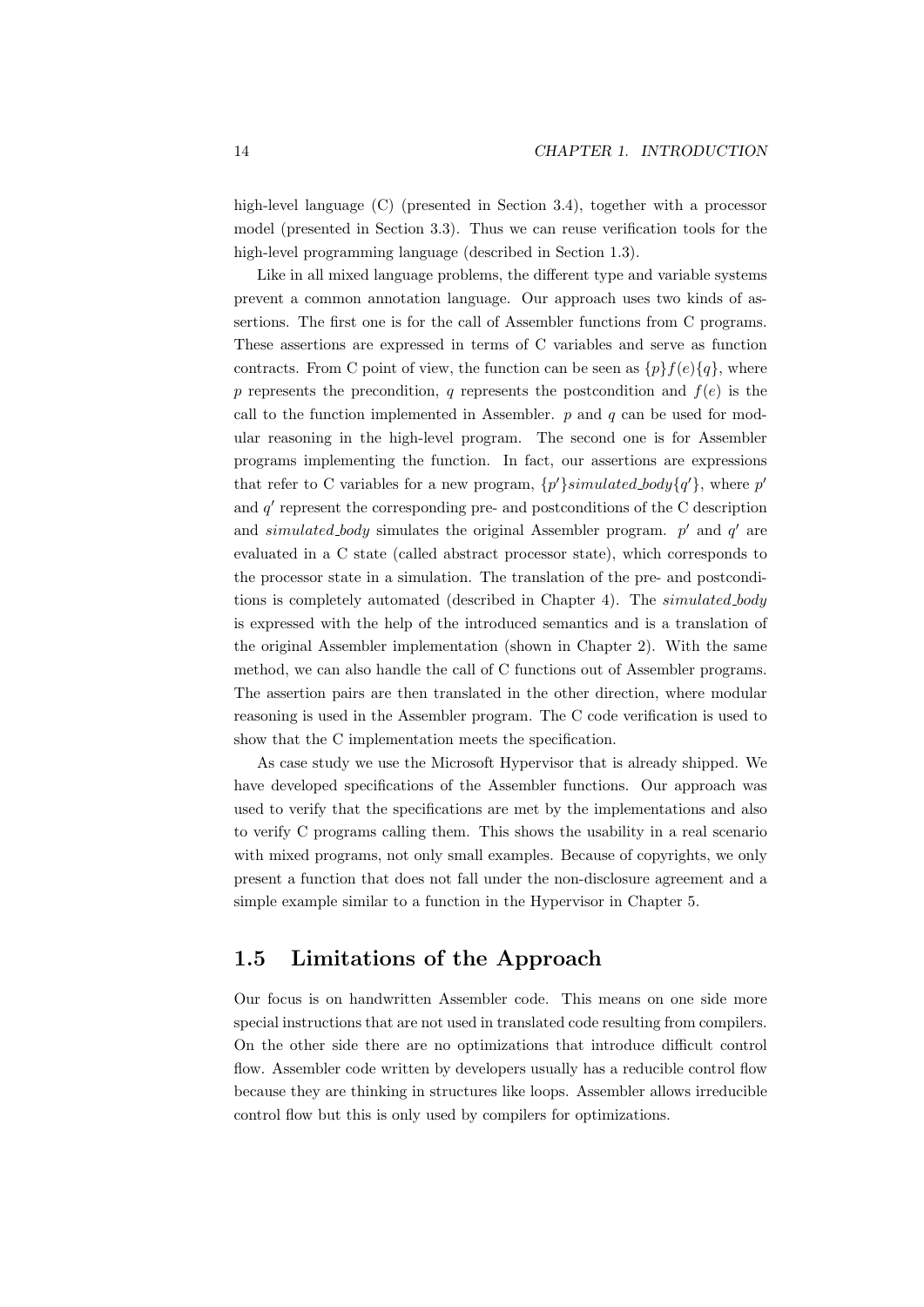Our approach considers Macro Assembler instead of pure Assembler. The advantage is the presence of labels in the code. This means we do not have to deal with addresses but Assembler jumps do use labels as goal. Dealing with addresses is difficult because instruction size and other address related information is introduced by the compiler. The addresses also depend on optimizations made by the compiler.

For the instructions, we are able to deal with general purpose instructions (like arithmetic operations and stack operations). We have also implemented special instructions like cpuid or hlt. We have not implemented instructions from the floating point or the multimedia extension units, because they are not used in the Microsoft Hypervisor. This is not a restriction of the approach, they can be added if needed.

We are not able to deal with instructions that access memory from another thread. The reason is that we assume that the address translation works in the same virtual memory area. This assumption would restrict the virtualization in the hypervisor. For guest execution, there exists an extra instruction. Our implementation of this instruction assumes that the guest is working in isolation and can not change the memory of the hypervisor. This assumption has to be discharged separated from our work. A complex proof including address translation of the processor and multiple page tables is necessary as well as arguing about the memory allocation for the guest systems. Context switches of different threads are also not possible with our approach because the address spaces of both threads would have to be used.

# <span id="page-18-0"></span>1.6 Related Work

In the following subsections, related work is presented for both: (1) verification of Assembler programs and (2) verification of micro kernels. For this work, both are important because our practical work was done on Microsoft Hypervisor that can be seen as a special micro kernel.

#### <span id="page-18-1"></span>1.6.1 Assembler Verification

For the verification, low-level languages like Assembler are much more complicated than high-level languages like C. The complexity of the language comes from different facts. First of all, the program is unstructured. There exists no native loop but conditional jumps and labels which together represent the loop. Program verification uses the structure of a program to introduce invariants or frame conditions. If there does not exist a structure most of the existing verification tools do not work properly. Another fact that increases complexity is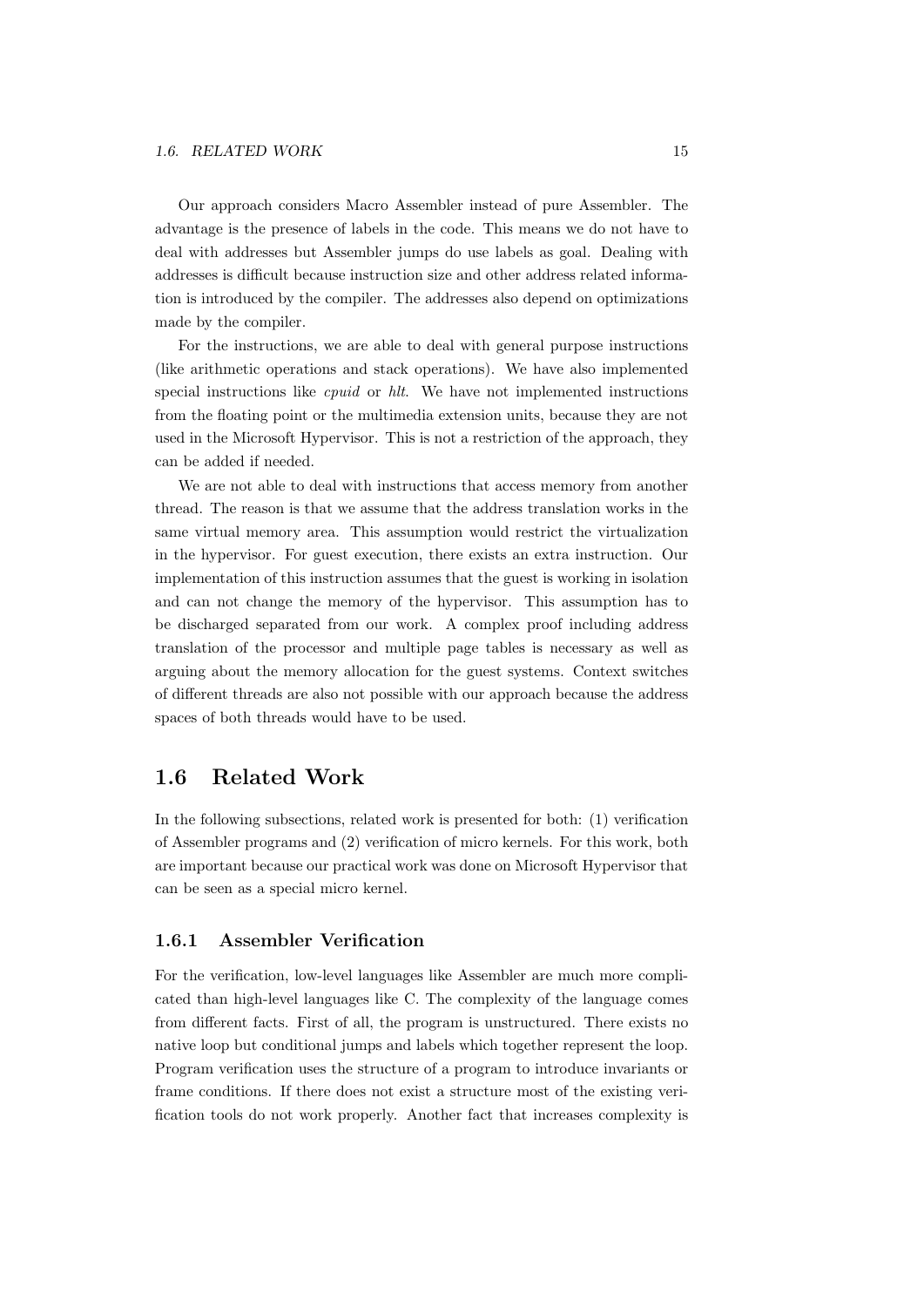the polymorphic use of numbers and bitvectors. Although this is also part of high-level languages, it is usually neglected in program verification. Assembly instructions always have this polymorphic use of registers. Bit shifts and logical Bit operations are widely used in Assembler and cannot be neglected at all.

Besides the level of complexity coming from the language itself, there is also a difference in the level of complexity coming from the specification and the verification properties used. Depending on the demands of the domain there can be type safety checks, memory safety checks (memory must be allocated, out of bounds checks for arrays etc.) or pre-/postcondition pairs representing the functional properties of a program. Invariants can either be found automatically or have to be given as part of the specification. More detailed verification also means more computational effort. The increase in verification time can be huge depending on the programs to check.

Existing Assembler verification programs usually have simple specifications to reduce the complexity of the system. Boyer and Yu [\[12\]](#page-76-5) verified MC68020 assembler programs. They used the theorem prover Nqthm as their verification tool; they formalized the MC68020 as Nqthm theories, thus in effect giving an interpreter for the processor; assembler programs are then translated into expressions over this special logic. Vx86 differs in various dimensions from this early work, Vx86 works on the much more complex x86 architecture, Vx86 incorporates contracts (including framing) into the Assembler, Vx86 uses an automatic theorem prover (ATP), Vx86 has been used to verify parts of a real industrial strength operating system.

Another approach to guarantee that Assembler programs are safe are Typed Assembly Languages (TAL) [\[19,](#page-77-4) [53,](#page-80-7) [37,](#page-79-2) [14,](#page-76-6) [38,](#page-79-3) [67\]](#page-81-3). TALs are low-level, statically typed target languages. TALs guarantee type safety, which typically implies memory safety. However, TALs do not guarantee arithmetic safety, call safety, interrupt safety or other functional properties. Furthermore, TALs are often idealistic Assembler languages, they are only used as target languages for compilers; as such they do not deal with the whole instruction set of the processor. We, however, also have to deal with instructions like HLT or CPUID and the virtualization instruction set.

Proof carrying code (PCC) has a similar goal [\[56,](#page-80-8) [29,](#page-78-5) [31,](#page-78-6) [30,](#page-78-7) [57\]](#page-80-9). Instead of defining type safety for Assembler code, PCC adds proofs to untrusted Assembler files, which establish certain properties. The receiver of the untrusted code is then able to use a simple and fast proof validator to check that the proof is valid and hence the untrusted code is safe to execute. Like TAL, PCC focuses on memory safety; it is not a general verification architecture. There are no functional contracts as needed for real world applications like the Microsoft Hypervisor. In personal communication with the authors we found out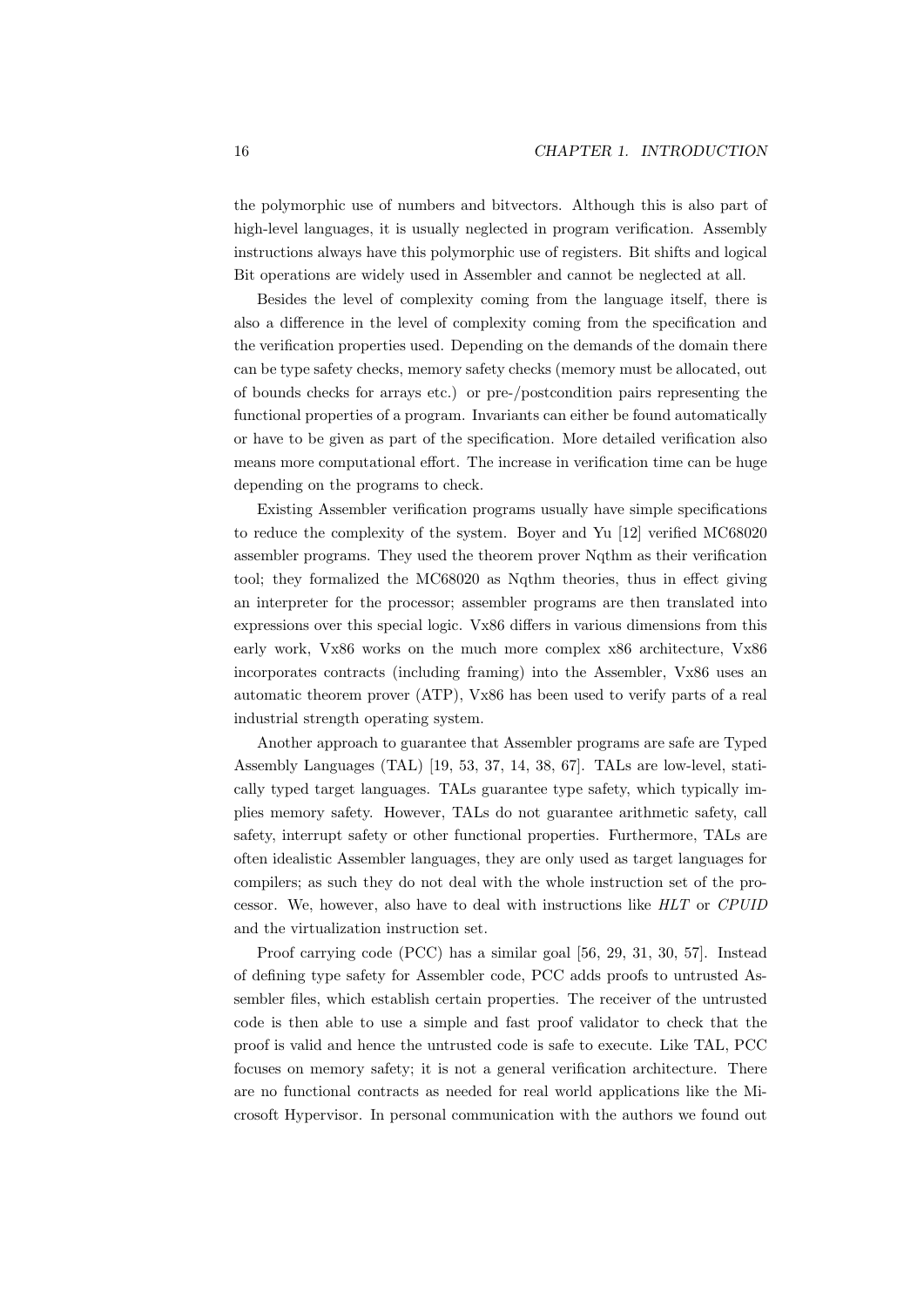that using our approach could be interesting for PCC. Contracts are introduced into the binary code by the PCC compiler. There exists a tool to discharge those contracts later on. The current tool uses a weak proof system. Using our approach, the proof system is much stronger and could discharge more difficult contracts. On the other hand, it is not clear whether our approach can handle the control flow resulting from the compilers. Optimizations of compilers can introduce irreducible control flow. Our translation approach would not be able to deal with that.

Verification on source code and verification on binary code is also a question of trust. Verification on the binary level means that all compiler optimizations are also verified. The disadvantage is that it is not clear how to verify more difficult contracts on this level. Annotations from the high-level language do not refer to the binary representation and thus would have to be compiled in a difficult way. Verification on source code level means to assume a correct working compiler. This is the case for all software model checkers that are discharging annotations on source code. As adavantage they can deal with more difficult annotations refering directly to high-level constructs. Model checkers are already used on the C source code of the Microsoft Hypervisor.

Besides PCC and TAL, there exists a lot of verification on binary code. They all share the idea of verification after the compiler. They also share the limitation of very weak proof systems. They share the lack of modular reasoning for high-level languages, which is not needed if the whole program is compiled to one binary. They do not support functional specifications. There exists for example an extension of Codesurfer, called Codesurfer/x86, presented in [\[3,](#page-75-2) [6,](#page-75-3) [63,](#page-81-4) [4,](#page-75-4) [5,](#page-75-5) [35,](#page-78-8) [52,](#page-80-10) [62\]](#page-81-5)

#### <span id="page-20-0"></span>1.6.2 Hypervisor and Micro Kernel Verification

Up to our knowledge there does not exist a project aiming for the verification of a hypervisor. But a hypervisor can be seen as a kind of micro-kernel, extended with virtualization capabilities. Various projects aim for micro-kernel verification. The CLI stack project in the late 1980s [\[11\]](#page-76-7) was the first project focusing on the pervasive verification of computer systems. In total, the system consisted of four levels: starting from a verified FM 8502 microprocessor via a simple Assembler language up to a verified operating system.

Verisoft [\[34,](#page-78-9) [24,](#page-77-5) [2,](#page-75-6) [22\]](#page-77-6) is in spirit similar to the CLI project. Verisoft developed machine-models for Assembler, small step and big step semantics for more abstract programming languages, and programs for devices, kernels, operating systems and applications. However, the Verisoft project only dealt with idealistic processors, inline Assembler, and OS. The L4.verified project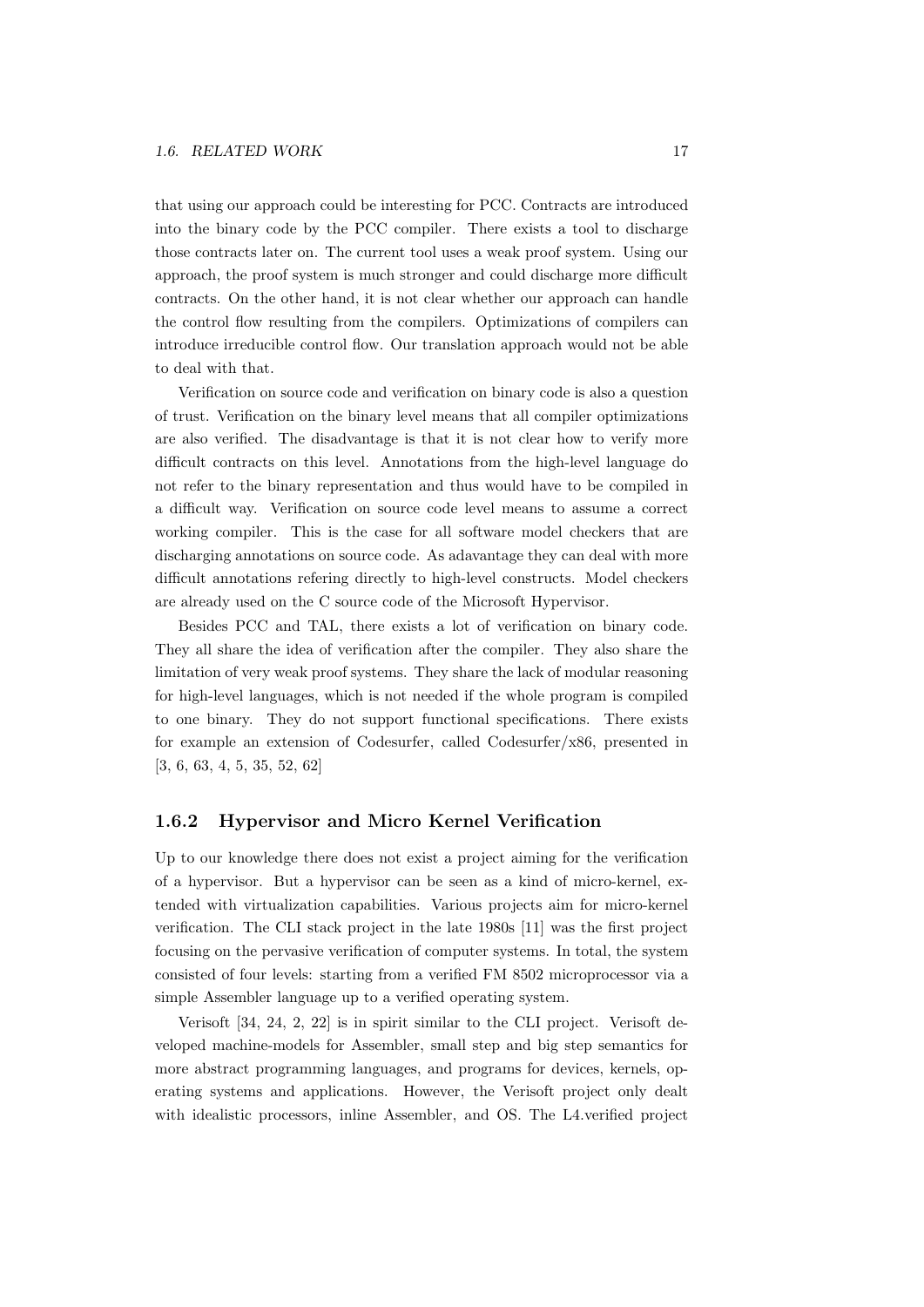

<span id="page-21-1"></span>Figure 1.4: Data flow in our verification process

[\[39,](#page-79-4) [44,](#page-79-5) [43,](#page-79-6) [42,](#page-79-7) [41\]](#page-79-8) aims at the formal verification of an industrial strength implementation of an L4 micro-kernel, which is highly optimized for the ARM platform. While the L4.verified project tries to do low-level C verification, it has – to the best of our knowledge – not yet started verifying Assembler code. Verisoft and the L4.verified project use the same verification technology. Both systems use the interactive theorem prover Isabelle and a Hoare calculus embedded in Isabelle [\[64\]](#page-81-6) to verify properties of the micro-kernel. The automation was slightly improved with the integration of automatic tools that can verify parts of the proof obligations [\[23\]](#page-77-7). However, the resulting system does not yet achieve the automation level we achieved.

## <span id="page-21-0"></span>1.7 Structure of the Thesis

Our approach is to use existing C tools for Assembler verification. An overview on how the tool chain will work can be seen in Figure [1.4.](#page-21-1)

First of all, the Assembler files have to be translated into a format parsable by a C compiler. This is done by a syntax translation from Assembler to C, which is described in Chapter [2.](#page-23-0) This translation is implemented in the functional programming language  $F#$  (pronounced "F sharp"). It translates each Assembler instruction into a call of a function. The meaning of the instructions is provided by separate files that contain a C implementation for each function. These functions access the internal processor registers as C variables (the proces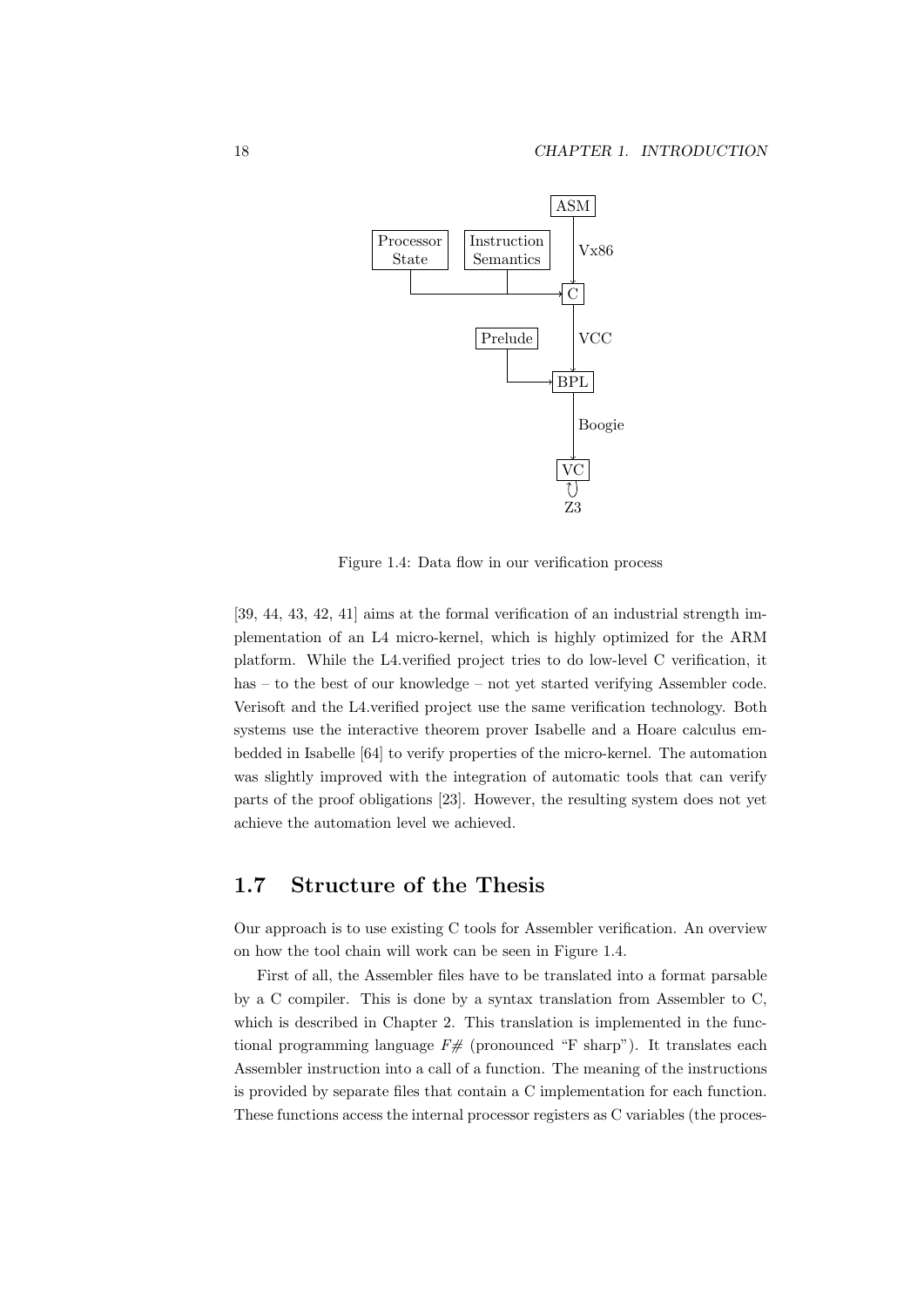sor model). In Chapter [3,](#page-31-0) we present the processor model and show exemplary implementations of the Assembler instructions. The separate files are included in the automatically generated code. After this step, a C compiler would be able to compile the "Assembler" file (it is now a C file with a processor simulator) into a binary or executable. Executing this binary would not yield the same result as executing the original Assembler code, but it would only change the virtual processor state. This is also described in the chapter mentioned.

The previous translation enables us to verify pure Assembler code. However, in mixed programs, where some parts are written in C language and other in Assembler there is another important need. For the transition from C to Assembler the calling conventions have to be taken into account and the function specification of the functions called from C and written in Assembler have to be translated to the virtual processor model. This is discussed in Chapter [4.](#page-53-0)

We evaluate our approach on example code in Chapter [5.](#page-62-0) Due to copyright restrictions, we only present a function that does not fall under the nondisclosure agreement and a simple example similar to a function in the Hypervisor.

In Chapter [6,](#page-72-0) we conclude what was achieved. Furthermore, we mention future work: parts that are not yet finished and also some ideas in which direction this work could be extended. A short overview of the history of the x86 architecture is given in Appendix [A.](#page-82-0) It should show the interested reader why some of the (sometimes) strange instructions exist.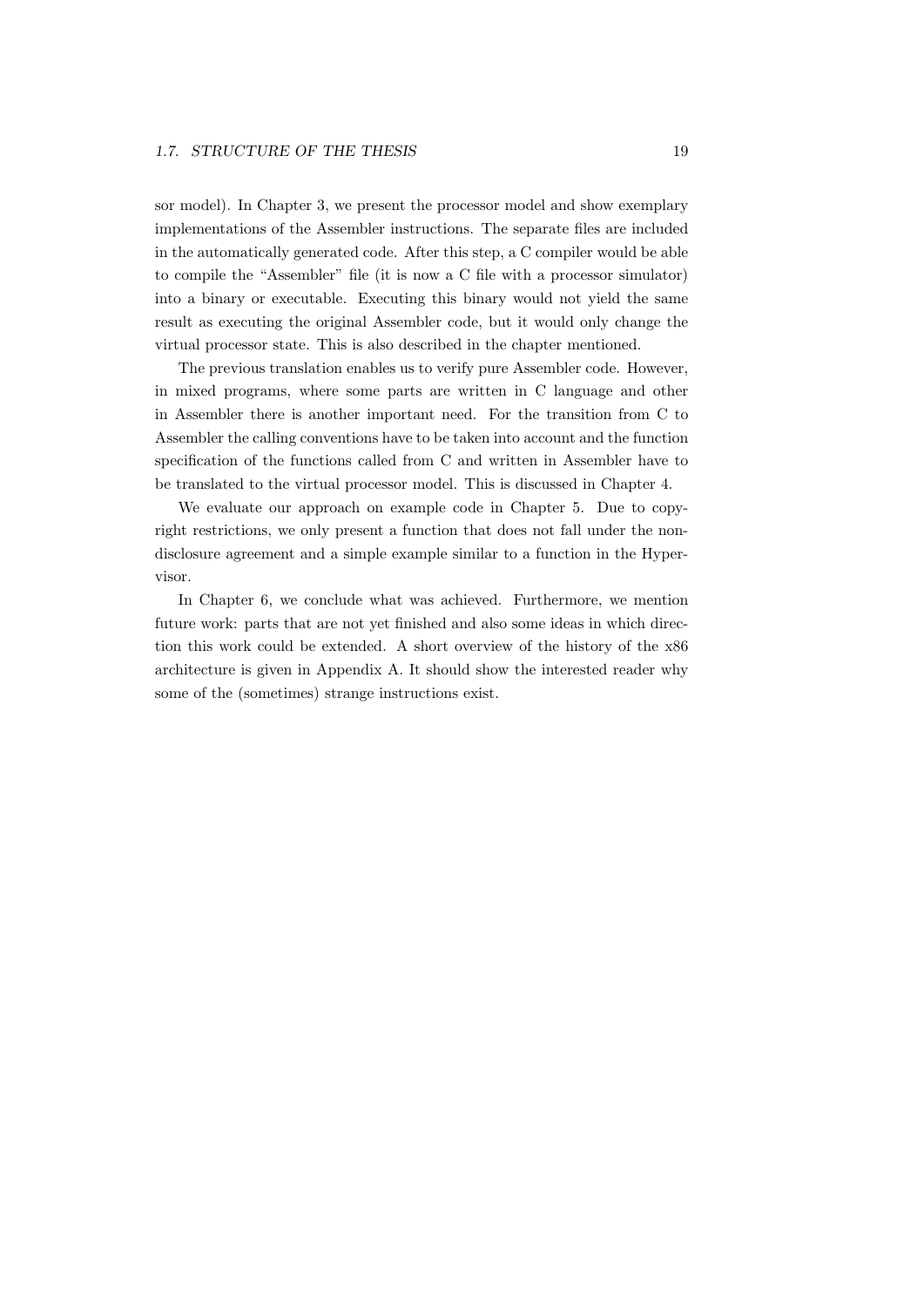# <span id="page-23-0"></span>Chapter 2

# Translation of Assembler into C Programs

For our verification approach, we have to translate the Assembler input into a C compliant file for the verification tool. The translation has two main parts: A syntactical translation of the Assembler instructions to C function calls, and a translation of the operands. An operand can be a processor register or memory access. A memory access is translated to a corresponding pointer dereference, possibly using pointer arithmetic. A processor register is translated to an access of the virtual processor state. The syntactical translation consists of three phases: (1) a parser that reads in an assembler input file and produces a syntax tree, (2) an analysis phase that translates the operands and detects loops, and (3) a pretty printer that produces legal C code out of the syntax tree.

In the first phase, the parser generates a syntax tree that abstracts unnecessary information like empty lines and comments. Although this syntax tree is generated out of an Assembler program, we interpret the tree as a C program, i.e. the instructions are interpreted as function calls. In the second phase tree transformers are used to change memory accesses into pointer arithmetic, change back jumps into while-loops, and resolve other Assembler constructs that are not available in C. In the third phase, the pretty printer generates a C program from the syntax tree. It introduces type casts and parenthesis to make the output C compliant code.

Our current implementation does not support all Assembler constructs. For example, we do not support all prefixes (like rep) or floating point operations. This is because they are not used in Microsoft Hypervisor. The missing parts can be easily implemented in the future if our approach is extended to programs that need them. Our main goal at the moment is to verify the Assembler code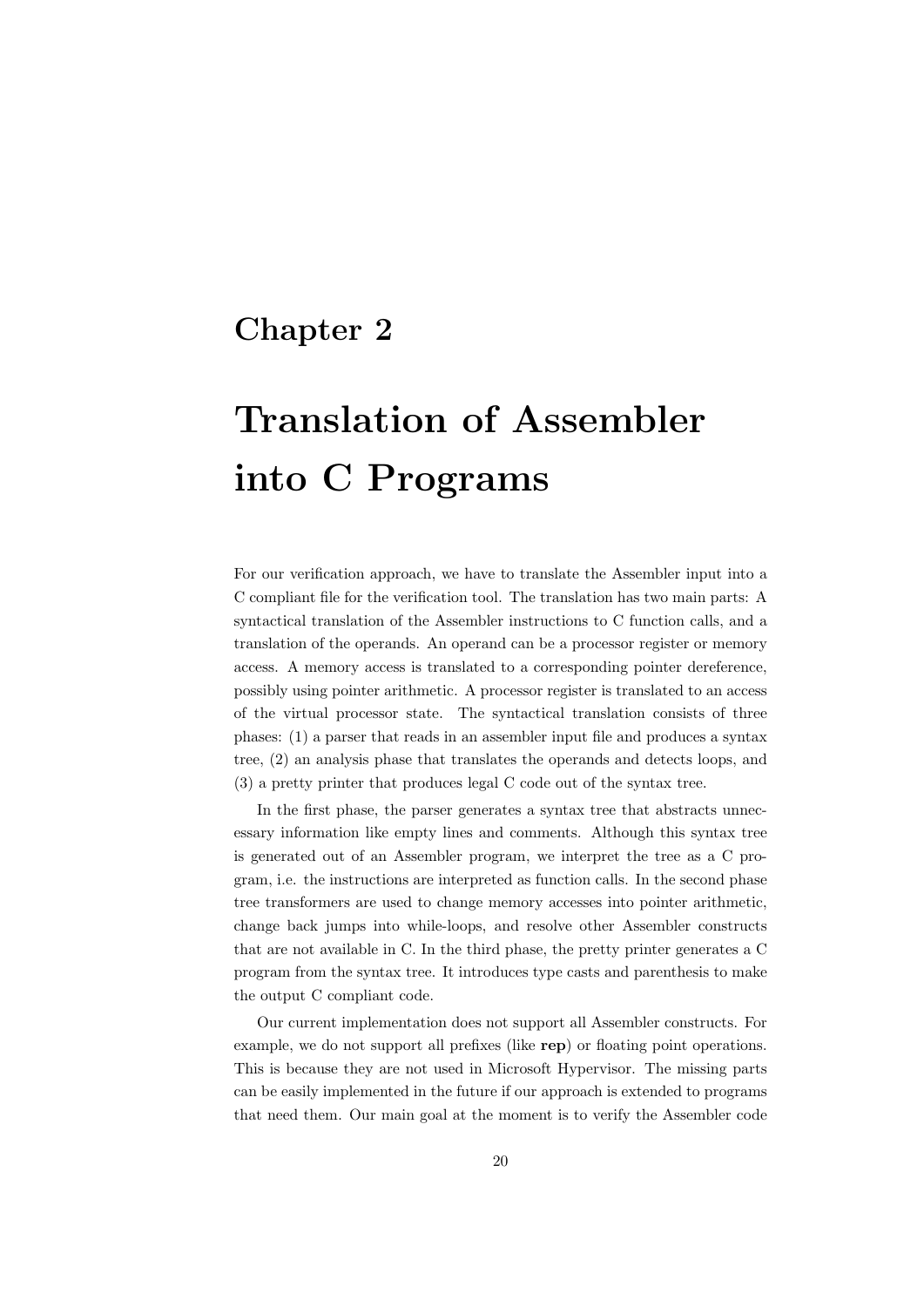of the Microsoft Hypervisor.

### <span id="page-24-0"></span>2.1 Microsoft Macro Assembler Notation

We are using the Assembler syntax of the Microsoft Assembler that follows the Intel notation. A line in the Assembler file consists of an optional label, followed by an optional instruction and an optional comment, i.e., a line can also be empty. Most instructions are of the form mnemonic destination, source where *mnemonic* is the name of the instruction and *destination* and *source* are the operands. An operand can be a register, a memory access, or a constant expression. The destination operand can serve as input and output, while the source operand is always input. Some instructions have a different number of arguments, e.g., a jump instruction has a label as its single operand. A register operand is the name of a processor register, see Chapter [3.](#page-31-0) A memory operand can also involve a limited amount of pointer arithmetic, see Section [2.3.2\)](#page-28-0).

For readers familiar with GNU Assembler syntax that is derived from AT&T notation, a short description of differences should help in understanding the Assembler examples. The general shape of the AT&T instruction format is mnemonic source, destination, whereas the Intel syntax swaps the operands. The register names in AT&T syntax are prefixed by a " $\%$ " sign, which is omitted in Intel syntax. If we want to store a copy of the value from register "rax" into the register "rbx", one would write in AT&T notation mov  $\%$ rax,  $\%$ rbx, whereas in Intel notation this looks like mov rbx, rax. Literal values in Microsoft syntax are written as decimal numbers or optionally as hexadecimal numbers followed by an "h", without the prefix "\$" that is used in AT&T syntax. The number "\$0x10" is written in Intel notation as "10h".

### <span id="page-24-1"></span>2.2 Parser

We use a parser generator to not invent everything from scratch. A parser generator takes as input a grammar, e.g. in Backus–Naur form, and produces a parser. Figure [2.1 on the following page](#page-25-0) presents the (simplified) grammar used for Vx86. We let the preprocessor of the Microsoft Macro Assembler run before the parsing process starts. The parser takes the preprocessed file as input, which means that macros from included files are inlined. Thus, we do not have to assemble the information from multiple Assembler files. The preprocessor also catches illegal code and produces appropriate error messages. For example, it will detect, if an assembler instruction is used with an illegal prefix (the supported combinations are described in the manuals). Also not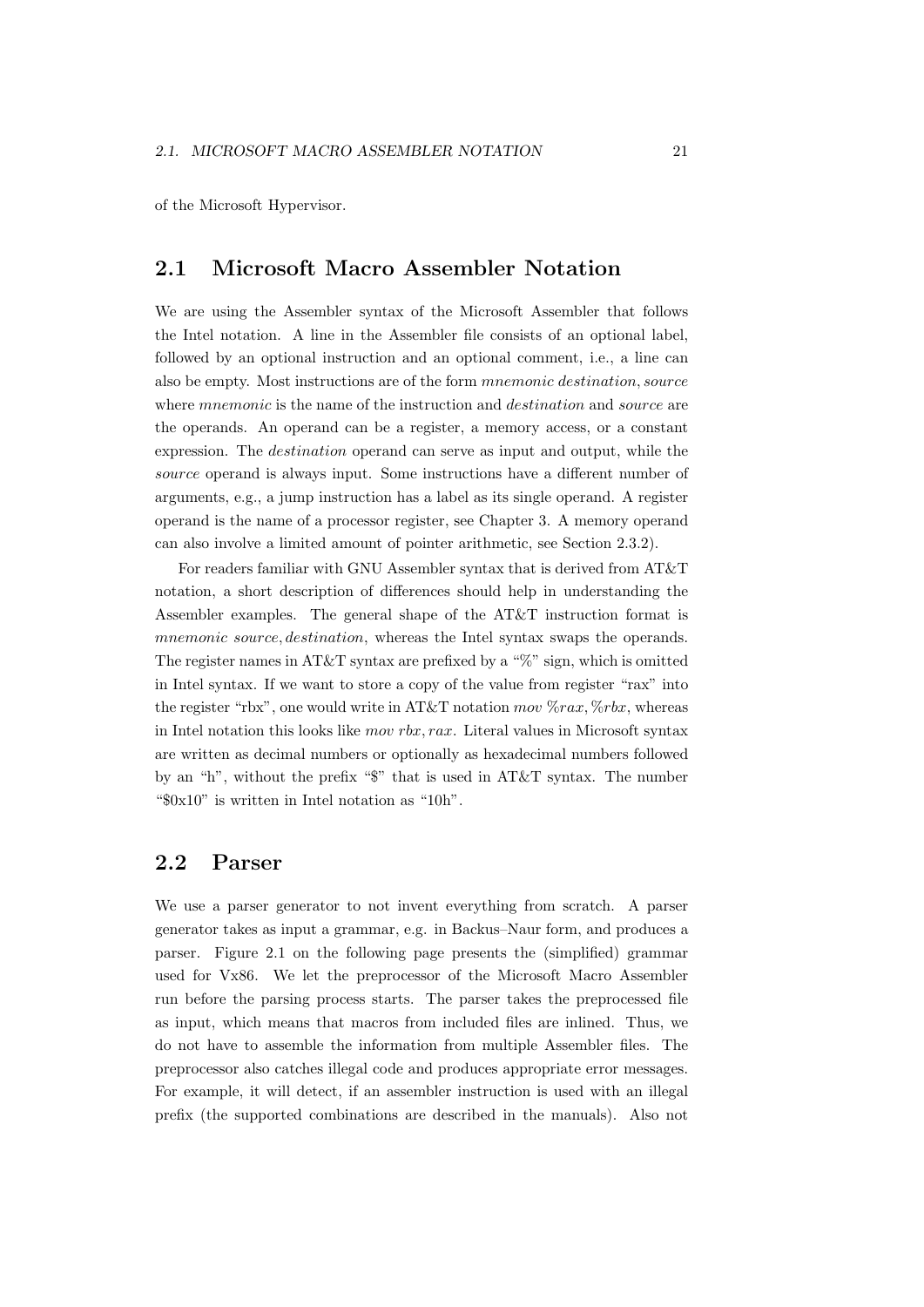$\langle \text{digit} \rangle \rightarrow 0-9$  $\langle \text{hdigit} \rangle \rightarrow 0-9|a-f|A-F$  $\langle\text{letter}\rangle\rightarrow\mathbf{a}\text{-}\mathbf{z}|\mathbf{A}\text{-}\mathbf{Z}|_{-}$  $STRING \rightarrow (\langle letter \rangle | \langle digit \rangle) +$  $NL \rightarrow \n\ln \r \in \n\mathbf{n}$  $REQUIRES \rightarrow ;$  requires ( STRING )  $ENSURES\rightarrow$ ; ensures (STRING)  $WRITES\rightarrow ;^*$  writes (STRING)  $SPEC \rightarrow ;$  spec (STRING)  $INVARIANT\rightarrow ;$  invariant ( STRING )  $ASSERT \rightarrow ;^*$  assert ( STRING )  $ASSUME\rightarrow$ ; assume ( STRING )

 $\langle Prog \rangle \rightarrow$  STRING equ  $\langle Para \rangle$  NL  $\langle Prog \rangle$  ; NL  $\langle Prog \rangle$ . altentry STRING NL  $\langle Prog \rangle$ REQUIRES NL (FunSpec) STRING proc NL (StmtList) eproc NL (Prog) ENSURES NL (FunSpec) STRING proc NL (StmtList) eproc NL  $\langle$ Prog)| WRITES NL  $\langle FunSpec \rangle$  STRING proc NL  $\langle$ StmtList $\rangle$  eproc NL  $\langle Prog \rangle$ STRING proc NL  $\langle$ StmtList $\rangle$  eproc NL  $\langle$ Prog $\rangle$ | extern STRING : STRING NL  $\langle Prog \rangle$  extern STRING : proc NL  $\langle Prog \rangle$ STRING qword  $\langle$ Para $\rangle$  NL  $\langle$ Prog $\rangle$ | NL  $\langle$ Prog $\rangle$ | EOF

 $\langle FunSpec \rangle \rightarrow NL \langle FunSpec \rangle | REQUIRES NL \langle FunSpec \rangle |$  $ENSURES NL$   $\langle FunSpec \rangle|$  WRITES NL  $\langle FunSpec \rangle$ 

 $\langle \text{Expr} \rangle \rightarrow \langle \text{StmtList} \rangle$ 

 $\langle$ StmtList $\rangle \rightarrow \langle$ Statement $\rangle$  NL  $\langle$ Statement $\rangle$  NL  $\langle$ StmtList $\rangle$ 

 $\langle Statement \rangle \rightarrow | \langle Instruction \rangle| \langle Label \rangle| \langle Label \rangle \langle Instruction \rangle| SPEC| ASSERT|$ INVARIANT| ASSUME

 $\langle$ Instruction $\rangle \rightarrow$  **lock**  $\langle$ Instruction $\rangle$ | STRING  $\langle$ Para $\rangle$ | STRING  $\langle$  Para $\rangle$ ,  $\langle$  Para $\rangle$ | STRING near  $\langle$  Parameter $\rangle$ 

 $\langle \text{Label} \rangle \rightarrow \text{STRING} : | \textcircled{a}:$ 

 $\langle$ Para $\rangle \rightarrow$  STRING| **@b| @f|** INT64| [  $\langle$ Para $\rangle$  ]| byte ptr  $[\langle \text{Para} \rangle]$  word ptr  $[\langle \text{Para} \rangle]$ dword ptr  $\left[\right.$  {Para}  $\left[\right.$  | qword ptr  $\left[\right.$  {Para}  $\left.\right]$ byte ptr  $\langle$ Para $\rangle$  [  $\langle$ Para $\rangle$  ]| word ptr  $\langle$ Para $\rangle$  [  $\langle$ Para $\rangle$  ]| dword ptr  $\langle$ Para $\rangle$  [  $\langle$ Para $\rangle$  ]| qword ptr  $\langle$ Para $\rangle$  [  $\langle$ Para $\rangle$  ]|  $\langle \text{Para} \rangle / \langle \text{Para} \rangle | \langle \text{Para} \rangle * \langle \text{Para} \rangle | \langle \text{Para} \rangle + \langle \text{Para} \rangle | \langle \text{Para} \rangle - \langle \text{Para} \rangle |$  $(\langle \text{Para} \rangle) |\text{NOT} \langle \text{Para} |$  Para [ Para ]| rax|rbx|rcx|rdx|rdi|rsi|rbp|rsp|r8-r15|cr0-cr8| eax|ebx|ecx|edx|edi|esi|ebp|esp|r8d-r15d| ax|bx|cx|dx|di|si|bp|sp|r8b-r15b| al|bl|cl|dl|dil|sil|bpl|spl|r8l-r15l| cs|ds|es|fs|gs|ss|dr0-dr7|xmm0-xmm15

<span id="page-25-0"></span>Figure 2.1: Grammar of x86 Assembler in Backus–Naur Form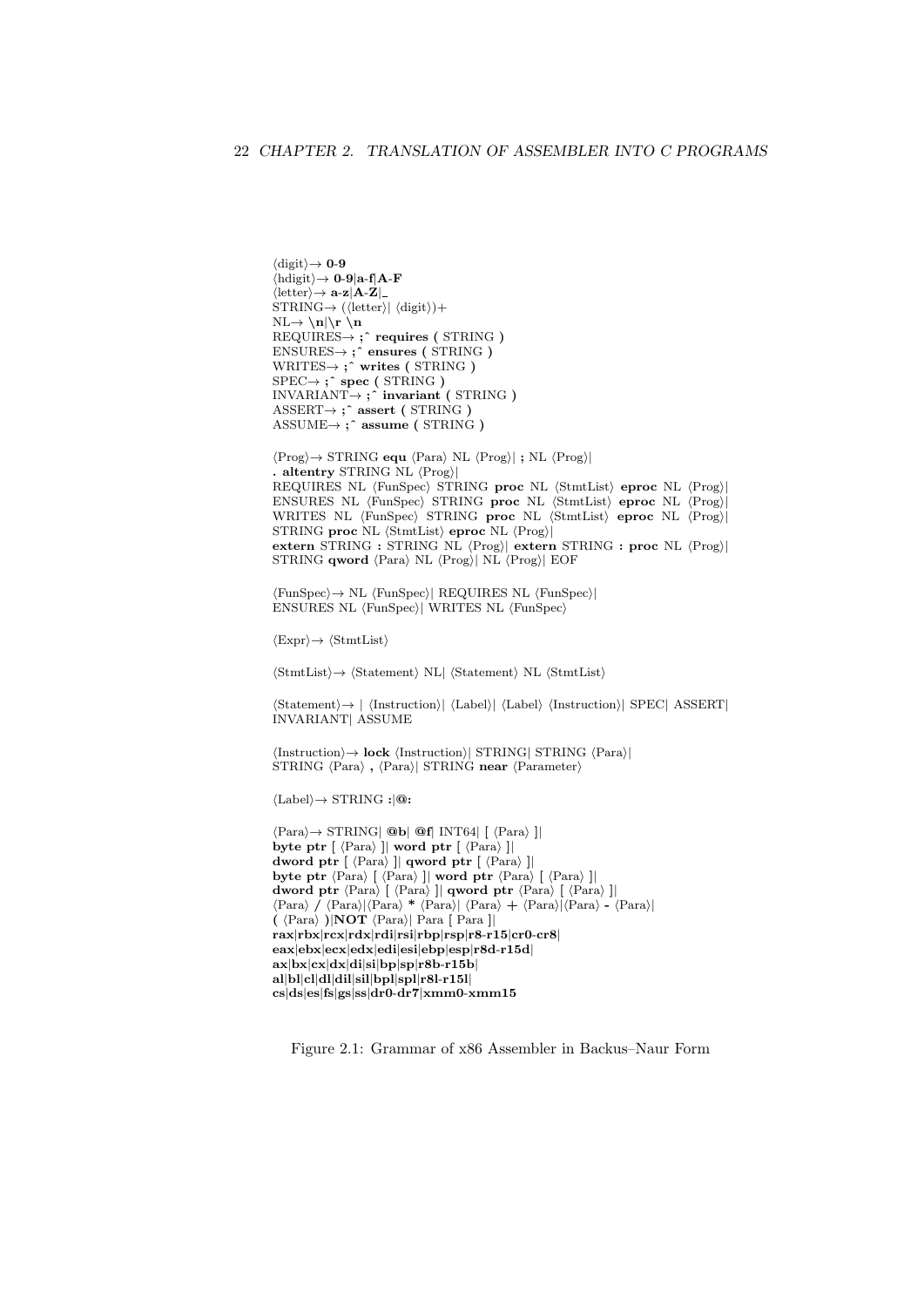every operand can be used with every instruction, for example, it is not allowed to copy from a debug register into another debug register. We do not need to check for these errors because the preprocessor already reports them. The given grammar from Figure [2.1 on the preceding page](#page-25-0) is not literally the one we use for the parser generation. For example, the constructs that are ignored by our tools like comments, procedure headers, etc. are missing in the grammar. In our real implementation, the corresponding grammar rules are included. They make the grammar huge and do not help in understanding the approach or the grammar.

Assembler files include information that is not necessary for the verification of functionality. For example, most of the functions have an artificial data block that makes sure the alignment is best for performance. Those performance issues are not important for our verification purpose and can be ignored. Assembler also has some constructs that are not available in other languages. For example, a function can have multiple entry points. So one function can have an entry point at the beginning and an entry point with a different name at a later point of the code. A developer can then call one of the two versions by referring to either of the entry points by their name. Fortunately, in the Microsoft Hypervisor such things are not used. If they occurred, one would have to copy the body twice in the C code, because C does not know any construct that has such a behavior.

Mainly, the Assembler file consists of constant definitions, annotations, function declarations (also external C functions), function bodies, and ignorable things. A function body consists of lines which can have labels, instructions, operands, and comments. Labels and comments are optional. All instructions have a fixed number of operands. The number of operands for each instruction can be found in the Intel instruction manuals.

The VCC function specifications, i.e., the pre- and postconditions as well as writes clauses, are defined between the parameters and an optional function body. In the Assembler files of the Hypervisor, the function headers are introduced by macros (also introducing framing), and they are expanded in a preprocessing step. The definition of the function specification cannot be placed at the same position as in the C version. Instead it should appear before the start of a function. There can be additional comments, but no constant definition may be written between the annotations and the function header.

## <span id="page-26-0"></span>2.3 Syntax Tree Transformer

To translate a language into another one can use a common syntax tree that supports the constructs of both languages. Syntax tree transformers can then be used to change the constructs that are specific to the input language into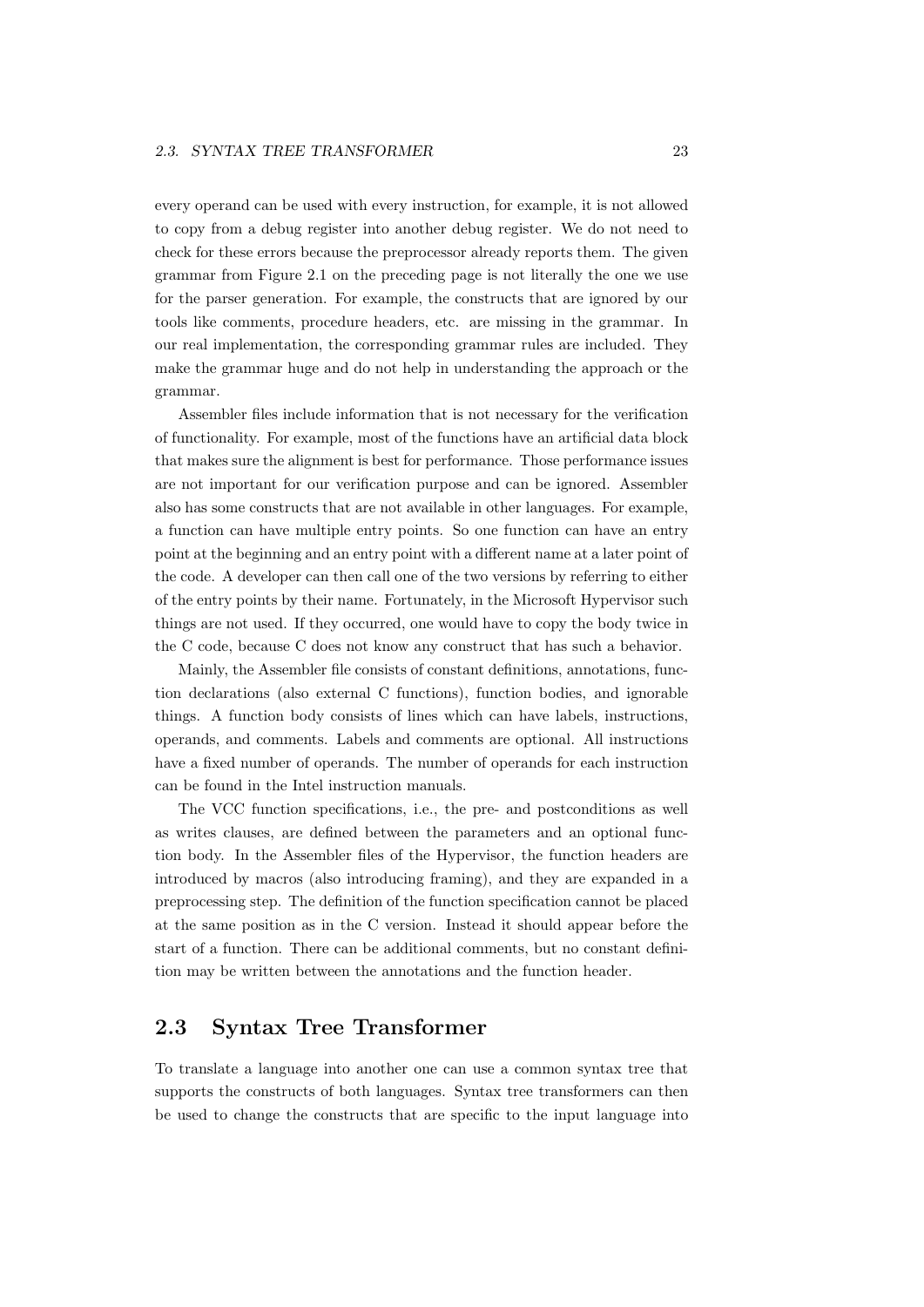```
int i = 10:
   while (i > 0)invariant (i >= 0){
5 i−−;
   }
```
<span id="page-27-1"></span>Figure 2.2: Example for a C loop with a simple loop invariant

semantically corresponding constructs of the output language. For some pairs of languages, such a translation can be easily developed. An example is a syntax translation from Java to  $C_{++}$ . Mainly libraries are different for those languages. Some of the details have to be adapted. But most part of the languages is the same, as well syntactically as semantically. If (like in operating systems) no libraries are used and the languages are not too far away (like functional languages and imperative languages, object oriented languages etc.), the translation can be done with a syntax translation where some details have to be adapted. A change for example from functional languages to imperative languages cannot be done in such a simple way, because many constructs of one language result in very complex constructs in the other language.

Our abstract syntax tree serves as an intermediate representation for the translation from Assembler to C. The syntax tree produced by the parser still contains Assembler constructs that have no direct correspondance in C. The task of the syntax tree transformer is to translate these constructs to C.

The syntax tree is much simpler than the original Assembler file. It consists of constant definitions (which map a name to a number), variable definitions (which are real C variables), function declarations (which can be C or Assembler functions that are not located in the current file), and function definitions. A function definition contains a function body consisting of a list of statement. A statement is an annotation, a label, an instruction, a jump, a break, or a loop statement. An instruction contains a function name (the Assembler mnemonic) and a list of operands. The loop statements, introduced by a loop detection algorithm, have no direct correspondance in Assembler.

#### <span id="page-27-0"></span>2.3.1 Loop Detection

One difference between Assembler and C is the way loop invariants are given. C annotations usually have loop invariants between the loop statement and the loop body, see Figure [2.2.](#page-27-1) Assembler has no native loop statement. The corresponding construct would be a label and a conditional jump to this label later in the code, see Figure [2.3.](#page-28-1) However, the C verifier does not allow invariants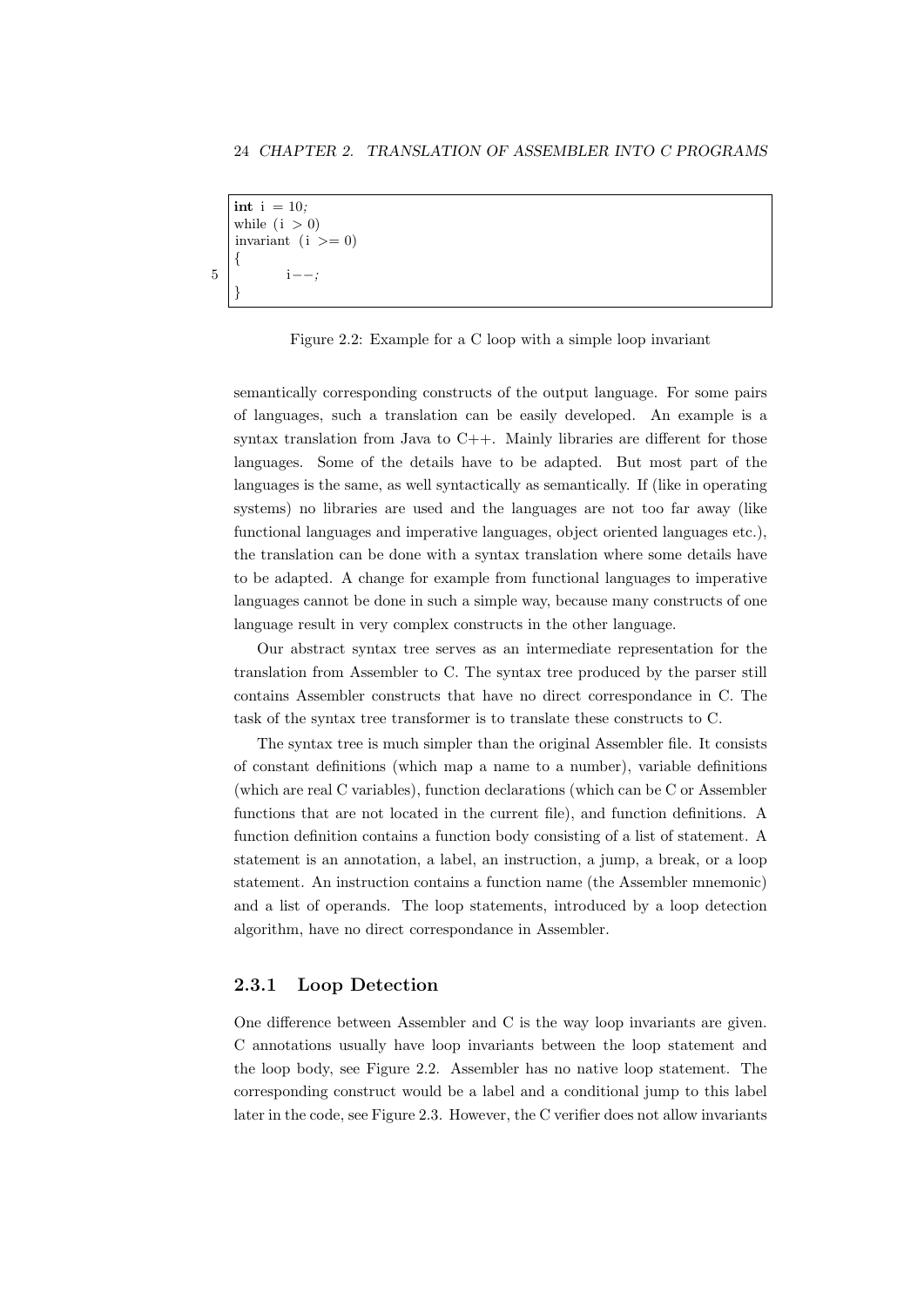```
mov rax, 10;
   LoopStart:
   ; ' invariant (rax >= 0)
4 dec rax
      jnz LoopStart
```
<span id="page-28-1"></span>Figure 2.3: Example for an Assembler loop with a simple loop invariant

```
mov (rax, 10);
   LoopStart:
       while (1)
       invariant (\text{tax} > = 0)5 {
            dec (rax);
            if ( rflags.zf == 0) break;
       }
```
<span id="page-28-2"></span>Figure 2.4: The translation of the Assembler example from Figure [2.3](#page-28-1)

attached at labels. Thus, we introduce an artificial loop. The label is now not only a label, but also the place for a loop entry. Now, we can annotate the loop with the given invariant.

The loop detection is very simple. For every jump instruction it is checked, whether the label has appeared earlier in the code. If that is the case, we introduce a loop that starts at the label and extends up to the jump instruction. If the jump is conditional, then it is replaced by a break for the loop with the negation of the condition, see Figure [2.4.](#page-28-2) This simple loop detection was sufficient for all Assembler function that occur in the Microsoft Hypervisor code.

### <span id="page-28-0"></span>2.3.2 Memory Operands

Memory access in Assembler is done with the help of an address stored in a register. In C, this could be seen as a pointer with the address given by the value of the register. This memory is then read or written, the counterpart in C is a pointer dereference. A problem here is the pointer arithmetic that differs between Assembler and C. Some memory accesses do not just access the address given by a register, but add offsets given by a constant to this address. This does not seem to be very difficult at the first sight, but in reality this causes a lot of trouble. As an example, consider the memory operand  $16[raz]$  in Assembler notation. Naively one may translate it to something like  $*( (uint64*)\, rax + 16),$ where *uint*64 would be the type for a 64-Bit number. However, this leads to the wrong address. In Assembler, the address would be the value stored in rax + 16. In C, the address would be the pointer stored in rax + 8 times 16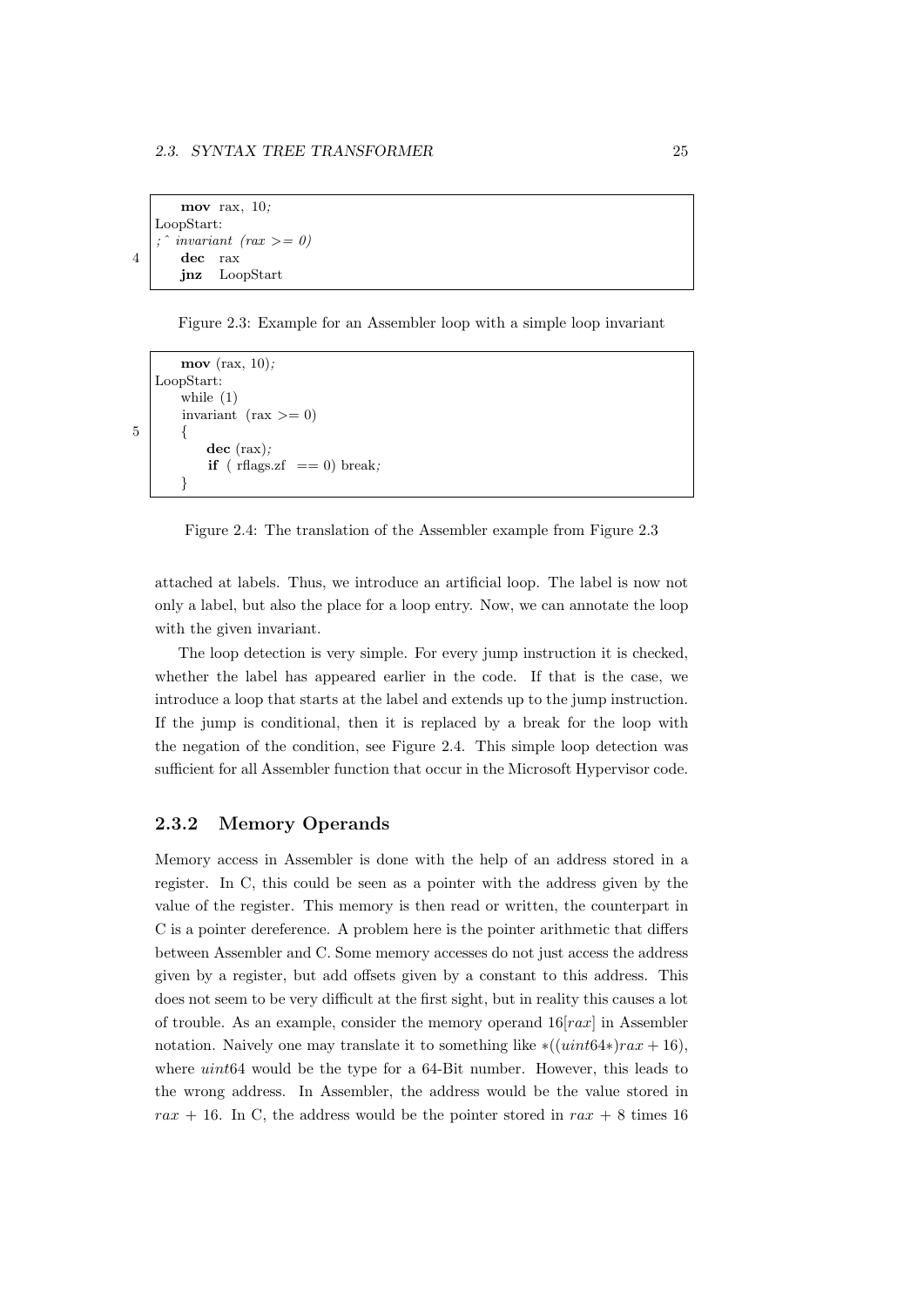(where 8 is the size of a uint64 in bytes). Having some parenthesis around the computation would make the C program right: \* $(i \cdot \text{int} 64*)(\text{r} a x+16)$ . But then, the verification tool used was not able to detect a relation between specified memory locations in pre- and postconditions, and the accessed memory. In VCC, pointer arithmetic is only handled correctly if the addition is performed on pointers not on integer values. Therefore, rax has to be cast to a pointer before the addition can happen. This means, we have to adapt the constants in the computation. This again means that we have to analyze the syntax tree to detect the width of memory access and then divide by this number. In our example,  $16[raz]$  would translate to  $*( (uint64*)\text{ra}x + 2)$ . Although it does no longer look like the same address, it is correct now. Such casts are often introduced automatically in the transformer.

## <span id="page-29-0"></span>2.4 Pretty Printer

The pretty printer is a recursive walker that produces a string for every element in the syntax tree. For every node in the tree it outputs the corresponding C code. For example, for a loop statement it outputs the while header and calls itself recursively on the loop body. Similarly it handles the other constructs like labels, jumps, breaks and instructions.

An instruction in Assembler consists of an opcode and a number of optional operands. For our C representation, all instructions are translated to function calls. The number of parameters depends on the instruction. The instructions do not have a return parameter, they are functions from a global processor state into a new global processor state. To make the printer as simple as possible, we do not analyse the instructions themselves, but treat them as opaque strings. Illegal instructions are not checked, but cannot slip through and do any harm. First of all, an illegal instruction would be translated into a call to an undeclared function in the C code. This means that VCC complains about an undefined function. But even this error message should not occur, because the preprocessor would detect them before the translation.

In Assembler, there are also prefixes. Prefixes are used to switch certain processor paths. The only prefix that is used in the Microsoft Hypervisor code base is the lock prefix, that disables parallel updates to the same memory address. In a single threaded environment, this does not change the meaning of the instruction. Only caching algorithms are affected by this prefix. For concurrent programs, this prefix only restricts the behavior further. A locked instruction means that there is no interruption of the execution and no parallel instruction can access the same memory until this instruction has finished. This means, the possible schedulings of threads are limited by the prefix. The C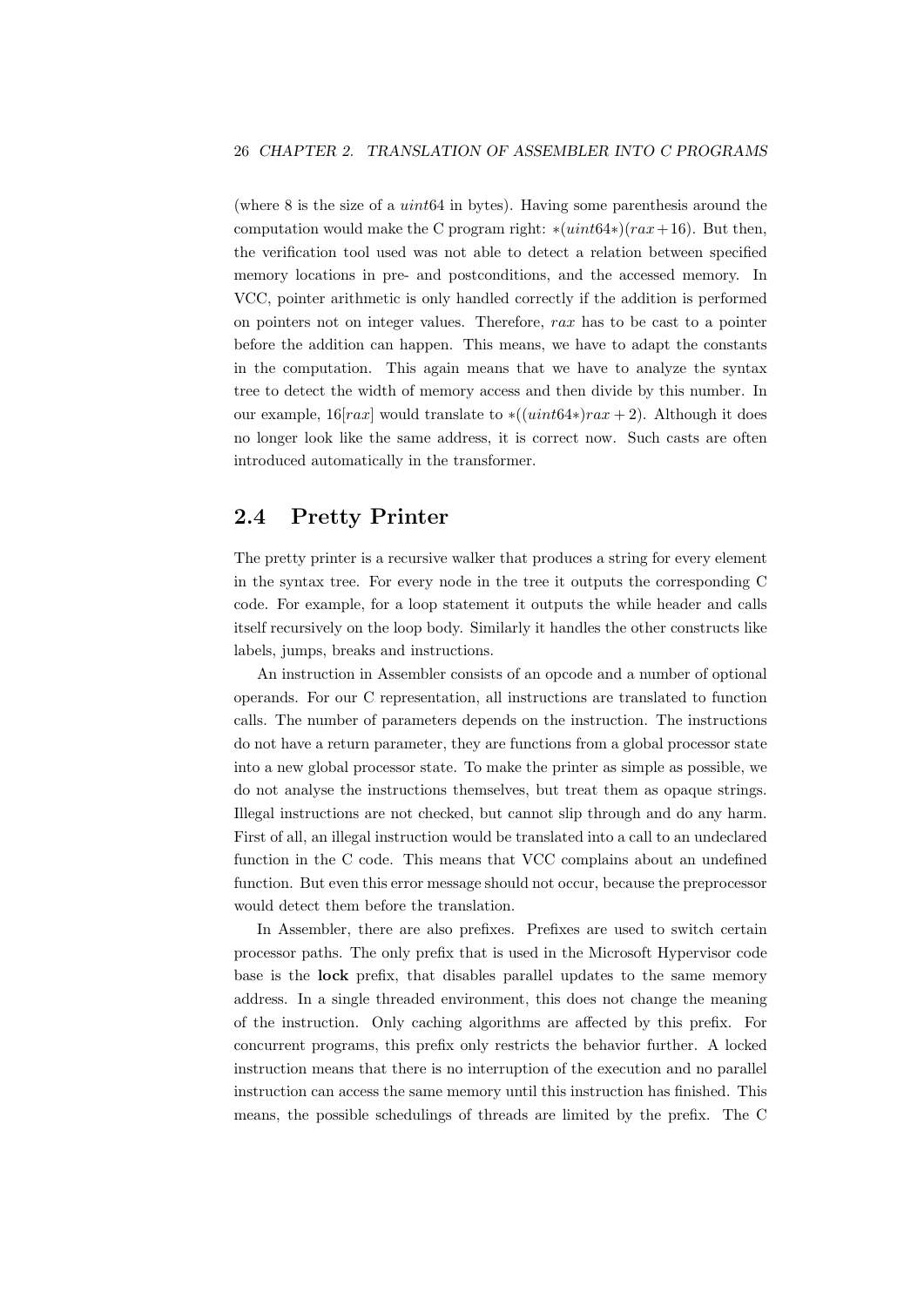verifier proves the program correct for arbitrary schedulings. This means that if the C verifier can prove the program without the lock prefix correct, the program with the lock prefix is also correct.

After the syntax translation, there is still no semantics defined for the translated Assembler instructions. Even the registers are not defined in this step. Those are part of the processor model, described in Chapter [3.](#page-31-0) The processor model has to be included in C style to the translation to feed it into a C compiler or verification tool. Therefore, the processor model is implemented like a simulator, simulating the "Assembler" instructions (they are now C function calls) on global variables (representing the original processor registers).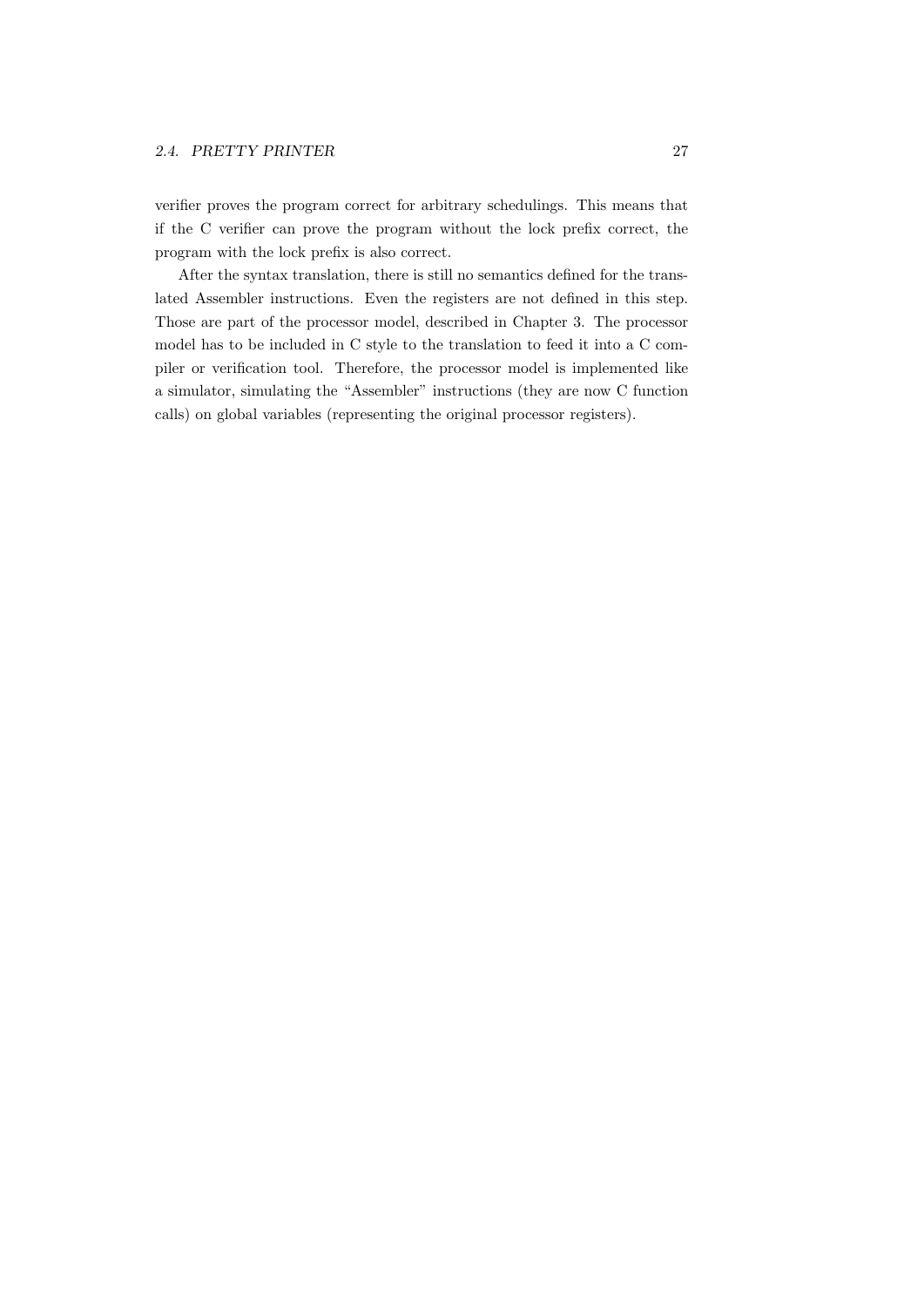# <span id="page-31-0"></span>Chapter 3

# Abstract State for x86 Processor

Assembler is a very low-level language. It is close to the machine instruction set. To give its semantics, it is therefore necessary to understand the processor in detail. Nevertheless, the machine model does not have to include all details for this purpose. For example most of the cache architecture does not show up in our model. The caches should not be visible to the programmer, it only affects the speed of the machine and speed is not handled by our tool. On the other hand, it is not enough to simply represent the visible and well known registers of the processor. Many instructions also change the internal state of the processor and the results of the next computations depend on those changes. This means, we also have to represent the internal registers of the processor. In this chapter, we will give an overview about the Intel x86 Architecture as well as the model used for it.

## <span id="page-31-1"></span>3.1 The x86 Processor Architecture

The x86 has been extended over many years and is very complex concerning the number of instructions and the number of internal registers as well. A short overview about the history is given in Appendix [A.](#page-82-0) With every generation of processors, new instructions were introduced. Nowadays, some of the old instructions are not used anymore because there are newer instructions that can simulate multiple of the old instructions. Old and unused instructions are not taken out of the instruction set because of compatibility with old programs. This means that the instruction set is unusually huge compared to other architectures.

For our processor model, a processor configuration has to be defined. The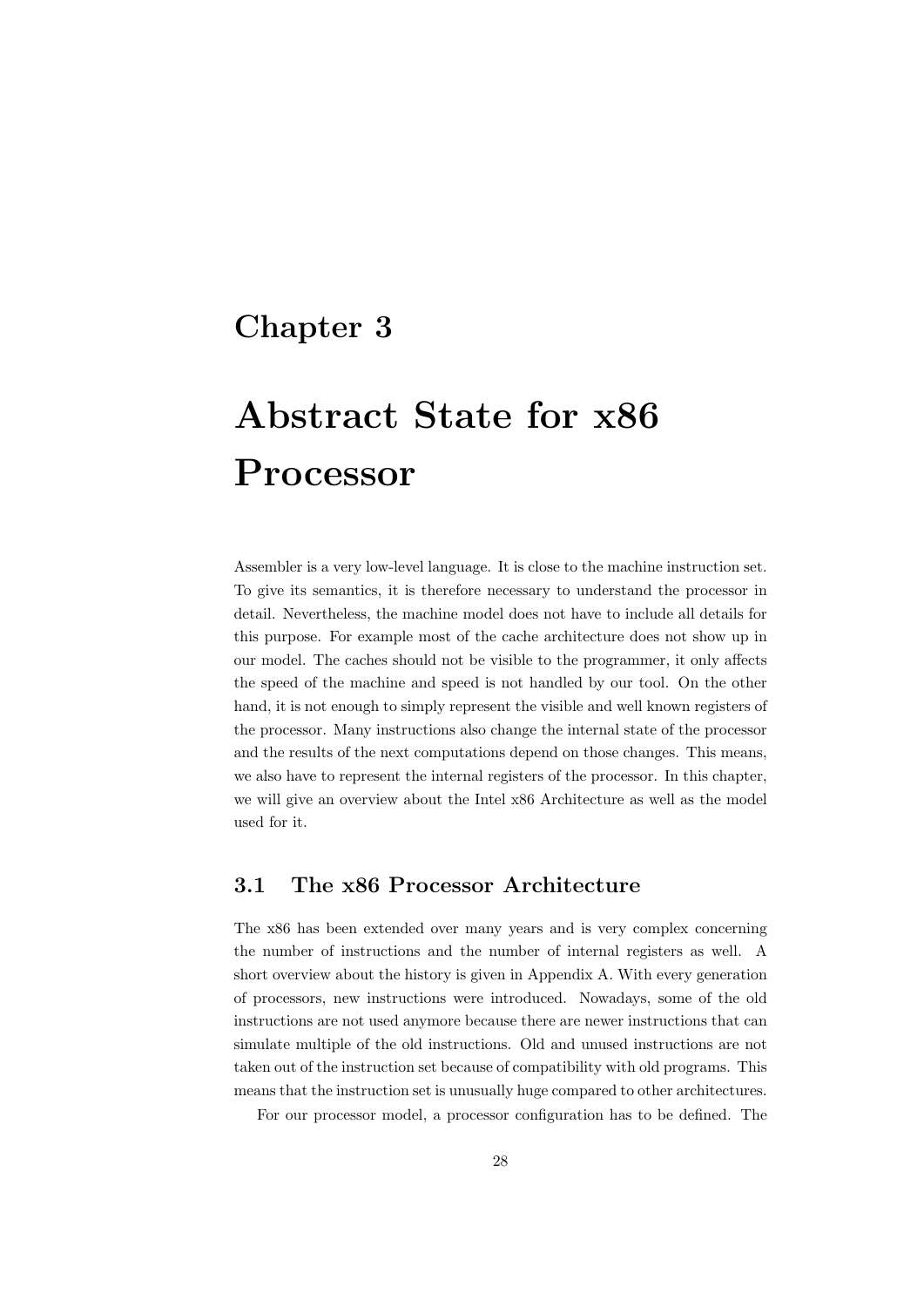processor configuration consists of a memory and a processor state, namely a number of registers. The registers may be changed directly by the instructions, but they can also change indirectly by side effects of instructions. Moreover, the values of the registers can have many different meanings: from a hardware point of view they are bit vectors, but instructions also use them polymorphically as numbers and as pointers for memory addresses (although from a hardware point of view, nobody would call them "pointer"). Processor instructions can change the state, in particular one or more registers or memory locations. For the verification it is essential to have a representation of the registers and the memory locations. The instruction's behavior can be described by the changes on that representation.

## <span id="page-32-0"></span>3.2 Concrete Processor State

The first part of the processor model is the memory. There are lots of different design decisions in the memory model, and x86 architecture has many different access modes. First of all, memory can be accessed with 8-, 16-, 32- or 64-Bit width. This means, the processor only reads the given bits out of the memory and writes them into a register. The addressing of the memory can be done in different modes again. We will present two different versions of segmentation and the flat memory model.

Segmentation, general The processor architecture supports a so called seqmented memory. Segmentation means that the memory is not accessed as one big piece of memory, but is divided into chunks. Those chunks are called segments. In those segments, the memory can then be accessed with a so called offset, relative to the segment start. With this trick, 64-Bit memory can be accessed with two 32-Bit registers: one gives the segment (such to say the higher 32-Bits) and one gives the offset (such to say the lower 32-Bits).

For a better understanding, we will give an example for addressing pixels in a picture. If you want to refer to a single pixel in the picture (for example the color), you have different options. One possibility is to count the pixels, such that each pixel has a unique number. This would correspond to a direct address. But usually, referring to a pixel would be done with a combination of column and row numbers. You can give a row (this would correspond to the segment in our memory model), and in this single row we need a column to find the concrete pixel (this corresponds to the offset in our memory model). Transcoding the two different addressings into each other can be done by simple algorithms.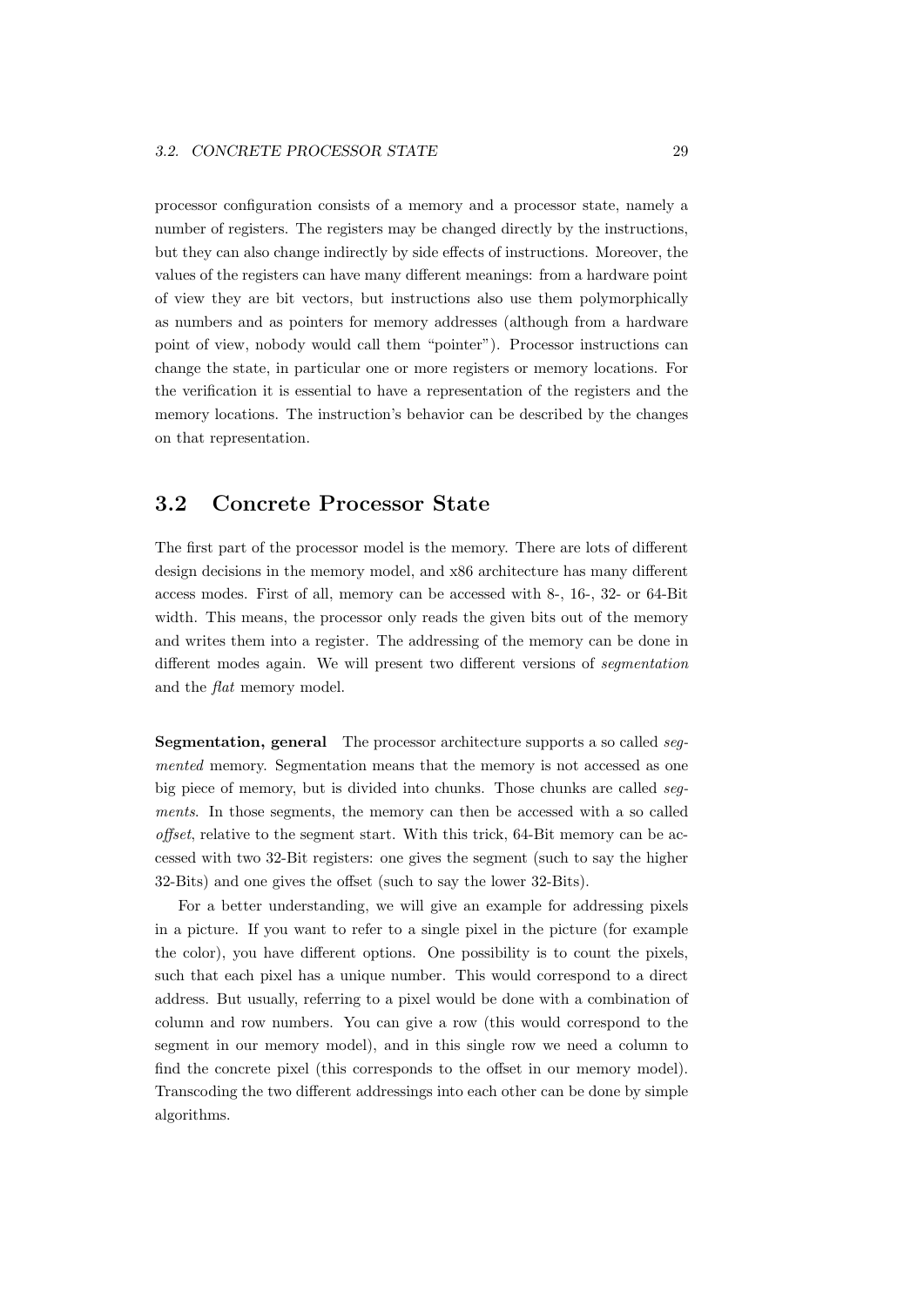

Figure 3.1: Segmentation of memory



<span id="page-33-0"></span>Figure 3.2: Intel Segmentation in Real Mode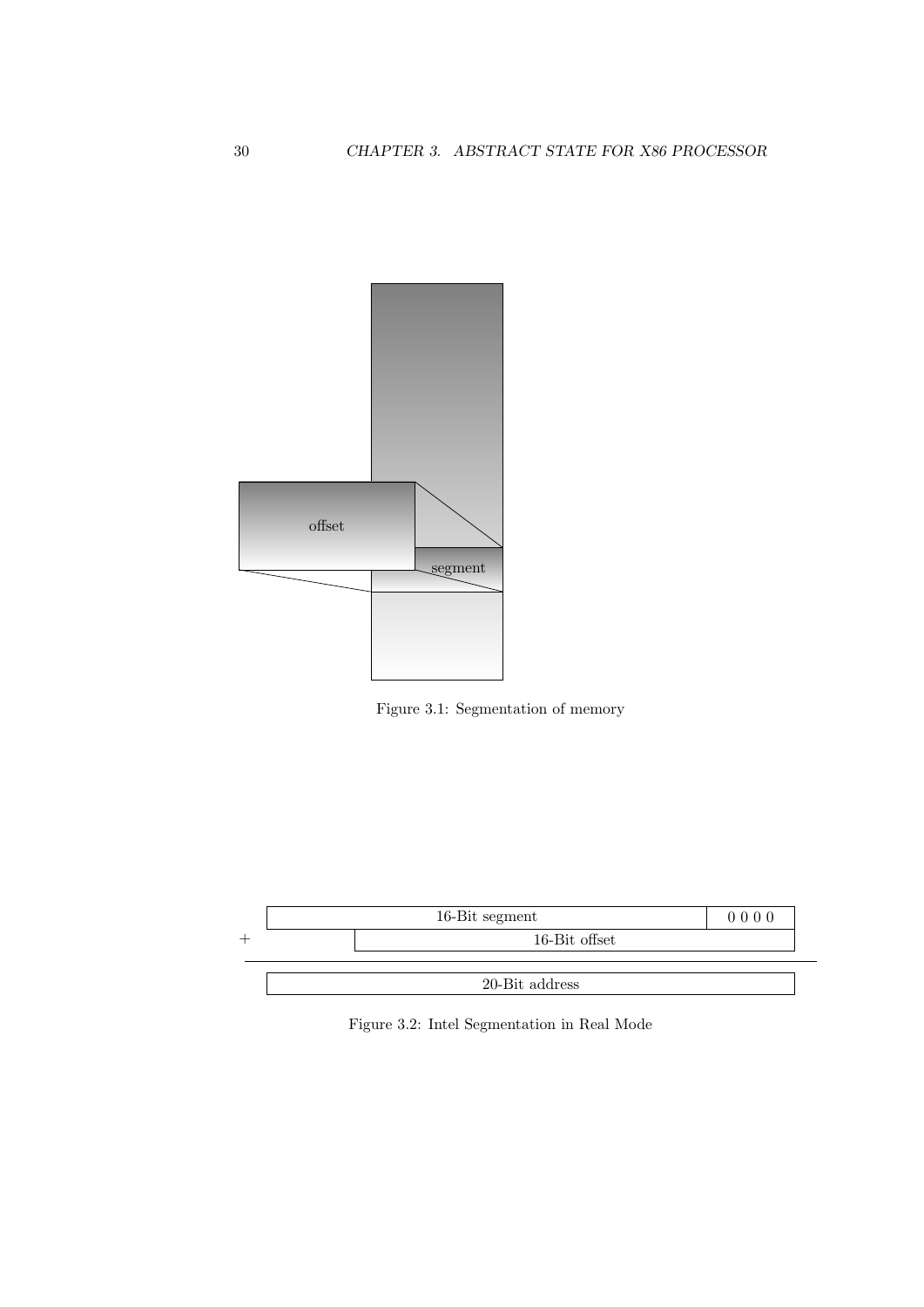Segmentation, special x86 mode The oldest addressing mode in x86 is segmented, it is called "Real Mode". In oldest days of the architecture, only 16-Bit registers were available. To be able to address more than 64k bytes of memory (in this case 1024k), a trick was used. The address of the desired byte was given by a pair of registers, where one is a so called *segment* and one is the so called offset. With two 16-Bit registers, one could address 32-Bits if they are combined directly into a number. But Intel used another design: they multiplied the segment by 16 (adding four 0 bits) and then added the offset register as shown in Figure [3.2 on the facing page.](#page-33-0) This leads to something more than 20-Bits, because there is an overlapping part of the two registers. Original processors had an overflow, so the highest possible numbers were wrapped again (modulo  $2^{20}$ ). It is easy to compute a linear address from a segment/offset pair:  $address := 16 * segment + offset$ . In the other direction, one possibility is segment := address[19 : 16]0<sup>12</sup> and offset := address[15 : 0]. Note that computing segment/offset pairs is not unique, because the two numbers do overlap in the address translation. The suggested formula is only one of the possibilities.

Flat memory model There is also a *flat* memory model, where all memory is accessed as one piece of memory directly. This is the only memory access mode we are handling here, because the other modes are not used in the Microsoft Hypervisor (and its verification is our main goal). In this mode, memory access can be seen as a 64-Bit pointer access in C notation. Note that a  $64$ -Bit pointer does not mean a pointer to a 64-Bit number, but refers to the bits of the memory address. The memory address corresponds to a pointer value in C and an access to the memory address corresponds to a pointer dereference in C. Thus we can use a C verification tool if it supports 64-Bit wide pointers (most verification tools do not care about the pointer size). The flat model is the easiest access mode, because no complicated computation has to be performed before getting the address.

Processor Registers The more voluminous parts are the registers of the processor. The complete processor model consists of about 160 registers. We will only give an overview, thus only mention the most important ones at this place. The general purpose registers are shown in Table [3.1 on the next page,](#page-35-0) all other registers are shown in Table [3.2 on page 33.](#page-36-1)

There exist 16 general purpose registers (GPR). They are used for all kinds of arithmetic, bitwise and memory access operations. When the processor architecture was introduced, only 8 of those registers did exist. The registers were extended to 32-Bit and later on to 64-Bit. The names of them are derived from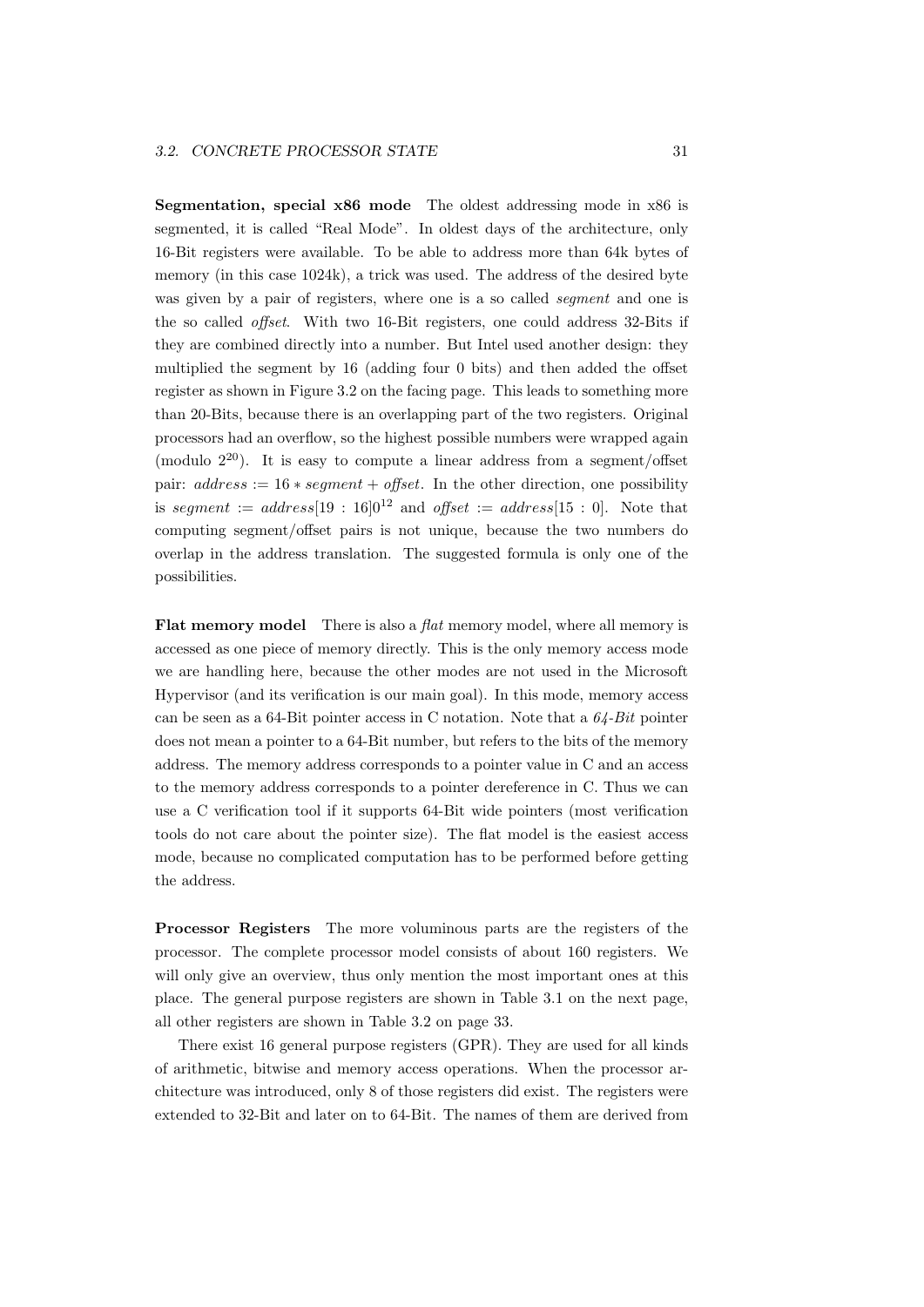| $64 - Bit$      | $32-Bit$    | $16 - Bit$  | 8-Bit       |
|-----------------|-------------|-------------|-------------|
| RAX             | <b>EAX</b>  | AX          | AL          |
| <b>RBX</b>      | EBX         | ВX          | BL          |
| RCX             | ECX         | CХ          | CL          |
| <b>RDX</b>      | EDX         | DX          | DL          |
| RDI             | EDI         | DI          | DIL         |
| RSI             | ESI         | SІ          | SIL         |
| <b>RBP</b>      | EBP         | BP          | BPL         |
| <b>RSP</b>      | ESP         | SP          | SPL         |
| R8              | R8D         | R8W         | R8L         |
| R9              | R9D         | R9W         | R9L         |
| R10             | R10D        | <b>R10W</b> | <b>R10L</b> |
| <b>R11</b>      | <b>R11D</b> | <b>R11W</b> | <b>R11L</b> |
| R12             | <b>R12D</b> | <b>R12W</b> | <b>R12L</b> |
| <b>R13</b>      | R13D        | R13W        | R13L        |
| R <sub>14</sub> | <b>R14D</b> | R14W        | R14L        |
| R15             | R15D        | R15W        | R15L        |

<span id="page-35-0"></span>Table 3.1: General Purpose Registers of the x86 Architecture

the old 16- and 32-Bit registers of the x86 architecture. All registers can be accessed as 64-, 32-, 16-, or 8-Bit values. The names and availability can be seen in Table [3.1.](#page-35-0) We implemented only the 64-Bit versions of the registers. All changes on the smaller portions of the registers are described with respect to the 64-Bit registers. Normal behavior for x86 processors is a zero extension, even if one would expect sign extension. Note that in this case, a negative 32- Bit number will result in a positive 64-Bit number. This is part of the Intel architecture and also the instruction semantics in our model.

Beside those general purpose registers, there exist a lot of additional registers. First and most important is the RF LAGS register that is a bit vector where every bit represents an event of the last computation. For example, the bit 6 of the RFLAGS register is the zero flag (abbreviated  $ZF$ ). It is set if the result of the last computation was equal to 0. Conditional jumps check the flag register to decide whether to jump. In Assembler it is not possible to conditionally jump depending directly on the value of some general purpose register. Instead one has to use an additional instruction that changes the flag regsiter.

There are 6 segment registers  $(CS, DS, SS, ES, FS, and GS)$ . They are used in segmentation mode where an address does not consist of just a flat number but of a pair of segment and offset. Those two values are then combined to compute the linear address. In our model, they do not have a meaning because we are working in flat mode. Nevertheless, they have to be modeled because the processor state can be saved or loaded to or from memory. The same is true for floating point registers (FP), registers of the multimedia extension (MMX),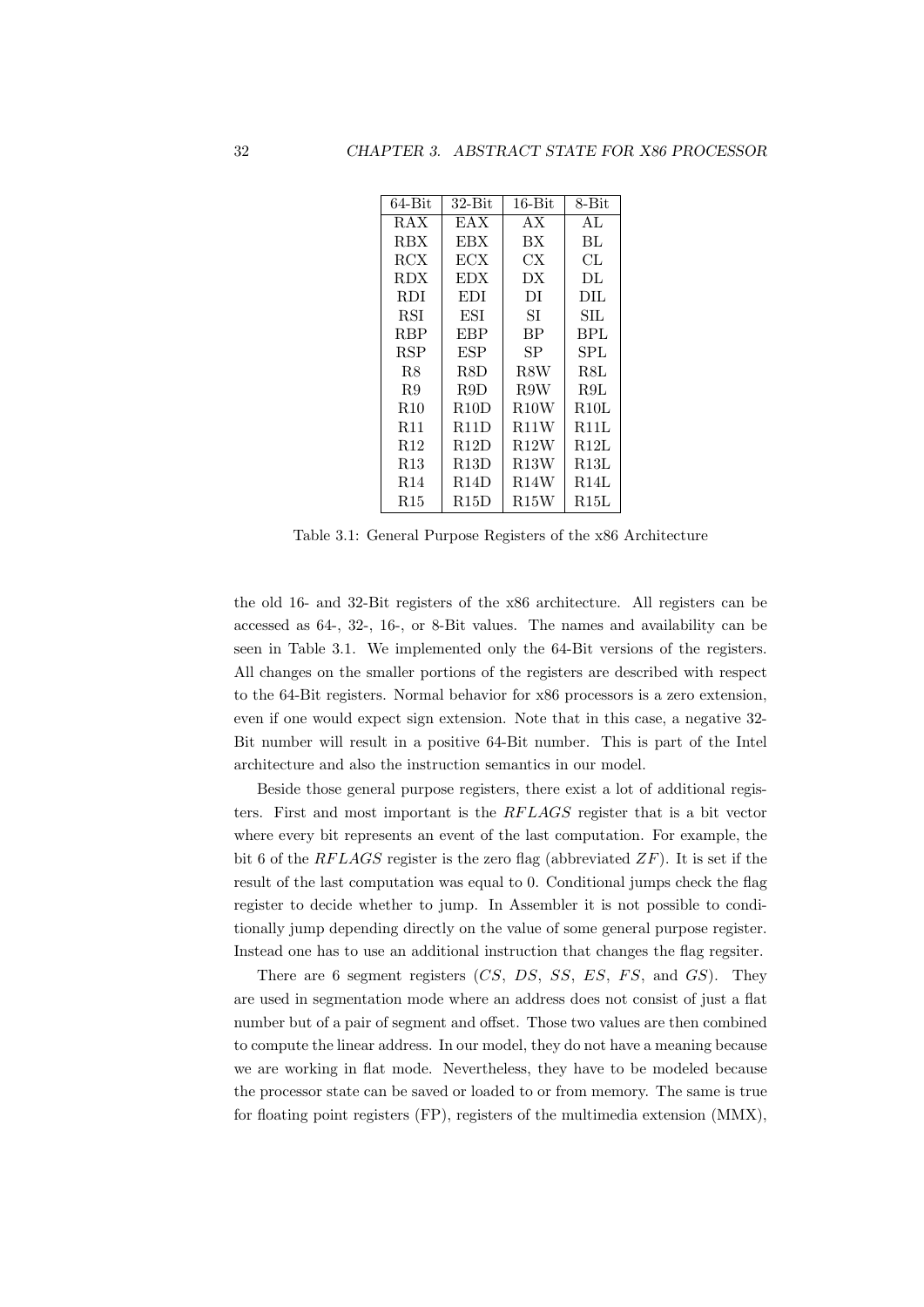| name          | size | bit-wise access |
|---------------|------|-----------------|
| <b>RFLAGS</b> | 64   | yes             |
| CS            | 64   | no              |
| DS            | 64   | no              |
| SS            | 64   | no              |
| ES.           | 64   | no              |
| FS            | 64   | no              |
| GS            | 64   | no              |
| $FP0-7$       | 80   | no              |
| $MMX0-7$      | 64   | no              |
| $XMM0-15$     | 128  | no              |
| GDTR.         | 80   | no              |
| <b>IDTR</b>   | 80   | no              |
| $CR0-8$       | 64   | yes             |
| $DR0-7$       | 64   | no              |

<span id="page-36-0"></span>Table 3.2: Special Purpose Registers and their size in the processor

and registers of the streaming single-instruction multiple-data extensions (SSE) called XMM. In the Microsoft Hypervisor they are not used except to save the processor state to memory.

Some registers describe the descriptor state of the guest operating systems. The global descriptor table  $(GDTR)$ , local descriptor table  $(LDTR)$ , and interrupt descriptor table  $(IDTR)$  as well as the task register  $(TR)$  do exist but again the values are not interesting for the Microsoft Hypervisor verification itself. They are only used if memory is exchanged between two different virtual address spaces.

Some other registers exist in the non-virtualization mode. There are 5 control registers (CR0, CR2, CR3, CR4, and CR8) and 6 debug registers (DR0, DR1, DR2, DR3, DR6, and DR7). They are used for example to control the debugging mode of the processor. In debugging mode, only one step of the guest operating system is executed before returning to the hypervisor. Such modes can be activated by special bits in the registers. Some instructions do use them to toggle behavior.

# 3.2.1 Hardware Virtualization

Under a normal operating system, different programs are executed side by side. Multiple programs are separated from each other by memory management. Server processes are often targets of attackers from networks. If one such server process is hacked, the attacker can reach other processes by executing operating system functions. To address this attack scenario, important server processes are executed on different computer systems. If an attacker is able to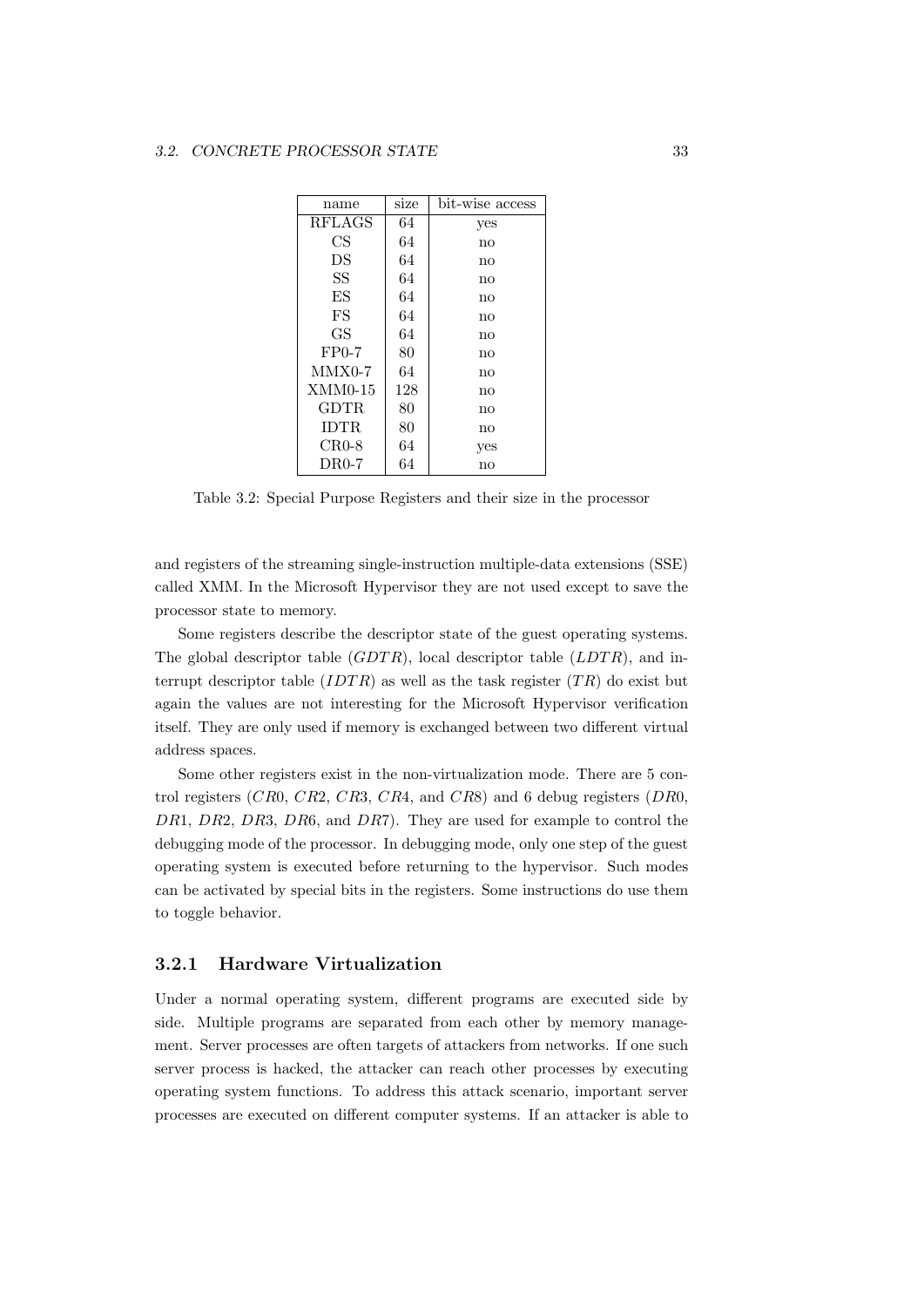hack one of the processes, it cannot affect the other systems. But with this separation, another problem occurs. The computers are not very balanced anymore: some computers are "overloaded" and cannot handle all requests as fast as they should, while others are "underloaded" so they would have computing power for other purposes.

Hardware Virtualization was invented to use computer hardware more efficiently. Virtualization allows running different operating systems on just one physical machine. This leads to a more efficient machine, because the processes that need processing power can now get the power from other processes that do not need it. Having the processes in different operating systems can have different reasons. The security reason was already mentioned. Some programs run better on special operating systems; so different server processes should not only be executed on different instances of one operating system, but also of different operating systems. To get these operating systems running in parallel, there is one program called hypervisor. This hypervisor manages all operating systems as so called *quests*. All guests have their own virtual memory environment and do not see that they are scheduled. Nowadays, operating systems do run different user programs at the same time and all programs do have their own virtual memory. The difference to a hypervisor is that user programs usually do not have shared access to hardware components except if the access happens through a hardware abstraction layer of the operating system or a special driver. Operating systems access hardware directly and thus cannot easily work with another operating system accessing the same hardware at the same time. The necessary scheduling is part of the hypervisor. The general idea behind a hypervisor is inherited from a micro kernel. Micro kernels only have a small number of hardware drivers and mainly schedule other processes, running with limited rights. Hardware access in micro kernels is done by processes. That is also the idea behind a hypervisor.

Writing such hypervisors can be done in pure software, running guests with the rights of a normal program. In this case, there are restrictions, e.g., the operating system cannot access hardware directly and it is executed with limited rights. Operating systems are not written to be executed in such a way, so the virtualization software has to manage all the differences in the background without the operating system noticing it. The virtualization software has to be updated to keep operating systems running with the newest updates and even then there are sometimes incompatibilities. Another method is to get hardware support. In this case, a more privileged mode than the one for a normal operating system is introduced. A guest operating system can now run in the original system layer. The hypervisor has even more privileges, for example on the memory allocation. The guest operating system does not see that it is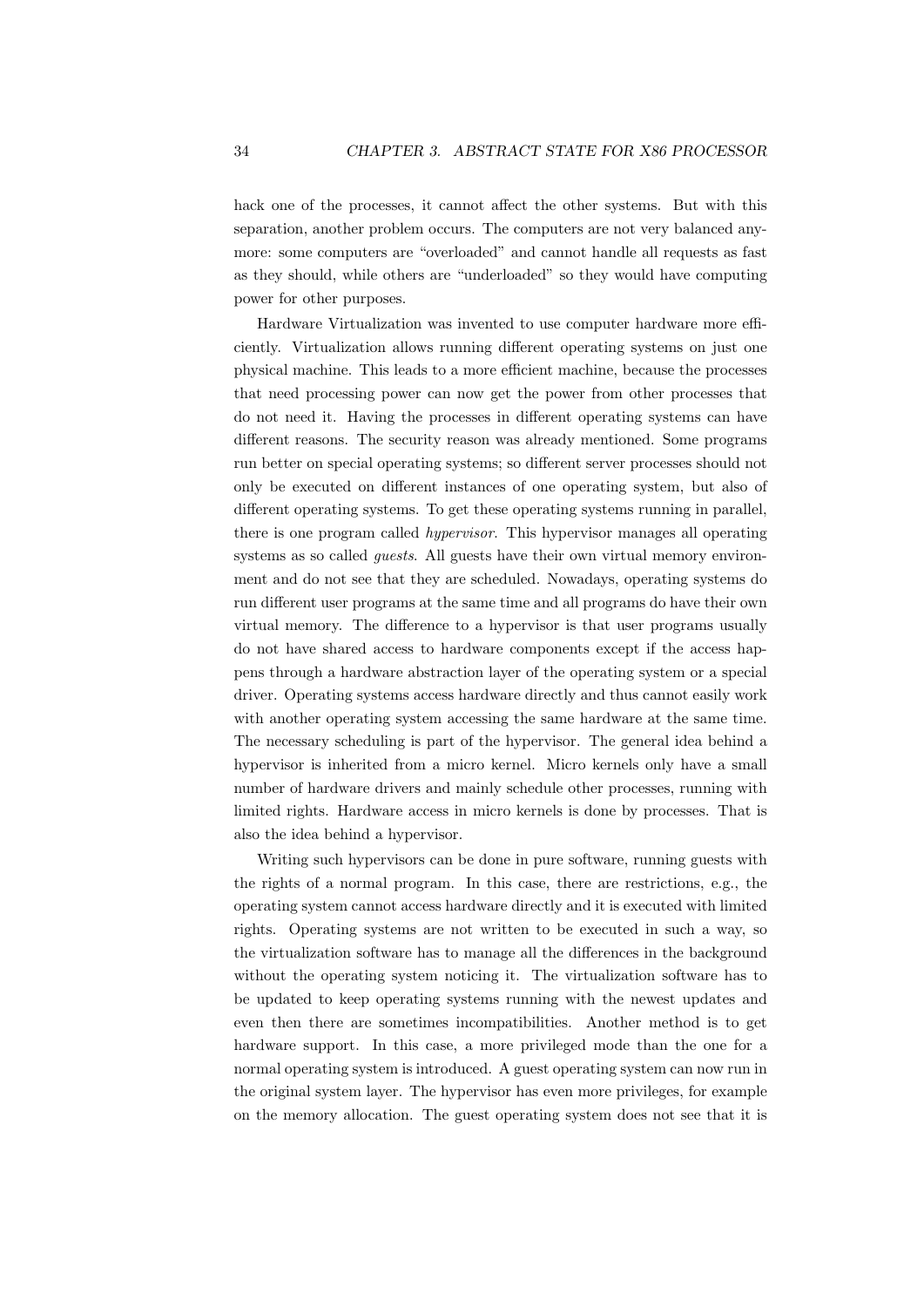less privileged now. Memory access is not done like in the original system layer, but with an additional translation and an additional page table that a guest does not see or know of. The memory allocation is now done with an additional (invisible) pagetable, using so called nested page tables. The hypervisor can set wakeup events, such as invalid instructions (changing to the virtualization mode), interrupts and so on. Many additional administrative data structures are introduced in the software (hypervisor) and in hardware (processor) to hide the differences of the execution.

There are two concurrent implementations of hardware virtualization by AMD and Intel. They differ not only in the names of the instructions but also in the behavior and the processor state. At the moment, we provide only a model for the AMD virtualization. But the Intel architecture should be representable in a very similar way. We implemented the AMD version because it is older and thus the implementation in the hypervisor is expected to be more mature.

# <span id="page-38-0"></span>3.3 Abstract Processor Model

For the verification, we create an abstract model of the physical (concrete) processor. The concrete model consists of a set of bitvectors, called registers. We created a model for this that represents this concrete processor state in a programming language. This model can then be used for verification of the assembler programs. In our concrete scenario, we want to use an existing C verification tool, namely VCC that is used for the C parts of the Microsoft Hypervisor. The C model of the processor will be called abstract processor state. It consists of a set of variables containing numeric values. The real processor instructions change the concrete processor state, while the transition function presented in Section [3.4](#page-40-0) will change the abstract processor state.

The physical registers in the concrete processor state have names, arbitrarily chosen by the developers. The concrete instructions refers with those names to the physical registers. We mostly use the same names to access our abstract state. Thus the semantics of the instructions can be expressed in a very similar fashion to the descriptions of the processor instructions.

During the work, two different models were implemented. The first implementation was simple, because it was very close to the concrete state. For every register there is a global variable with the same name. This allows for the specification to constrain the values of registers in the assembler code. In the translated version this specification refers to the corresponding variables in the C model. Also the translated C version of the code refers to these global variables and looks very similar to the original Assembler version.

In the first implementation, only arithmetic registers were modeled com-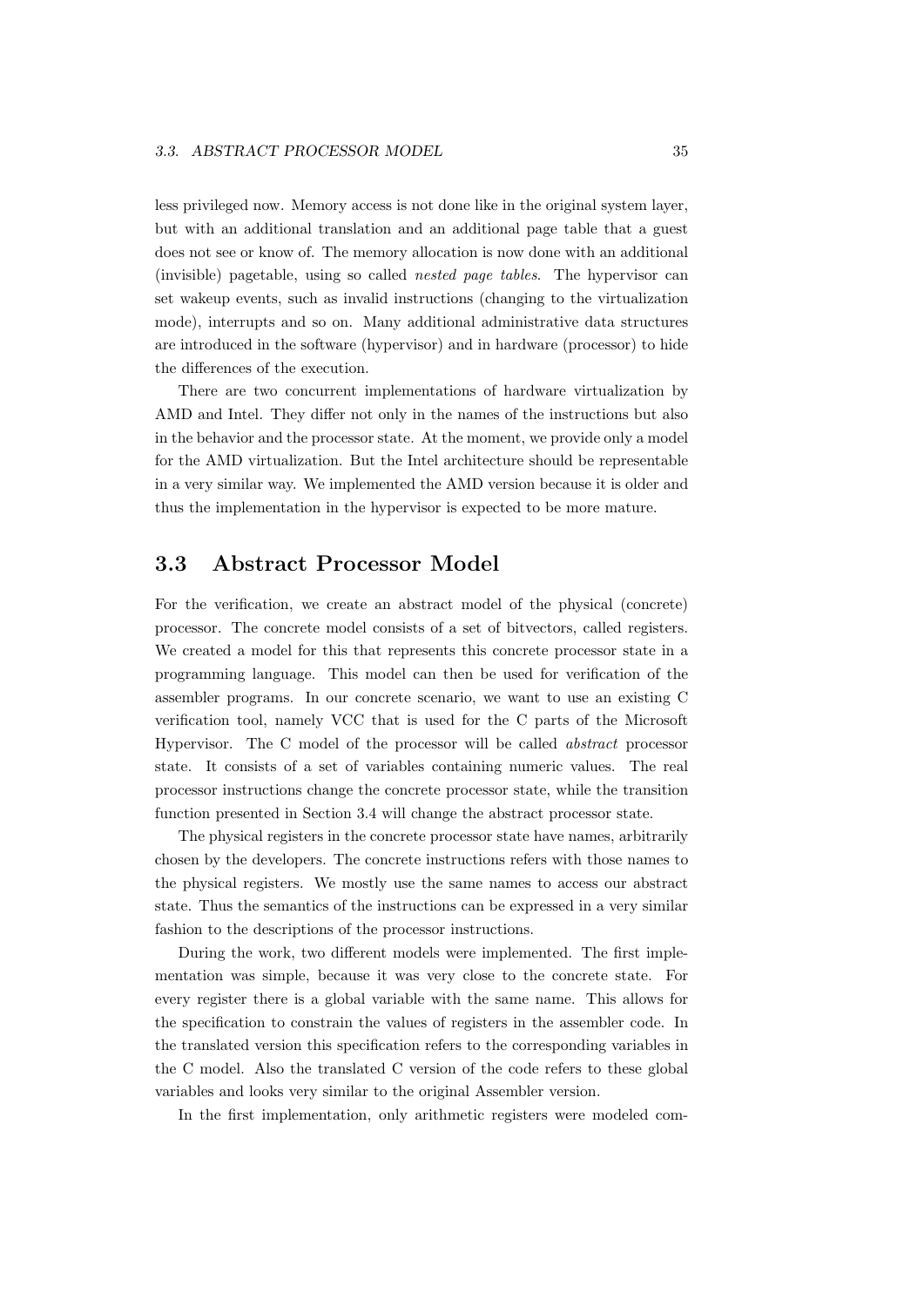| $\overline{2}$ | uint64<br>SegReg<br>uint64                    | $R[16]$ ;<br>SR[6];<br>kernelGSbase;                              |
|----------------|-----------------------------------------------|-------------------------------------------------------------------|
|                | SegReg<br>SegReg<br>DescTableReg              | TR;<br>LDTR;<br>GDTR;                                             |
| $\overline{7}$ | DescTableReg<br>CtlReg0                       | IDTR:<br>CR0;                                                     |
|                | uint64<br>CtlReg3<br>CtlReg4                  | CR2;<br>CR3;<br>CR4;                                              |
| 12             | CtlReg8<br>FlagsReg<br>bool<br>EFEReg         | CR8;<br>RFLAGS;<br>GIF;<br>EFER;                                  |
|                | ActivityState                                 | activity_state;                                                   |
| 17             | bool<br>uint08                                | interrupt_shadow;<br>CPL:                                         |
|                | uint64                                        | DR[8];                                                            |
|                | FPReg<br>uint128                              | FPR[8];<br>XMM[16];                                               |
| 22             | uint64                                        | RIP;                                                              |
|                | uint64                                        | oldRIP;                                                           |
|                | Prefixes<br>Rex                               | prefixes;<br>rex;                                                 |
|                | Opcode                                        | opcode;                                                           |
| 27             | ModRM                                         | modrm;                                                            |
|                | Sib<br>uint32                                 | sib;<br>disp;                                                     |
|                | uint64                                        | imm;                                                              |
| 32             | STAReg<br>uint64                              | STAR:<br>LSTAR:                                                   |
|                | uint64                                        | CSTAR:                                                            |
|                | SFMASKReg                                     | SFMASK;                                                           |
|                | SysEnterCSReg<br>SysEnterESPReg               | SYSENTER_CS;<br>SYSENTER_ESP;                                     |
| 37             | SysEnterEIPReg                                | SYSENTER_EIP;                                                     |
|                | VmCtlReg<br>IgnNeReg                          | $VM_CR;$<br>IGNNE:                                                |
|                | SimCtlReg                                     | SMM_CTL;                                                          |
|                | VmHSavePaReg                                  | VM_HSAVE_PA;                                                      |
| 42             | $\text{uint}64$<br>VirtualizationMode vtmode; | SVM_KEY;                                                          |
|                | uint64                                        | VMCB_ADDR;                                                        |
|                | VmcbCA<br>Ct1Reg0                             | VMCB_CA;<br>hCR0;                                                 |
| 47             | CtlReg3                                       | hCR3                                                              |
|                | CtlReg4                                       | hCR4;                                                             |
|                | PatReg<br>EFEReg                              | $h$ PAT;<br>hEFER;                                                |
|                | PatReg                                        | PAT:                                                              |
| 52             | MTRRcapReg<br>MTRRdefTypeReg MTRRdefType;     | MTRRcap;                                                          |
|                |                                               | MTRRphysBaseReg MTRRphysBase[8];                                  |
|                | MTRRfixReg                                    | MTRRphysMaskReg MTRRphysMask[8];<br>MTRRfix64K <sub>-00000;</sub> |
| 57             | MTRRfixReg                                    | MTRRfix16K_80000;                                                 |
|                | MTRRfixReg                                    | MTRRfix16K_A0000;                                                 |
|                | MTRRfixReg<br>MTRRfixReg                      | MTRRfix4K_C0000;<br>MTRRfix4K_C8000;                              |
|                | MTRRfixReg                                    | MTRRfix4K_D0000;                                                  |
| 62             | MTRRfixReg<br>MTRRfixReg                      | MTRRfix4K_D8000;<br>MTRRfix4K_E0000;                              |
|                | MTRRfixReg                                    | MTRRfix4K_E8000;                                                  |
|                | MTRRfixReg                                    | MTRRfix4K_F0000;                                                  |
| 67             | MTRRfixReg<br>IORRBaseReg                     | MTRRfix4K_F8000;<br>IORRBase0:                                    |
|                | IORRMaskReg                                   | IORRMask0:                                                        |
|                | IORRBaseReg<br>IORRMaskReg                    | IORRBase1;<br>IORRMask1;                                          |
|                | TopMemReg                                     | TOP_MEM1;                                                         |
| 72             | TopMemReg                                     | TOP_MEM2;                                                         |
|                | $_{\rm SysCfgReg}$<br>ApicBaseReg             | SYSCFG;<br>APIC_BASE;                                             |
|                | uint64                                        | TSC;                                                              |
| 77             | uint64                                        | TSC_AUX;<br>CPUID_00000000Reg CPUID_00000000;                     |
|                |                                               | CPUID_00000001Reg CPUID_00000001;                                 |
|                |                                               | CPUID_80000000Reg CPUID_80000000;                                 |
|                |                                               | CPUID_80000001Reg CPUID_80000001;                                 |

<span id="page-39-0"></span>Figure 3.3: Abstract processor state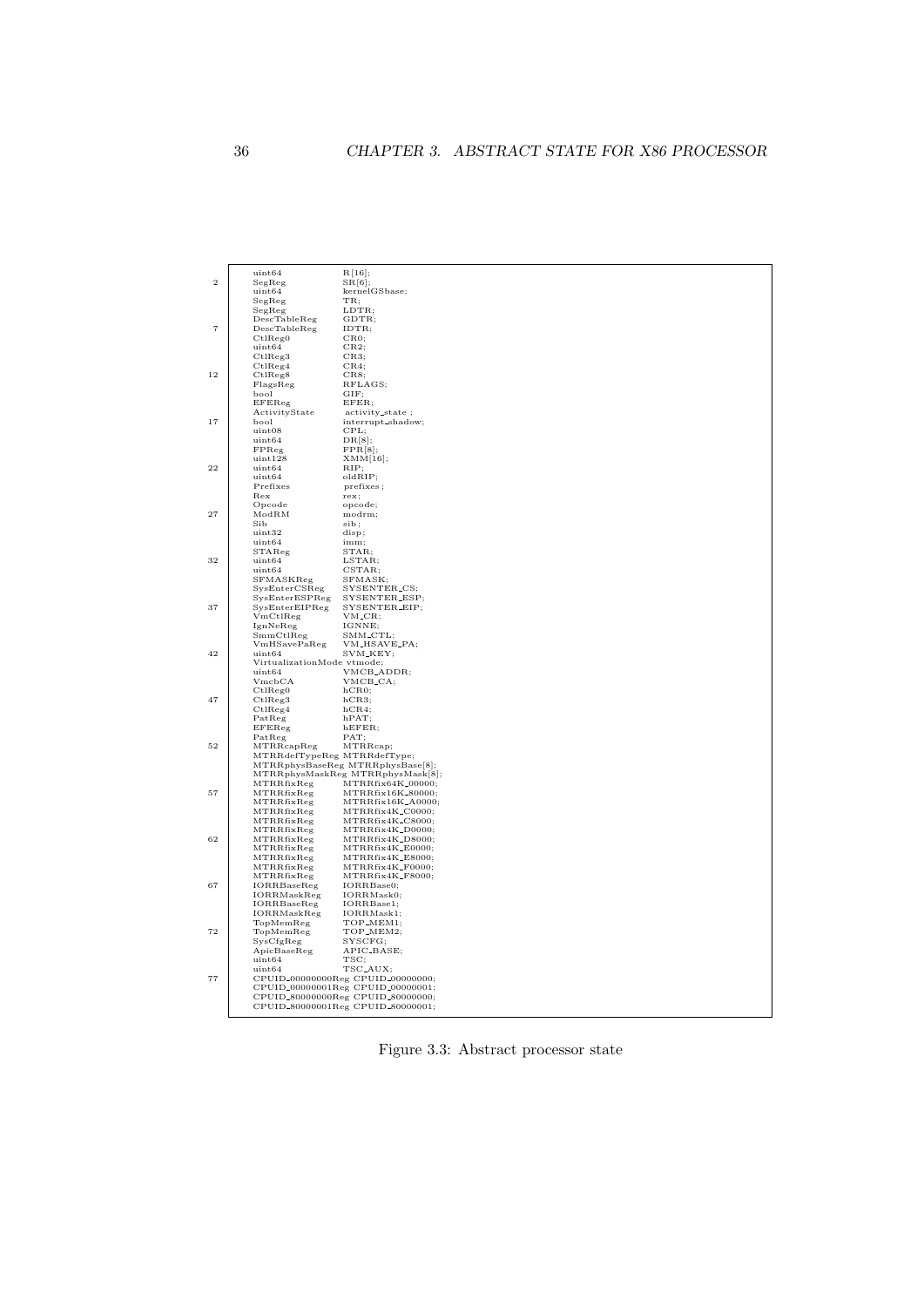pletely. Many auxiliary registers were modeled only by a variable storing the value. However, their effect to other instructions was not modeled. For example, in our first model, a processor could claim via its CPUID registers that it does not support virtualization although it executes virtualization functions. The values of the registers were chosen nondeterministicly.

Because the first processor model introduces a single global variable for each register, it can only support one processor. Nowadays, most of the existing computers have multiple processors or cores in them. This means that multiple threads can run at the same time. To enable verification for multi-processor architectures, a processor must be implemented as a datatype. This datatype can be instantiated for the different threads, and thus a multi-processor system can be simulated. Note that in a multi-processor system no data structures have to be shared between the single processors.

In our second model, the processor state is a huge data structure. The mapping from the concrete state to the abstract state is now done with the help of a partial function. This function takes as input a register name of the concrete state and returns the location of the corresponding register in the abstract state. This partial function is part of the automatic translator that was implemented in this work.

Note that the "Abstract" Processor Model is not more abstract in the sense that it stores less information than the Concrete Processor State. Instead, all information is kept, but it is represented not in hardware but in software. The word is mainly used to make clear what state we are referring to and was chosen because in the definition of abstraction it is referred to as a subset, not a strict subset.

For the rest of this work, we use the notation of the first model. This is easier to read, because the instance of the data structure does not appear. We use the register names from the concrete state as the names for the abstract processor state. In the real implementation, we have different instances and the additional overhead to select the current instance is handled by the automatic translation.

# <span id="page-40-0"></span>3.4 Instruction Semantics

Assembler functions consist of a sequence of Assembler instructions. An instruction takes as input a processor state and generates a new processor state. In instruction manuals of Intel and AMD, the changes are described relative to the concrete processor state. In our verification approach, instruction effects are described by C code that manipulates the abstract processor model from Section [3.3.](#page-38-0) For each Assembler instruction we define a C function. This function may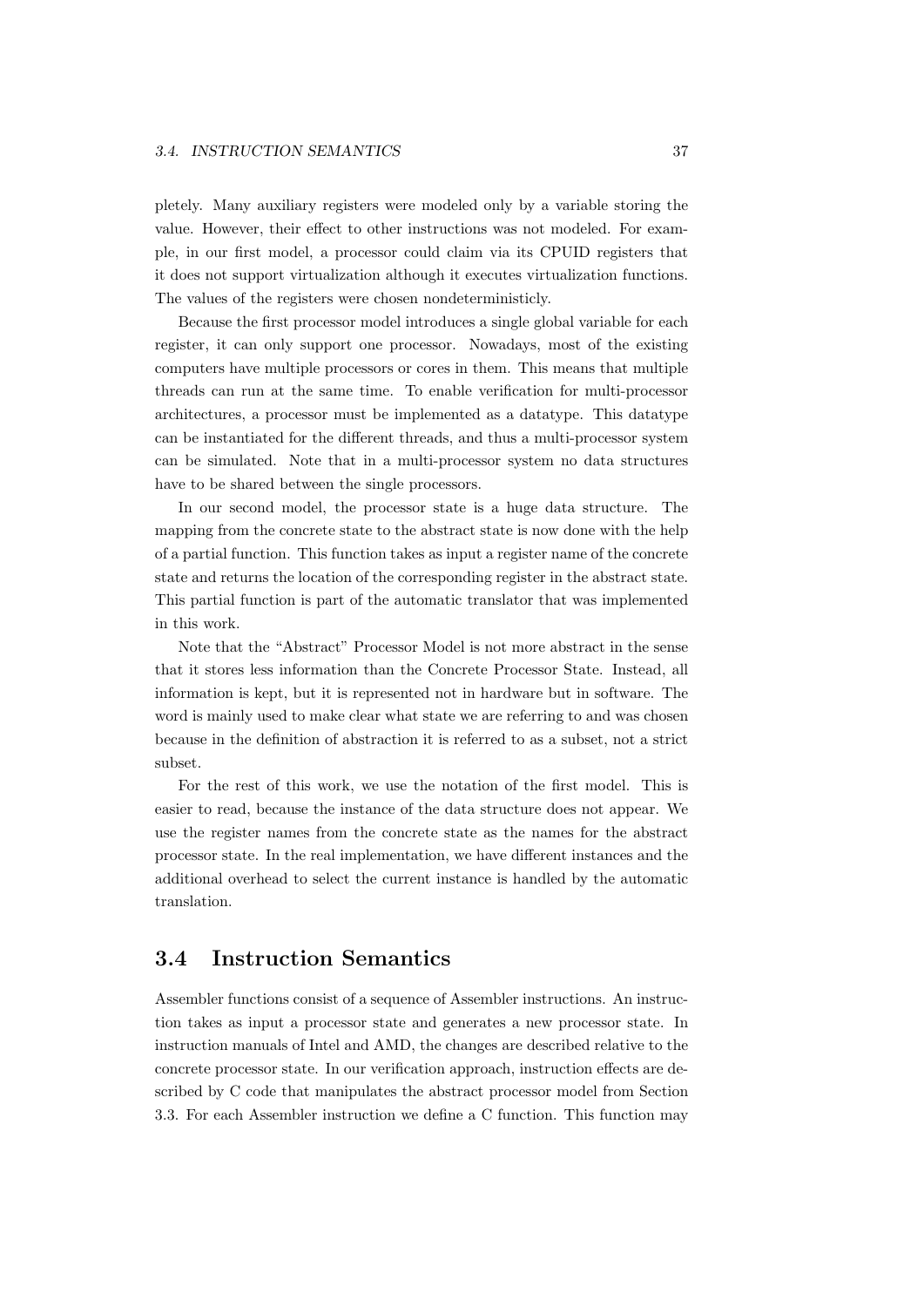|          | type name   | abbreviation in mnemonics |
|----------|-------------|---------------------------|
| 8 Bit    | byte        |                           |
| $16$ Bit | word        | w                         |
| $32$ Bit | double word |                           |
| $64$ Bit | quad word   |                           |

<span id="page-41-0"></span>Table 3.3: Bit width and their abbreviation

take more parameters than the Assembler instruction to make some information explicit (for example the segment registers for memory access). This is more convenient for the instruction specification that is later used in the verification process.

Some instructions behave very different, depending on the type (memory or register) of their arguments. In the original description from Intel, the specification has many case distinctions. We avoid them by introducing several functions by coding the type of the destination operand into the name of the function. The relevant type information is already known by the parser. For example, the parser can distinguish between memory access and register access, so it produces not a call to a "mov" function, but to a "mov\_mem" or a "mov\_reg" function. The specifications of the functions are simpler if the type of the destination is known. In contrast, the source operand can be evaluated completely and can be given as a numeric value to the function. Thus its type does not need to be encoded in the function name. We also distinguish the width of the access, as shown in Table [3.3.](#page-41-0) A move into a 32-Bit register will then have the instruction name "mov\_reg\_d" in our translation.

In principle, the complete semantics could also be given by the automatic translation. Instead of introducing a call to a function, the translator could also inline the code that manipulates the abstract processor state. Our approach makes it easier to implement a new processor model (either a more precise model or for another architecture), because the complete model resides in an external file that does not interfere with the tool sources.

The semantics of the instructions, or in other word the changes made by the instructions, represent the transition function of the processor. In the hardware processor, this function takes a concrete processor state and returns a new concrete processor state. In our abstract model, this function takes as input an abstract processor state and returns a new abstract processor state. The abstract processor state is given by a set of registers as shown in Table [3.1](#page-35-0) [on page 32](#page-35-0) and Table [3.2 on page 33](#page-36-0) as C variables (see also the complete C definition in Figure [3.3 on page 36\)](#page-39-0). The semantics of the instruction is given as a C function, for example  $mov_mem_q(x,y)$  (see Figure [3.4 on page 43\)](#page-46-0).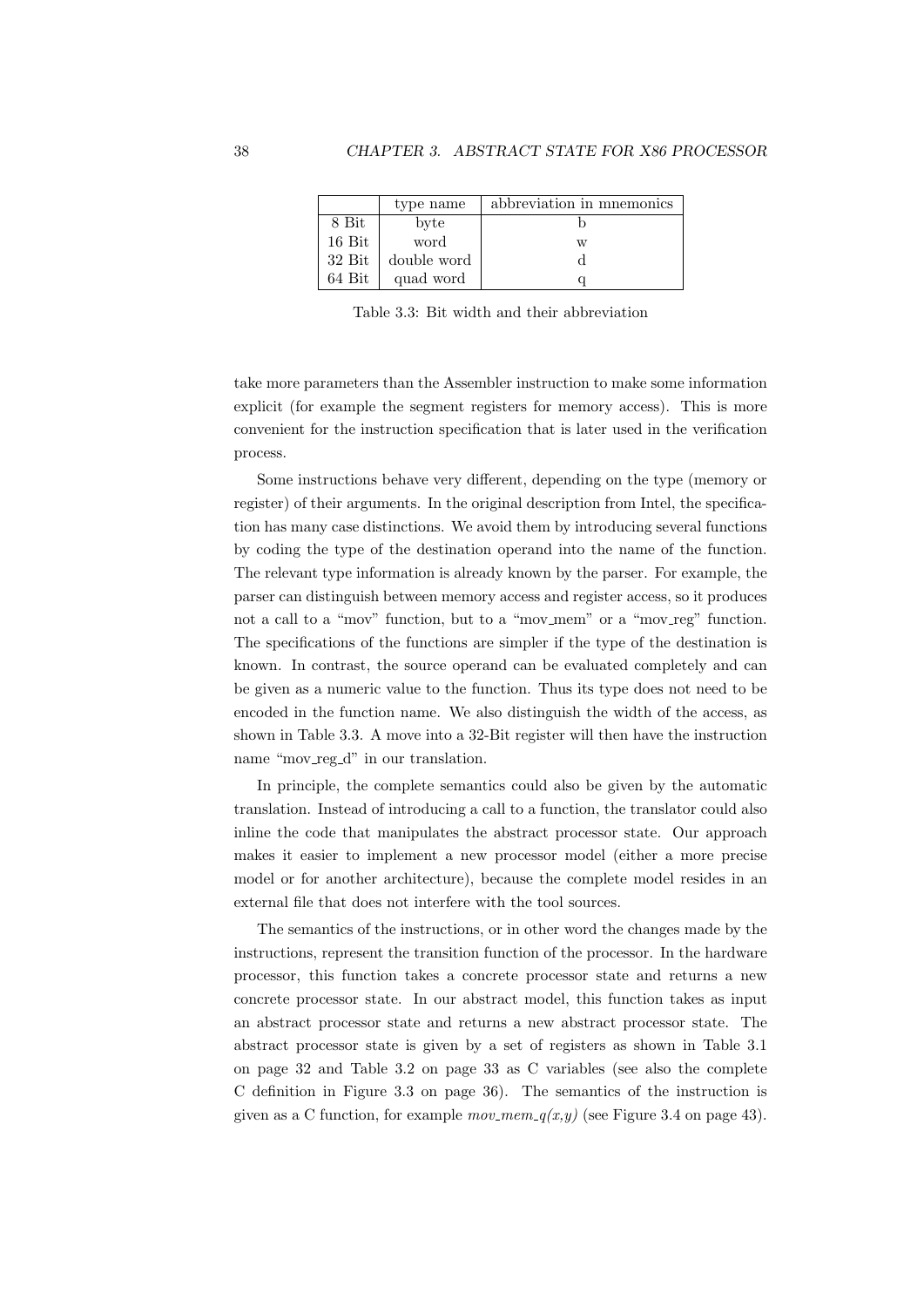| Bit            | name of the flag          | abbreviation used |
|----------------|---------------------------|-------------------|
| $\theta$       | Carry Flag                | CF                |
| $\overline{2}$ | Parity Flag               | РF                |
| $\overline{4}$ | Auxiliary Carry Flag      | AF                |
| 6              | Zero Flag                 | ΖF                |
| 7              | Sign Flag                 | SF                |
| 8              | Trap Flag                 | TF                |
| 9              | Interrupt Enable Flag     | ΙF                |
| 10             | Direction Flag            | DF                |
| 11             | Overflow Flag             | OF                |
| $12 + 13$      | IO Privilege Level        | <b>IOPL</b>       |
| 14             | Nested Task               | NT                |
| 16             | Resume Flag               | RF                |
| 17             | Virtual-8086 Mode         | VM                |
| 18             | Alignment Check           | AC                |
| 19             | Virtual Interrupt Flag    | VIF               |
| 20             | Virtual Interrupt Pending | VIP               |
| 21             | ID Flag                   | ID)               |

<span id="page-42-0"></span>Table 3.4: Flags and their corresponding bits

The translation replaces the Assembler instruction by function calls to those C functions.

### 3.4.1 Flags

The register called *flags* is a bitvector, where every bit has a special meaning (see Table [3.4\)](#page-42-0). For a complete description, the interested reader can look them up in the Intel architecture manuals. For simplicity, we will only explain those bits that are used in the presented instructions.

The bits of the flags register are set by many instructions, according to the result of the computation. In Assembler, they are mainly used for conditional jump instructions, which may depend only on the flags. The most important flags for the Microsoft Hypervisor code are the Zero flag (abbreviated  $ZF$ ) and the Sign flag (abbreviated  $SF$ ). The Zero flag is represented by bit 6 in the 64-Bit flag register, the Sign flag is represented by bit 7. If the result of a computation is zero, the zero flag is set, and if it is less than zero, the sign flag is set, otherwise the flags are cleared. The Zero flag computation can be represented with the following pseudo code:

if 
$$
a = 0
$$
 then  
\n
$$
ZF \leftarrow 1
$$
\nelse  
\n
$$
ZF \leftarrow 0
$$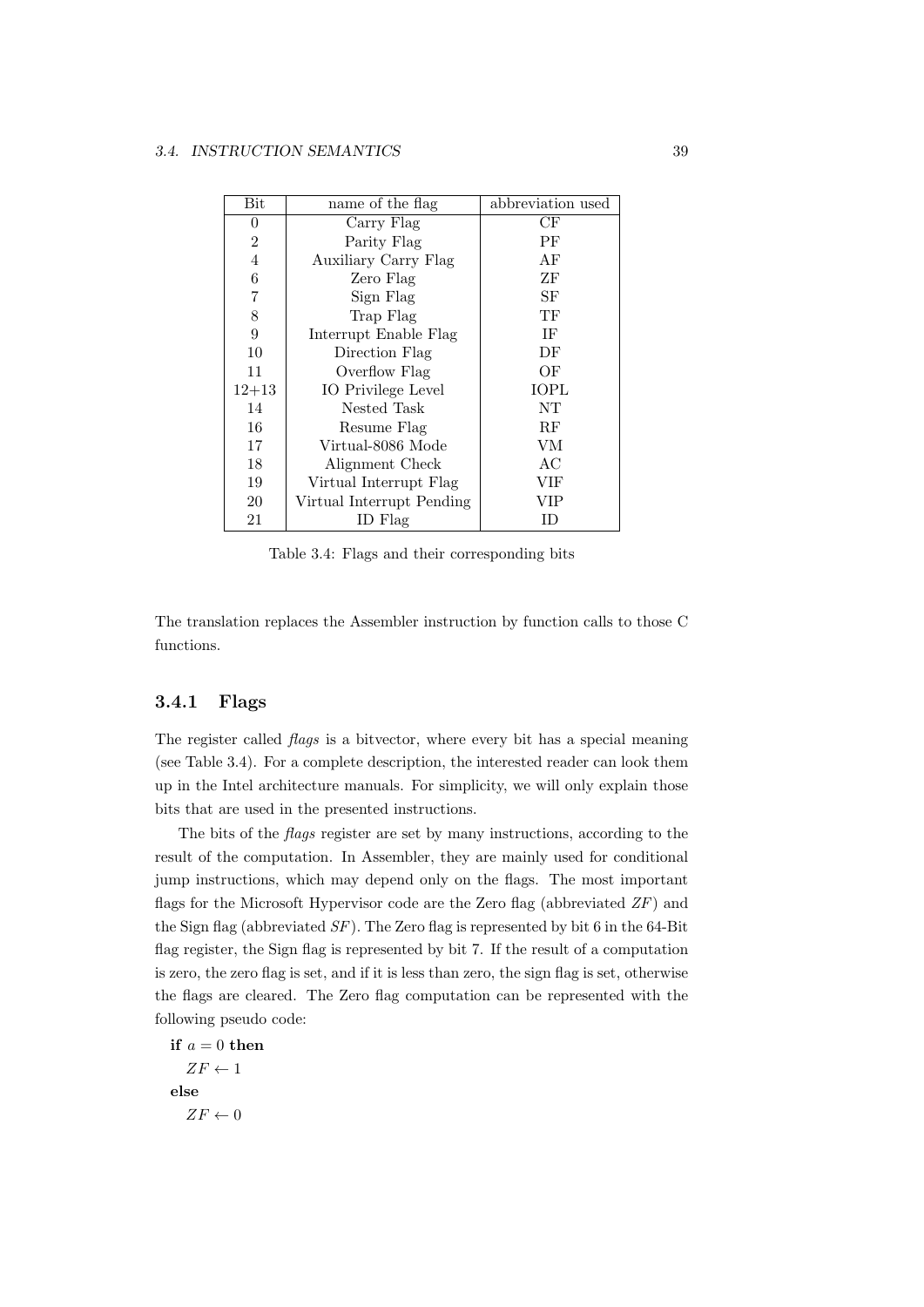#### end if

where  $ZF$  represents the Zero flag in the flag register and  $a$  is the result of the computation. The flags are important for example to handle loops, where a register is used to count down to 0. After every decreasing step, the Zero flag is set according to the decreasing computation. With a conditional jump, the code execution can continue, depending on the result. The jump instructions are described in Section [3.4.7.](#page-51-0)

The Sign flag is more complicated. In our abstract processor state the registers are defined as unsigned integers. This means there is no real sign. Hardware registers are bitvectors that are interpreted in different ways. For example the bitvector could be interpreted as a signed number or as an unsigned number, but also as an address in the memory. To represent negative binary numbers, the bitvector is interpreted as a two's complement number. In this notation, negative numbers have a "1" in the most significant bit (in this case the Bit 64). So, the Sign flag is originally not representing the sign of the number but the most significant bit and is also set if the result of an unsigned computation is very large. We check that the most significant bit is set by checking the (unsigned) register is at least  $2^{63}$ . Note that we will not use it in the rest of the work for readability reasons, but the simplified test for a number less than 0. In the implementation, the test is done with the most significant bit.

In principle, we could define a single function that changes all flags according to the result. However, some of the processor instructions do not change all flags, but only parts of them; others set the flags differently, e.g., the sign flag differs for 32-bit computations. For example logical and only changes Zero, Sign, and Parity flag (set if the number of set bits in the result is even) according to the result; Overflow (usually set if the most-significant (sign) bit of the result differed from the signs of both source operands) and Carry flag (usually set if the last integer addition or subtraction resulted in a carry out of the most-significant bit position of the result) are always set to 0, while Auxiliary flag (set if the last binary-coded decimal (BCD) operation resulted in a carry) is undefined. The flags have to be changed after every instruction according to the instruction manuals from Intel or AMD. Therefore, we introduce auxiliary functions for each flag that sets it according to the result. These functions are called by the functions implementing the instructions as described in the instruction manuals, or the flags are set to fixed values if the instruction requires this.

### <span id="page-43-0"></span>3.4.2 Instruction Pointer (IP)

The instruction pointer (short:  $IP$ ) points to the next instruction that will be executed. It can be changed because of one of three cases: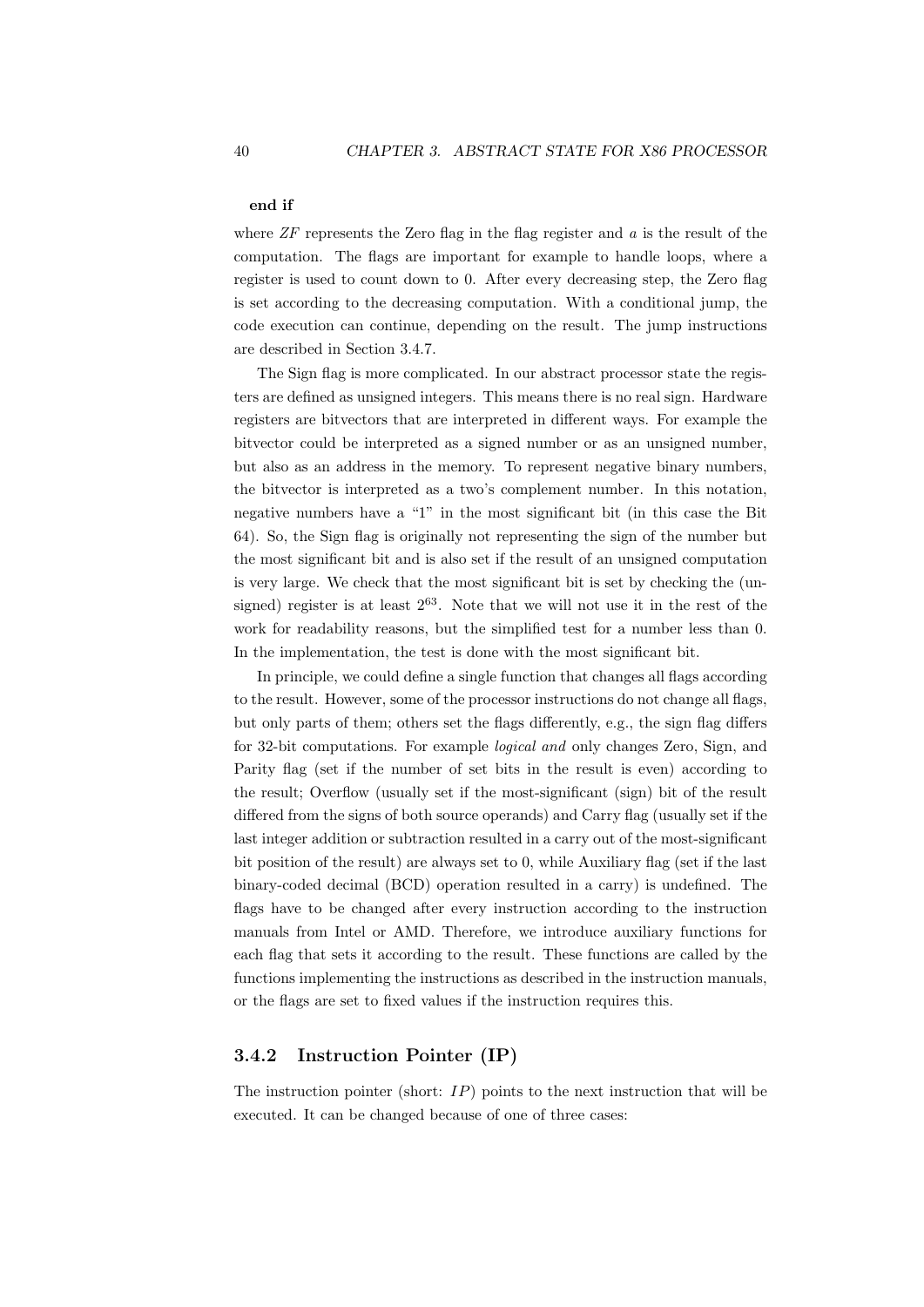- $\bullet$  an instruction has been executed, so the IP is increased to point to the next instruction,
- $\bullet$  a jump has been performed and the IP now points to another program location, or
- a call has been performed (respectively a return at the end of the call) and the execution jumps to another function.

In our implementation, the  $IP$  is not part of the abstract semantics. This is not because we forgot about it, but we found out that we do not need it. A description of the reasons for neglecting the IP is presented in the next paragraphs.

First of all, if we translate the Assembler program into C code, we do not have addresses. So the IP would not make any sense in this case. To make it point to something, we would have to translate sizes of the instructions into labels and use those labels instead of addresses. So all lines of the translated code would start with a label. For the execution of the next instruction, we do not need the IP, because in C semantics, the next instruction is "loaded" automatically, without a pointer explicitly pointing to it. The more interesting parts are the branching instructions.

If a jump instruction is performed, the processor has to modify the  $IP$  register, such that the execution goes on at another point in the program. Usually, programs are not written in pure Assembler language, but in a so called Macro Assembler. This Macro Assembler allows not only direct jumps to an address given by a number, but also to labels that are defined somewhere else in the program. Direct jumps are very complicated, because instructions in Intel Assembler do not have fixed length. If, for example, a register access is changing from 16-Bit to 32-Bit width, the size of the instructions byte code changes because a prefix is dropped (it was needed for 16-Bit access). Direct jumps are not used in the complete Hypervisor code, and we have not seen them in other sources either. Instead, developers do use labels from the Macro Assembler language. This fact is first of all very interesting and second very helpful for our translation. In the C language, a construct with labels and jumps is also provided, namely the goto statement. We can translate each Macro Assembler label into a C label and each Assembler jump into a C goto. Doing so, we do not have to access the IP register.

For call and return instructions, not only the IP register is changed. They also use a special stack frame that is written by the call and restored by the return. In this stack frame, there are values for the back address to continue execution there, but also for the stack pointer and other information. Usually,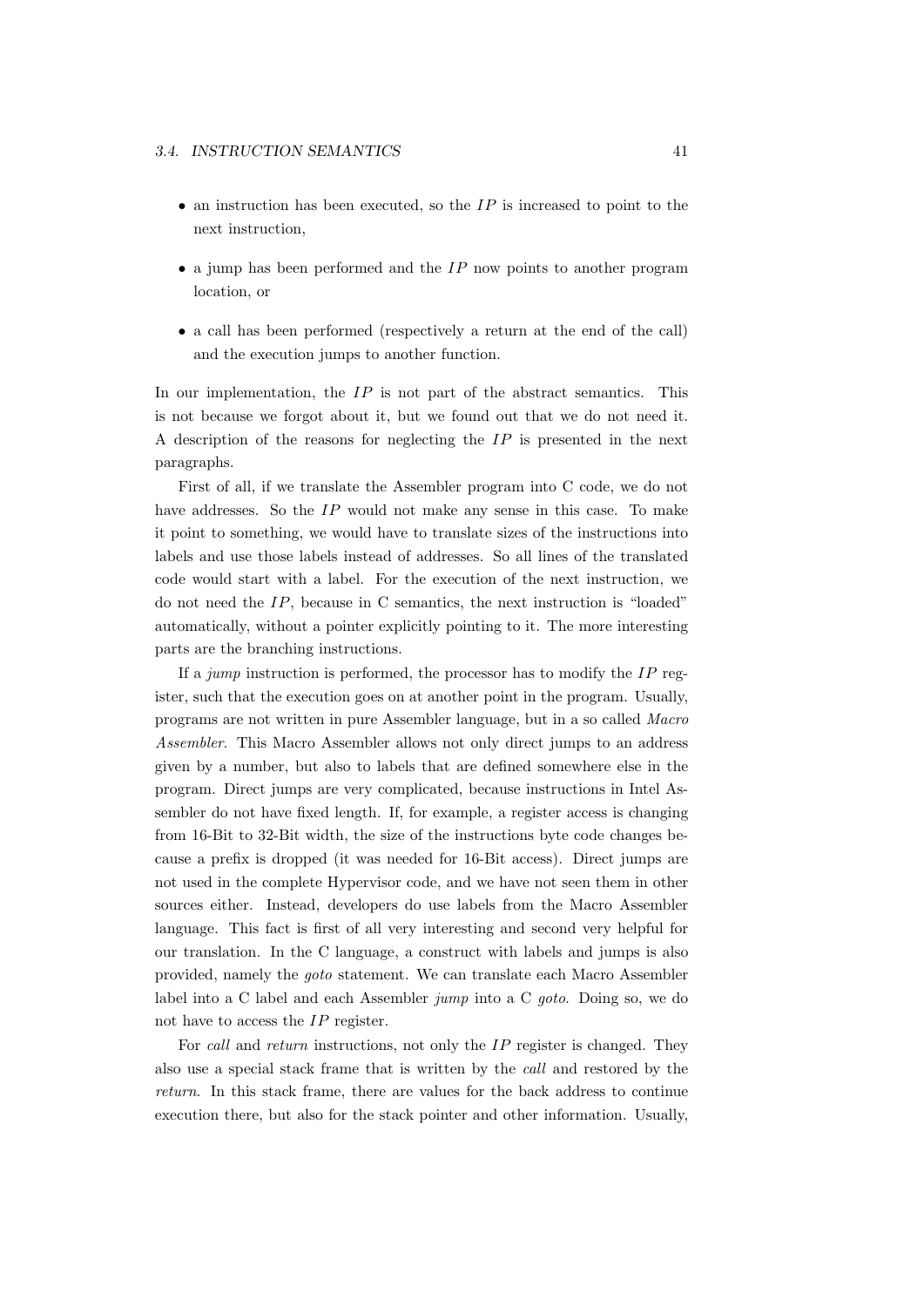this stack frame is not accessed directly, except by viruses and schedulers. Using the C calling mechanism, the same information is only given implicitly. Having a return address to continue execution is also done by the semantics of C return statement. IP does not have to be changed explicitly there; it is changed by the C instructions implicitly.

Altogether, we decided not to model the  $IP$  at all. If somebody wants to access the stack frame, we would need to introduce a stack frame, which would be difficult from C code. If a direct jump outside the current function is used, our implementation would give an error at the moment, and this is not easy to circumvent, because it is a design decision.

### 3.4.3 Mov Access

A Mov access instruction assigns a value to a register or memory address. It is named after the mnemonic of the simplest instruction of the group. The value can come from a memory access, from a register, an immediate constant, etc. The destination can be a register or a memory region. It does not change the flag registers. Note that the instructions have some restrictions on the combinations of operands that are possible. For example, it is not possible to read from a debug register and write to another debug register. We do not care about the restrictions, because we use a preprocessor before our tool that already checks for those combinations.

An instruction *mov* rax, rbx for example will copy the value from rbx into register rax:

#### $rax \leftarrow rbx$

Memory access is translated by the syntax translation (before this step) to pointer analysis in C style. No adaptations have to be introduced at this point. We denote memory access by writing the memory address in square brackets "[" and "]" as it is done in Assembler. This corresponds to a pointer access in C, where the memory address is given by a variable of a pointer type and the access to the cell is done by dereferencing with a "\*" before the address Here is an example mov-instruction that will copy the value stored in register  $rbx$  into the memory cell refered to by  $rax \ (mov \ [rax], rbx)$ :

 $[{}^{\mathit{rax}}] \leftarrow$ rbx

The specification and the C implementation for a memory write access is given in Figure [3.4 on the facing page.](#page-46-0) The actual writing is implemented in an extra function because other instruction implementations reuse this function.

From here on, we will also refer to the parameters of an instruction with letters a, b and so on. So the general mov instruction would be:

 $a \leftarrow b$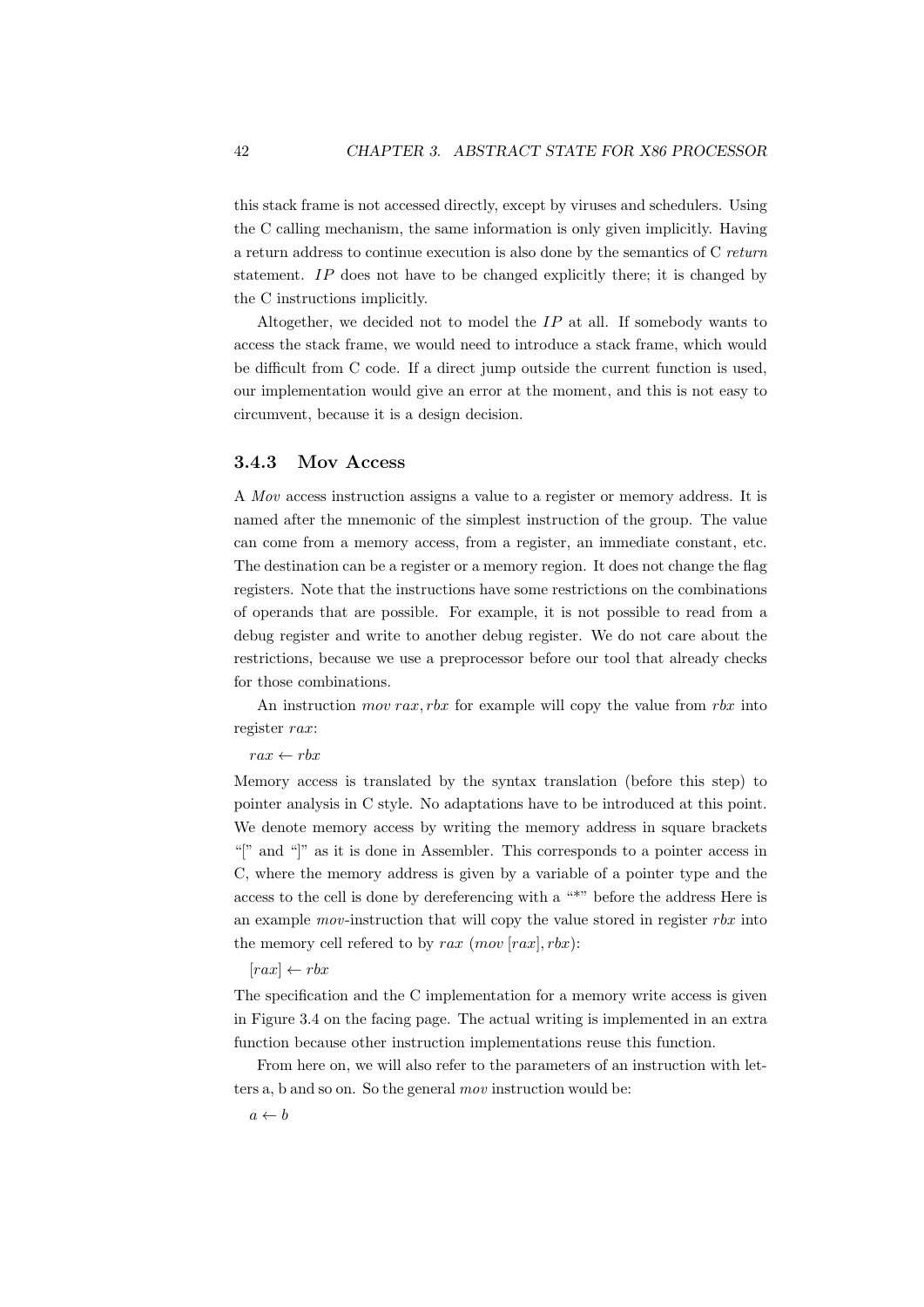```
void mov mem q(SRIndex sreg, uint64∗ offset, uint64 data)
       maintains(thread local(offset))
       maintains(mutable(offset))
       writes(offset)
5 ensures(*offset == data)
   {
           *offset = data:
   }
```
### <span id="page-46-0"></span>Figure 3.4: Implementation of a 64-bit mov instruction writing to memory

Another variant of the mov instruction is movnti that is "storing a double word using non-temporal hint" (see instruction manuals). This means it writes 32- or 64-Bits to memory without caching the memory line (this is the nontemporal hint). The memory is not even in cache after the write process, so a read from that memory location would lead to a cache miss afterwards. This is a technical detail, mainly for performance reasons. Given that we are only interested in functional correctness, not in performance, we can translate the instruction in the same way as the ordinary mov.

The instruction "load effective address" lea computes the address of a memory cell without dereferencing it. The address of a memory cell allows for limited arithmetic, e.g. adding a constant to a base address given by a register. That is the reason why it is even used today, because it can make fast computations of simple arithmetic expressions (like addition or multiplication with a small constant) without overwriting the input. The instruction's parameters look like parameters of a mov instruction. The only difference is that the pointer arithmetic is done but the dereferencing is not. A difficulty for our implementation of the instruction is that the pointer dereference is already introduced during the syntax translation pass. Therefore, we had to change the syntax translation: the lea instruction has to be detected during the parsing process to find out whether the dereferencing should be left out. The lea instruction is only applicable if the second parameter is a memory address.

As last instructions of this section, we would like to mention movaps (Move Aligned Packed Single-Precision Floating Point Values) and movdqa (Move Aligned Double Quadword) that move a 128-Bit data structure to a XMM register. The values of the XMM registers are not used in the Microsoft Hypervisor, the difference between a packed single-precision floating point value and a double quadword can thus be neglected. In Hypervisor, the instructions are used to save XMM registers to the memory or load them back again.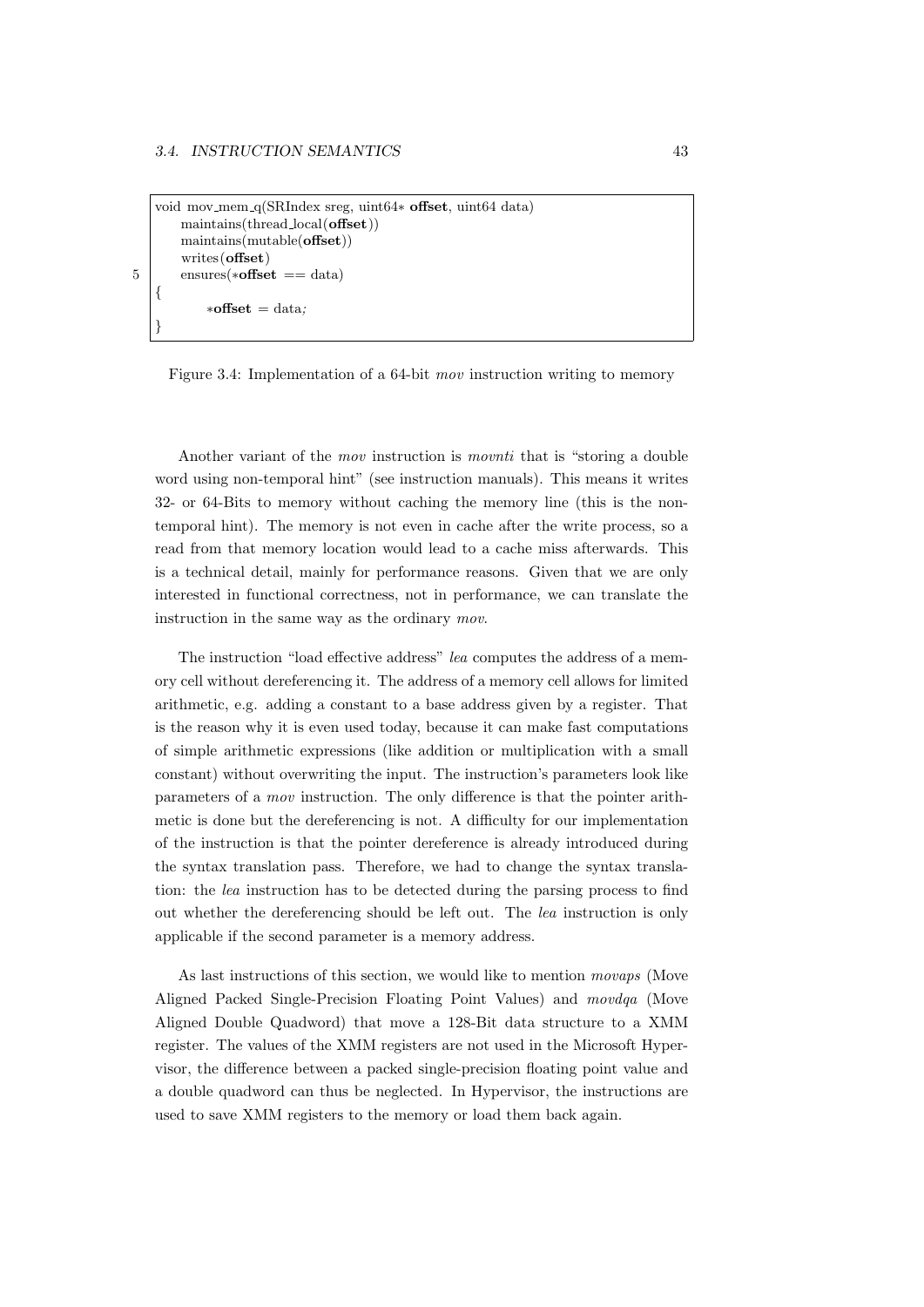### 3.4.4 Stack operations

The stack is a special memory region with a special pointer to it (the register rsp). Although the stack is not visible in high-level languages like C, it is always available. The compiler usually creates stack frames, containing addresses where the execution is to be continued after the end of the function, parameters of functions, and much additional information. In contrast to those automatically managed data areas in high-level languages, the stack has to be managed by hand in Assembler. If more variables than the 16 general purpose registers are needed, some of the results have to be saved somewhere temporarily. This is usually done by pushing them onto the stack, although there exist some other ways. The alternatives are mainly used by high-level compilers and only very rarely in Assembler code. If the results are needed later on, the program can pop them again from the stack. Interesting is that pushing does not only put a value in the memory, but also sets the stack pointer to the next memory location. The same is true for the pop operation: it reads the value from the stack and sets the stack pointer to the last memory location. This means the stack is implementing a LiFo (Last in First out) queue.

While the *push-pop* pair is writing or reading a normal register, *pushfq-popfq* are doing the same for the flag register. Thus the flag status can be saved and later on restored.

The implementation looks like this:

### push

 $rsp \leftarrow rsp - 8$  $[rsp] \leftarrow a$ 

### pop

 $a \leftarrow [rsp]$  $rsp \leftarrow rsp + 8$ 

### pushf

 $rsp \leftarrow rsp - 8$  $[rsp] \leftarrow rflags.raw$ 

### popf

 $rflagsraw \leftarrow [rsp]$  $rsp \leftarrow rsp + 8$ 

where the raw field refers to all flag bits as bitvector. Note that the popf instruction is simplified here. The processor manual specifies that not all flags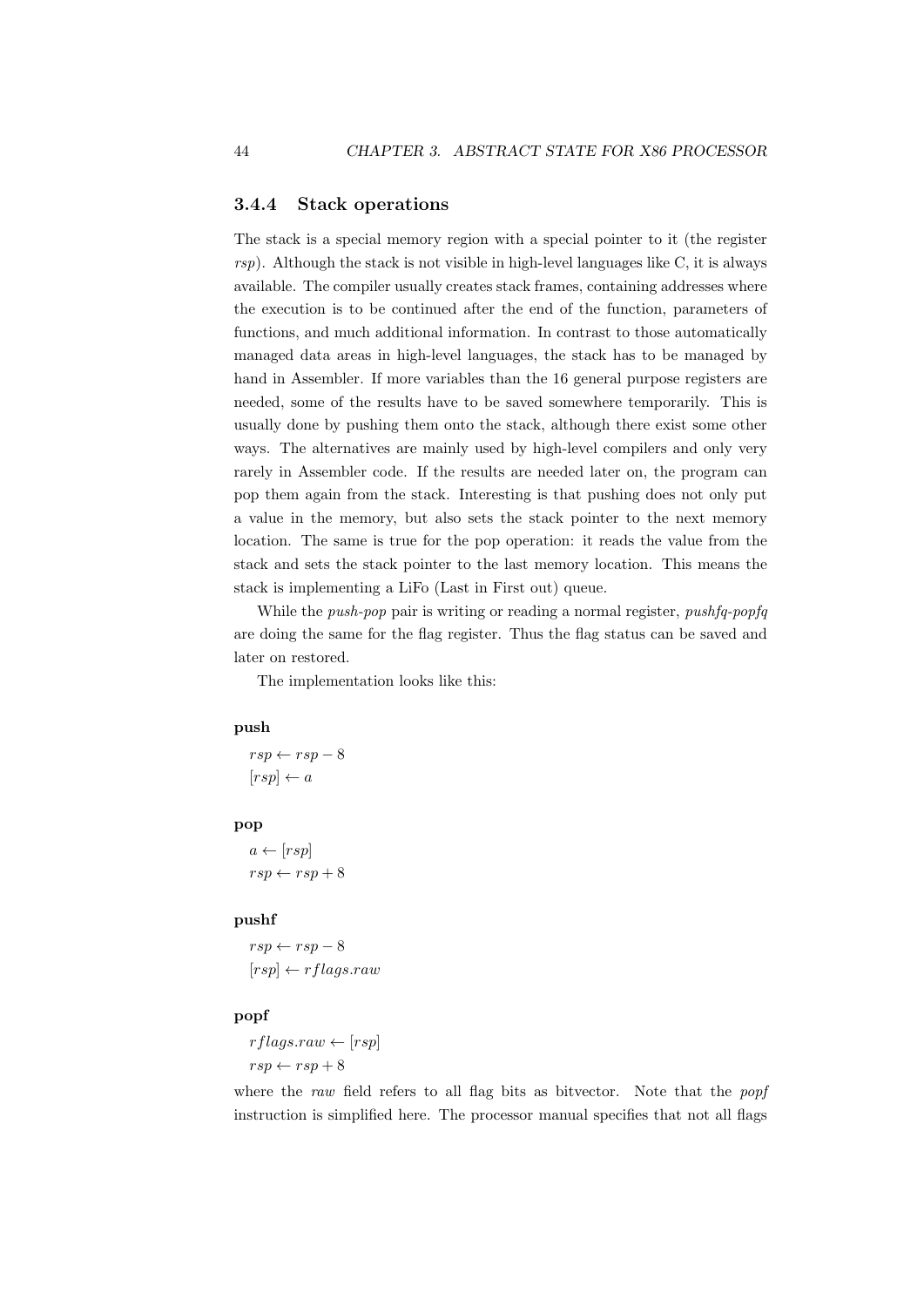are read from memory and some reserved bits are ignored. Our implementation also takes care of this. Note that the stack grows downwards while most normal data structures would grow upwards.

## 3.4.5 Arithmetic Operations

So far, only linear arithmetic is modeled. But multiplication and division could be implemented in a very similar fashion.

C language implements linear arithmetic almost in the same way as machine instructions; an interesting point is the overflow handling of VCC. VCC will normally check for overflows and report an error if it cannot prove their absence. To remove this error the programmer has to give a precondition on the input values that restricts the range to prevent overflows. Therefore, our tool does not have to check for overflows; they cannot occur in correct programs. The overflow bit is cleared by all arithmetic operations. Other flags have to change according to the result of the operation. A real C implementation with its specification is given in Figure [3.5.](#page-49-0) The pseudo code representation of the add instruction looks like this:

```
a \leftarrow a + bif a = 0 then
      rflags.zf \leftarrow 1else
      rflags.zf \leftarrow 0end if
   if a < 0 then
      rflags.sf \leftarrow 1else
      r \, \text{flags}.s \, \text{f} \leftarrow 0end if
and in the same way the sub instruction:
   a \leftarrow a - bif a = 0 then
      r \, \text{flags}. z \, \text{f} \leftarrow 1
```

```
else
   rflags.zf \leftarrow 0end if
if a < 0 then
   rflags.sf \leftarrow 1else
   r \, \text{flags}.s \, \text{f} \leftarrow 0
```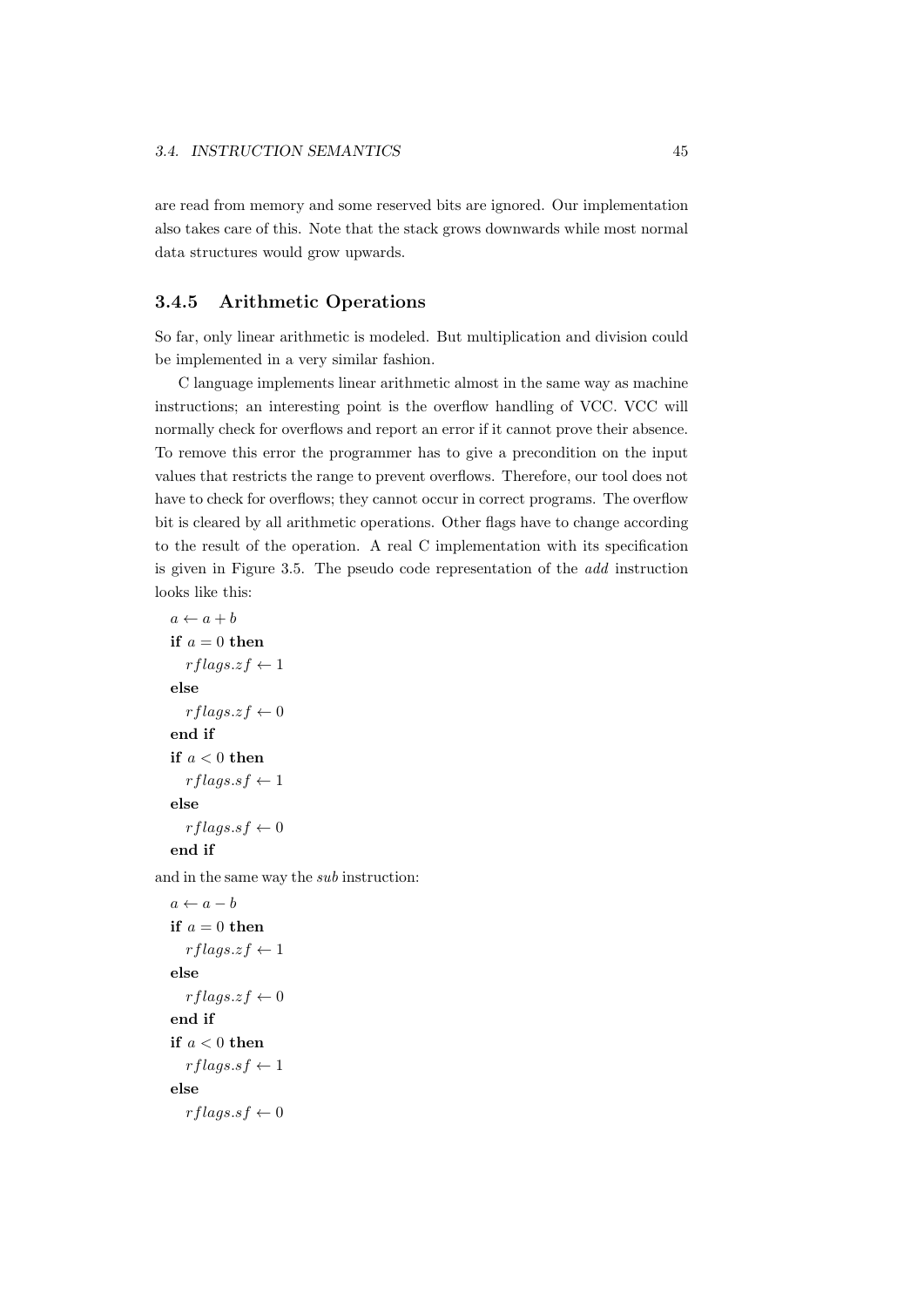```
void add_reg_q(uint64 &reg, uint64 data)
 2 writes (rflags, reg)
     ensures(reg == old(reg) + data)ensures(rflags.CF == carry.add_q(old(reg),data))ensures(rflags.PF == parity_q(unchexed(old(reg)+data)))ensures(rflags.AF == (\text{uint64})((\text{old}(\text{reg}) \& 15) + (\text{data} \& 15)) < (\text{data} \& 15))7 ensures(r\text{flags}.\text{ZF } == (\text{uint64})(\text{unchecked}(\text{old}(\text{reg})+\text{data}) == 0))ensures(r\text{flags}.\text{SF} == (uint64)(unchecked(old(reg) + data) >> 63))
     ensures(rflags.OF == overflow\_add_q(old(reg),data))ensures(rflags.TF == old(rflags.TF))ensures(r\text{flags.IF} == old(r\text{flags.IF}))
12 ensures(rflags.DF == old(rflags.DF))
     ensures(rflags.IOPL == old(rflags.IOPL))ensures(rflags.NT == old(rflags.NT))ensures(rflags.RF == old(rflags.RF))ensures(rflags.VM == old(rflags.VM))17 ensures(rflags.AC = old(rflags.AC))
     ensures(rflags.VIF) = old(rflags.VIF)ensures(rflags.VIP == old(rflags.VIP))ensures(rflags.ID == old(rflags.ID)){
22 | uint64 oldr = reg;
             uint64 r = oldr + data;
             reg = r;rflags.CF = carry\_add_q(oldr, data);rflags.AF = (\text{uint64})((\text{oldr} \& 15) + (\text{data} \& 15)) < (\text{data} \& 15);27 rflags. PF = parity q(r);
              r\text{flags.} ZF = (\text{uint}64)(r == 0);rflags.SF = (\text{uint64})(r \gt 63);
             rflags.OF = overflow\_add_q(oldr, data);}
```
<span id="page-49-0"></span>Figure 3.5: Specification and implementation of an add Assembler instruction

### end if

Note that we do not have any optimization at this position. If there are a number of additions one after another, the flags will not be used except for the last instruction. But instead of optimizing them out of the code, VCC or Z3 will detect the information to be irrelevant.

Increment and decrement are special cases of addition and subtraction, where the second parameter is set to "1". Thus, changes on the flags are equal to the changes of addition and subtraction.

The compare instruction cmp is a special instruction that is not obviously an arithmetic operation. It sets the flags according to a subtraction of the parameters like sub, but does not save the result in the register. Thus, only the flags are set according to the result and subsequent conditional execution can take place. Here is the implementation of cmp: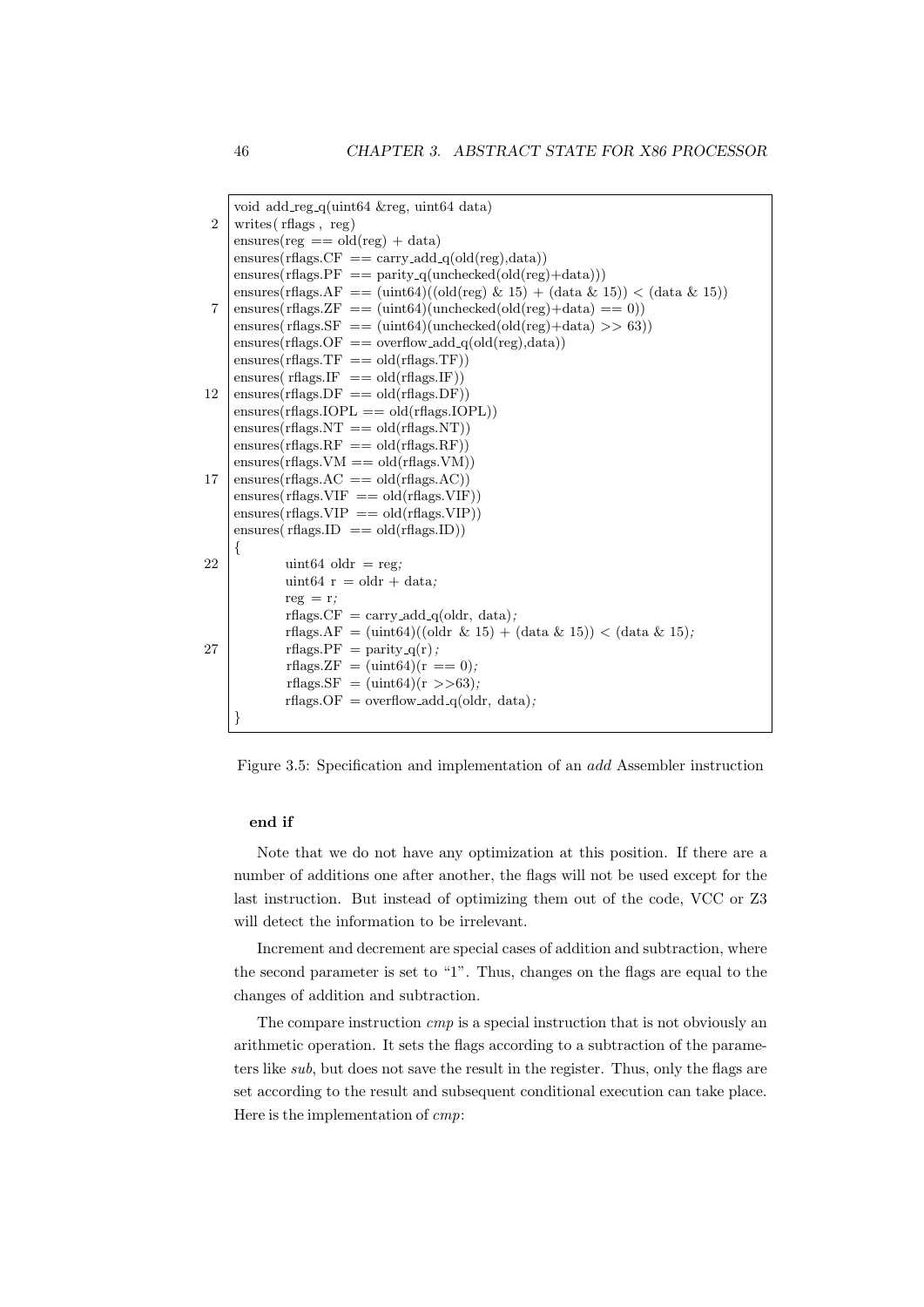```
if a = b then
   rflags.zf \leftarrow 1else
   rflags.zf \leftarrow 0end if
if a < b then
  rflags.sf \leftarrow 1else
   rflags.sf \leftarrow 0end if
```
The compare and exchange *cmpxchq* instruction is more complicated to explain. It compares the first parameter to the value in the rax register (this is a fixed, implicit parameter). If the two values are equal, the value of  $rax$  is set to the value of the first parameter. Otherwise the value of the first parameter is set to the value of the second parameter. Here comes the pseudo code of the implementation:

```
if \mathit{rax} = a then
   rflags.zf \leftarrow 1else
   rflags.zf \leftarrow 0end if
if r \, flags. z f = 1 then
   rax \leftarrow aelse
   a \leftarrow bend if
```
Note that cmpxchg does not change the Sign flag, in contrast to cmp.

# 3.4.6 Logical Operations

Although they are called "logical operations" by Intel, the listed operations are bitwise operations. Bitwise operations handle the register, memory location or constant as bitvector. The instructions also affect the Zero and Sign flags, their computations will not be mentioned anymore henceforth. The implementation of the instructions is straight forward because bitwise operations also exist in the C language.

For the bitwise operations (xor, or, and, test, not) the Sign and the Zero flags are set according to the result. The operator ◦ would refer to one of the logical operations xor, or, and:

 $a \leftarrow a \circ b$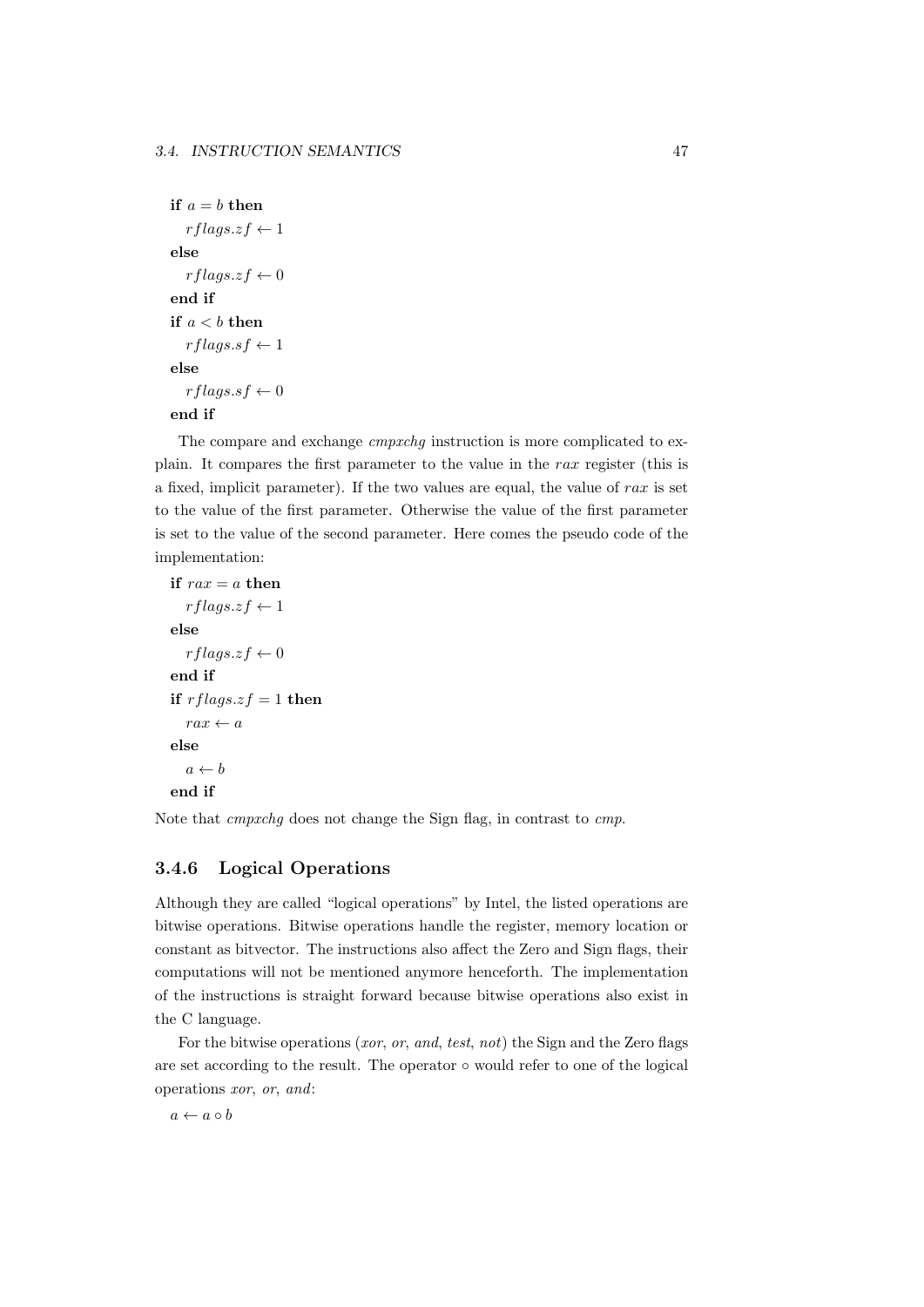```
if a = 0 then
   rflags.zf \leftarrow 1else
   rflags.zf \leftarrow 0end if
if a < 0 then
   rflags.sf \leftarrow 1else
   rflags.sf \leftarrow 0end if
```
The logical test instruction test sets the flags register like the and instruction, but it does not write back the result. The bitwise negation not switches all bits from 0 to 1, and from 1 to 0 respectively. Flags are not changed at all by the not operation.

# <span id="page-51-0"></span>3.4.7 Labels, Jumps and Invariants

Jumps exist in different varieties, because they usually contain conditionals in their name. As described in Section [3.4.2,](#page-43-0) the IP register is not modeled. Instead of using direct jumps with an address, labels in the Macro Assembler context are used. A jump to a label LABEL can then be translated like the following code:

```
LABEL :
```

```
. . .
```
### Goto LABEL

The conditional jumps express the condition in the names, for example conditional jump for the Zero flag is called  $jz$ , or for the negation  $jnz$ . While  $jz$  jumps if the Zero flag is set,  $jnz$  jumps if the Zero flag is not set. The corresponding code for a conditional jump to a label LABEL:

```
LABEL :
 . . .
 if cond then
Goto LABEL
 end if
```
The condition is coded into the 2nd and 3rd letter of the Assembler instruction, as shown in Table [3.5 on the next page.](#page-52-0) The instruction name is built by a leading "j" plus the condition behind.

In Assembler, we do not have structured loops. Instead, loops are implemented by a label at the beginning of the loop and a conditional jump back to that label. For the verification of such loops, invariants have to be annotated.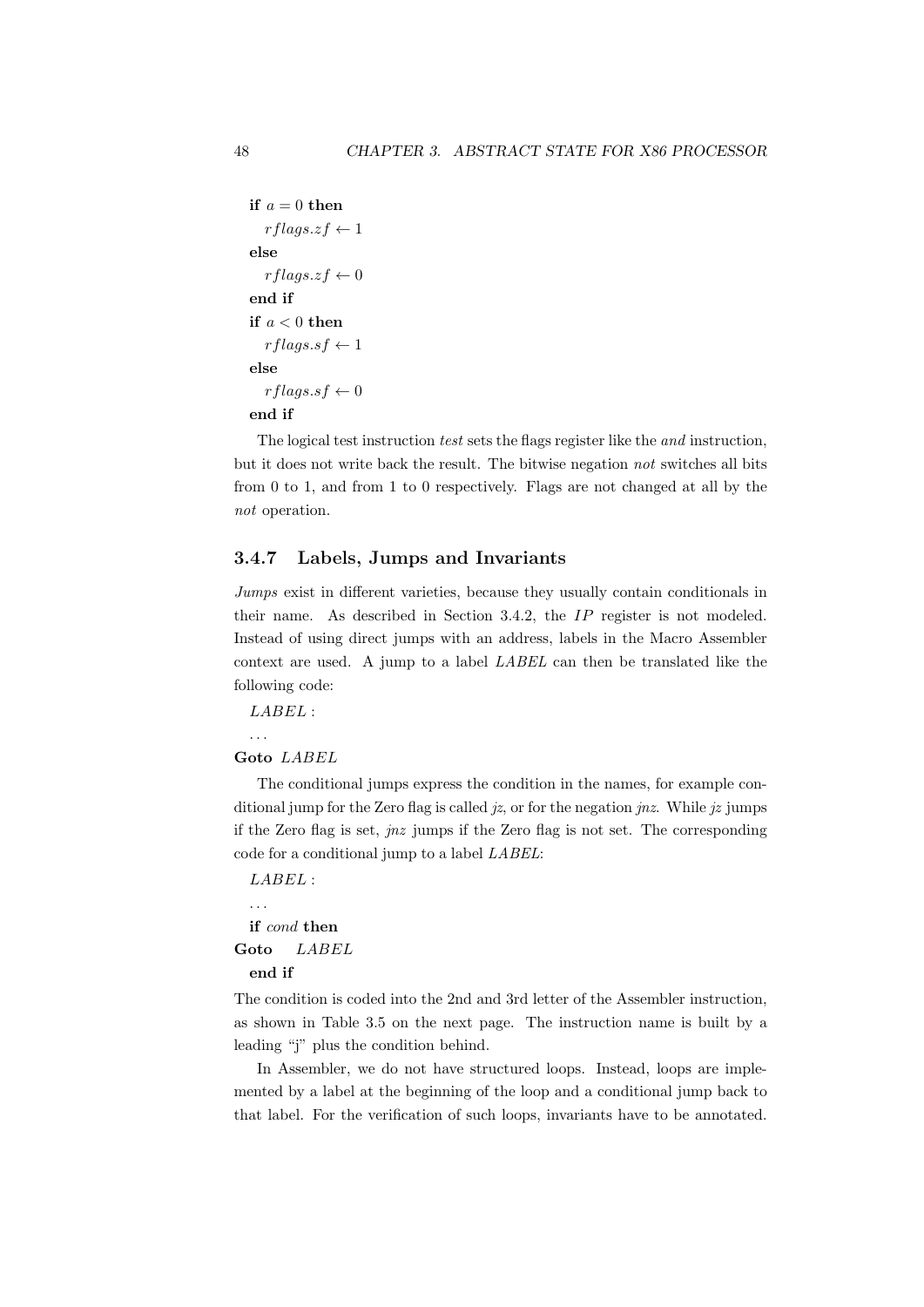| short cut | description      | cond             |
|-----------|------------------|------------------|
| Z         | zero             | $RFLAGS,ZF=1$    |
| NZ.       | not zero         | $RFLAGS \n� = 0$ |
| E,        | equal            | $RFLAGS.ZF = 1$  |
| NE.       | unequal          | $RFLAGS \n� = 0$ |
| S         | negative         | $RFLAGS. SF = 1$ |
| NS        | zero or positive | $RFLAGS.SF = 0$  |

<span id="page-52-0"></span>Table 3.5: Conditions for conditional jumps

They do not exist in ordinary Assembler code, so we introduced them artificially as special comments. Comments in Assembler start with semicolon (;), additional specification starts with ";^" plus a keyword. The keyword for invariants is "invariant" and takes as argument VCC expressions, so the simplest invariant would be:

;ˆ invariant (true)

Besides the simplest invariant, you could give arbitrary complex ones. They can include quantifiers, the global state of the processor, and the memory.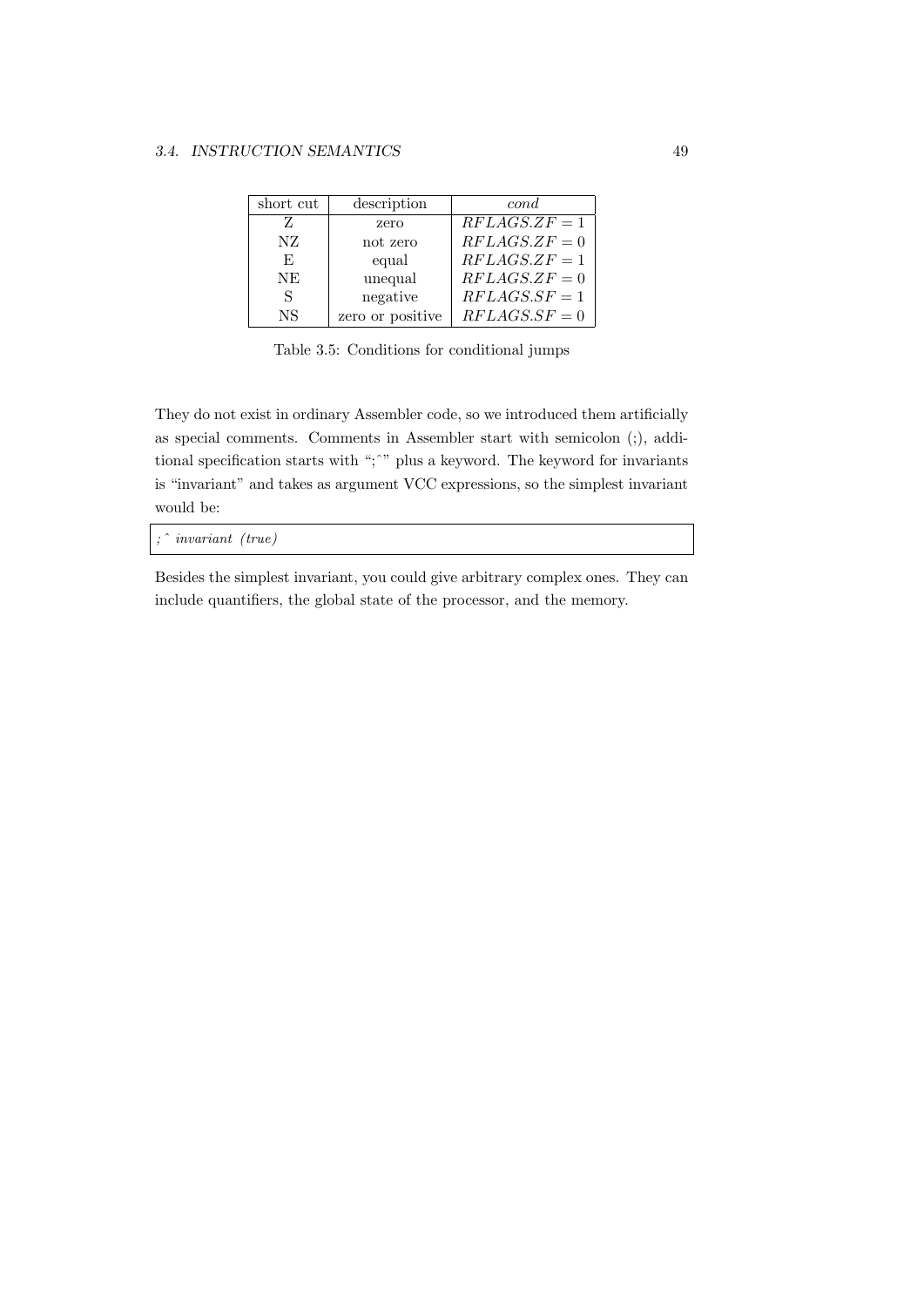# Chapter 4

# Pitfalls

In Section [4.1,](#page-53-0) we show how C and Assembler functions can be combined. From the calling conventions of C compilers, we get proof obligations for the Assembler functions, presented in Section [4.2.](#page-55-0) In Section [4.3](#page-59-0) we present the techniques to verify multi-threaded programs. In Section [4.4](#page-60-0) there is a description of general properties we verified on the Assembler code.

Together with the function specific postconditions and writes clauses, we get the complete specification of every single function.

# <span id="page-53-0"></span>4.1 Mixing Assembler and C Functions

Most of the programs are written in high-level languages like C or Java, not in Assembler. There are different reasons for that. One is the fact that in Assembler, lots of implicit programming techniques for other languages have to be implemented explicitly. For example the stack that is implicitly used in high-level languages, has to be implemented for Assembler programs explicitly. There is no variable creation like in high-level programming languages, instead, only a fixed number of registers are available. In high-level languages, the compiler puts the registers into the memory (either stack or heap) and loads them automaticaly into registers when they are used as variables. In Assembler, such a concept has to be implemented by hand. Because of such reasons, Assembler code is huge compared to the same program implemented in high-level languages. On the other hand, such Assembler code can be more optimized because concepts that are not used in a program do not have to be implemented.

In the high-level/low-level translation (that a C compiler does), lots of things have to be made explicit for the hardware execution. Besides the fact that variables do not exist, there is also the fact that in hardware execution registers can be accessed or types are not as strict as in high-level languages. Such a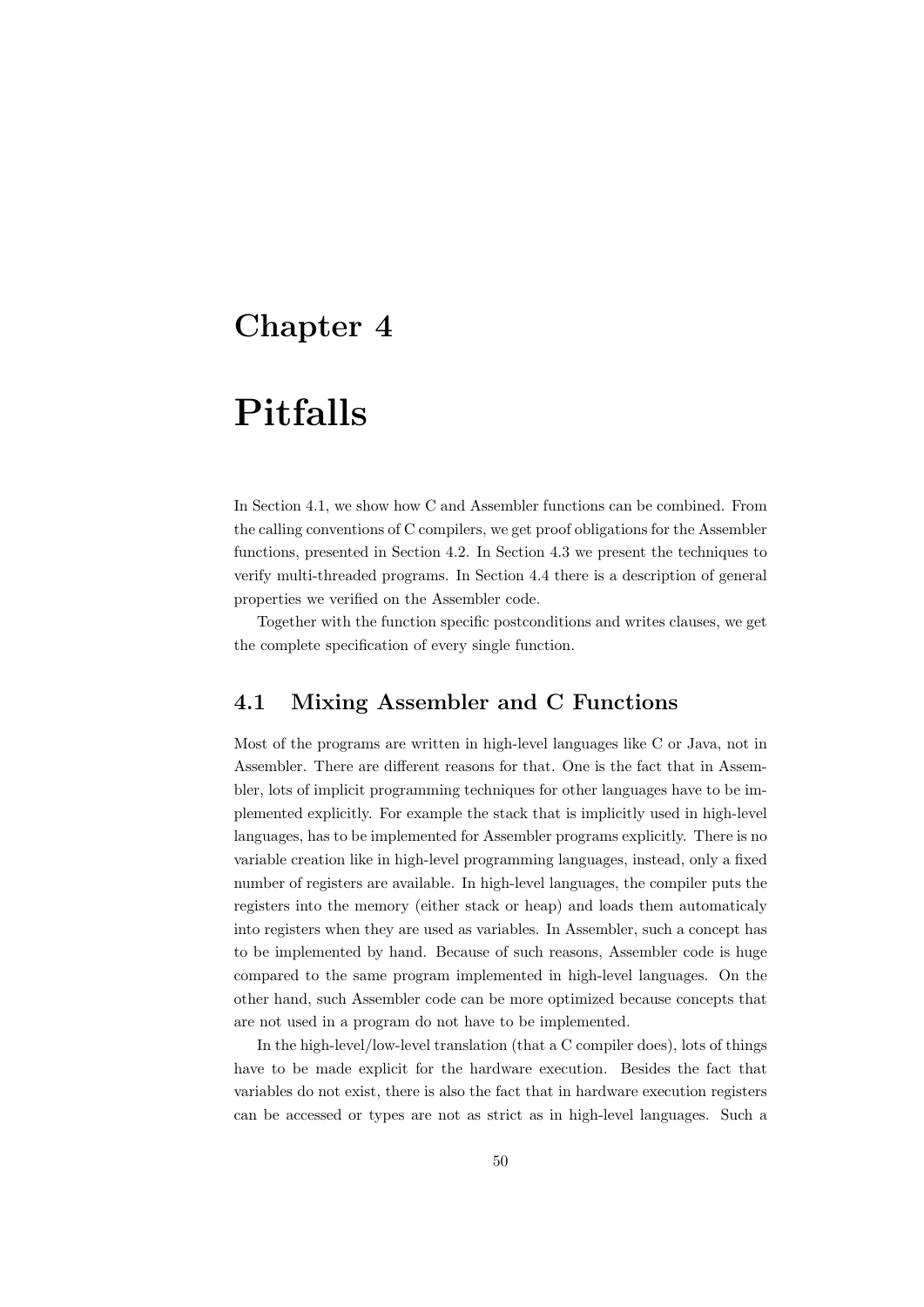```
extern int bar(int a)
 ensures (result == a);
```

```
4 \mid \text{int } \text{foo}(\text{int } a)
```
{

}

ensures ( $result == a$ ) return  $bar(a)$ ;

<span id="page-54-0"></span>Figure 4.1: C code of a function, calling another C function

```
; \hat{r} ensures (rax == rcx);
2 bar proc
            mov rax, rcx
            ret
```
7 bar endp

<span id="page-54-1"></span>Figure 4.2: Short Assembler example, that returns the first function parameter

coding can be made in many different ways. To be able to use the same libraries for different compilers, there exist some so called "calling conventions". They tell the compiler developers where to put function parameters, how to handle the stack, and lots more.

Programs written in high-level languages have to be translated to a lowlevel program that can be executed on the hardware machine. The binary code of such an executable file can also be represented as an Assembler program, where for each numeral description a mnemonic is introduced. Such equivalent descriptions are also part of the processor description, where mainly the binary format is described, but with the help of the Assembler mnemonics. This means that in the processor description, both are documented: the hardware binary format and the Assembler format.

Sometimes one needs to program in Assembler for performance reason or for direct hardware access. The main idea is not to implement a whole program in Assembler code, but use it as a possibility to extend C programs. A combination of C and Assembler is therefore necessary.

Here is the code of a simple example for mixed source. In Figure [4.1,](#page-54-0) there is a C implementation of a simple function that calls an Assembler function given in an external file. In Figure [4.2,](#page-54-1) the Assembler implementation is shown. The specification for both functions is very simple in this case: they return the value of the parameter.

In Figure [4.3 on the following page,](#page-55-1) our translated version of the Assembler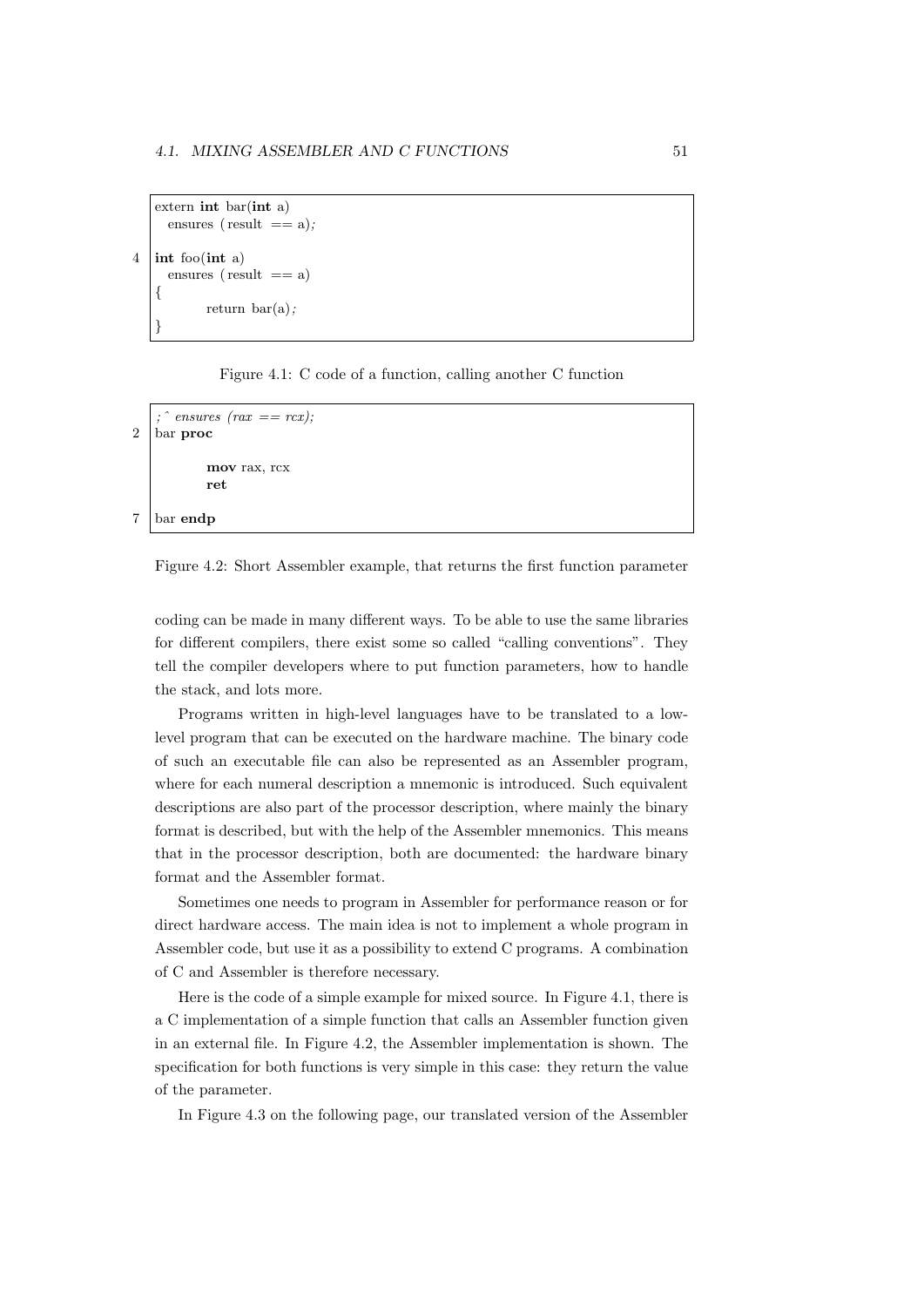```
void bar()
         ensures (\text{tax} == \text{rcx});
3 {
                   \text{rax} = \text{rcx};}
```
<span id="page-55-1"></span>Figure 4.3: C translation of a short Assembler example, that returns the first function parameter

function is given. Note the difference in handling parameters and return value. The C function needs parameters declared in the function footprint, where an Assembler function expects the parameters to be in some registers. The return parameter in a C function has to be given a type, whereas in Assembler programs, return values are always in the rax register and are loosely typed (a register can represent different things). In this small example, the stack is not used by the Assembler function. Nevertheless, verification of those differences is essential for pervasive verification, if the Assembler function does not meet the calling conventions, the C function will be destroyed completely.

Verification of Assembler functions does not only mean the verification of the Assembler parts of the program, but also that the Assembler function uses the calling conventions correctly. The correct behavior is described in Section [4.2.](#page-55-0)

# <span id="page-55-0"></span>4.2 Calling Conventions for C Compilers

A Compiler performs a translation: it takes a high-level language (in this case C code) and produces a kind of binary file (in this case we assume Assembler). Function and procedure calls are translated directly, but the implicit assumptions of the language are made explicit as well. In the C source there are functions with parameter definitions, declarations of local variables, statements, etc. C source code never has expressions about the function stack or a method of transferring parameters, those are the implicit assumptions introduced by the compiler. For the interaction of Assembler and C functions the details have to be made explicit. Assembler functions have to access register and memory in the same way that a C compiler does for the translation of C functions.

Note that there exist two kinds of Assembler:

- Inline Assembler, where the Assembler code is written into a C file
- Pure Assembler, where the Assembler code is written into separate ASM files.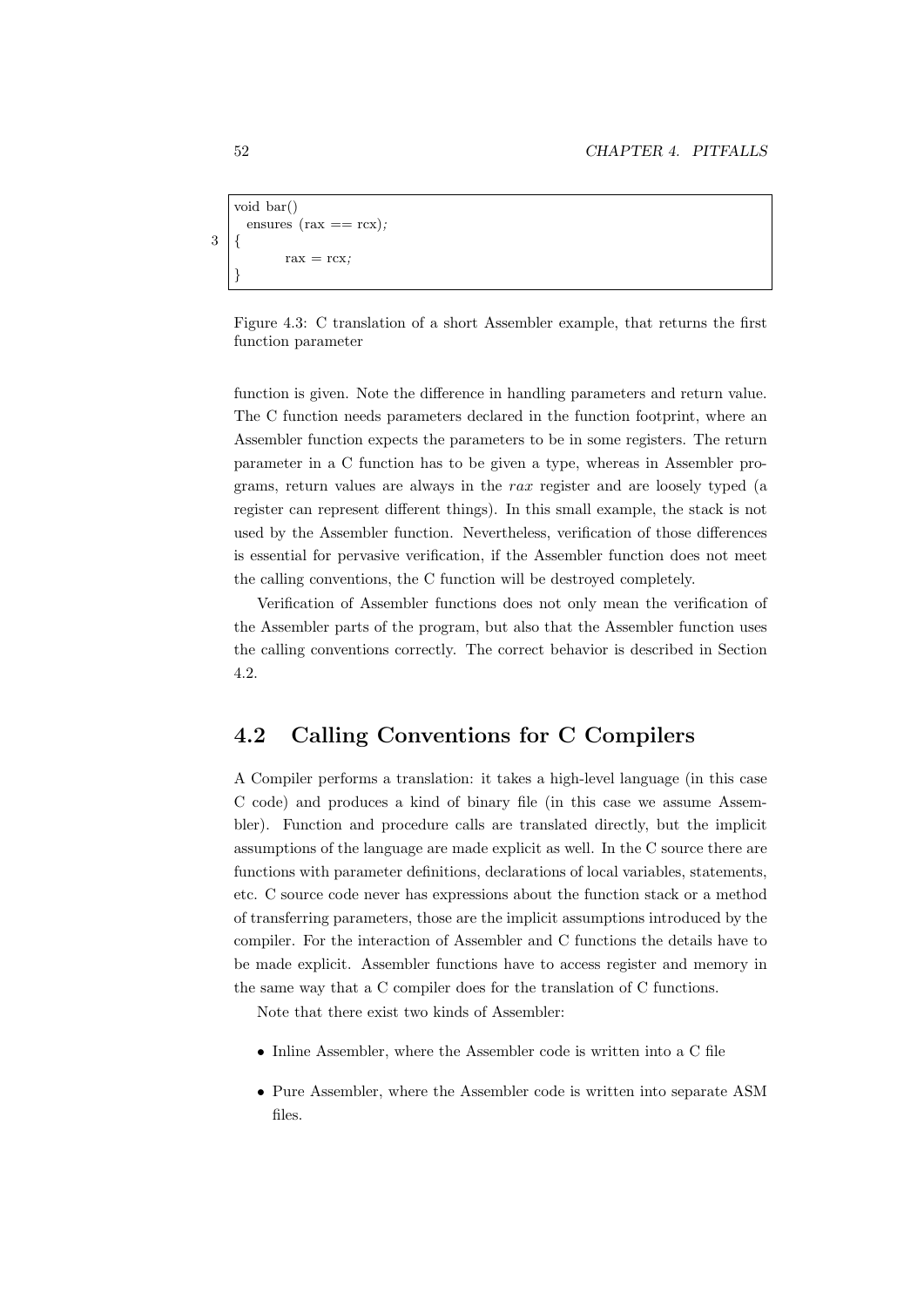In our case, we are only talking about pure Assembler. This is because our main focus is on Microsoft Hypervisor verification. This is 64-Bit only code, and the 64-Bit C compiler by Microsoft cannot handle inline Assembler. Pure Assembler has the advantage that the interfaces between C and Assembler are defined in a clearer way. In inline Assembler, every time an inlined block is beginning or ending, the border between the two languages is crossed. The translation then has to introduce assertions, preventing the results from being inconsistent. This means, registers and variables have to be in sync, and the verification tool has to keep track of them. In the case of functions, only the pre- and postconditions have to be translated, so that the C function can later use them after they are verified against the Assembler function.

In inline Assembler, jumps from the Assembler part of a function into the C part of the function can be used. This again would introduce a crossing of the languages. Then, the addresses of the instructions have to be computed. And this computation can differ, depending on the optimizations of the undelying compiler. This is the worst case that can occur in code. Hopefully, most of the Assembler programs would not make use of this possibility, because this would lead to very complicated computations for the verification.

In the rest of the document, we will only describe Windows 64-Bit Calling Conventions. For Linux, they can differ, as well as for Windows 32-Bit.

### 4.2.1 Registers and Parameters

A C compiler has to store the C variables somewhere. It can put them into the stack, in registers, or the heap memory. For computations, the values are often loaded into registers. This is all hidden from the high-level language developer. If a C function would simply call an Assembler function, this Assembler function could destroy all the values the C code depends on. For example, if the stack pointer would point to a different location, nothing that was stored previously on the stack would be found anymore.

To avoid such a behavior, C compiler conventions tell the programmer which of the registers can be used without saving. All other registers have to be saved (mainly on the stack) and restored before returning. Thus, the calling function does not see the change in the register values. For the possibly changed registers, the calling function must not depend on the value of the registers. If the values should be used, the calling function has to save and restore them itself. In Figure [4.4 on the next page,](#page-57-0) the row caller shows the registers that the caller has to care about while the row callee shows the registers that the called function has to preserve. From this table, a number of general correctness criteria can be created. For all entries in row callee, a postcondition can be introduced: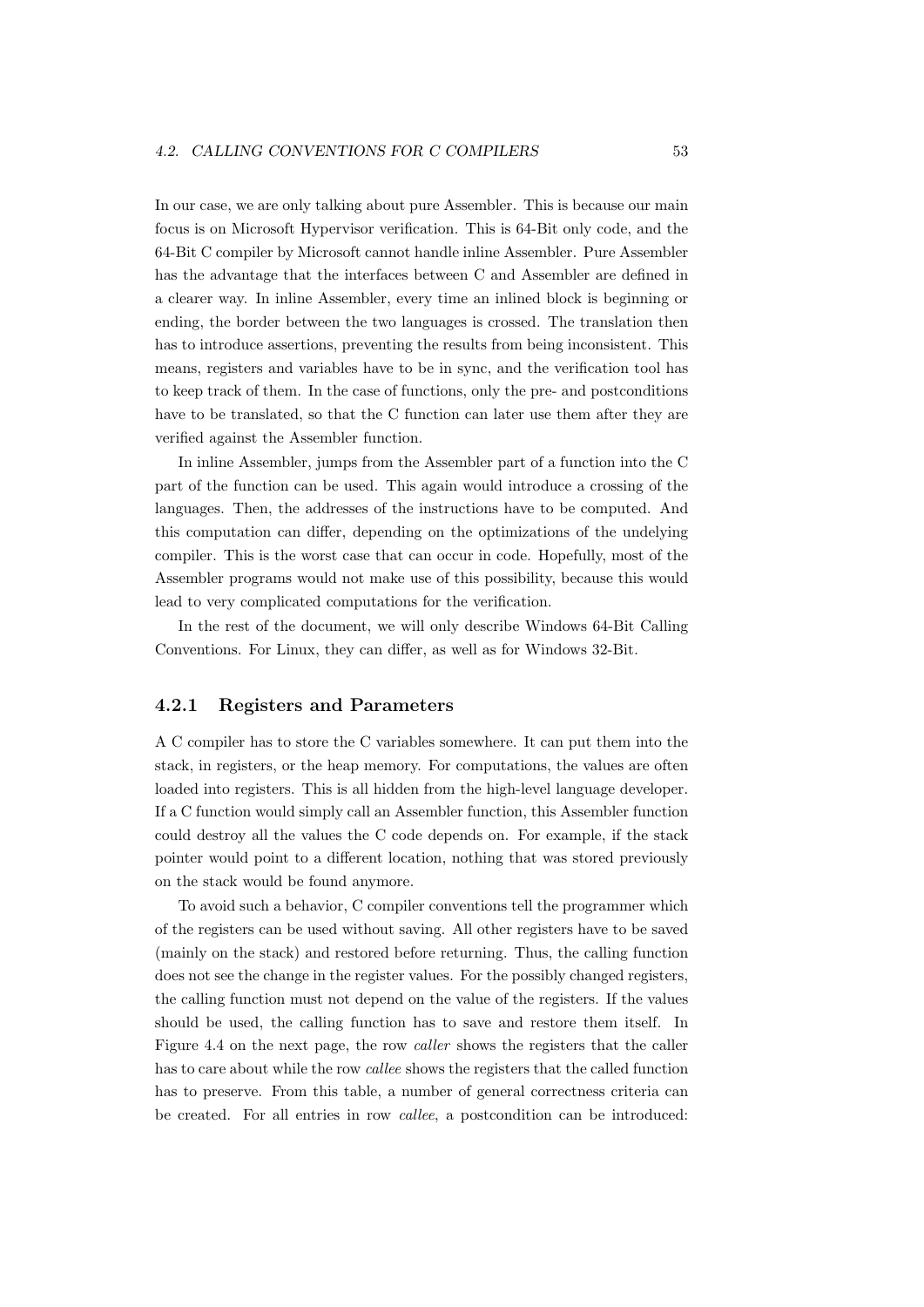|        | rax | rhv<br>T nv | rev<br>TCV | rdx | . .<br>rdi<br>1 U.I | rs1 | rbp | rsp | rŏ<br>$\mathbf{r}$ | r15<br>$\mathbf{r}$ 19 | xmm |
|--------|-----|-------------|------------|-----|---------------------|-----|-----|-----|--------------------|------------------------|-----|
| caller |     |             |            |     |                     |     |     |     |                    |                        |     |
| callee |     |             |            |     |                     |     |     |     |                    |                        |     |

<span id="page-57-0"></span>Figure 4.4: responsibility for the correct use of registers

| parameter |     |     | IJ. |    | return |
|-----------|-----|-----|-----|----|--------|
| register  | rcx | rdx |     | r9 | rax    |

<span id="page-57-1"></span>Figure 4.5: parameter transfer via registers

 $\forall r \in \text{callee}: old(r) = r$ , where  $old(r)$  denotes the value of the register at the function entry. In particular, the rsp register (the stack pointer) has to point to the same value as it did before the function call. This means the stack size must not grow, because if it would grow, the stack pointer would decrease. This is a very important proof obligation because if it does not hold, the calling function would not be able to read anything from its stack, because the stack could have changed completely.

Another important part that is introduced by the compiler is the parameter transfer for functions. In C, parameters are given as a comma separated list of variable definitions. The return parameter is given as a type of the function and its value is set by the return statement. In Assembler, such a construct does not exist. Instead, special registers are used as parameters of functions. Figure [4.5](#page-57-1) shows which registers are used for parameter transfer. The register values are filled by the C compiler or (if called by another Assembler function) by the Assembler programmer. The return value is read again from the  $\eta$ register by the caller. If all calls are made from Assembler to Assembler, this is not a problem at all. If all calls are made from C to C, this is not interesting at all. If calls are mixed in one direction, at least one of the functions has to be changed. In our case, we wrap the Assembler functions into a C function. This wrapper function transfers parameters to registers and returns the return value in C style.

I will present this on our example function:

void bar() {  $\text{rax} = \text{rcx}$ }

The wrapper function has to introduce a new function that hides the bar function from calls and knows about the calling conventions. We can implement it like this:

1 int bar wrap(int a)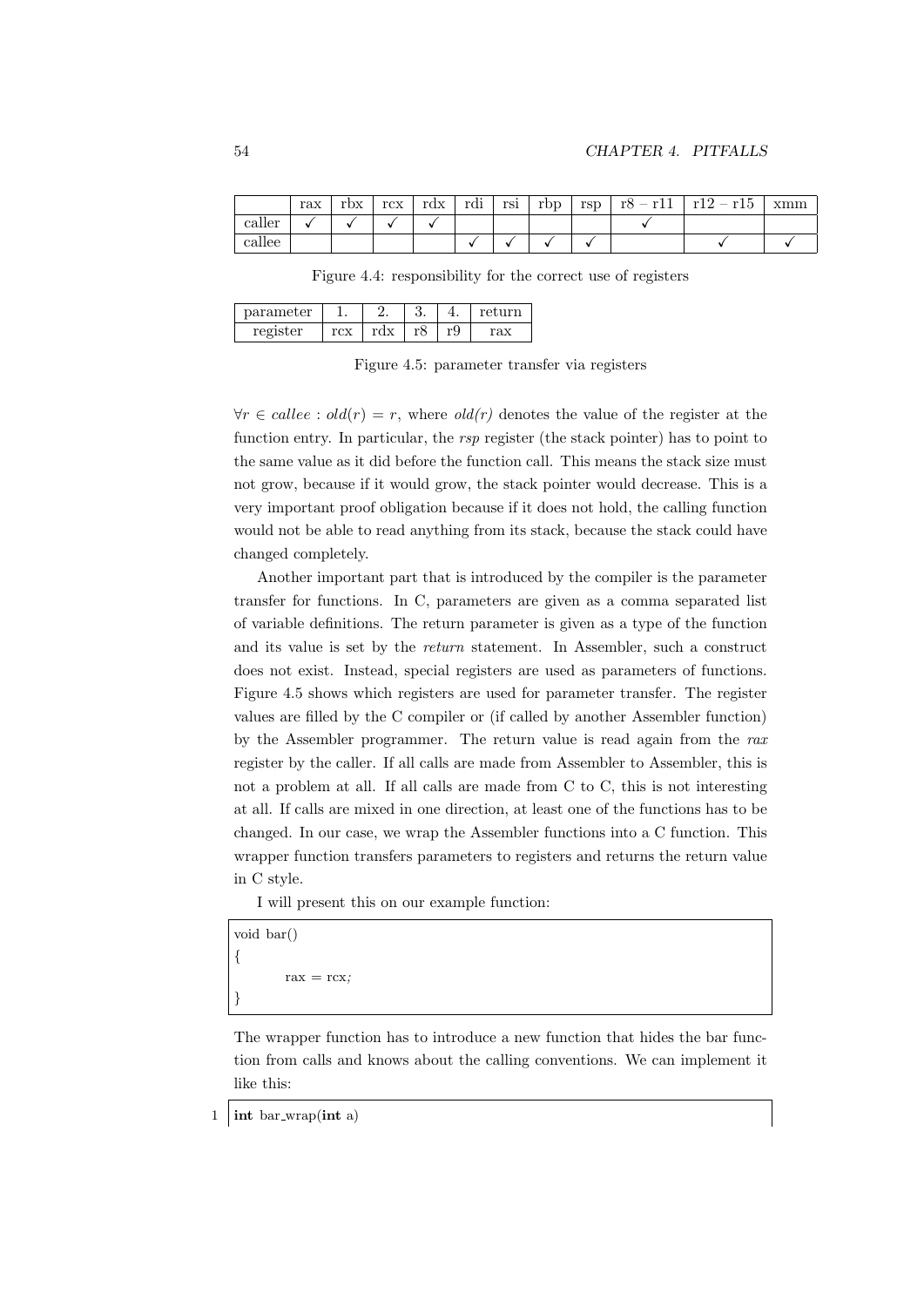```
ensures (result == a) /* annotation of C function */ensures (rdi == old(rdi))ensures (rsi == old(rsi))
    ensures (rbp == old(rbp))6 | ensures (rsp = old(rsp))
    ensures (r12 == old(r12))ensures (r13 == old(r13))ensures (r14 == old(r14))ensures (r15 == old(r15))11 |rcx = a; //1st parameter
            bar() //function call
            return rax; //return value
    }
```
The postcondition is extended by the proof obligations from calling conventions. It also makes sure to have a non-growing stack after each function call. If this wrapper function can be verified, it will also ensure that the contract of the assembler routine matches the contract given in the C program. We can now call the function bar wrap like every ordinary C function with a parameter and a return value. Everything concerning registers is completely hidden from the C function call. Note that those wrapper functions do not have to be introduced by the developer but are created by the translation tool fully automatically.

### 4.2.2 Memory

There exist two types of memory: heap memory and stack memory. In C, heap memory is allocated (and deallocated) by explicit allocation functions. For verification purposes, those allocation functions are extended by counting the allocated memory. Its existence allows information about the validity of pointers. Stack memory in contrast is only implicitly used. The compiler allocates it and uses it. The stack is completely hidden in the C language.

In Assembler, no explicit allocation functions exist. But in most of the Assembler programs (at least the whole Microsoft Hypervisor code) do not access arbitrary memory regions. Usually, memory is allocated in a C program. Assembler functions get those memory portions as a parameter. The precondition of the Assembler function requires that the memory is allocated. This has to be ensured by the calling function, which usually itself requires that the memory is allocated, unless it allocated the memory itself. Thus the allocatedness is propagated through the call stack of the program from the place where the alloc function was called in C.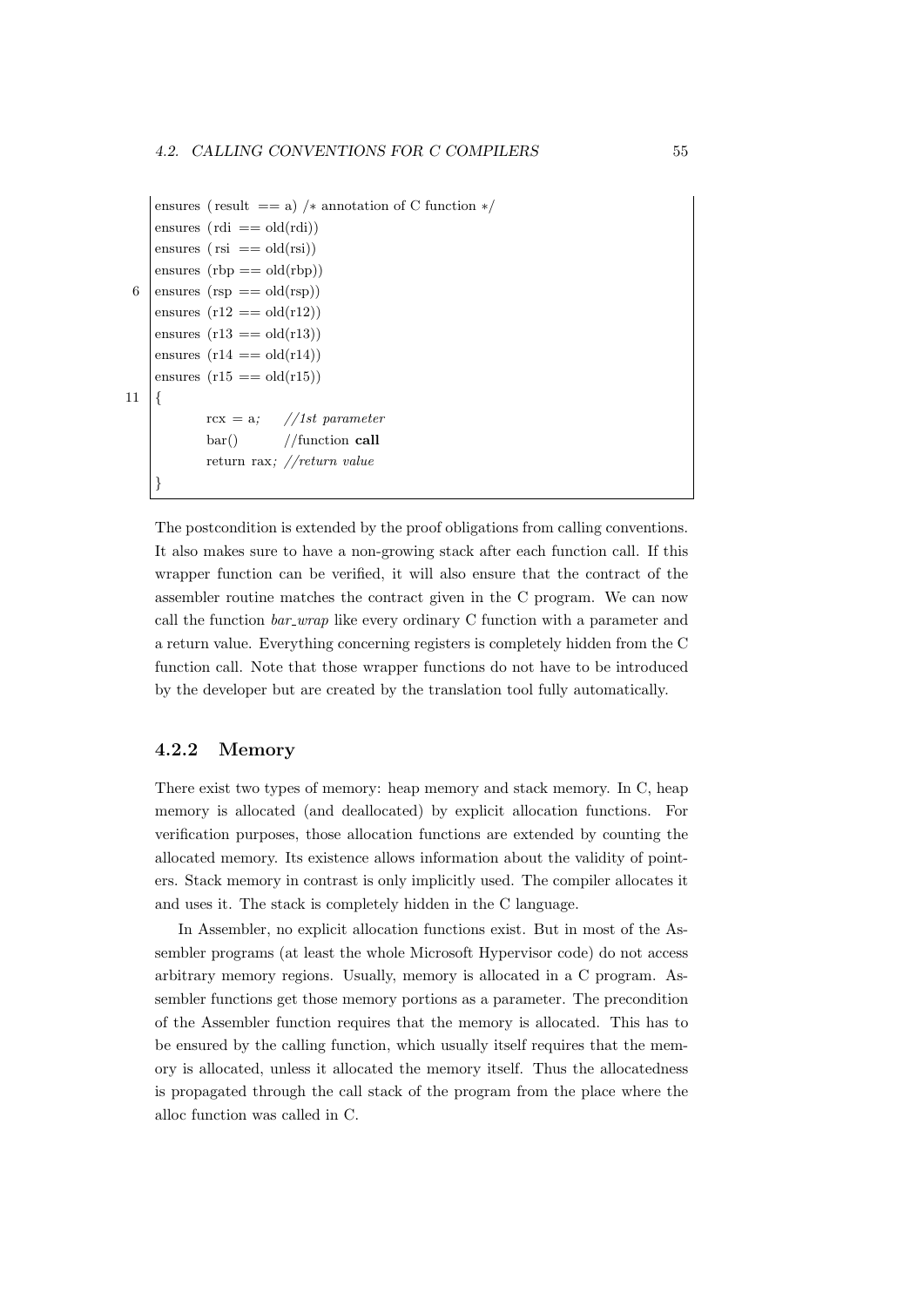# <span id="page-59-0"></span>4.3 Verification of Multi-threaded Software

Multi-threaded software is handled by VCC with a special memory model. The different threads have separated memory regions except common data structures. This is also an assumption that is usually used by developers of the software.

Shared data structures are usually protected by locks. When the structure is locked, the current thread becomes the owner of the data and can assume that it is the only thread changing the memory. When it releases the data structure, the structure is shared again and can then be locked by other threads. If the first thread locks and accesses the data again, it cannot assume that the content is still the same, since another thread may have changed it in between. Therefore, VCC assumes that its value changed non-deterministically.

This overapproximation would not allow verification, because the software would not be able to share any knowledge about this data structure. To make it more precise, an additional annotation is introduced. A data structure is annotated by data structure invariants. Those invariants give additional knowledge, e.g., a field of the data structure can only have a special range. If a data structure is locked by a thread, this data structure invariant can be temporarily violated. If the data structure is unlocked again, VCC checks that the data structure invariant holds again. If all access functions are verified, the special knowledge of the invariants is known to be valid, whenever the data structure is locked. VCC still assumes non-deterministic changes on the data structure, however, it assumes the data structure invariants satisfied. Access data structures that are not protected by locks or other mechanisms is similar, however, VCC checks that the invariant holds after each atomic operation.

For multi-threaded Assembler programs, we use this mechanism of VCC. The functional specification of the Assembler routine contains also a writes clause. If this writes clause does not contain a memory region, the Assembler code must not write into it. However, Assembler has no notion of data structures. If the Assembler routine writes into a memory region that contains a C data structure, the data structure must be locked before the Assembler routine is called. The Assembler routine cannot lock the data itself because the data structure and the virtual lock are not visible in Assembler. So the C code calling the assembler structure must lock the memory. VCC verifies that only locked data structures are changed. In the C code that releases the lock, VCC also proves that the data structure invariant is satisfied. This proof must follow inductively from the functional specification of the Assembler routine. In practice, this turned out to be an effective way for the Hypervisor verification.

Besides the concurrent memory access, we also want to handle multi-core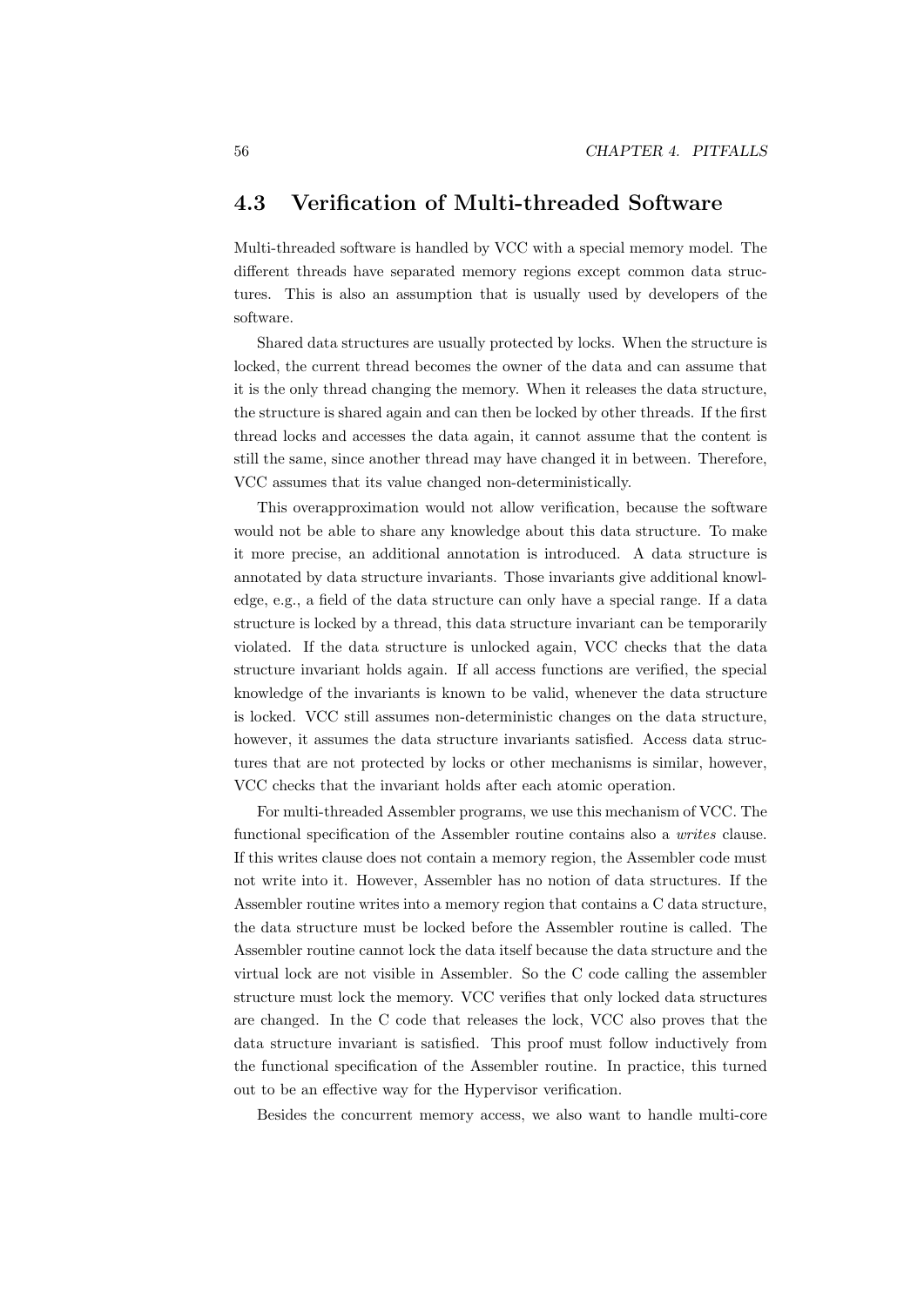processors for the multi-threaded software. Therefore, we create multiple instances of our processor data structure. An instance is created with every thread creation and is then passed through the C program into the Assembler routines. Thus the C specification and the processor states of different threads can be separated. The main process can even compare the different core states.

# <span id="page-60-0"></span>4.4 Implicit Correctness Criteria

So far we considered functional properties. These were given explicitly by the programmer as pre- and postcondition of the function. Additionally, there are a lot of implicit proof obligations that are checked for every function. All these specifications have to be checked in a formal, mathematical way against the concrete implementation.

### 4.4.1 Memory safety

Memory safety means that memory access is only performed on valid (i.e., previously allocated and not freed) memory. Therefore, the precondition of an Assembler function needs to include the validity of all memory locations that are accessed. If a function tries to access memory that cannot be proven valid, VCC reports an error. Similarly, we specify explicitly the set of memory locations being written to, and it is an error to write to a memory location not listed in the writes clause. These properties are enforced to be transitive, i.e., if function  $f$  calls  $g$  then the writes set of  $g$  needs to be contained within the writes set of f, and also the precondition of  $q$  needs to follow from the context at the call site (including preconditions of  $f$ ). The transitivity of the writes clauses is checked by the tool, but it has to be annotated by the developer.

# 4.4.2 Arithmetic safety

Arithmetic safety means absence of overflows, unless otherwise stated. For operations that can overflow (like addition, multiplication or signed division) VCC automatically adds assertions that check if the result is in the proper range. When an overflow behavior is desired, the user can specify this explicitly.

### 4.4.3 Call safety

Call safety means that the stack is cleaned up after every function call and registers are saved before every function call. If  $f$  calls  $g$  and the postcondition of  $g$  does not guarantee that it restores values of registers, then  $f$  needs to save itself the registers it cares about. The registers are saved on the stack, therefore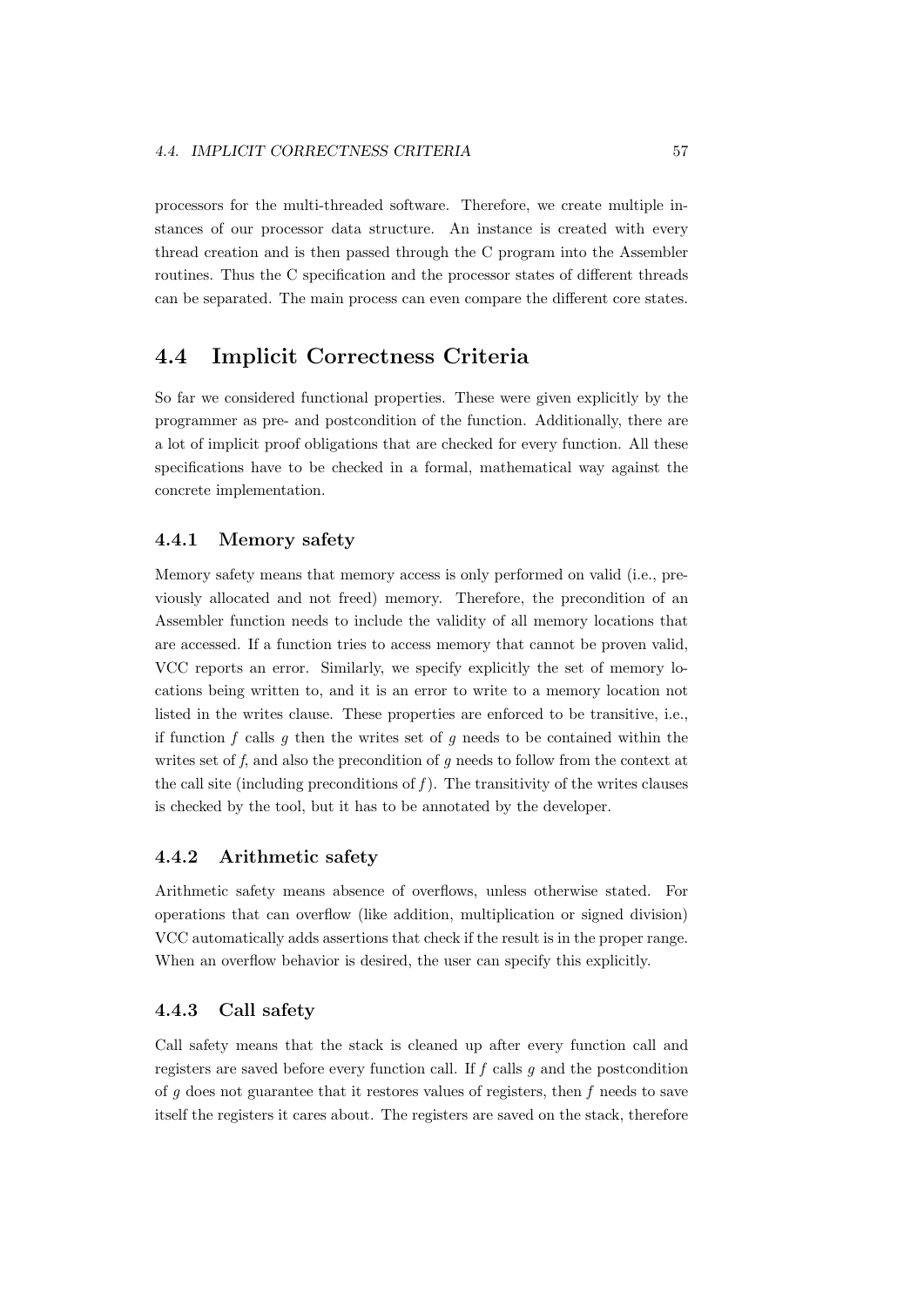it is important to know that  $g$  will not modify stack locations above the current stack pointer (stacks grow downwards on the  $x86$  architecture), and that  $g$  does not change the stack pointer at return. This is expressed using the postcondition  $ensures(rsp == old(rsp)).$ 

Call safety also means to proof the calling conventions. Note that the condition that the stack pointer is unchanged will also follow from the normal calling conventions. The calling conventions result in a number of proof obligations for the verification tool. They are inserted automatically, so no manual interaction with a developer is needed.

# 4.4.4 Interrupt safety

Interrupt safety means that the stack is cleaned up after processing the whole interrupt. We cannot verify interrupt handlers like regular functions, because some of their subroutines push some registers on the stack, while other subroutines pop them later again from the stack. Only the whole interrupt routine (including all called subroutines) would satisfy that the stack size did not change.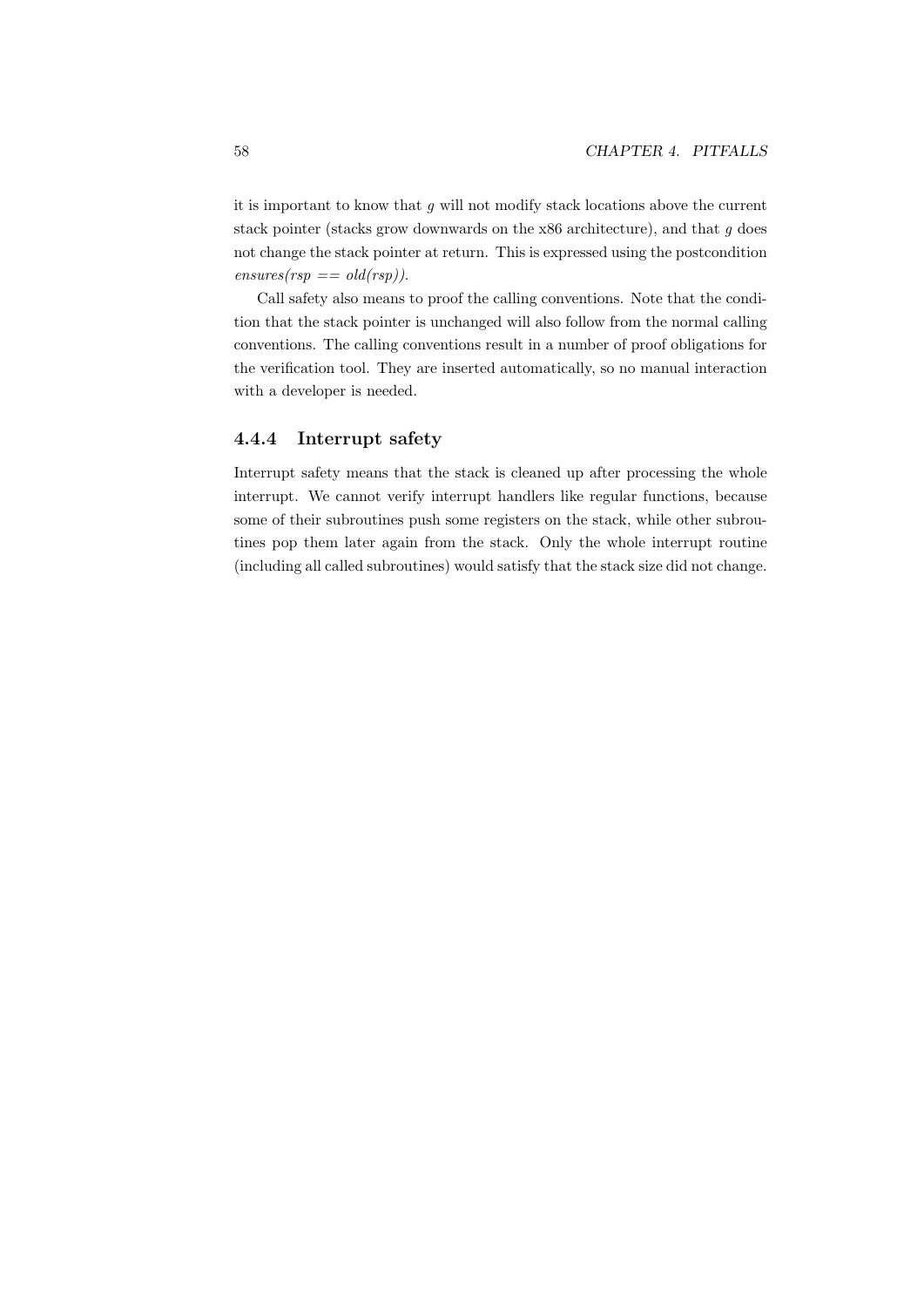# Chapter 5

# Case Study

Our main focus was on the Microsoft Hypervisor verification. Our aim was to verify the original Assembler code by only adding specifications. In many other projects, the source code was adapted (e.g. optimizations undone) to enable the verification tools to handle the problems. The Hypervisor policy only allows code changes that fix bugs and explicitly forbids changing actual code only for verification purposes.

Unfortunately, we cannot present arbitrary snippets from the Microsoft Hypervisor for legal reasons. Therefore, we will show our approach with the help of two examples: one function that is also in the Intel Optimization Guide, and one hand-written function which is only similar to a function in the Hypervisor.

# 5.1 Verifying Optimized Assembler Code

In this section, we will consider a function that sets a whole memory page to zero. This function is heavily used on memory allocation to prevent data leaking between two guest operating systems. Therefore, the function is written in highly optimized Assembler. It can be found in the Intel Optimization Guide and does not fall under the non-disclosure agreement with Microsoft.

The function takes the address of a memory page and fills it with zeros. A memory page in the x86 architecture is a block of 4096 bytes. In the code we use X86\_PAGE\_SIZE to refer to that size. An example C implementation of the function is given in Figure [5.1 on the next page.](#page-63-0) The input parameter base is the address of the memory page.

In line 2–5, we give a functional specification for the C implementation. We need the precondition in line 2 to prevent arithmetic overflows in the implementation. The precondition in line 3 states that the memory page is allocated and writeable. With the annotation in line 4 we state that the function changes the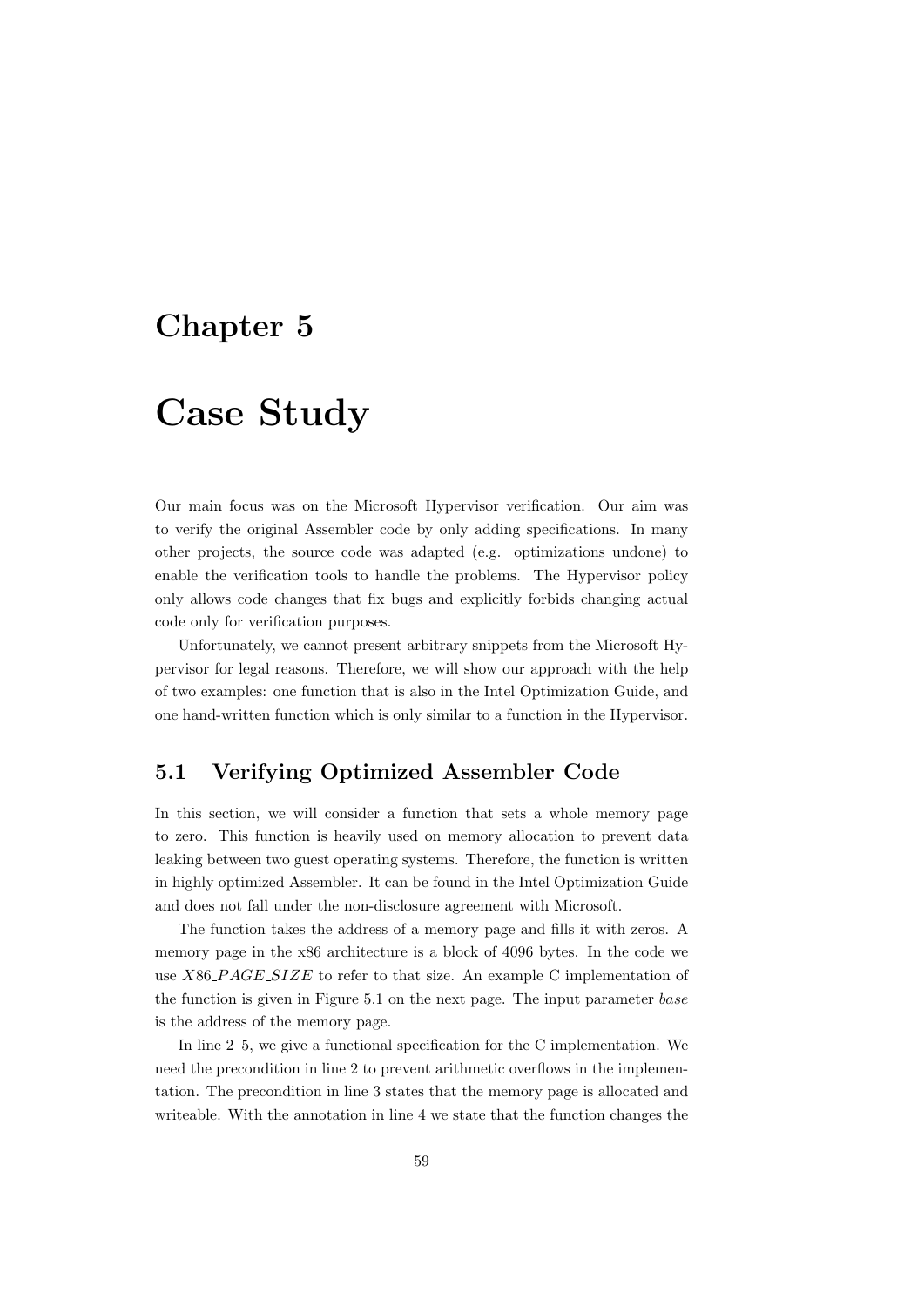```
void set to zero (uint64∗ base)
    requires ((uint64)base + (uint64)X86 PAGE SIZE < (uint64)−1)
    requires (assembler is mutable array(base,X86 PAGE SIZE/8))
    writes (array range(old(base),X86 PAGE SIZE/8))
5 ensures (forall (uint32 i; (0 \leq i \ \theta \ \theta \ \ i \leq X86 \ \text{PAGE}\ \text{SIZE}/8) ==)
                               old(base)[i] == 0)){
            int32 count = X86-PAGE-SIZE / 8;
            while (count >= 0)
10 {
                     *(base) = 0;base++;count−−;
            }
15 }
```
<span id="page-63-0"></span>

```
mov edx, X86 PAGE SIZE / 8
   label:
          mov [rcx], 0
         add rcx, 8
5 dec edx ; sets the zero flag if edx is equal to 0
         jnz label
```
<span id="page-63-1"></span>Figure 5.2: Example Assembler implementation

memory page. The postcondition in line 5 ensures that the page contains only zeros after the execution of the function. Since the function changes the value of base, we denote its value on the entry by  $old(base)$ . The implementation is straight-forward, except that it writes a uint64 (8 bytes) at a time.

In Figure [5.2,](#page-63-1) a simple Assembler translation of the C code is depicted. In the Windows 64-Bit compiler conventions, the first parameter (base in the C code) is always transferred via the  $rcx$  register. In the implementation, register  $edx$  is used as the variable *count*. The instructions  $dec$  changes the flag register which the instruction  $jnz$  uses to conditionally jump back to *label*. Thus the loop was translated to a goto-program.

With this first translation, we will present and explain some of the optimizations made on this Assembler function. The most important instruction is the memory access  $mov$   $[rcx]$ , 0. The instruction has a length of 7 bytes if encoded in machine code. An instruction that assigns a register (with value 0) to the memory would only have length 5 instead. To have the value 0 in the register, an additional instruction has to be inserted at the beginning. We choose rax as register and set it to zero with  $mov\, tax$ , 0. This instruction would again have length 7. Instead of this, we choose the possibility of logic. Applying XOR on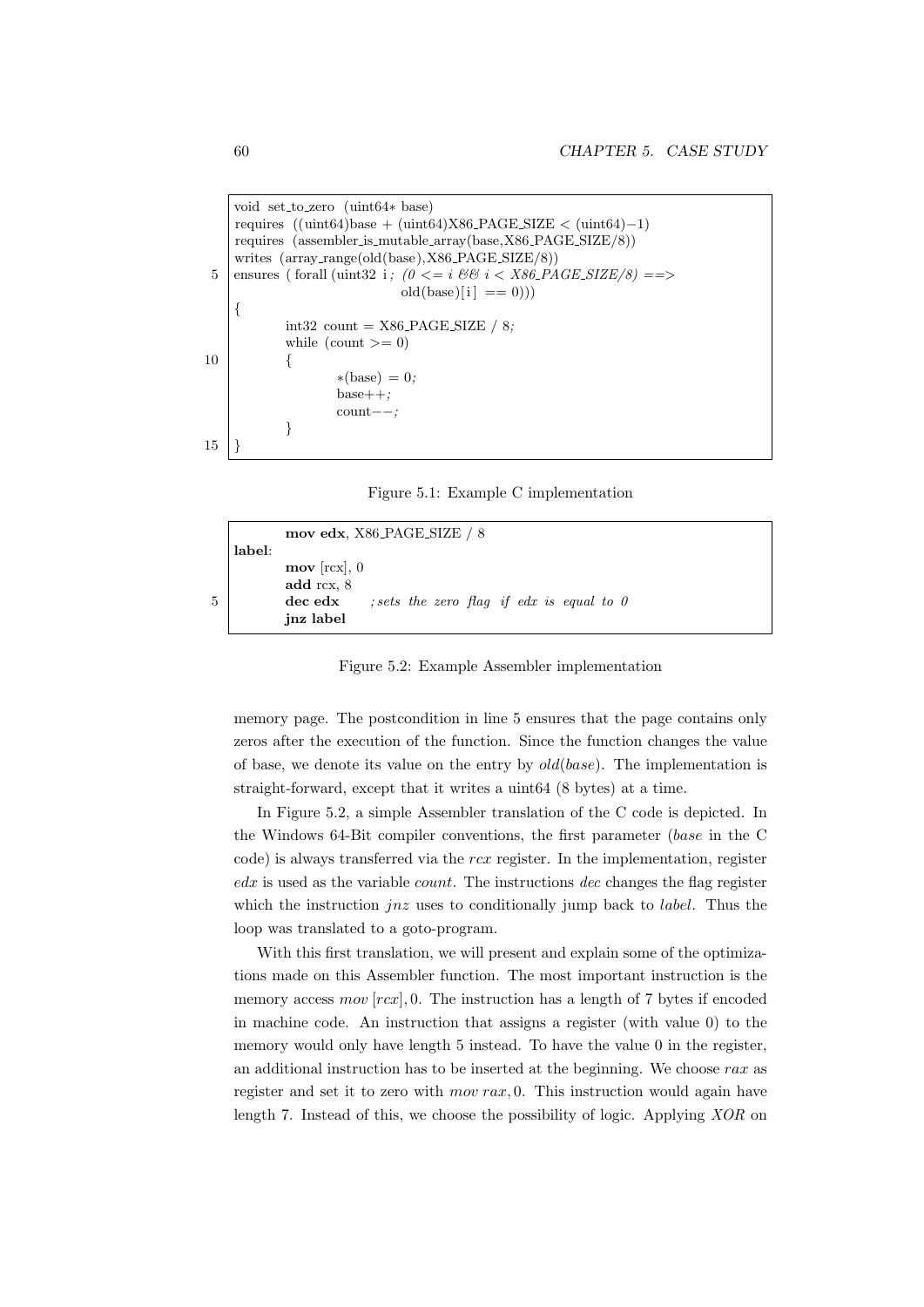```
xor rax, rax
                mov edx, X86 PAGE SIZE / 64
      label:
 4 mov [rcx], rax
                mov \left[ \text{rcx} + 8 \right], rax
                mov \left[ \text{rcx} + 16 \right], rax
                mov [rcx + 24], rax
                mov \left[ \text{rcx} + 32 \right], rax
 9 | mov \left[ \text{rcx} + 40 \right], rax
                mov \left[ \text{rcx} + 48 \right], rax
                mov \left[ \text{rcx} + 56 \right], rax
                add rcx, 64
                \textbf{dec}\textbf{edx} ; sets the zero flag if edx is equal to 0
14 jnz label
```
<span id="page-64-0"></span>Figure 5.3: Example Assembler implementation after loop unrolling

a value with itself results always in a 0. Instead of  $mov\, tax$ , 0, we could use xor rax, rax. This instruction has only length 4.

Processor manufacturers usually advice developers to use loop unrolling if the number of loop iterations is constant. This means to copy the body of the loop several times. However, it would be unwise to copy the instruction 512 times (4096/8), since this would unnecessarily fill the instruction cache. The optimal number of copies is given very precisely in the case of AMD and Intel. The memory access should be to contiguous 64 Bytes, which is equal to the size of the cache line in the design. In the function presented, all memory access is made to 64 Bit (or 8 Bytes) chunks. The loop should be unrolled 8 times in this case, because 8 times 8 Bytes results in memory access to 64 Bytes. After the described optimizations, the function will look as shown in Figure [5.3.](#page-64-0) Note that the specification of the Assembler function did not change although the function looks different now. The fact that the whole memory region is reset will not change in any of the optimizations, thus the specification will not change in any step.

Next, we will introduce an optimization aiming to help the branch prediction and pipelining of the processor. The effect of the  $jnz$  instruction depends on the arithmetic dec operation. In a pipelined architecture, the jnz would run in parallel to the dec instruction, but the processor takes time to compute the result of the dec. Therefore, the branch prediction unit of the processor will guess the upcoming result and continue execution with this guess. When the result of the dec instruction is ready, it will compare the result with the guess. If the guess was right, execution is already going on in the right branch. Otherwise, the processor will flush the execution and has to start over again with the right branch. It is preferable to know the result instead of guessing. To have the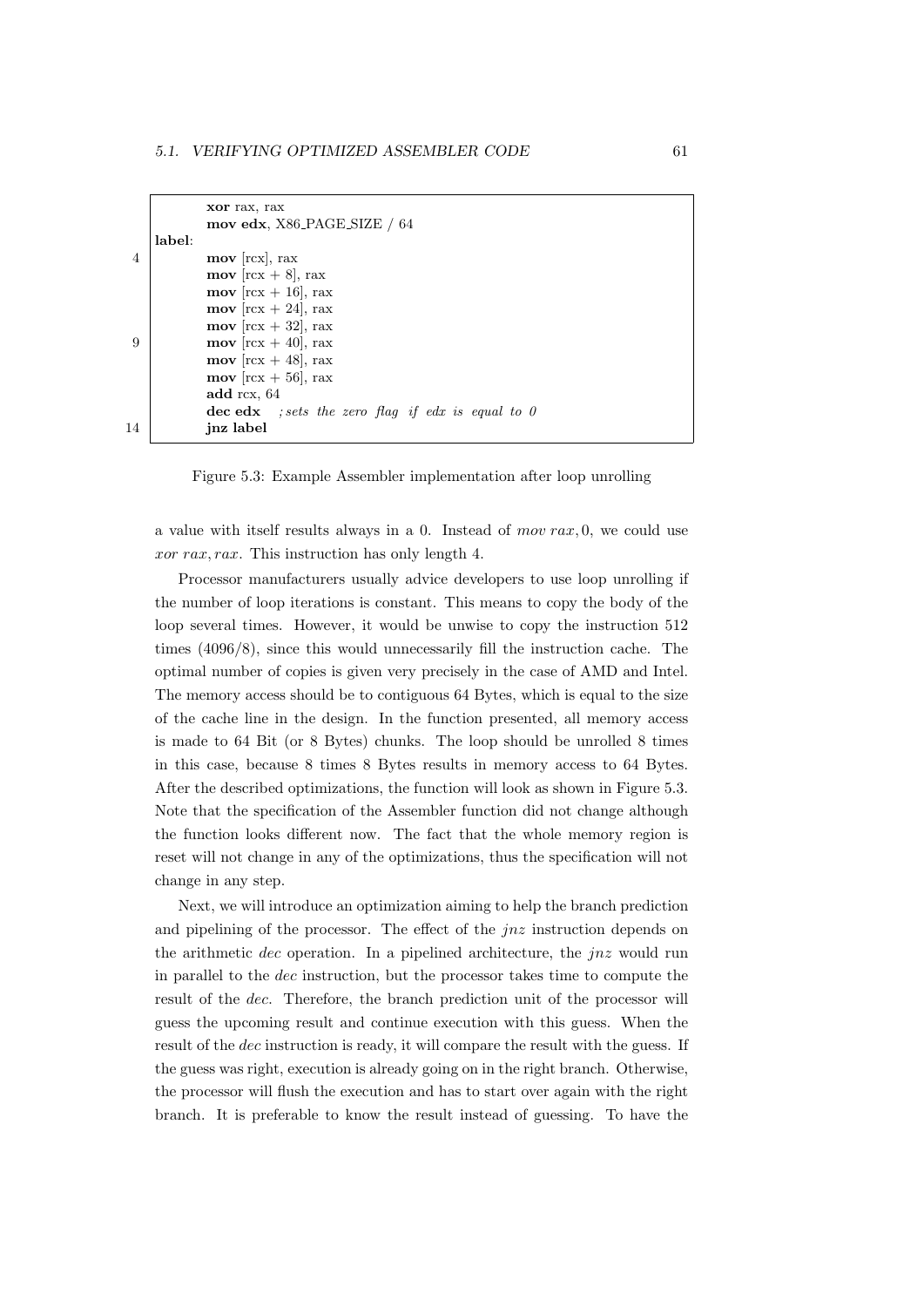```
1 xor rax, rax
             mov edx, X86 PAGE SIZE / 64
    label:
             mov [rcx], rax
             mov \left[ \text{rcx} + 8 \right], rax
6 mov \left[ \text{rcx} + 16 \right], rax
             add rcx, 64
             mov [rcx + 24 - 64], rax
             mov \left[ \text{rcx} + 32 - 64 \right], rax
             dec edx ; sets the zero flag if edx is equal to 011 mov [rcx + 40 - 64], rax
             mov [rcx + 48 - 64], rax
             mov [rcx + 56 - 64], rax
             jnz label
```
<span id="page-65-0"></span>Figure 5.4: Example Assembler implementation according to the optimization guides

result of the arithmetic operation at the conditional jump, the dec instruction has to move up further in the code. This can be done because the assignment instructions do not affect the flags of the processor. Since add also changes the flags, this instruction must appear before the dec. To move the add further up, we need to adjust the constants in the memory accesses that come afterwards. According to the Intel manual, the dependency of the address in the memory access on the result of the add instruction will not result in extra penalties. The resulting code is shown in Figure [5.4.](#page-65-0)

The code shown in Figure [5.5](#page-66-0) includes the loop invariant which is necessary to verify the function against its specification automatically. Note that one of the most difficult problems is finding the loop invariants. Most of the invariants are straight-forward. The invariant in line 16 is necessary to guide the theorem prover.

Our tool Vx86 generates the code in Figure [5.6 on page 64](#page-67-0) from the Assembler code in Figure [5.5 on the facing page.](#page-66-0) The pre- and postconditions are coming from a C header file declaring the function. In the specification, the parameter base is replaced by rcx according to the compiler conventions. On an Intel Core2 machine, the verification of the example presented takes about 30 seconds. The bottleneck of the verification is not the translation of the Assembler instruction but the background theory which is sitting in the assembler is mutable array predicate.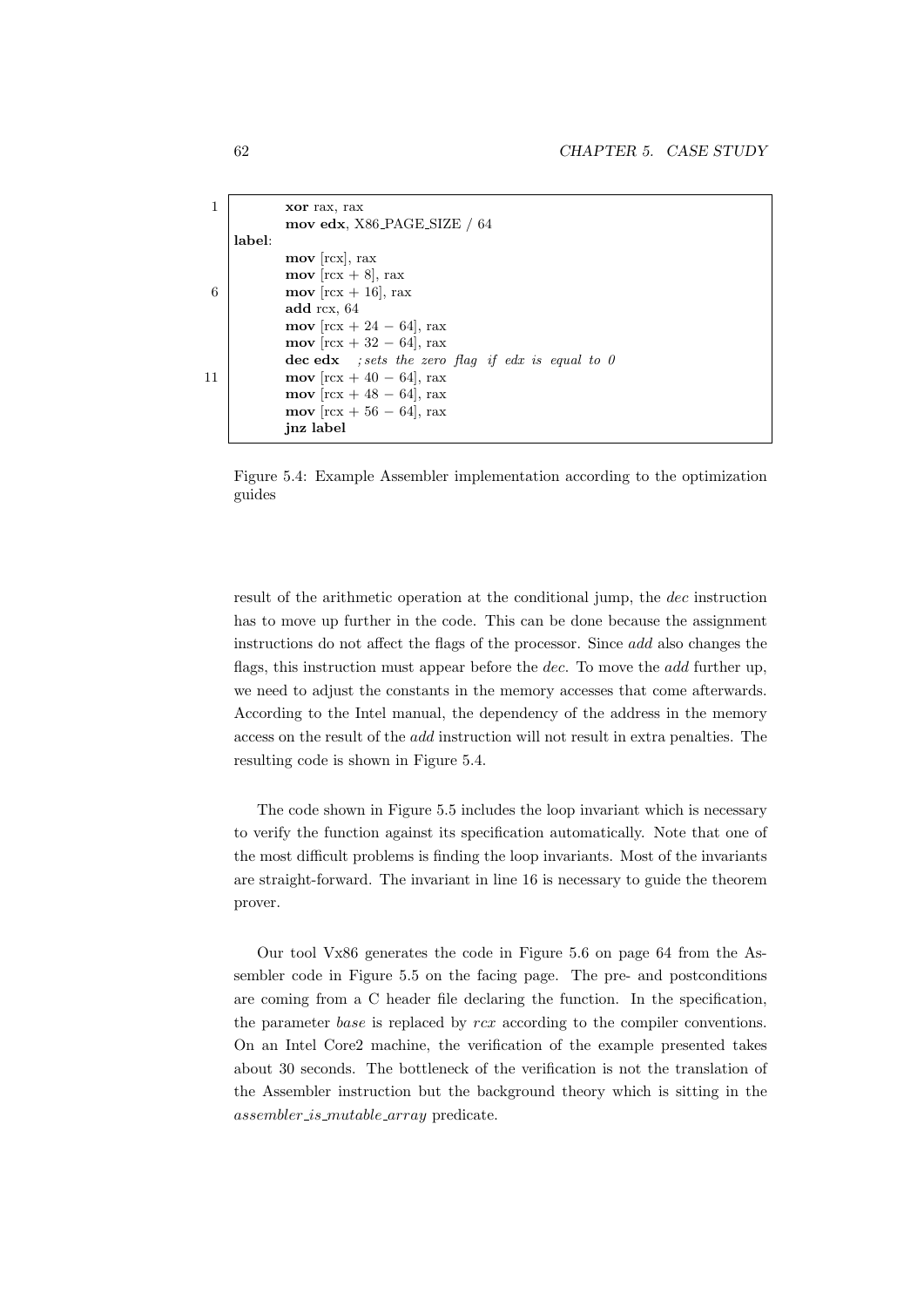```
1 ; ` spec (uint64 offset = 0);
             xor rax, rax
             mov edx, X86 PAGE SIZE / 64
     label:
             invariant (0 < rdx && rdx < = (uint64)(X64-PAGE-SIZE/64))
 6 ; \hat{i} invariant (rax == 0)
             invariant ( offset + 8* rdx == X64-PAGE-SIZE/8)
             invariant ((old(rcx)) - 64*rdx+X64<sub>-</sub>PAGE_SIZE == rcx)
             invariant (((uint64*)(old(rcx))) + offset == (unit64*)rcx)invariant \ (((uint64*)rcx) == (((uint64*)rcx)+0))11 \vert; invariant (assembler_is_mutable_array((uint64*)(old(rcx)),
                               (X64<sub>-PAGE</sub>SIZE/8))invariant \ ((uint64*)(old(rcx)) \leq (uint64*)rcx)invariant ((uint64*)rcx < (uint64*)(old(rcx)) + X64.PAGE\_SIZE/8)invariant (forall (uint32 i; (0 \leq i \leq \mathcal{C}) is (0 \leq i \leq \mathcal{C}) is (i \leq j \leq \mathcal{C})16 old(\text{rcx})[i] == 0)))
                      mov [rcx], rax
                      mov [<i>rcx</i> + 8], <i>rxx</i>mov [rcx + 16], rax
                      ; \hat{i} assert (((uint64∗)rcx)+8 == (uint64∗)(rcx+64));
21 add rcx, 64
                      mov [rcx + 24 - 64], rax
                      mov \left[ \text{rcx} + 32 - 64 \right], rax
                      \textbf{dec}\textbf{edx} ; sets the zero flag if edx is equal to 0
                      mov [rcx + 40 - 64], rax
26 | mov \text{rcx} + 48 - 64, rax
                      mov \left[ \text{rcx} + 56 - 64 \right], rax
                      ; \hat{p} \text{ spec } (\{ \text{ offset } +=8; \})jnz label
```
<span id="page-66-0"></span>Figure 5.5: Annotated source of the example function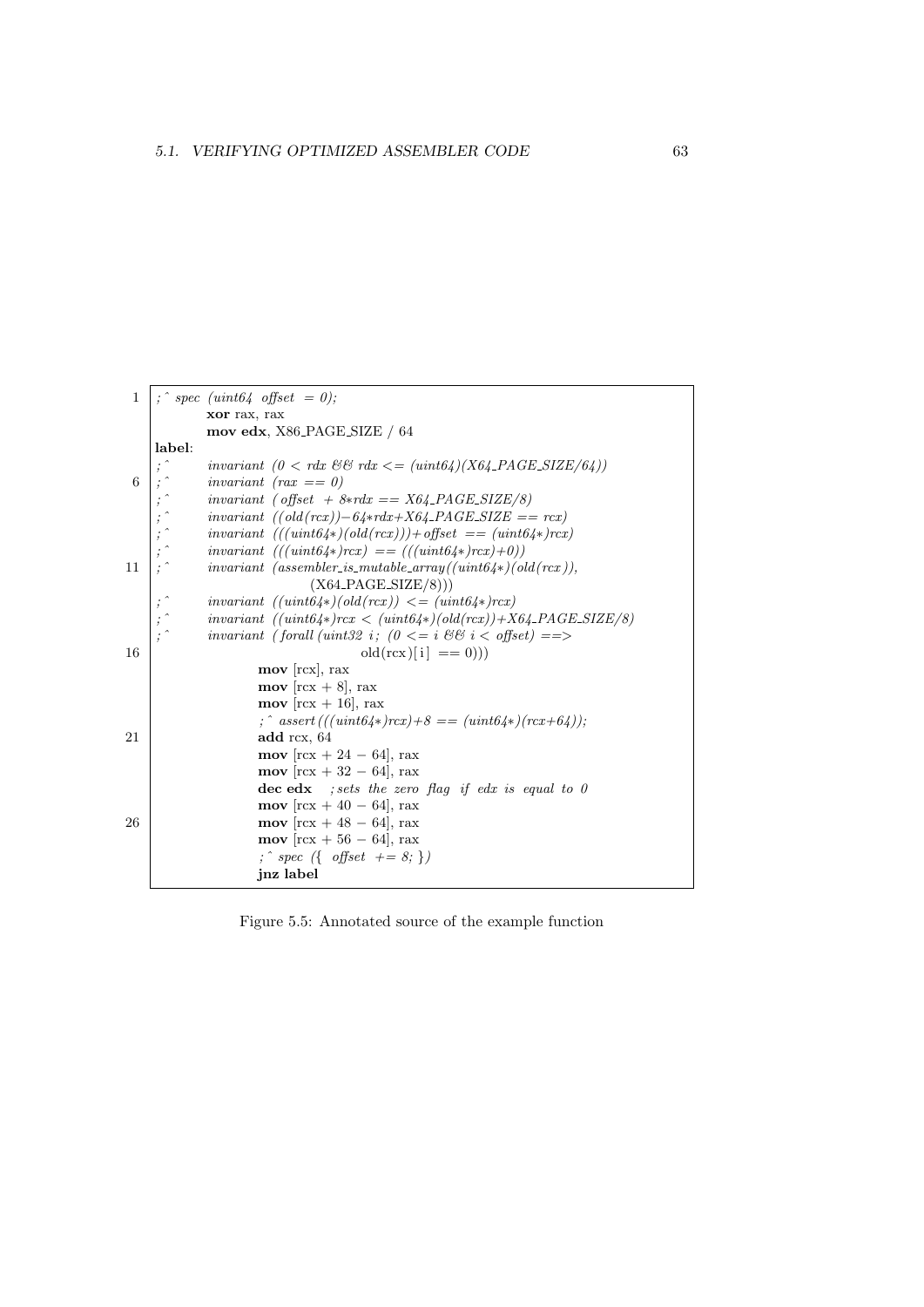| $\mathbf{1}$ | void set_to_zero ()                                                                                              |
|--------------|------------------------------------------------------------------------------------------------------------------|
|              | requires (assembler_is_mutable_array( $(\text{uint64*})r\text{cx},\text{x64}\text{_page}\text{_size}/8)$ )       |
|              | requires $(rcx + (uint64)xd64$ -page_size < $(uint64)-1)$                                                        |
|              | writes $(\arctan\arccos( (\text{uint}64*)) (\text{old} (\text{rc}x)), x64 \text{-page_size}/8), \& \text{core})$ |
|              | ensures (forall (uint32 i; $(0 \leq i \ \Theta \ \theta \ i \leq X86 \ \text{PAGE}\ \text{SIZE}/8) ==$ )         |
| 6            | $old(rcx)[i] == 0))$                                                                                             |
|              | $\{$                                                                                                             |
|              | spec (uint64 <b>offset</b> = 0);                                                                                 |
|              | $\mathbf{xor}$ (rax, rax);                                                                                       |
|              | mov $(rdx, X64$ -PAGE-SIZE / 64);                                                                                |
| 11           | while()                                                                                                          |
|              |                                                                                                                  |
|              | invariant $(0 < \text{rdx} \&\text{dx} \&\text{rdx} \leq (\text{uint64})(X64 \text{ PAGE}\_\text{SIZE}/64))$     |
|              | invariant $(\text{tax} == 0)$                                                                                    |
|              | invariant (offset $+8*\text{rdx} == X64$ PAGE SIZE/8)                                                            |
| 16           | invariant $((old(rcx)) - 64*rdx + X64$ -PAGE-SIZE == rcx)                                                        |
|              | invariant $(((\text{uint}64*)(\text{old}(\text{rc}))) + \text{offset} == (\text{uint}64*)\text{rc}x)$            |
|              | invariant $(((\text{uint}64*)\text{rcx}) = (((\text{uint}64*)\text{rcx})+0))$                                    |
|              | invariant (assembler_is_mutable_array( $(\text{uint64*})(\text{old}(\text{rcx})),$                               |
|              | $(X64$ <sub>-PAGE</sub> <sub>-SIZE</sub> $(8))$                                                                  |
| 21           | invariant $((\text{uint}64*)(\text{old}(\text{rcx})) \leq (\text{uint}64*)\text{rcx})$                           |
|              | invariant $((\text{uint}64*)\text{rcx} < (\text{uint}64*)(\text{old}(\text{rcx})) + X64\_PAGE\_SIZE/8)$          |
|              | invariant (for<br>all (uint32 i; ( $0 \le i \le \mathcal{C}$ i $\le$ offset) ==>                                 |
|              | $old(rcx)[i] == 0))$                                                                                             |
|              | $\{$                                                                                                             |
| 26           | $\textbf{mov}$ (*((uint64*)rcx),rax);                                                                            |
|              | mov $(*((uint64*)rx + 1), tax);$                                                                                 |
|              | mov $(*((uint64*)rx + 2), tax);$                                                                                 |
|              | assert (((uint64*) $rcx$ )+8 = (uint64*) $rcx+64$ ));                                                            |
|              | add $(rcx, 64)$ ;                                                                                                |
| 31           | mov (*((uint64*) $rcx + 3 - 8$ ),rax);                                                                           |
|              | mov (*((uint64*) $rcx + 4 - 8$ ),rax);                                                                           |
|              | $dec$ $(rdx);$                                                                                                   |
|              | mov (*((uint64*) $rcx + 5 - 8$ ),rax);                                                                           |
|              | mov (*((uint64*) $rcx + 6 - 8$ ),rax;                                                                            |
| 36           | mov (*((uint64*) $rcx + 7 - 8$ ),rax);                                                                           |
|              | spec ({ $offset$ += 8; })                                                                                        |
|              | $jnz$ (label);                                                                                                   |
|              | $\}$                                                                                                             |
|              | }                                                                                                                |

<span id="page-67-0"></span>Figure 5.6: C code translation of the Assembler code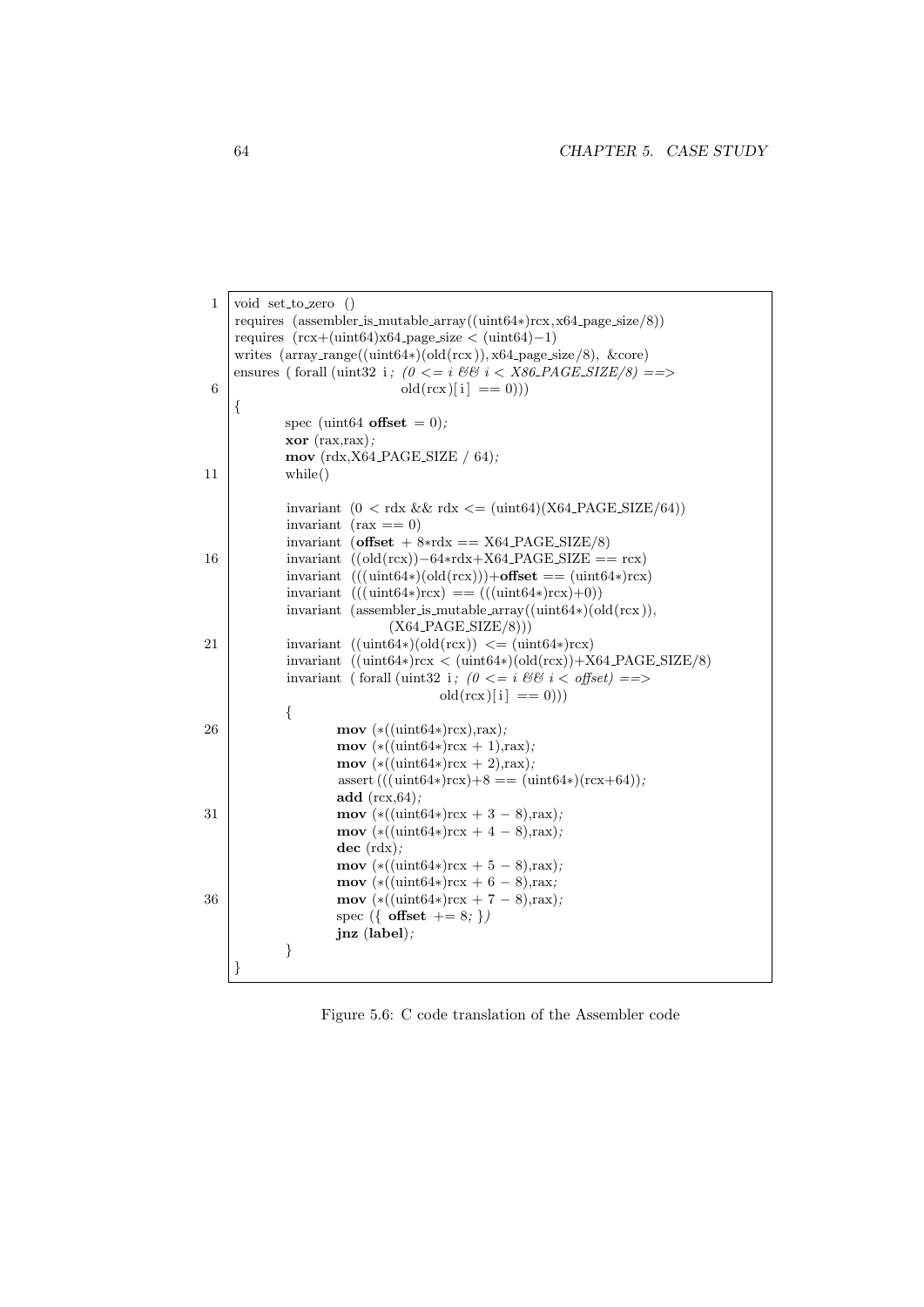```
struct S{
            uint64 dr0;
            uint64 dr1;
            uint64 dr2;
 5 uint64 dr3;
    }
    void set dr ( struct S∗ structure)
    ensures(structure−>dr0 == dr0)
10 ensures(structure –>dr1 == dr1)
    ensures(structure−>dr2 == dr2)
    ensures(structure->dr3 == dr3);
```
<span id="page-68-0"></span>Figure 5.7: C header file containing a structure and a specification

```
FIELD DR0 equ 0
          FIELD DR1 equ 8
3 FIELD_DR2 equ 16
          FIELD DR3 equ 24
   set dr proc
          mov [rcx + FIELD_DR0].dr08 mov \text{rcx} + \text{FIELD\_DR1}, \text{dr1}mov [rcx + FIELD_DR2],dr2
          mov [rcx + FIELD_DR3],dr3
```
<span id="page-68-1"></span>Figure 5.8: Field access from Assembler to a C data structure

# 5.2 Translation of C Specifications

In this section, we will describe how to translate a C specification into a valid Assembler specification. In the Hypervisor, there are functions that take as an argument a pointer to a C structure and are implemented in Assembler. However, there is no concept of structures in Assembler. On the other hand, Assembler uses processor registers which are not visible in C but the specification needs to mention them. We use the following simple example to demonstrate the problem and our solution.

We consider a function  $set\_dr$  that copies the values of the debugging registers into a C data structure. The specification is given in a C file depicted in Figure [5.7.](#page-68-0) In line 9, the debugging register of the processor is referred to with dr0. We allow access to the data structure in normal C syntax.

The implementation is given in a separate Assembler file as shown in Figure [5.8.](#page-68-1) The Macro Assembler does not support structures. Therefore, we need to define constants that are used as offsets for memory accesses. This is the original code, written by an Assembler programmer.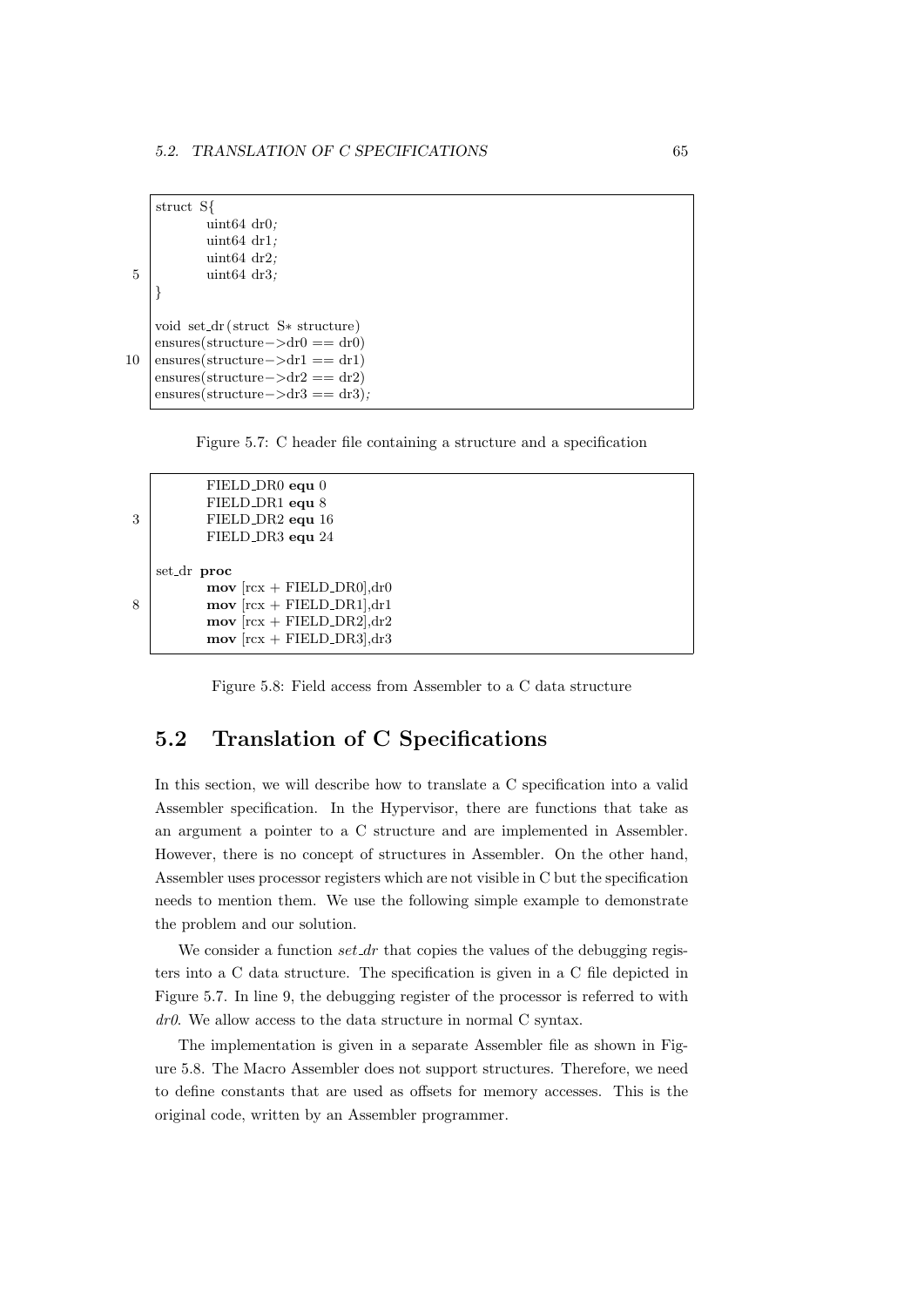```
#define FIELD DR0 0
      #define FIELD DR1 8
      #define FIELD DR2 16
      #define FIELD DR3 24
 5
      void set dr ()
      ensures(*((\text{uint}64*)\text{rcx} + 0) == d\text{r}0)ensures(*((\text{uint}64*)\text{rcx} + 1) == \text{dr}1)ensures(*((\text{uint}64*)\text{rcx} + 2) == \text{dr}2)10 ensures(*((\text{uint}64*)\text{rcx} + 3) == d\text{r}3){
                 mov (*((\text{uint}64*)\text{rcx} + \text{FIELD} \text{DR0}/8), \text{dr0});mov (*((\text{uint}64*)\text{rcx} + \text{FIELD\_DR1}/8),\text{dr1});mov (*((\text{uint}64*)\text{rcx} + \text{FIELD} - \text{DR2}/8), d\text{r2});15 mov (*((\text{uint}64*)\text{rcx} + \text{FIELD} \text{DR3}/8),\text{dr}3);}
```
<span id="page-69-0"></span>Figure 5.9: C translation of an Assembler function accessing C data structure fields

Our tool Vx86 takes the two files and produces the code depicted in Figure [5.9.](#page-69-0) The first part of the translation is the translation of the parameter transfer. This can be done by a renaming step, where all occurrences of the first parameter are replaced by rcx and in this case a cast to a pointer structure. Translating the data structure access is more complex and requires pointer arithmetic. We use the address of the structure as the base address and add an offset representing the dereferenced field. Vx86 uses the code from VCC to compute this offset. This approach ensures that the alignment of the fields is the same as used by the C compiler. The verification tool can find out whether the two constants (the one resulting from the C specification and the one in the Assembler code) are equal. This is a direct consequence of our approach.

# 5.3 Statistics for the Hypervisor Verification

On the code base of the Microsoft Hypervisor, we were able to prove the correctness of low-level Assembler functions. They were specified by C contracts and implemented by Assembler code. The contracts were used for the verification of the correctness of the C code base. The C contracts were automatically transferred to Assembler contracts and verified against the code base by the methodology presented in this work. We were also able to find errors in the code base, where the specification was not fulfilled by the code. They are now fixed in the current version of the product. The Macro Assembler consists of 5k lines of code, the Assembler consists of 15k lines of code after inlining the macros. The source code is separated into 21 files. The function length varied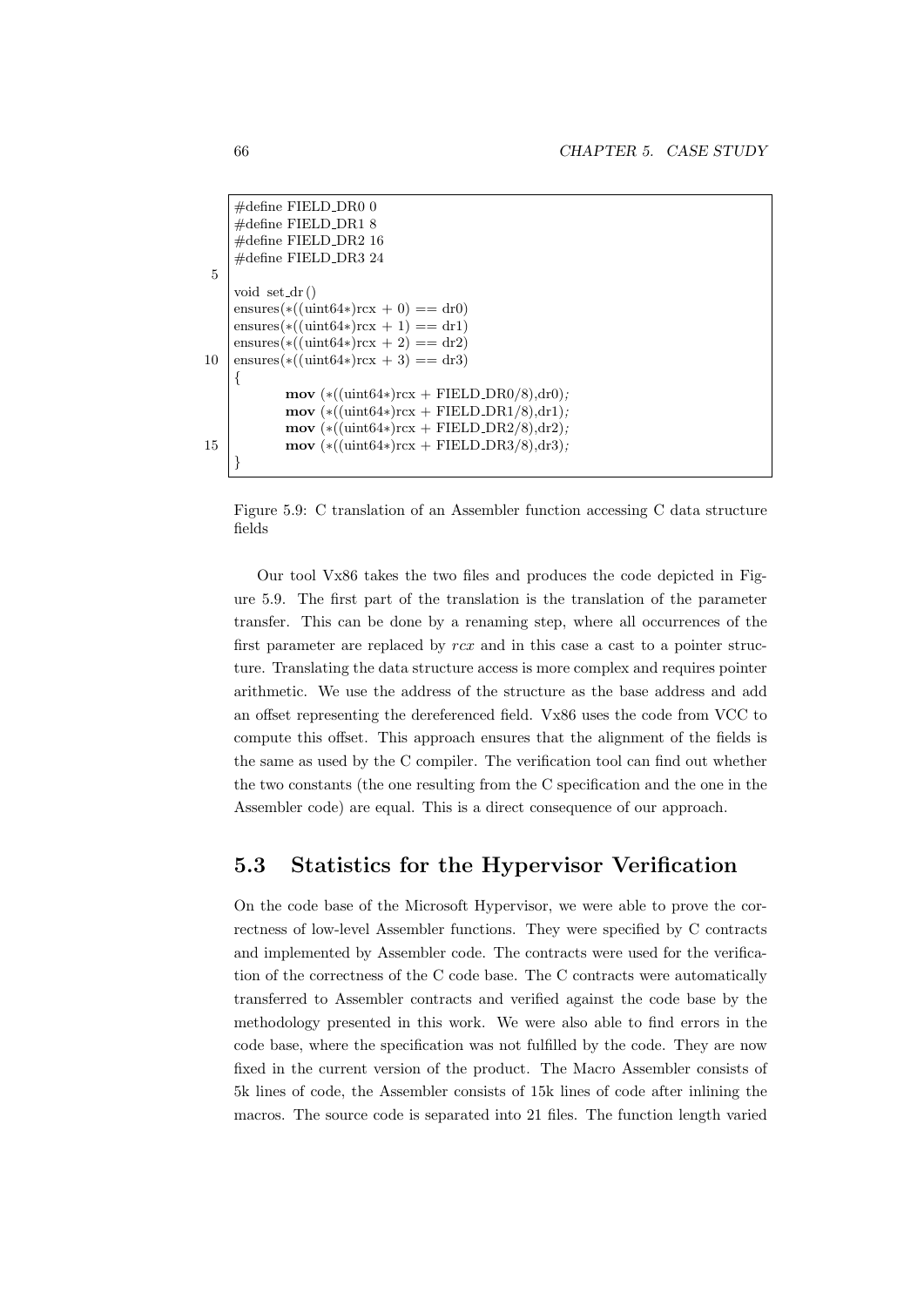| File         | Annotated ASM | Preproc ASM | Translated C |
|--------------|---------------|-------------|--------------|
| zero         | 7,821         | 16,781      | 18,040       |
| crashdump    | 5,625         | 17,791      | 20,217       |
| GuestContext | 1.422         | 16,673      | 18,136       |
| Trap         | 82,316        | 420,854     | 444,865      |

Figure 5.10: File sizes in bytes at different stages of the translation

<span id="page-70-0"></span>

| Filename     | Verification Time [s] |
|--------------|-----------------------|
| zero         | 1.45                  |
| crashdump    | 3.29                  |
| GuestContext | $\leq 0.01$           |
| Trap         | 67.20                 |

<span id="page-70-1"></span>Figure 5.11: Verification times for various files of the Microsoft Hypervisor

from only 3 lines to 1400 lines of code. We had to handle nested loops up to a depth of 3. Loop invariants needed for the verification typically consisted of up to 10 conjuncts, where nested loops are exceeding this number.

We were able to verify 14k of the 15k lines of Assembler code with the presented method. The methodology is not suitable for switches between different virtual memory systems, which are present in the Microsoft Hypervisor at thread switches and guest switches. Such switches are only available in operating system code, so other programs would verify completely with this method.

Figure [5.10](#page-70-0) presents the size in bytes of four different files in different processing stages. The column Annotated ASM denotes the size in bytes of the annotated Macro Assembler function, i.e. the files the user edits. The column Preproc ASM shows the file sizes after Assembler macro expansion. The column Translated C shows the file size after the translation to C. This is the file that includes the syntax translation. The processor model, consisting of the processor state definition and the instruction semantics, has a size of 131k bytes. On the translated C files, we call VCC for verification. The translation itself takes only mentionable times for very large files, i.e. the file Trap takes 2 seconds for the translation.

Figure [5.11](#page-70-1) shows the verification times for four example files of the Microsoft Hypervisor. As long as the procedures do not grow too much in size and do not introduce too many control flow paths, we can verify substantial code. For instance, the procedure *ExceptionDispatch*, which is part of the Trap file, has approximately 300 instructions. Nevertheless, it verifies in approximately 3 seconds. This shows that our approach cannot be used only for short toy functions but also for long and complex Assembler implementations. Verification of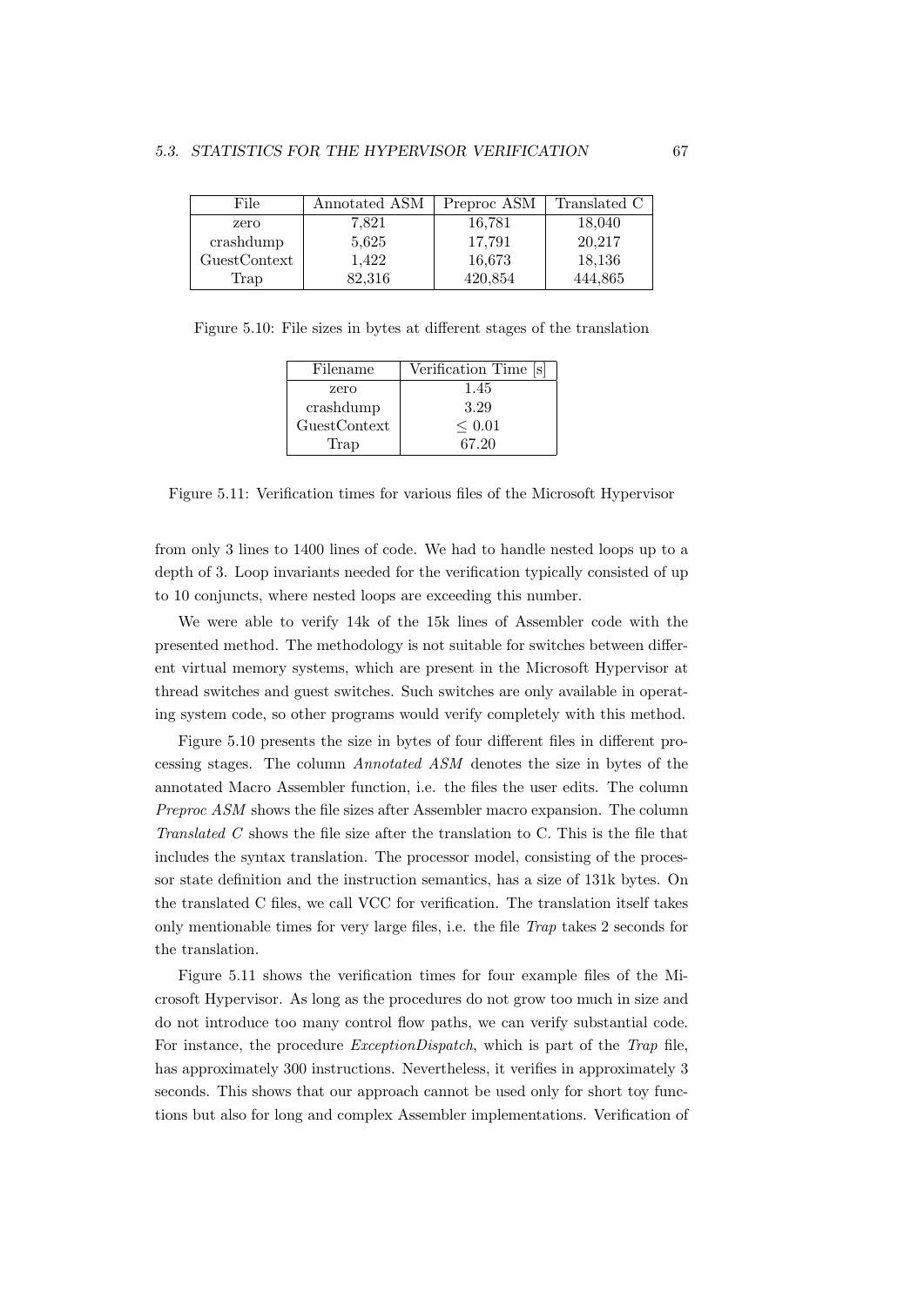the code took under 10ms for smaller functions and up to 10 minutes for the largest function.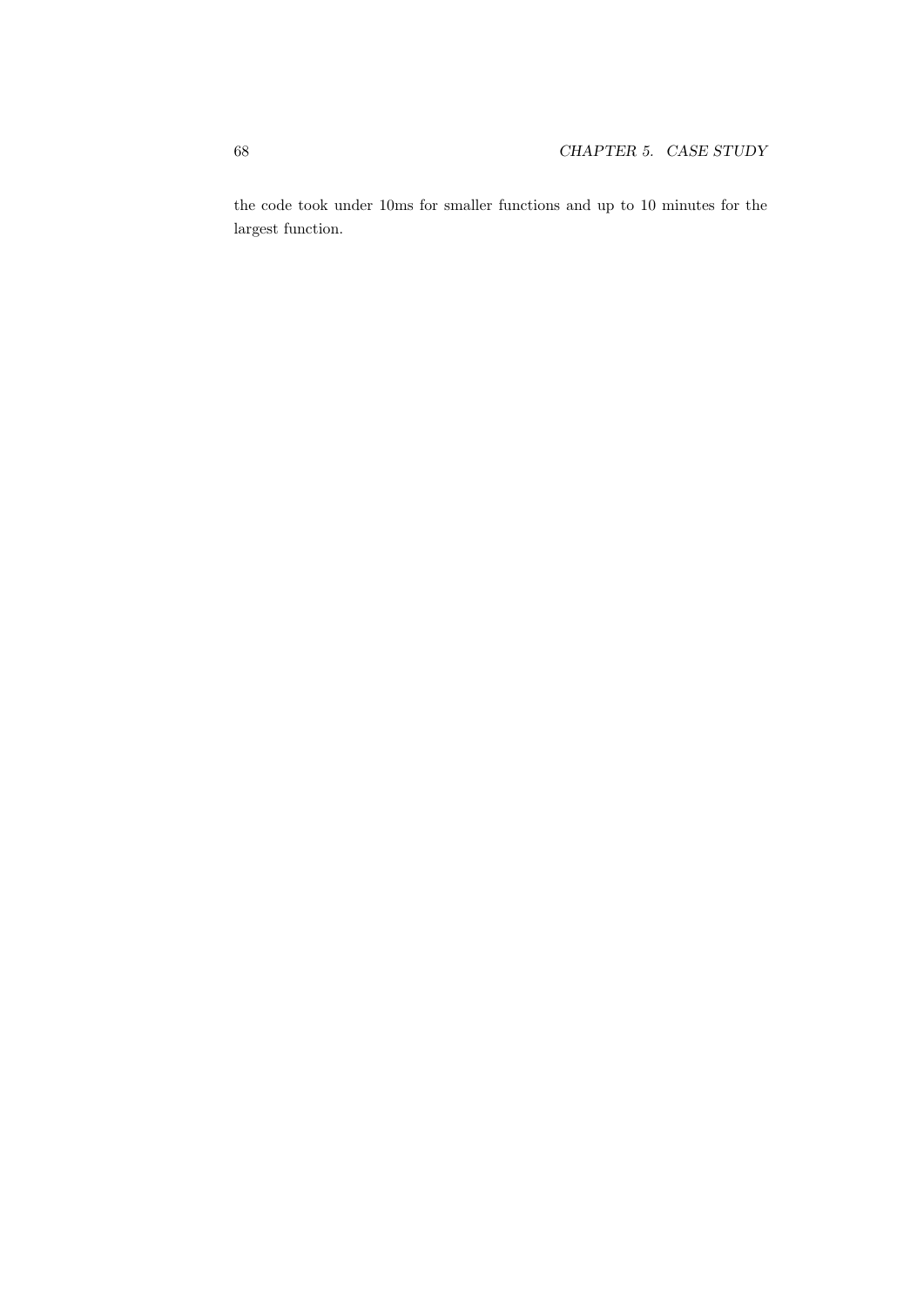## Chapter 6

# Conclusion and Future Work

Vx86 is a verifier for proving the correctness of concurrent Intel x86 Assembler code with AMD virtualization extensions against their contracts. Our approach has been to (1) provide a C simulator for Intel x86, and (2) to translate the annotated Assembler code into C code for this simulator. Despite the fact that providing a C simulator seems to be a detour for verifying Assembler code, it has turned out that this still allows us to verify the Assembler portion of a complex industrial program, like Microsoft Hypervisor, in reasonable time.

In the process of developing Vx86 we have learned several characteristics of handwritten Assembler programs: they might have complex control flow, but they operate only on a few registers and the memory; the operations on registers are often low-level, in addition operations have many side effects. Recursive data structures, which typically need transitivity to describe effects on them, are rarely used in handwritten Assembler code. As a consequence, changes to registers and the memory can often easily be described by enumeration and quantification.

We have also learned that Assembler code is particularly well suited for automated verification:

- Providing an Assembler verifier is overdue except for Assembler compilers there are no tools to help Assembler writers.
- Verifying Assembler code is beneficial if Assembler code fails, systems typically crash.
- Writing Assembler contracts is feasible the contracts often only mention a limited amount of objects. Furthermore, the contracts are often easier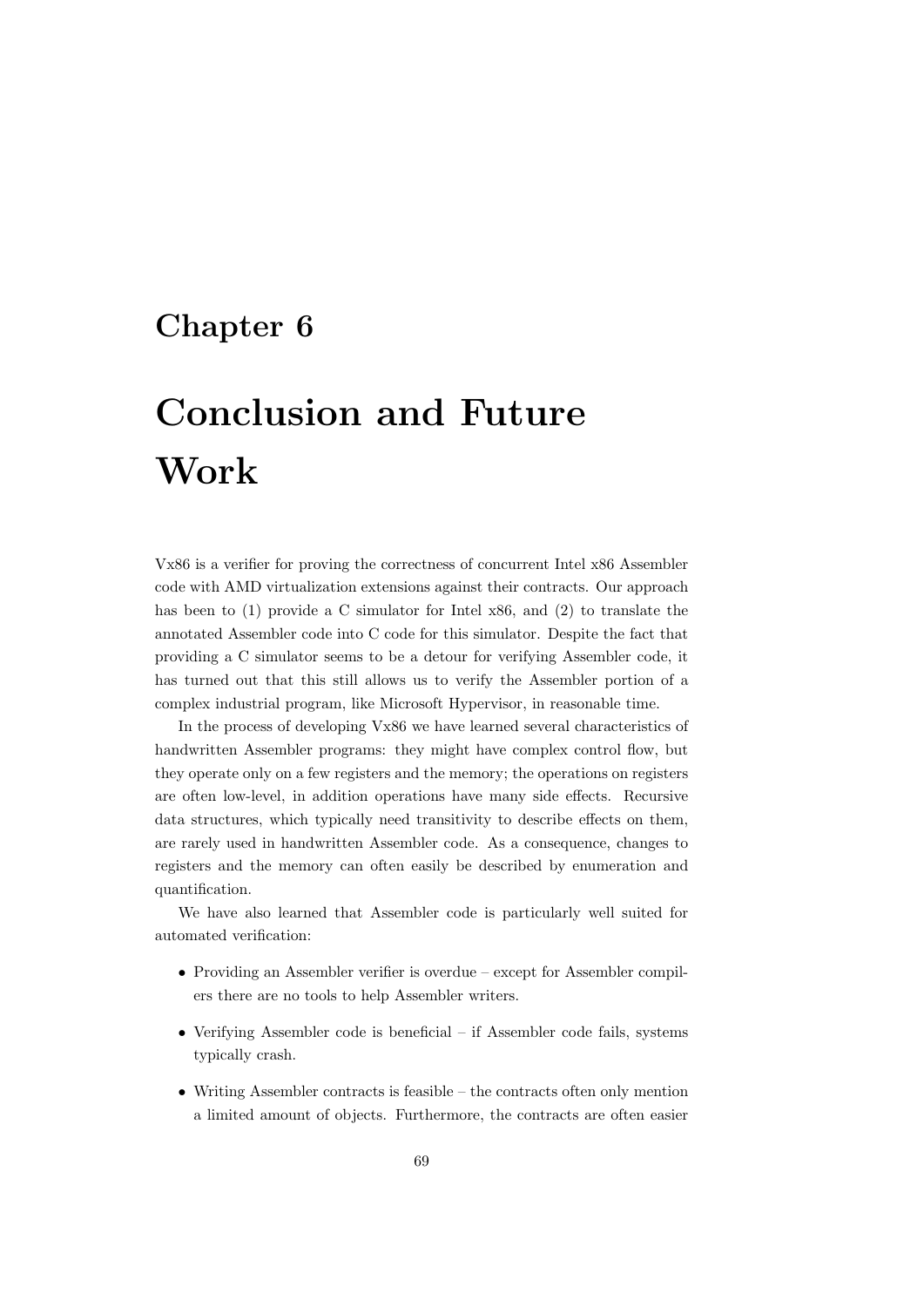to write than the highly optimized implementation.

- Discharging Assembler contracts is a sweet spot for Automated Theorem Provers (ATPs) – ATPs can deal well with high quantities of low level details, since they often have specialized decision procedures for them. They can also deal well with quantifiers; however they often cannot deal well with complex heap structures. Luckily user written Assembler programs do not use them.
- Verifying the calling conventions enables the safe use of compilers for mixed executables
- Executing C programs relies on the calling conventions for Assembler programs, and mixed executables are the standard case in operating systems.

Vx86 is of course not restricted to consume only Microsoft Hypervisor code, it can be used to verify other code bases as well. Providing such code bases is not easy, because most companies have difficult copyright situations. Abstraction from the real code base is not very helpful, because the interesting algorithms must remain intact for verification purposes. Furthermore, we think that the presented approach is a viable way to quickly provide verifiers for other processors.

Our work opens up multiple directions for future work. It could be interesting to investigate whether our approach would be able to handle automatically generated code. Optimized code could include irreducible control flow. Currently, we are not dealing with such code. It is not clear whether the used tools could work with such code. This could enable approaches like PCC and TAL to use the stronger proof system of our approach.

It would also be interesting to use different case studies. VCC is already able to deal with C compliant source code, so many source code projects could be used. For the Assembler code, this is more difficult because open source projects are usually written for the GNU compilers. GNU uses the AT&T notation while we are using the Intel notation. This would mean a change in the parser. The approach itself, containing the processor model as well as the instruction description, would stay the same as described in this thesis. The result would be interesting because of three reasons:

- 1. verification of projects would lead to better products
- 2. verification of normal programs would not introduce the difficult assumptions on the different virtual memory areas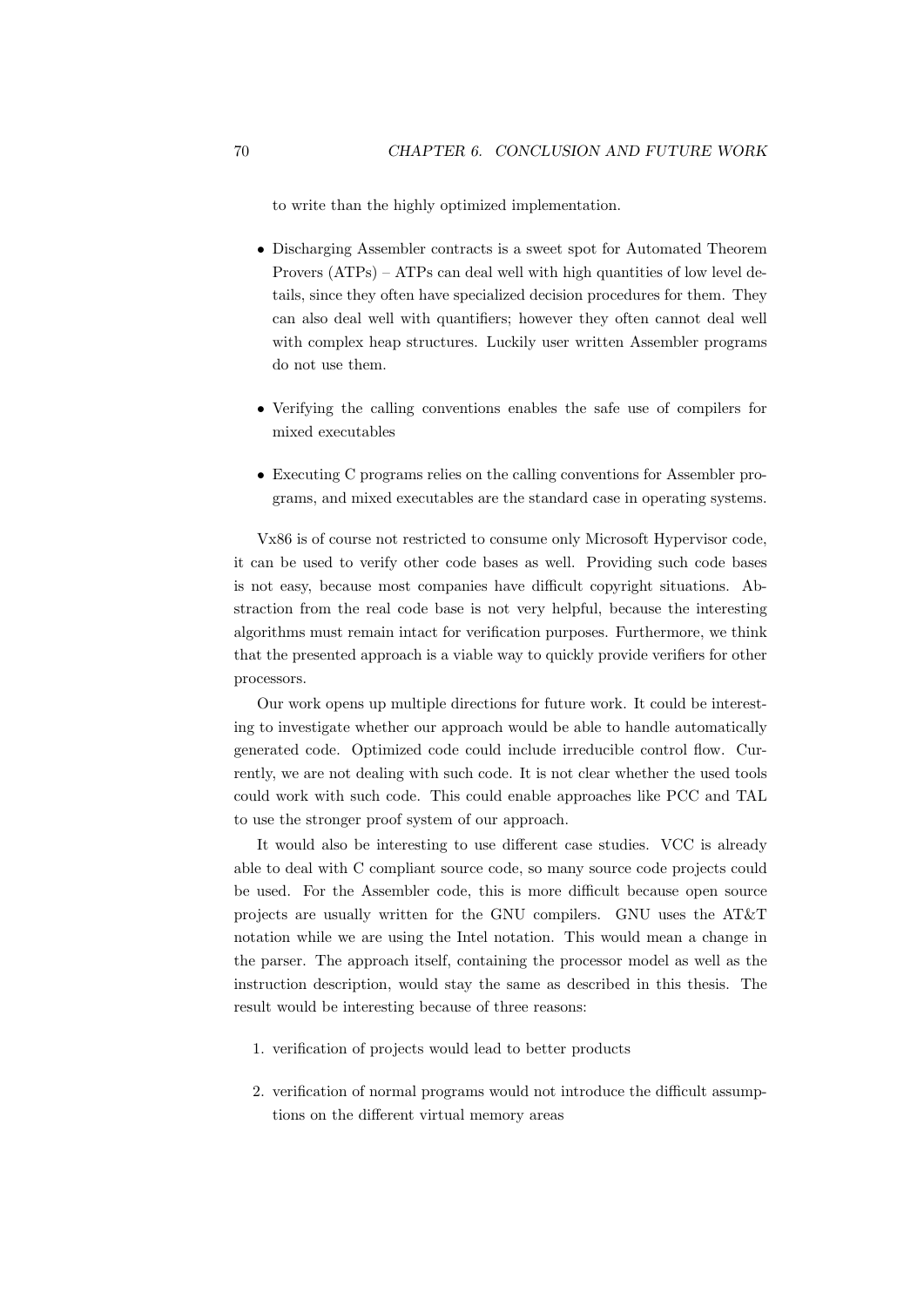3. verification of normal programs does not include the verification of different address spaces and so that our assumption in this direction would not be of importance.

Follow up work to the work presented in this thesis was presented in [\[10\]](#page-76-0). Our methodology was used there for the verification of PikeOS which is a microkernel with paravirtualization. Paravirtualization means that instead of an ordinary operating system used as guest system, the guest systems is developed especially for this application. The task of the hypervisor does not have to run in an additional privileged mode as in Microsoft Hypervisor.

In [\[10\]](#page-76-0), our approach was extended to accept inline Assembler. Inline Assembler implies more transitions from C to Assembler than in our scenario with separated functions. The resulting approach uses partly manual work where we use a fully automatic approach. They also use the idea of a simulation for the processor, in their case the PowerPC architecture.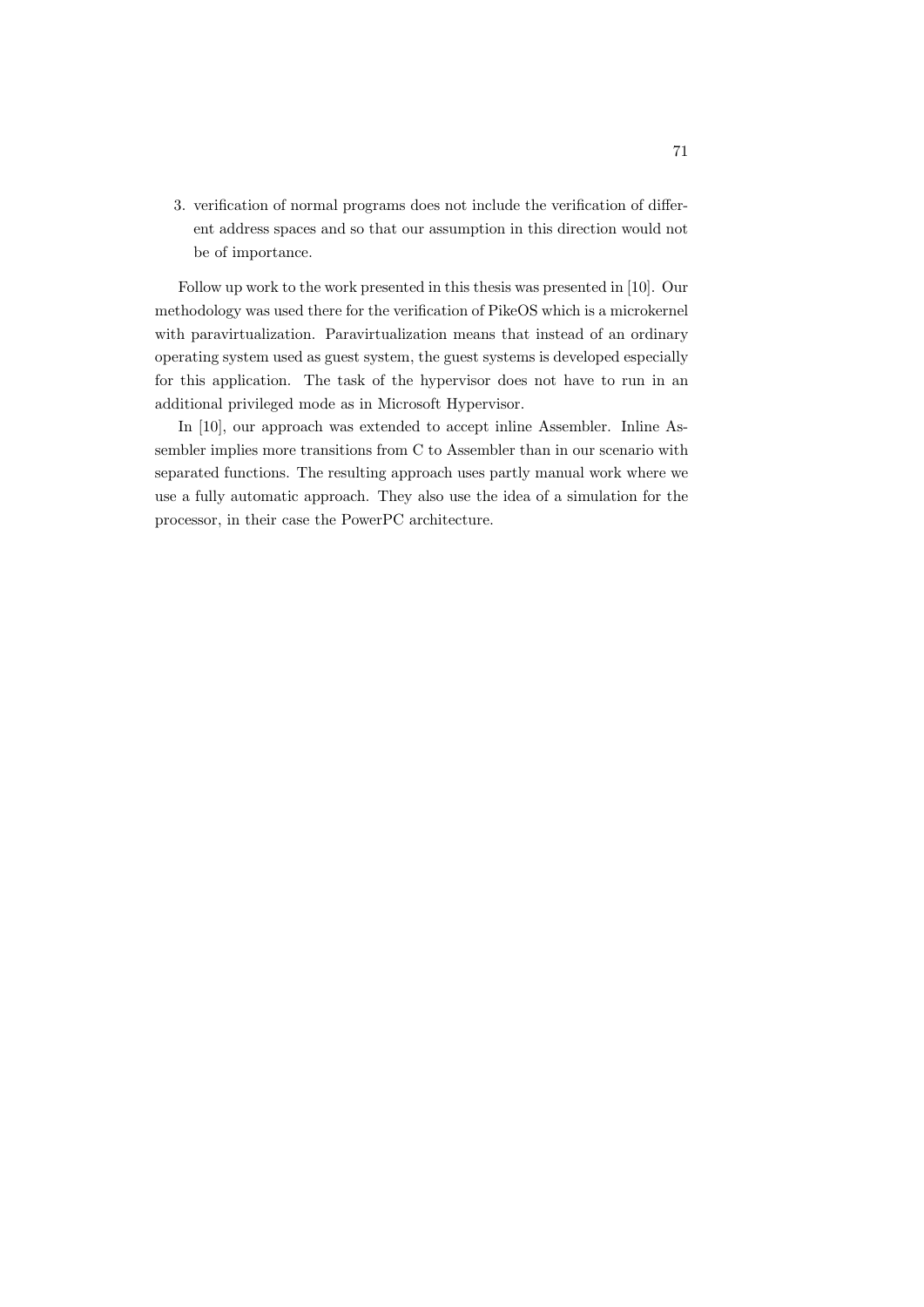# Bibliography

- [1] Bart Jacobs 0002, Frank Piessens, Jan Smans, K. Rustan M. Leino, and Wolfram Schulte. A programming model for concurrent object-oriented programs. ACM Trans. Program. Lang. Syst., 31(1), 2008.
- [2] Eyad Alkassar, Mark A. Hillebrand, Dirk Leinenbach, Norbert Schirmer, and Artem Starostin. The verisoft approach to systems verification. In Natarajan Shankar and Jim Woodcock, editors, VSTTE, volume 5295 of Lecture Notes in Computer Science, pages 209–224. Springer, 2008.
- [3] Gogul Balakrishnan, Radu Gruian, Thomas W. Reps, and Tim Teitelbaum. Codesurfer/x86-a platform for analyzing x86 executables. In Rastislav Bodík, editor, CC, volume 3443 of Lecture Notes in Computer Science, pages 250–254. Springer, 2005.
- [4] Gogul Balakrishnan and Thomas W. Reps. Analyzing memory accesses in x86 executables. In Evelyn Duesterwald, editor, CC, volume 2985 of Lecture Notes in Computer Science, pages 5–23. Springer, 2004.
- [5] Gogul Balakrishnan and Thomas W. Reps. Analyzing stripped devicedriver executables. In C. R. Ramakrishnan and Jakob Rehof, editors, TACAS, volume 4963 of Lecture Notes in Computer Science, pages 124– 140. Springer, 2008.
- [6] Gogul Balakrishnan, Thomas W. Reps, Nicholas Kidd, Akash Lal, Junghee Lim, David Melski, Radu Gruian, Suan Hsi Yong, Chi-Hua Chen, and Tim Teitelbaum. Model checking x86 executables with codesurfer/x86 and wpds++. In Kousha Etessami and Sriram K. Rajamani, editors, CAV, volume 3576 of Lecture Notes in Computer Science, pages 158–163. Springer, 2005.
- [7] Michael Barnett, Bor-Yuh Evan Chang, Robert DeLine, Bart Jacobs 0002, and K. Rustan M. Leino. Boogie: A modular reusable verifier for objectoriented programs. In de Boer et al. [\[25\]](#page-77-0), pages 364–387.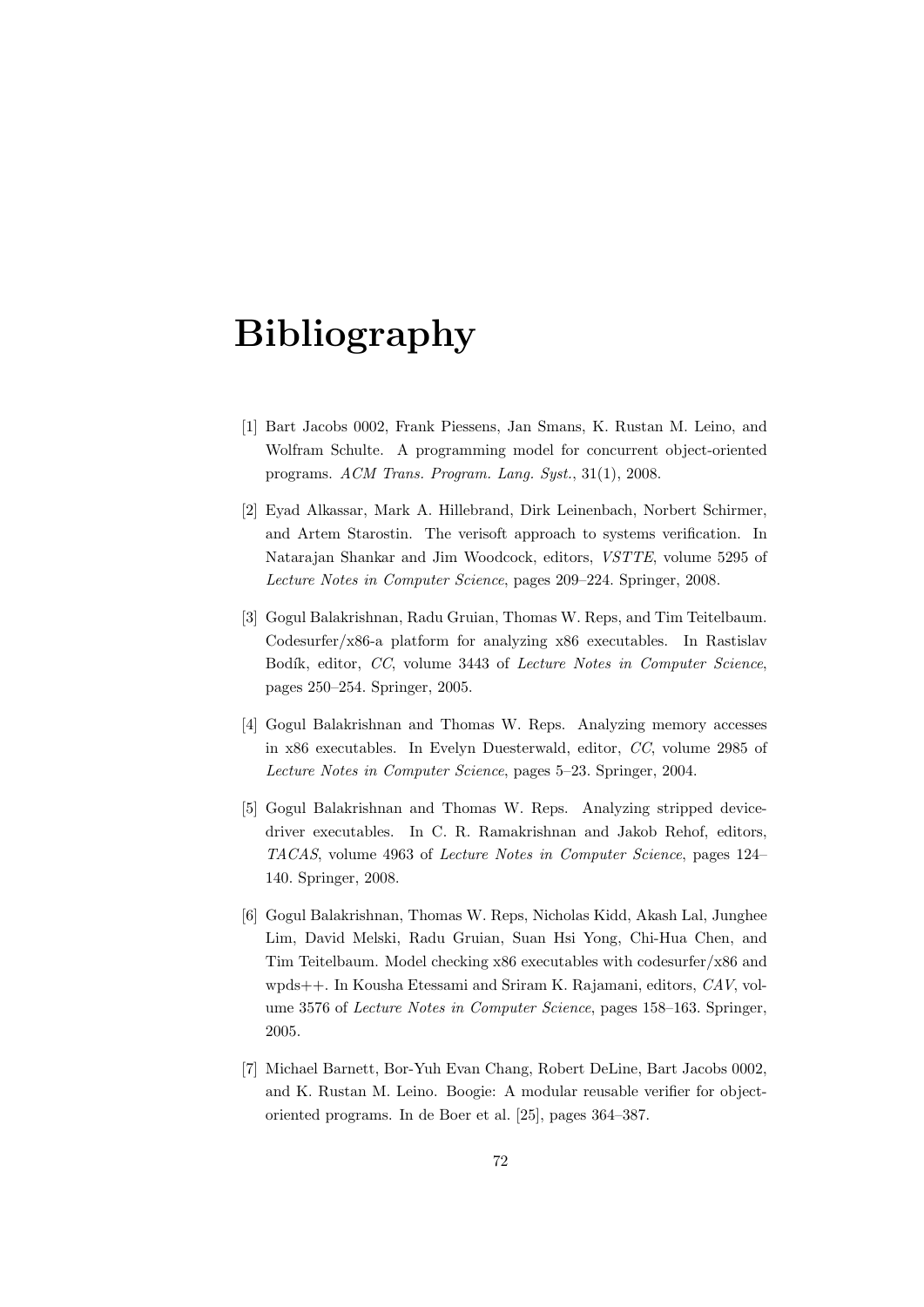- [8] Michael Barnett, Robert DeLine, Manuel Fähndrich, Bart Jacobs 0002, K. Rustan M. Leino, Wolfram Schulte, and Herman Venter. The spec# programming system: Challenges and directions. In Bertrand Meyer and Jim Woodcock, editors, VSTTE, volume 4171 of Lecture Notes in Computer Science, pages 144–152. Springer, 2005.
- [9] Mike Barnett, K. Rustan M. Leino, and Wolfram Schule. The spec $\#$  programming system: An overview. In CASSIS, pages 49–49, 2004.
- <span id="page-76-0"></span>[10] Christoph Baumann, Bernhard Beckert, Holger Blasum, and Thorsten Bormer. Formal verification of a microkernel used in dependable software systems. In SAFECOMP, pages 187–200, 2009.
- [11] William R. Bevier, Warren A. Hunt Jr., J. Strother Moore, and William D. Young. An approach to systems verification. Journal of Automated Reasoning, 5(4):411–428, 1989.
- [12] Robert S. Boyer and Yuan Yu. Automated correctness proofs of machine code programs for a commercial microprocessor. In Deepak Kapur, editor, CADE, volume 607 of Lecture Notes in Computer Science, pages 416–430. Springer, 1992.
- [13] Patrice Chalin, Joseph R. Kiniry, Gary T. Leavens, and Erik Poll. Beyond assertions: Advanced specification and verification with jml and esc/java2. In de Boer et al. [\[25\]](#page-77-0), pages 342–363.
- [14] Juan Chen, Chris Hawblitzel, Frances Perry, Michael Emmi, Jeremy Condit, Derrick Coetzee, and Polyvios Pratikaki. Type-preserving compilation for large-scale optimizing object-oriented compilers. In Gupta and Amarasinghe [\[36\]](#page-78-0), pages 183–192.
- [15] Ernie Cohen, Eyad Alkassar, Vladimir Boyarinov, Markus Dahlweid, Ulan Degenbaev, Mark A. Hillebrand, Bruno Langenstein, Dirk Leinenbach, Michal Moskal, Steven Obua, Wolfgang J. Paul, Hristo Pentchev, Elena Petrova, Thomas Santen, Norbert Schirmer, Sabine Schmaltz, Wolfram Schulte, Andrey Shadrin, Stephan Tobies, Alexandra Tsyban, and Sergey Tverdyshev. Invariants, modularity, and rights. In Amir Pnueli, Irina Virbitskaite, and Andrei Voronkov, editors, Ershov Memorial Conference, volume 5947 of Lecture Notes in Computer Science, pages 43–55. Springer, 2009.
- [16] Ernie Cohen, Markus Dahlweid, Mark A. Hillebrand, Dirk Leinenbach, Michal Moskal, Thomas Santen, Wolfram Schulte, and Stephan Tobies. Vcc: A practical system for verifying concurrent c. In Stefan Berghofer,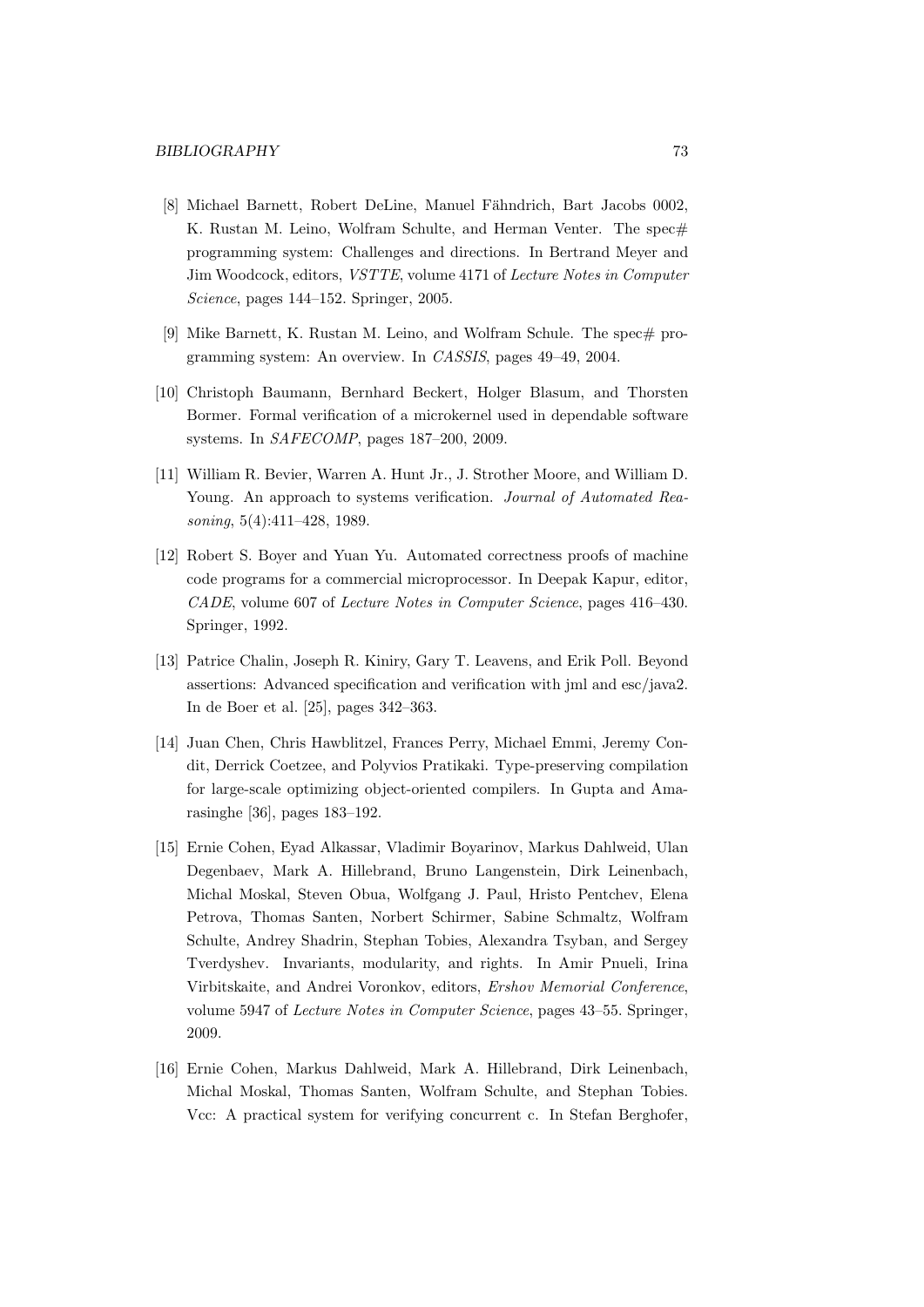Tobias Nipkow, Christian Urban, and Makarius Wenzel, editors, TPHOLs, volume 5674 of Lecture Notes in Computer Science, pages 23–42. Springer, 2009.

- [17] Ernie Cohen, Michal Moskal, Wolfram Schulte, and Stephan Tobies. Local verification of global invariants in concurrent programs. In Tayssir Touili, Byron Cook, and Paul Jackson, editors, CAV, volume 6174 of Lecture Notes in Computer Science, pages 480–494. Springer, 2010.
- [18] Ernie Cohen, Michal Moskal, Stephan Tobies, and Wolfram Schulte. A precise yet efficient memory model for c. Electr. Notes Theor. Comput. Sci., 254:85–103, 2009.
- [19] Karl Crary and J. Gregory Morrisett. Type structure for low-level programming languages. In Jir´ı Wiedermann, Peter van Emde Boas, and Mogens Nielsen, editors, ICALP, volume 1644 of Lecture Notes in Computer Science, pages 40–54. Springer, 1999.
- [20] Markus Dahlweid, Michal Moskal, Thomas Santen, Stephan Tobies, and Wolfram Schulte. Vcc: Contract-based modular verification of concurrent c. In ICSE Companion, pages 429–430. IEEE, 2009.
- [21] Matthias Daum, Jan Dörrenbächer, Mareike Schmidt, and Burkhart Wolff. A verification approach for system-level concurrent programs. In VSTTE, pages 161–176, 2008.
- [22] Matthias Daum, Jan Dörrenbächer, and Burkhart Wolff. Proving fairness and implementation correctness of a microkernel scheduler. J. Autom. Reasoning, 42(2-4):349–388, 2009.
- [23] Matthias Daum, Stefan Maus, Norbert Schirmer, and M. Nassim Seghir. Integration of a software model checker into Isabelle. In Geoff Sutcliff and Andrei Voronkov, editors, LPAR, volume 3835 of Lecture Noten in Computer Science, pages 381–395. Springer, 2005.
- [24] Matthias Daum, Norbert Schirmer, and Mareike Schmidt. From operatingsystem correctness to pervasively verified applications. In Dominique Méry and Stephan Merz, editors, IFM, volume 6396 of Lecture Notes in Computer Science, pages 105–120. Springer, 2010.
- <span id="page-77-0"></span>[25] Frank S. de Boer, Marcello M. Bonsangue, Susanne Graf, and Willem P. de Roever, editors. Formal Methods for Components and Objects, 4th International Symposium, FMCO 2005, Amsterdam, The Netherlands, November 1-4, 2005, Revised Lectures, volume 4111 of Lecture Notes in Computer Science. Springer, 2006.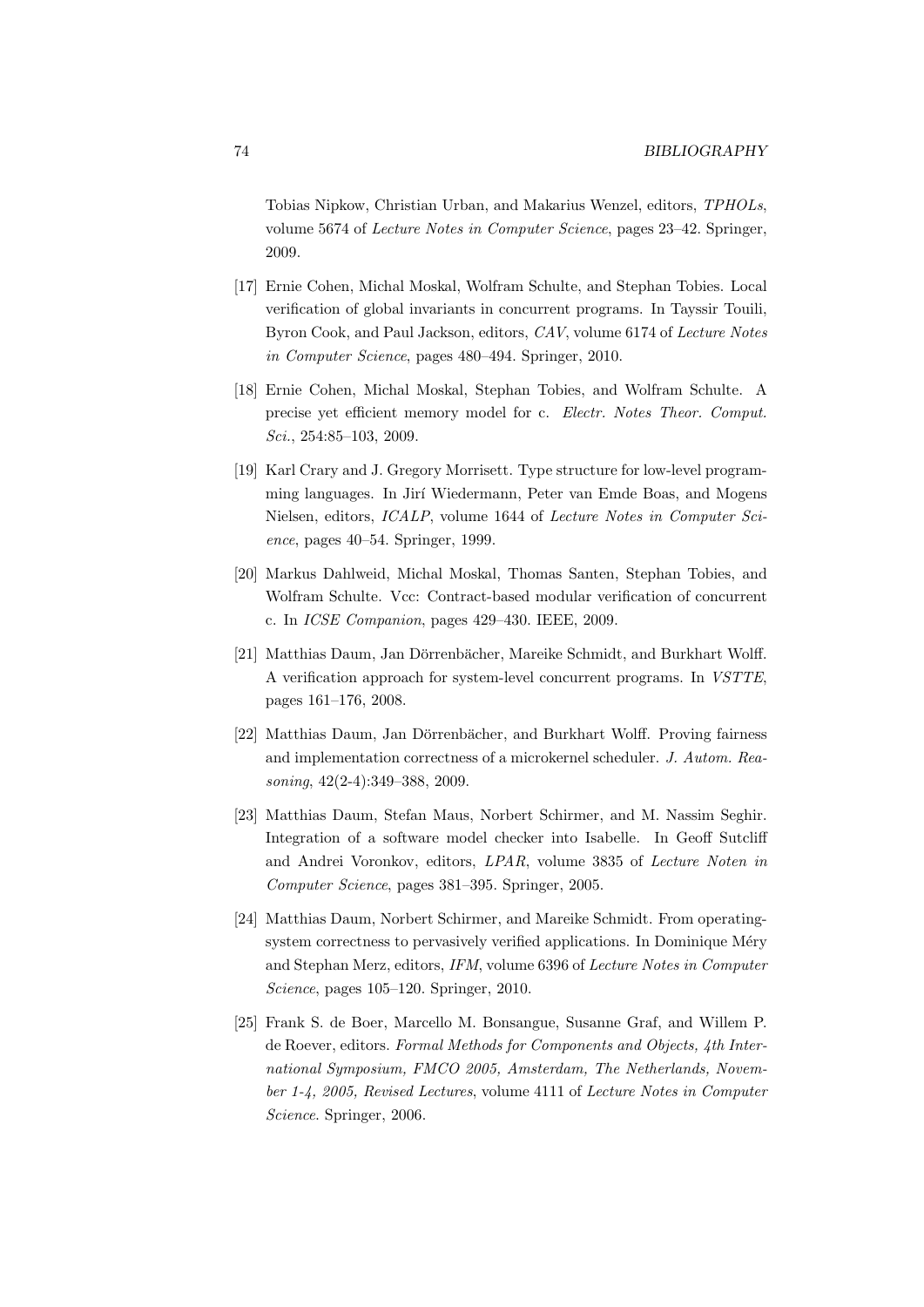- [26] Leonardo de Moura and Nikolaj Bjøner. Z3: An efficient SMT solver. In TACAS, 2008.
- [27] Leonardo Mendonça de Moura and Nikolaj Bjørner. Efficient e-matching for smt solvers. In Pfenning [\[59\]](#page-80-0), pages 183–198.
- [28] Leonardo Mendonça de Moura and Nikolaj Bjørner. Proofs and refutations, and z3. In Piotr Rudnicki, Geoff Sutcliffe, Boris Konev, Renate A. Schmidt, and Stephan Schulz, editors, LPAR Workshops, volume 418 of CEUR Workshop Proceedings. CEUR-WS.org, 2008.
- [29] Xinyu Feng, Zhaozhong Ni, Zhong Shao, and Yu Guo. An open framework for foundational proof-carrying code. In Pottier and Necula [\[61\]](#page-81-0), pages 67–78.
- [30] Xinyu Feng and Zhong Shao. Modular verification of concurrent assembly code with dynamic thread creation and termination. In Olivier Danvy and Benjamin C. Pierce, editors, ICFP, pages 254–267. ACM, 2005.
- [31] Xinyu Feng, Zhong Shao, Yuan Dong, and Yu Guo. Certifying low-level programs with hardware interrupts and preemptive threads. In Gupta and Amarasinghe [\[36\]](#page-78-0), pages 170–182.
- [32] Jean-Christophe Filliâtre and Claude Marché. Multi-prover verification of C programs. In Jim Davies, Wolfram Schulte, and Michael Barnett, editors, ICFEM, volume 3308 of Lecture Notes in Computer Science, pages 15–29. Springer, 2004.
- [33] Cormac Flanagan, K. Rustan M. Leino, Mark Lillibridge, Greg Nelson, James B. Saxe, and Raymie Stata. Extended static checking for java. In PLDI, pages 234–245, 2002.
- [34] Mauro Gargano, Mark A. Hillebrand, Dirk Leinenbach, and Wolfgang J. Paul. On the correctness of operating system kernels. In Joe Hurd and Thomas F. Melham, editors, TPHOLs, volume 3603 of Lecture Notes in Computer Science, pages 1–16. Springer, 2005.
- [35] Denis Gopan and Thomas W. Reps. Low-level library analysis and summarization. In Werner Damm and Holger Hermanns, editors, CAV, volume 4590 of Lecture Notes in Computer Science, pages 68–81. Springer, 2007.
- <span id="page-78-0"></span>[36] Rajiv Gupta and Saman P. Amarasinghe, editors. Proceedings of the ACM SIGPLAN 2008 Conference on Programming Language Design and Implementation, Tucson, AZ, USA, June 7-13, 2008. ACM, 2008.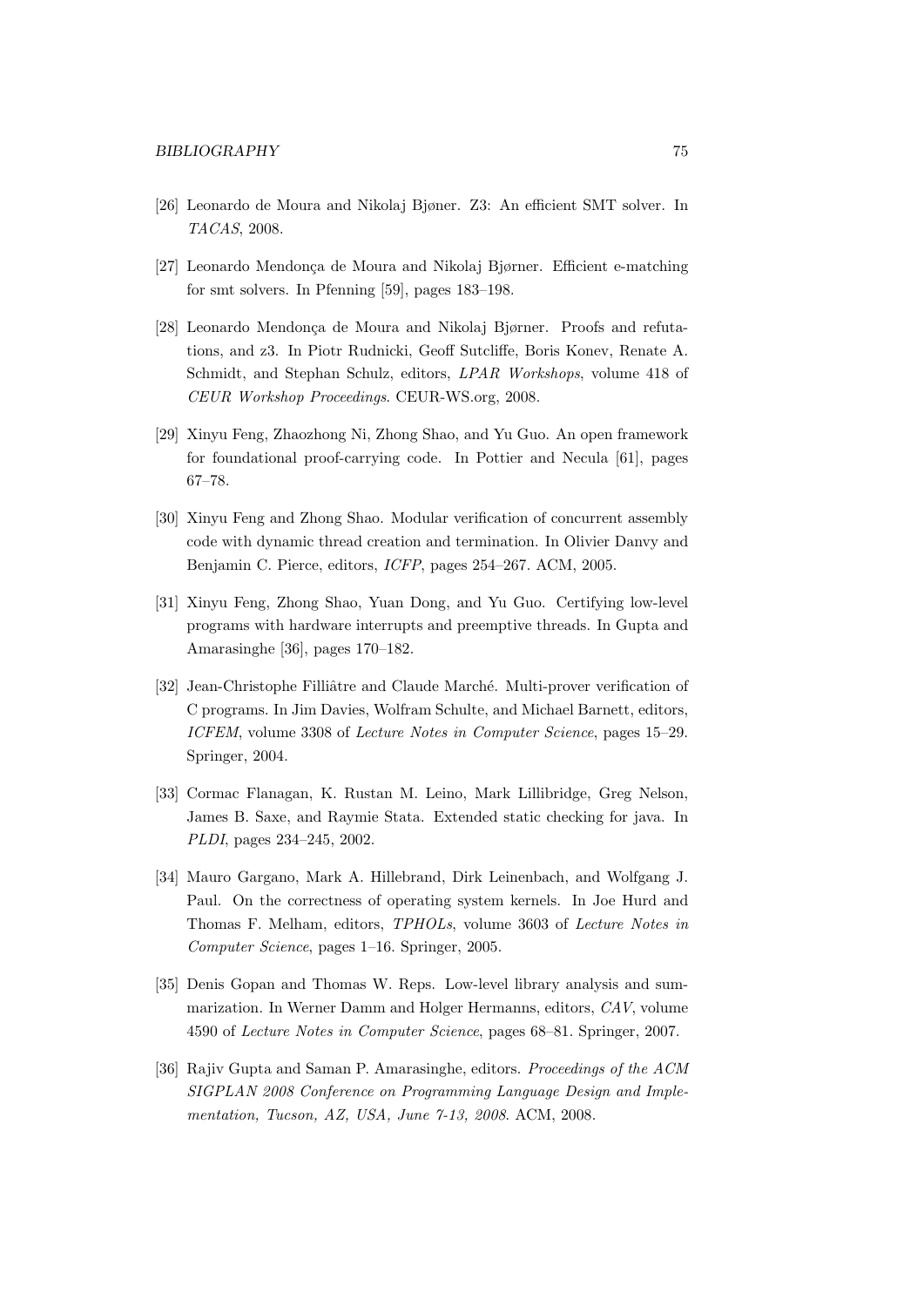- [37] Chris Hawblitzel, Heng Huang, Lea Wittie, and Juan Chen. A garbagecollecting typed assembly language. In Pottier and Necula [\[61\]](#page-81-0), pages 41–52.
- [38] Chris Hawblitzel and Erez Petrank. Automated verification of practical garbage collectors. In Zhong Shao and Benjamin C. Pierce, editors, POPL, pages 441–453. ACM, 2009.
- [39] Gernot Heiser, Kevin Elphinstone, Ihor Kuz, Gerwin Klein, and Stefan M. Petters. Towards trustworthy computing systems: Taking microkernels to the next level. 2007.
- <span id="page-79-0"></span>[40] Laurie J. Hendren, editor. Compiler Construction, 17th International Conference, CC 2008, Held as Part of the Joint European Conferences on Theory and Practice of Software, ETAPS 2008, Budapest, Hungary, March 29 - April 6, 2008. Proceedings, volume 4959 of Lecture Notes in Computer Science. Springer, 2008.
- [41] Gerwin Klein. The l4.verified project next steps. In Gary T. Leavens, Peter W. O'Hearn, and Sriram K. Rajamani, editors, VSTTE, volume 6217 of Lecture Notes in Computer Science, pages 86–96. Springer, 2010.
- [42] Gerwin Klein, June Andronick, Kevin Elphinstone, Gernot Heiser, David Cock, Philip Derrin, Dhammika Elkaduwe, Kai Engelhardt, Rafal Kolanski, Michael Norrish, Thomas Sewell, Harvey Tuch, and Simon Winwood. sel4: formal verification of an operating-system kernel. Commun. ACM, 53(6):107–115, 2010.
- [43] Gerwin Klein, Kevin Elphinstone, Gernot Heiser, June Andronick, David Cock, Philip Derrin, Dhammika Elkaduwe, Kai Engelhardt, Rafal Kolanski, Michael Norrish, Thomas Sewell, Harvey Tuch, and Simon Winwood. sel4: formal verification of an os kernel. In Jeanna Neefe Matthews and Thomas E. Anderson, editors, SOSP, pages 207–220. ACM, 2009.
- [44] Rafal Kolanski and Gerwin Klein. Formalising the l4 microkernel api. In Joachim Gudmundsson and C. Barry Jay, editors, CATS, volume 51 of CRPIT, pages 53–68. Australian Computer Society, 2006.
- [45] Hermann Lehner and Peter Müller. Formal translation of bytecode into boogiepl. Electr. Notes Theor. Comput. Sci., 190(1):35–50, 2007.
- [46] Dirk Leinenbach, Wolfgang J. Paul, and Elena Petrova. Towards the formal verification of a C0 compiler: Code generation and implementation correctness. In Bernhard K. Aichernig and Bernhard Beckert, editors, SEFM, pages 2–12. IEEE Computer Society, 2005.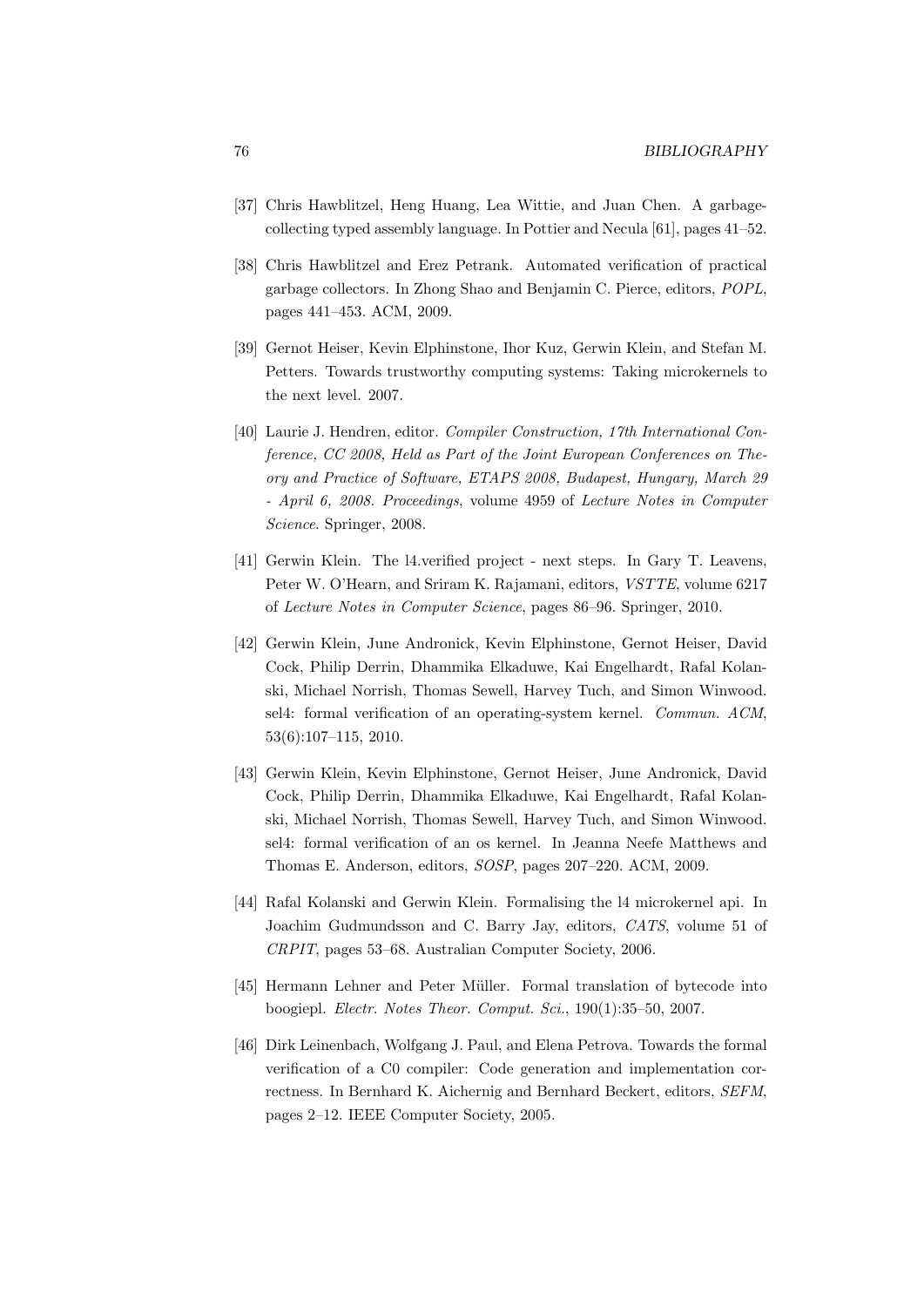- [47] K. Rustan M. Leino. Designing verification conditions for software. In Pfenning [\[59\]](#page-80-0), page 345.
- [48] K. Rustan M. Leino. Specifying and verifying software. In R. E. Kurt Stirewalt, Alexander Egyed, and Bernd Fischer 0002, editors, ASE, page 2. ACM, 2007.
- [49] K. Rustan M. Leino. This is boogie 2. 2009.
- [50] K. Rustan M. Leino and Angela Wallenburg. Class-local object invariants. In Gautam Shroff, Pankaj Jalote, and Sriram K. Rajamani, editors, ISEC, pages 57–66. ACM, 2008.
- [51] Jochen Liedtke. On micro-kernel construction. In SOSP, pages 237–250, 1995.
- [52] Junghee Lim and Thomas W. Reps. A system for generating static analyzers for machine instructions. In Hendren [\[40\]](#page-79-0), pages 36–52.
- [53] Chunxiao Lin, Andrew McCreight, Zhong Shao, Yiyun Chen, and Yu Guo. Foundational typed assembly language with certified garbage collection. In TASE, pages 326–338. IEEE Computer Society, 2007.
- [54] Stefan Maus, Michal Moskal, and Wolfram Schulte. Vx86: x86 assembler simulated in c powered by automated theorem proving. In AMAST, pages 284–298, 2008.
- [55] Oleg Mürk, Daniel Larsson, and Reiner Hähnle. KeY-C: A tool for verification of C programs. In Pfenning [\[59\]](#page-80-0), pages 385–390.
- [56] George C. Necula. Proof-carrying code. In POPL, pages 106–119, 1997.
- [57] Zhaozhong Ni and Zhong Shao. Certified assembly programming with embedded code pointers. In J. Gregory Morrisett and Simon L. Peyton Jones, editors, POPL, pages 320–333. ACM, 2006.
- [58] Zhaozhong Ni, Dachuan Yu, and Zhong Shao. Using XCAP to certify realistic systems code: Machine context management. In Klaus Schneider and Jens Brandt, editors, TPHOLs, volume 4732 of Lecture Notes in Computer Science, pages 189–206. Springer, 2007.
- <span id="page-80-0"></span>[59] Frank Pfenning, editor. Automated Deduction - CADE-21, 21st International Conference on Automated Deduction, Bremen, Germany, July 17- 20, 2007, Proceedings, volume 4603 of Lecture Notes in Computer Science. Springer, 2007.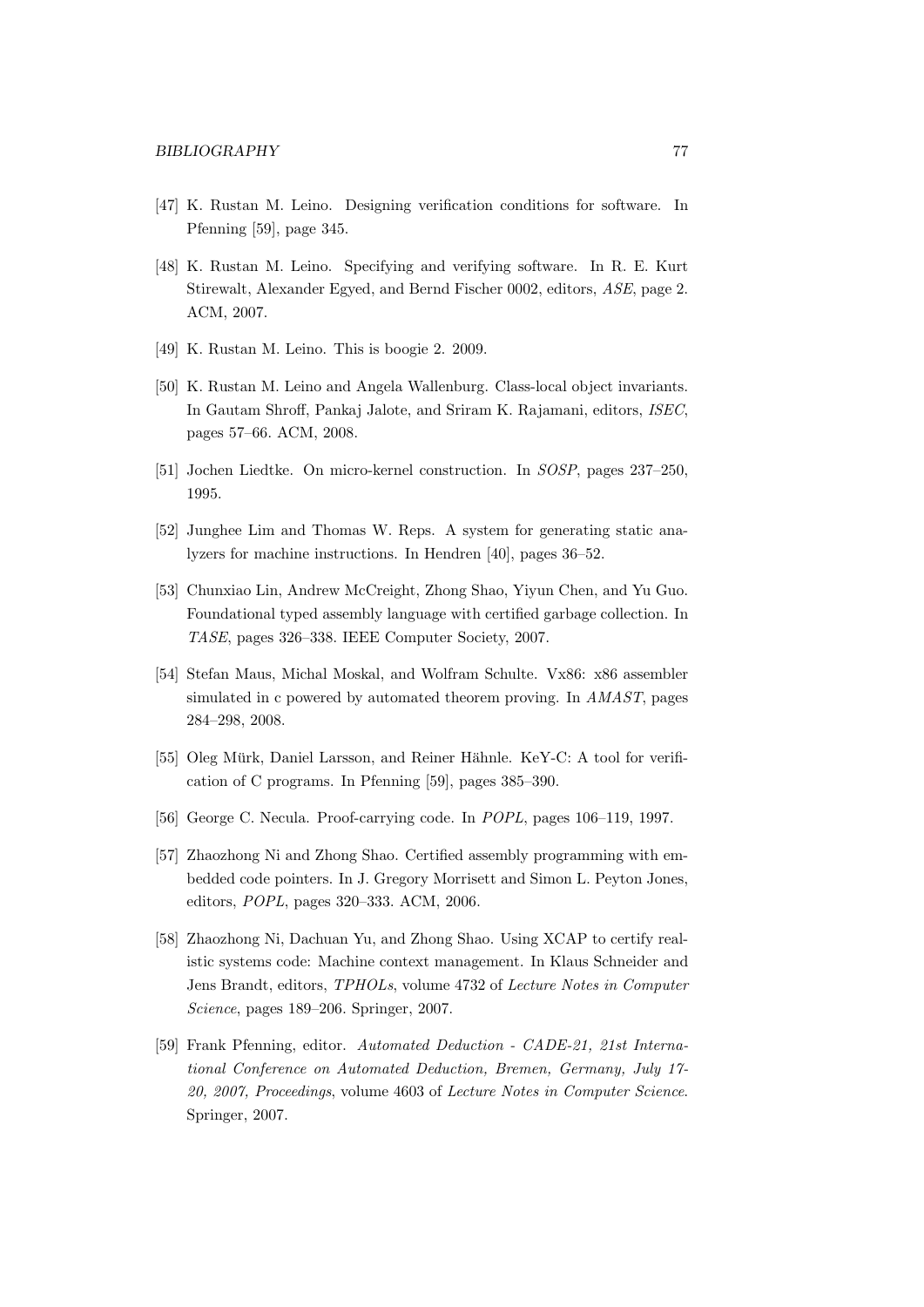- [60] Erik Poll. Teaching program specification and verification using jml and esc/java2. In Jeremy Gibbons and José Nuno Oliveira, editors, TFM, volume 5846 of Lecture Notes in Computer Science, pages 92–104. Springer, 2009.
- <span id="page-81-0"></span>[61] François Pottier and George C. Necula, editors. *Proceedings of TLDI'07*: 2007 ACM SIGPLAN International Workshop on Types in Languages Design and Implementation, Nice, France, January 16, 2007. ACM, 2007.
- [62] Thomas W. Reps and Gogul Balakrishnan. Improved memory-access analysis for x86 executables. In Hendren [\[40\]](#page-79-0), pages 16–35.
- [63] Thomas W. Reps, Gogul Balakrishnan, Junghee Lim, and Tim Teitelbaum. A next-generation platform for analyzing executables. In Kwangkeun Yi, editor, APLAS, volume 3780 of Lecture Notes in Computer Science, pages 212–229. Springer, 2005.
- [64] Norbert Schirmer. Verification of Sequential Imperative Programs in Is $abelle/HOL$ . PhD thesis, Technische Universität München, 2006.
- [65] Aleksy Schubert and Jacek Chrzaszcz. Esc/java2 as a tool to ensure security in the source code of java applications. In Krzysztof Sacha, editor, SET, volume 227 of IFIP, pages 337–348. Springer, 2006.
- [66] Harvey Tuch, Gerwin Klein, and Michael Norrish. Types, bytes, and separation logic. In Martin Hoffmann and Matthias Felleisen, editors, POPL, pages 97–108. ACM, 2007.
- [67] Jean Yang and Chris Hawblitzel. Safe to the last instruction: automated verification of a type-safe operating system. In Benjamin G. Zorn and Alexander Aiken, editors, PLDI, pages 99–110. ACM, 2010.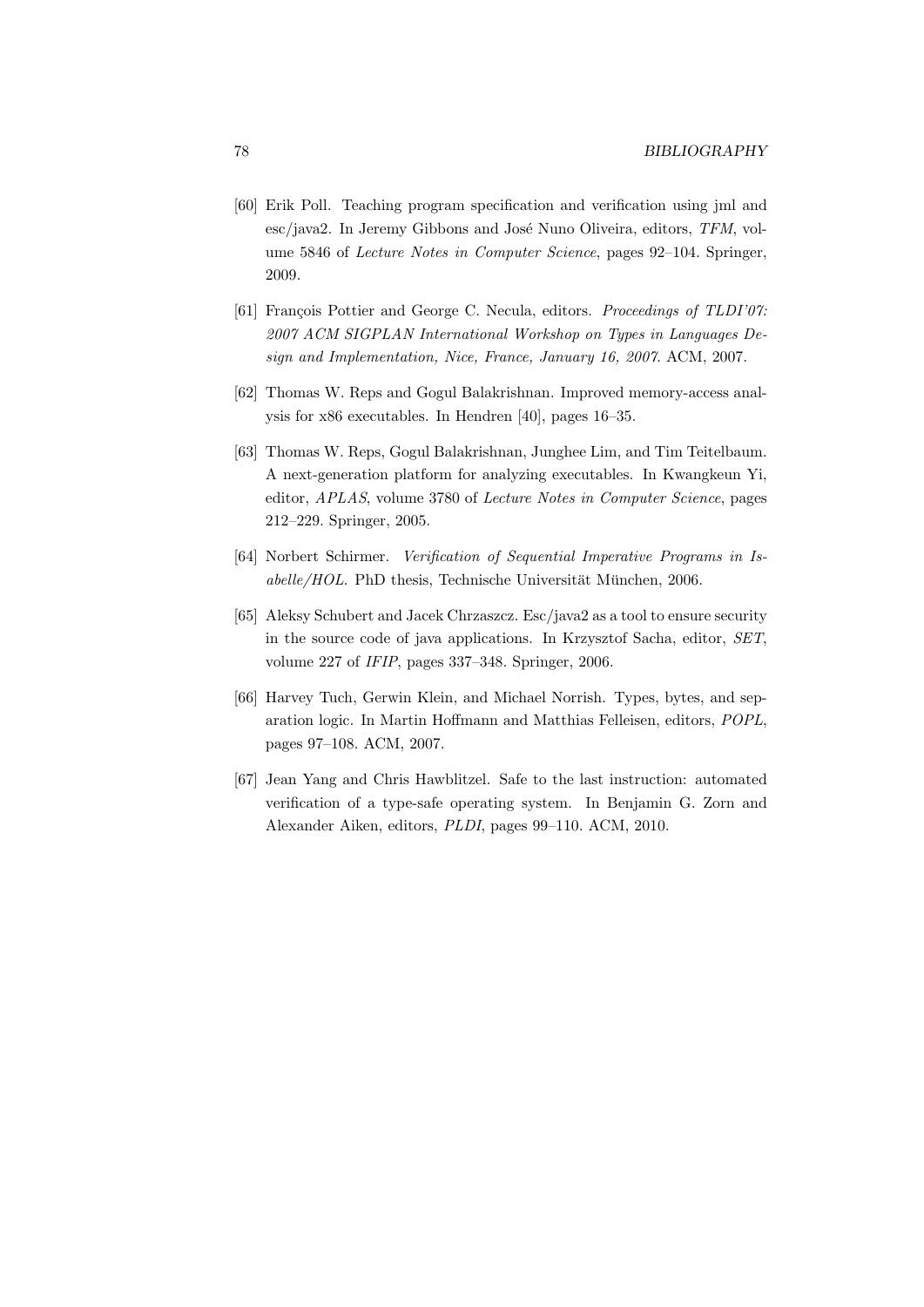# Appendix A

# x86 Processors

In this chapter we will give a brief description of how the x86 architecture evolved. The chapter is thought to give a deeper insight into the processor complexity. Only Intel processors are described here, although AMD has its own processors from 486 on. The different processor architectures from the companies Intel and AMD met later again, only to invent two new architectures afterwards. The Core i7 architecture is not mentioned, because it was presented only in the latest parts of the work and is not supported especially by our approach at the moment. Most of the information presented here was obtained from Intel®, 64 and IA-32 Architectures Software Developers Manual Volume 1: Basic Architecture. Note that in the tables with processor descriptions, the abbreviation P stands for Pentium.

With every processor generation, some extensions were made to the architecture. Furthermore, all older inventions are supported by the newer implementations. There was only one exception to that, and this exception has never been used in mainstream computers but only in embedded systems, like printers. This processor was called 80186, it is usually not counted as part of the x86 architecture. Some of the older instructions do not have much meaning in 64–Bit native mode, but they are needed for some of the compatibility modes. Thus it is of some interest to see how the architecture grew.

### A.1 8086/8088 (1978)

| Name | $_{\text{Date}}$ | Max   | Transistors <sup>'</sup> | External    | <b>Address</b> | Caches |
|------|------------------|-------|--------------------------|-------------|----------------|--------|
|      |                  | Clock |                          | <b>Size</b> | Space          |        |
| 8086 | 1978             | 8М    | 29k                      | 16Bit       | 1MB            | none   |

When 8086 was invented, the processor was not a complete new design. In-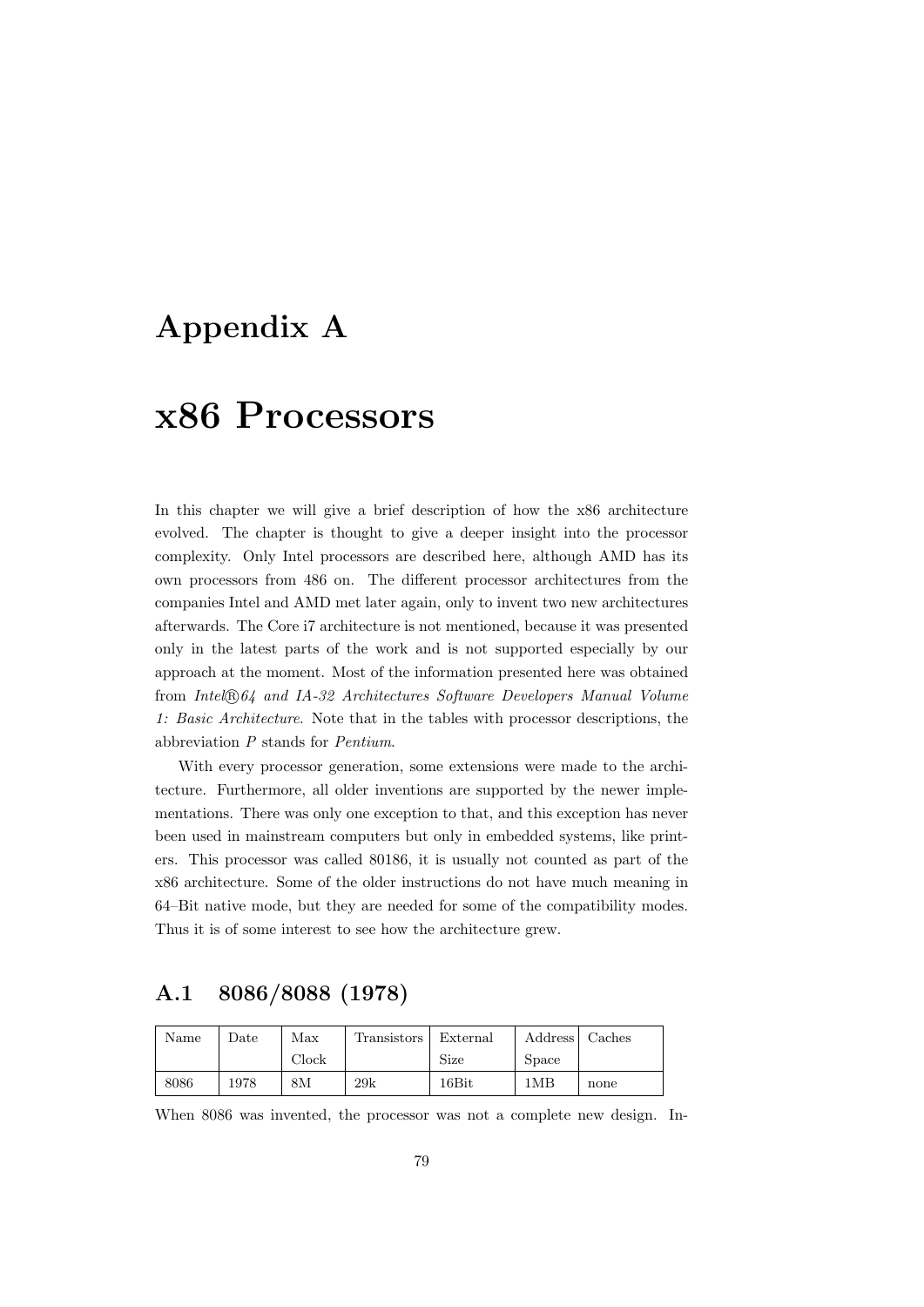stead, it was based on the older 8–Bit processor, 8080. It was not backwards compatible, so 8080 programs could not be executed on 8086. The instructions were, however, very similar and programs could be ported easily to the new processor. Note that 8086 architecture was not one of the fastest 16–Bit implementations that existed at the end of 70s.

When 8086 was sold, some people demanded a somehow simpler version of the processor. Therefore, Intel invented the 8088 processor, this is a 16–Bit processor that has only 8–Bit access to the outside. Thus, the processor needs 2 memory accesses to transfer only one 16–Bit value: first the upper 8–Bits, then the lower 8–Bits. The 8088 processor had only half the speed to the outside world than the 8086.

The operation mode introduced by the 8086 processor is called Real Mode today. It is not only the oldest mode used, but it is also the mode the processor starts in. This fact comes from some old compatibility issues Intel introduced when they extended their architecture.

Memory access The processor 8086 has 16–Bit wide registers. Thus, only 64KB of memory could be accessed. To avoid such limitations, the idea of segmentation was invented. A memory access is not only made with one register, but with two. With two registers, one could simply put one register as higher 16–Bit and another as lower 16–Bit and thus address 32–Bit. That was not the version implemented at that time. Instead, one had 20–Bit memory addresses. To get such 20–Bit values, the registers were nested by 4 bits. This means, the segment register was shifted by 4 and added to the *offset* register. This enables 20–Bit values, if one ignores the fact that this can lead to some additional larger values. If the value exceeds the 20–Bit value, it is wrapped by just ignoring the highest bit.

Registers and external communication The 8086 has eight 16–Bit registers, including a stack pointer. The instruction pointer cannot be used directly in programs; it has to be manipulated by jump instructions. Four of those eight registers can also be accessed as two 8–Bit registers each, one with the higher 8–Bits and one with the lower ones. These registers are named  $AX$ ,  $BX$ ,  $CX$ , and DX, the corresponding 8–Bit registers are called AH and AL, BH and  $BL$ , and so on. The other 4 registers  $(BP, SP, DI$ , and  $SI$ ) are 16–Bit only registers. The stack pointer SP points to the stack. PUSH and POP operations access this stack with hardware support, growing down. The stack architecture has not changed until today.

Communication to the outside world (memory, DMA–controller, interrupt– controller,  $\dots$ ) is done via a bus with 16–Bit and a full speed of 8 MHz. There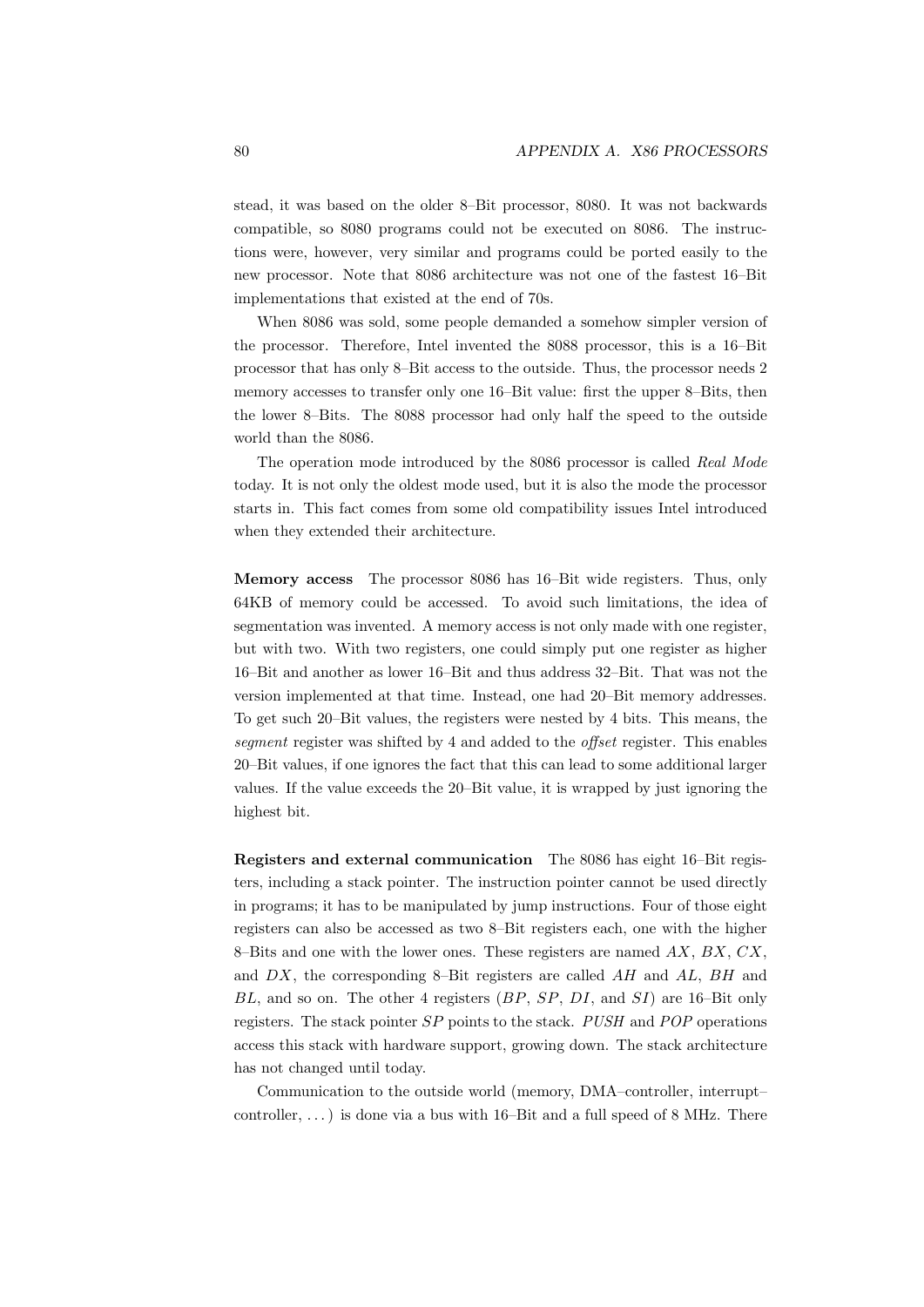is no computation or cache needed for this part of the processor.

#### A.2 80286 (1982)

| Name  | Date | Max   | Transistors | external        | Address | Caches |
|-------|------|-------|-------------|-----------------|---------|--------|
|       |      | Clock |             | <b>Size</b>     | Space   |        |
| 80286 | 1982 | 12.5M | 134k        | $16 \text{Bit}$ | 16MB    | none   |

The architecture of 80286 was able to calculate most of the instructions in only half the time required by the 8086. The performance increase of 80286 was, perhaps, the largest ever in the x86 architecture. It also introduced the Protected Mode, where a hardware memory management unit (MMU) was enabled. In Real Mode, the 80286 behaves like a fast version of 8086. Extensions can only be used in the newly introduced mode. 80286 was invented to support multitasking operating systems. However, most of the time the "mainstream" computers run them in Real Mode.

Registers and external communication did not change compared to 8086. One interesting famous feature was introduced at that time: switching from real to protected mode was supported by an instruction, switching back was not. Switching back from protected mode to real mode had to be done via a hardware reset. Perhaps Intel did not think that one would ever come back to real mode. But in reality this happened very often. Note that the operating system used was DOS at that time and it did only work in real mode. Every protected mode application had to switch to real mode if an interrupt ocured. If you consider clock interrupts that occur with 14kHz frequency, those switches are everything but rare. The fastest possibility was to initiate a "soft" boot, which only resets the CPU itself without resetting any peripheral devices. This introduced the famous "Gate A20" problem that is used to switch back to real mode until today (although today, one really does not need to switch back).

In principle, old real mode applications should work within protected mode, if one would respect some limitations. In real world applications, those limitations were violated all the time, thus nearly no real mode application did work in protected mode. Intel did not tackle that problem, but had the hope that the world would switch to new applications and operating systems very soon.

Memory Access Again, 80286 has only 16–Bit wide registers. To access the full 24–Bit physical address space, Intel did not extend the old idea from 8086. Instead, a hardware memory management unit was introduced. The segment register was used as a pointer into a table. This table was used by the MMU to get the value for the computation of the physical address. The idea is to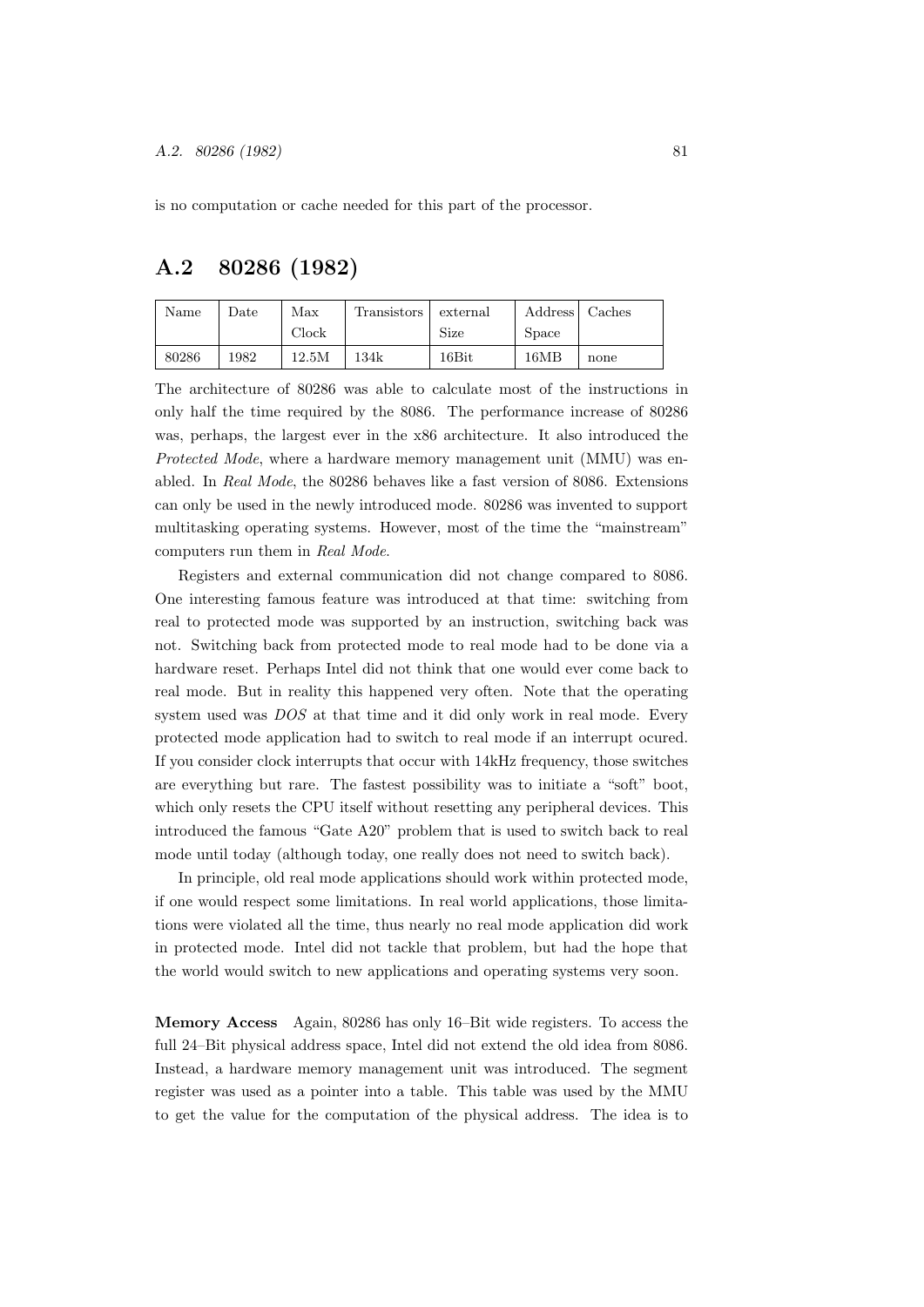concatenate two 16–Bit values (although not all 16–Bits were used).

### A.3 80386 (1985)

| Name   | Date | Max   | Transistors ' | External         | Address | Caches |
|--------|------|-------|---------------|------------------|---------|--------|
|        |      | Clock |               | <b>Size</b>      | Space   |        |
| i386DX | 1985 | 20M   | 275k          | $32\mathrm{Bit}$ | 4GB     | none   |

With the introduction of 80386, the 32–Bit world came to the x86 architecture. The x86 architecture with those 32–Bit extensions is called IA–32, like Intel Architecture 32–Bit. From an architectural point of view, this was one of the largest and most important changes. The real mode and protected mode were again supported, as in 80286. The protected mode was extended to the extended mode in order to support a physical address space of 4GB.

Note that today, an additional running mode exists, called virtual 8086 mode, short VM86. This mode is a submode of protected mode, but it exhibits a behavior similar to the real mode. I.e., only 16–Bit registers are available, only 1 MB of memory can be addressed, etc. This was introduced to run old real mode applications in protected mode. This is important to run old programs under a new operating system and to avoid switching from protected mode to real mode.

Memory Access In extended mode, the processor knows two different modes. The first one is called *flat memory model*. In this mode, all addresses are given with a 32–Bit value, a pointer into the 32–Bit linear address space. The second one is called segmented memory model. The memory is divided into 16,383 segments, selected by a so called segment selector (this is only a part of a segment register), and in this segment part the address is computed with a 32–Bit offset. The MMU has to translate logical addresses (containing only a segment selector and an offset) to linear addresses for the processor.

Linear addresses do not mean physical addresses. Memory can also be swapped to a hard disk. Therefore, the memory is divided into so called pages that are 4,096 bytes each. Such pieces of the memory can be located either in physical memory or on a hard disk, for each access to a linear address; a so called page fault can occur if the memory is not located in the physical memory. Page faults have to be handled by software to load the content from hard disk to memory. To make room for such contents, it is likely that another page has to be swapped out from the physical memory to hard disk. There exist translation tables that show where those pages can be found. The linear address does not mean that all neighboring pages are contiguous in the physical address space.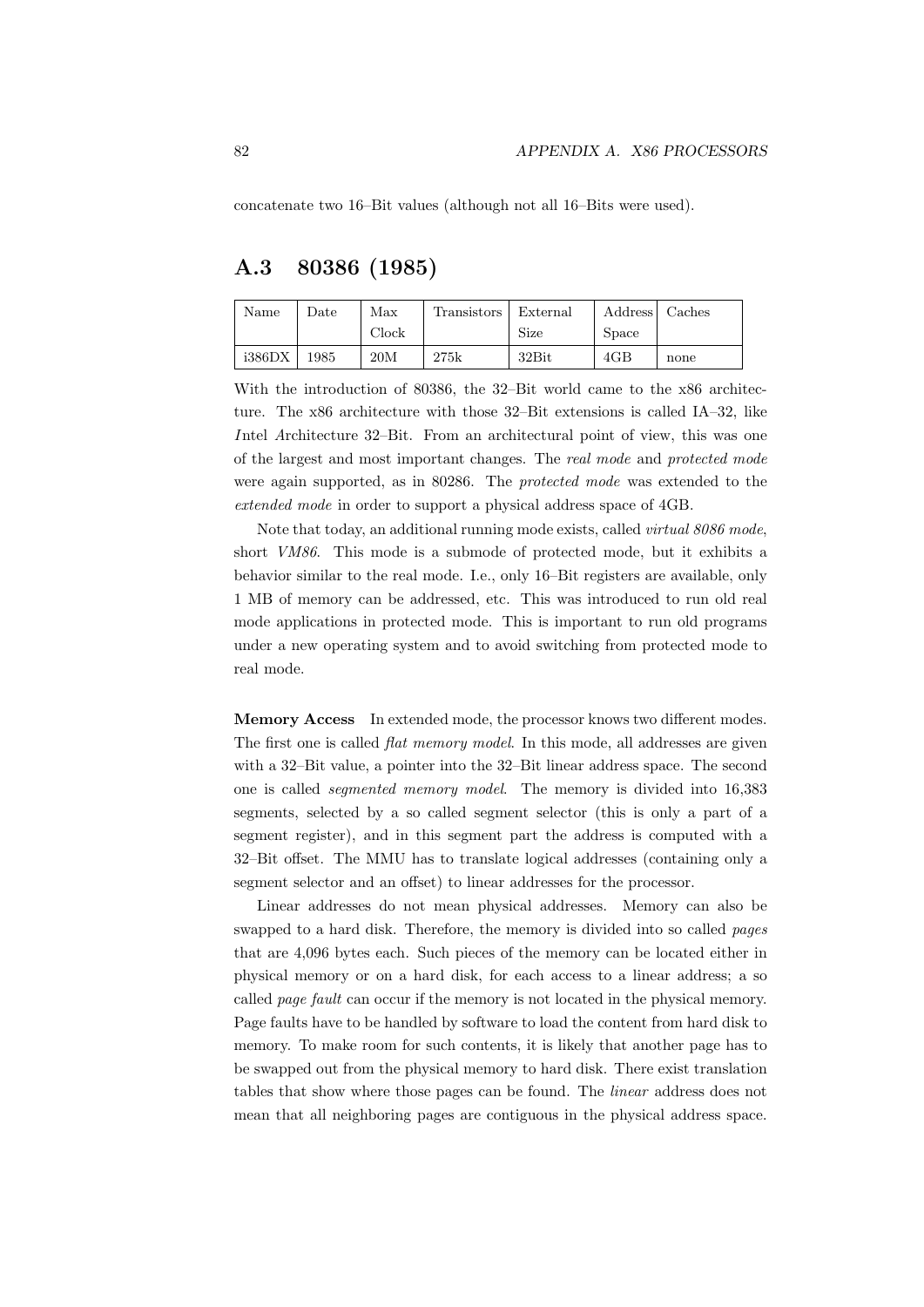Instruction



<span id="page-86-0"></span>Figure A.1: non-pipelined processor

Instruction  $\uparrow$ 

<span id="page-86-1"></span>

Only after the computations of the MMU that looks up the address translation, the location in physical memory can be seen.

Registers and External Communication Obviously, the register size was extended to 32–Bit. The new 32–Bit registers have names with an E in front of the old name, for example EAX. The old names are used to access the registers in their old state: 16–Bit or 8–Bit wide. Note that accessing 16–Bit or 8–Bit versions of a register only change those bits, all other bits are unchanged (as one would expect). For external communication, the buses were also extended by additional 16–Bits.

### A.4 i486 (1989)

| Name | Date | Max   | Transistors | External         | Address | Caches |
|------|------|-------|-------------|------------------|---------|--------|
|      |      | Clock |             | Size             | Space   |        |
| i486 | 1989 | 25M   | 1.2M        | $32\mathrm{Bit}$ | 4GB     | L1: 8K |

The Intel 486 processor brought changes that were less obvious. It was the first processor that had a floating point unit build into the processor (this was only available as a separate processor before). And it was the first pipelined processor in the x86 architecture.

In Figure [A.1](#page-86-0) and Figure [A.2,](#page-86-1) one box labeled  $A, B, C$ , or  $D$  is representing one stage of the processor. One large box containing four of the smaller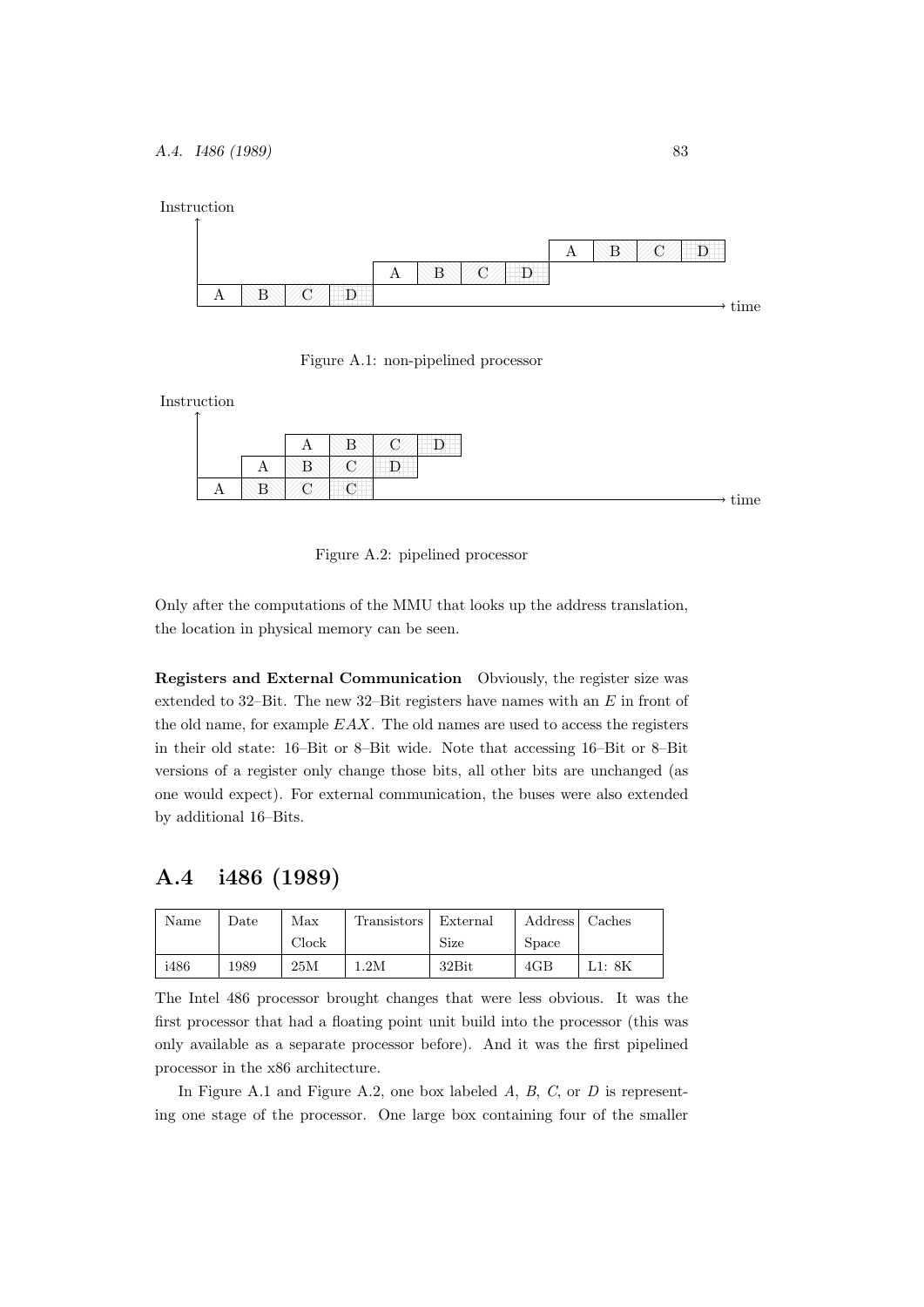boxes represents one complete instruction / In non–pipelined or fully sequential processors (see Figure [A.1 on the preceding page\)](#page-86-0), the processor executes one instruction. Only after the whole instruction is finished, the next one can be processed. This means that the memory (which holds the instruction) is waiting for work most of the time as well as most parts of the processor. In pipelined mode (see Figure [A.2 on the previous page\)](#page-86-1), the processor is divided into different stages. As an instruction progresses from one stage to another, the now empty stage can be refilled again with a new instruction. For example, in the second step, the first instruction has reached the stage called  $B$ , while the second instruction can start in stage A. This leads to a more effective execution in the processor.

### A.5 Pentium (1993)

| Name    | Date | Max   | Transistors | External | <b>Address</b> | Caches       |
|---------|------|-------|-------------|----------|----------------|--------------|
|         |      | Clock |             | Size     | <b>Space</b>   |              |
| Pentium | 1993 | 60M   | 3.1M        | 64Bit    | 4GB            | L1: 16KB     |
|         |      |       |             |          |                | $L2: 256$ or |
|         |      |       |             |          |                | 512K         |

The Pentium processor added a second execution pipeline to the 486 concept, which lead to superscalar performance. The instructions have to be filled into two pipelines, assuming that there are no dependencies of the instructions. Guessing which instructions are not coupled is one of the most important problems in this case. When the Pentium processor was released, no optimizations for that decoupling were implemented in compilers, and this did not lead to increasing performance in any case. The processor got more popular when it got higher clock speeds and the compilers had more optimizations built in. Pentium processors brought another important feature for future development: they got an APIC to support multiple processor systems. Although this was not very important for people at that time, it became more interesting for later processors.

External Communication E/ven for 486, the external periphery was not able to work at the same clock speed as the processor (for example memory was too slow). In Pentium processors, the problem became even worse. Intel decided to improve the outside performance by extending the external communication paths to 64–Bit. This does not mean that addresses were widened. Only the amount of data that was transferred at one step was doubled. It also introduced a so called "burst" mode. For normal mode, external communication is always made with a pair of address and data. In burst mode, only one address is used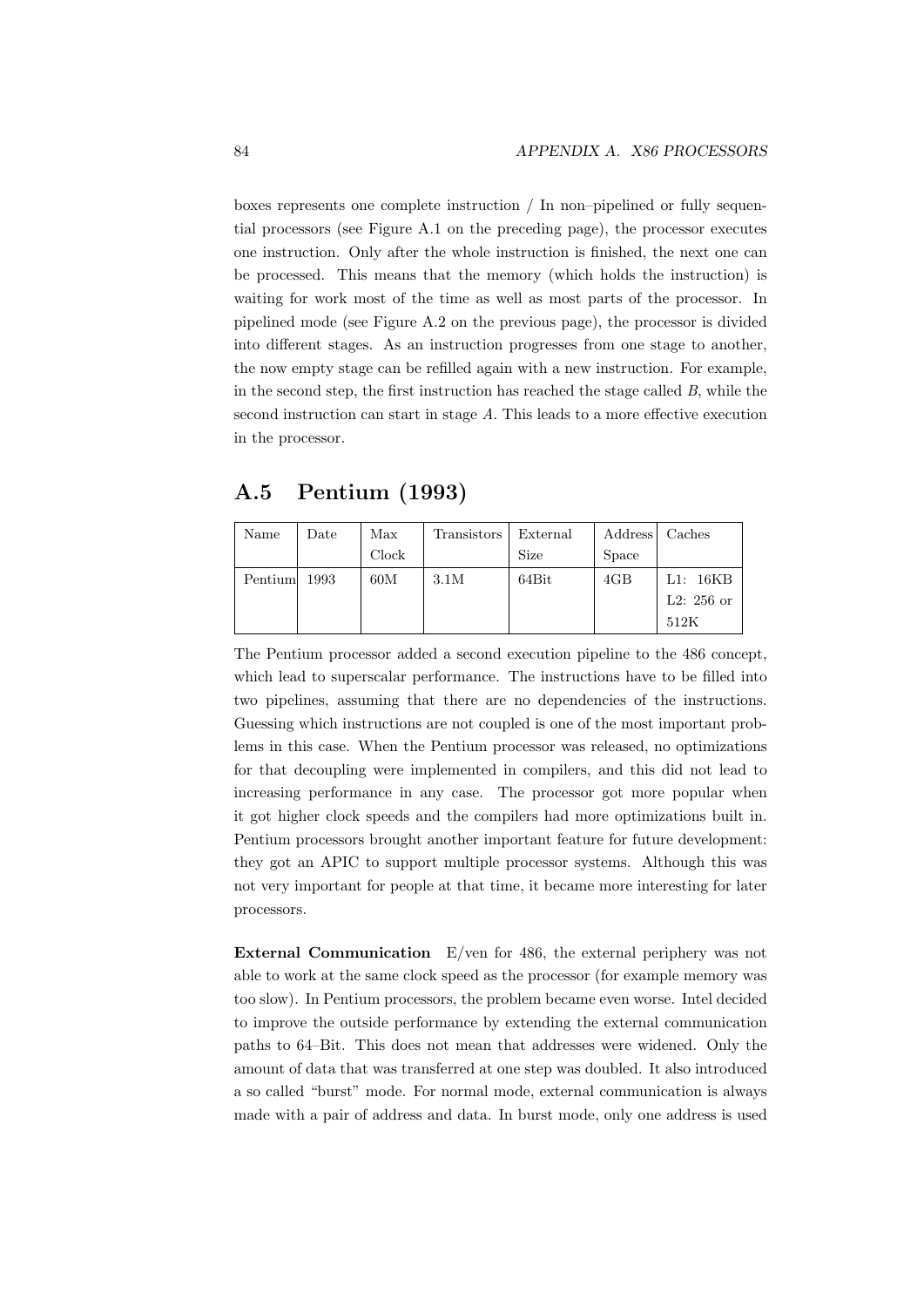for five consecutive data updates. This does lead to faster transfers because the addresses do not have to be processed each time.

#### A.6 P6 Family (1995-1999)

The P6 family is not just one single CPU but included different evolution steps. Altogether, they are based on a superscalar microarchitecture. Each of the pipelines of the processor has 12 stages. The main features consist of branch prediction, out–of–order execution, and speculative execution.

Branch prediction is performed whenever a branch in the execution can occur. From a high level point of view, an if–then–else construct could be seen as such a thing. A condition is checked and the execution path depends on the outcome of that check. The pipeline has to be filled efficiently, so the processor has to guess what to do next. The answer to that question is the branch prediction that tries to predict the correct path. Speculative execution can then be used to execute the path. If the outcome of the condition is known and leads to the opposite execution path, the pipeline has to be flushed and everything has to be deleted from all stages. Software that is optimized on the branch prediction of a processor is executed much more efficiently than arbitrary software.

If multiple pipelines exist, the execution of some instructions may depend on the result of instructions that are currently in some pipeline. This means the execution cannot be parallelized, and the new instruction has to wait until the input is available. If this occurs, out–of–order execution can be used. This means the order of the sequential program is changed and instead of the next instruction, the next instruction is executed. To execute exactly like a sequential processor, some unit has to rebuild the results again in the right order. /

| Name  | Date | Max   | Transistors | External    | Address      | Caches       |
|-------|------|-------|-------------|-------------|--------------|--------------|
|       |      | Clock |             | <b>Size</b> | <b>Space</b> |              |
| P Pro | 1995 | 200M  | 5.5M        | 64Bit       | 64GB         | L1: 16KB     |
|       |      |       |             |             |              | L2: $256$ or |
|       |      |       |             |             |              | 512K         |

#### A.6.1 Pentium Pro

The Intel Pentium Pro processor is three-way superscalar. Three-way superscalar means that the processor can handle three instructions per clock cycle in average. Average means that if branch prediction is wrong, this value cannot be reached. An additional performance boost was reached by implementing a L2–cache on the processor die. The advantage of such caches depends on the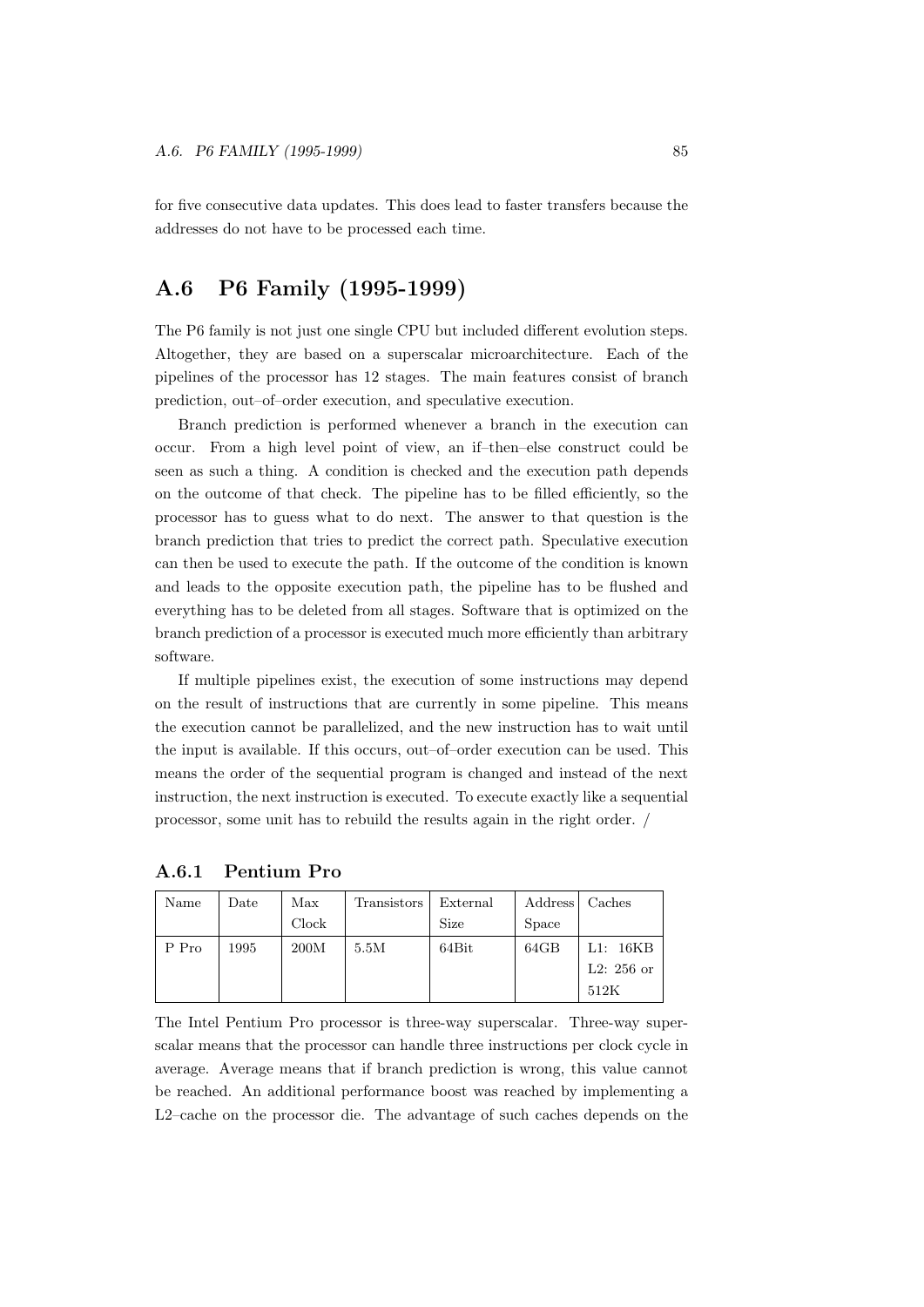software that is executed.

Note that the address space was extended. It was not done by extending to full 64-Bit physical address space, but again by introducing segmentation. The processor could now have 16 segments with 4GB each. This extension is called Physical Address Extension (PAE) by Intel. The processor first chooses the segment. Then, it addresses the 4GB address space by normal access. For operating systems and programs, this means only a limited extension. Every program still has a memory limit of about 2GB, but more programs can use up their limit, because then something like a fast swapping would take place. A real 64-Bit extension was only introduced in the late Pentium IV era and the Core2 processors.

A.6.2 Pentium II

| Name | Date | Max   | Transistors | External    | <b>Address</b> | Caches       |
|------|------|-------|-------------|-------------|----------------|--------------|
|      |      | Clock |             | <b>Size</b> | Space          |              |
| РII  | 1997 | 266M  | 7M          | 64Bit       | 64GB           | L1: 32KB     |
|      |      |       |             |             |                | L2: $256$ or |
|      |      |       |             |             |                | 512K         |

The multimedia extensions were introduced to the P6–family by the Pentium II. Those extensions also needed some new registers, called MMX. Depending on the software this can be a big improvement for performance. They are called multimedia extensions because they were mainly used to improve programming of video compression and similar software. The effects of the MMX instructions are difficult to describe. Assuming that one wants to increase the values of 4 16–Bit registers by 1, you could have 4 instructions and then increase every register. But one could improve performance by putting the four registers into one register (4 time 16 means 64–Bit) and then have an instruction that adds a mask to the value. The result would be correct if overflows of the 4 segments would be ignored. The MMX instruction set consists of instructions, that are doing logical or arithmetic computations as described.

Another big step in the x86 history was the introduction of low power states. Although they were only beginnings on lowering the power consumption, they enabled later improvements. Those power saving states became more interesting with newer CPUs. When the first CPUs had a power consumption of around 1W, newer CPUs have power consumptions of up to 150W. This amounts to a lot of saving possibilities.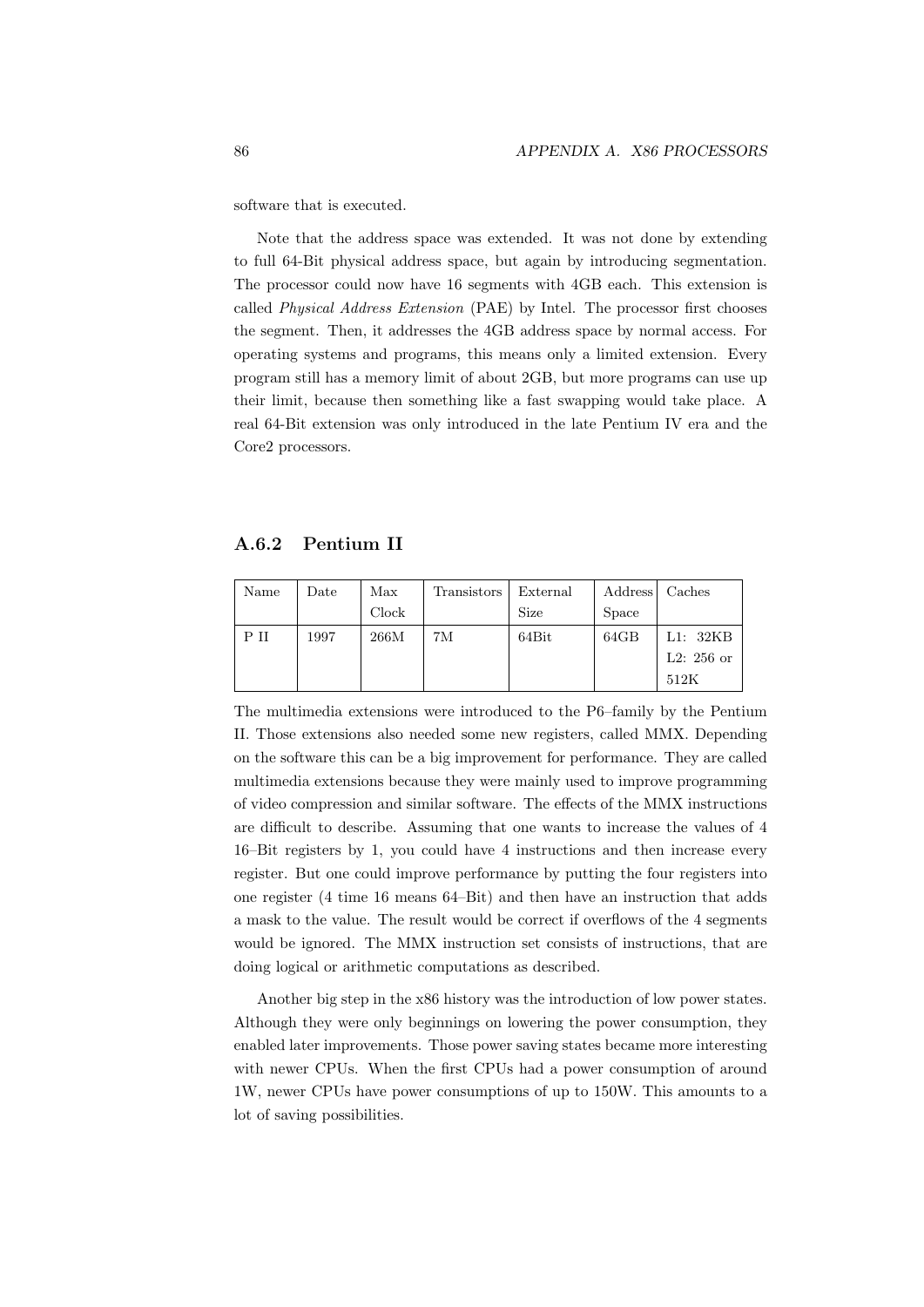#### A.6.3 Pentium II Xeon

The Xeon family exists until today. They are modifications of the mainstream processors. An example for improvements is the cache performance. While the cache runs at half speed in Pentium II processors, in Pentium II Xeon the cache run with full processor speed.

#### A.6.4 Celeron

The Celeron family had a longer life time. Celeron versions exist of Pentium II, Pentium III and Pentium IV processors. It always represents a low budget version of the corresponding main stream CPU. It is usually limited by the cache size and clock speed. Main features of the processor stayed as in the corresponding main processor.

| Name  | Date | Max   | Transistors | External    | Address | Caches        |
|-------|------|-------|-------------|-------------|---------|---------------|
|       |      | Clock |             | <b>Size</b> | Space   |               |
| P III | 1999 | 500M  | 8.2M        | 64Bit       | 64GB    | 32K<br>$L1$ : |
|       |      |       |             |             |         | L2: 512K      |
| P III | 1999 | 700M  | 28M         | 64Bit       | 64GB    | 32K<br>$L1$ : |
|       |      |       |             |             |         | L2: 256K      |

A.6.5 Pentium III

The Pentium III introduced a large extension to the multimedia unit of the architecture. It was extended to 128–Bits, and could either hold twice as many subtypes or twice as much data as before. Nevertheless, new instructions were introduced that were more general than the ones from the old MMX unit. Originally, Intel introduced the unit targeted at the multimedia software, the new instructions are also used for games and mathematical computations. Therefore it was important to have instructions for single–precision packed floating point numbers. The new unit was called Streaming SIMD Extension, where SIMD stands for Single Instruction, Multiple Data. The SSE extension was also optimized and extended in later days.

#### A.6.6 Pentium III Xeon

In contrast to the mainstream processors and like the Pentium II Xeon, the server processor had a full–speed cache. The normal version had it running only at half speed. This was only important for high performance computing.